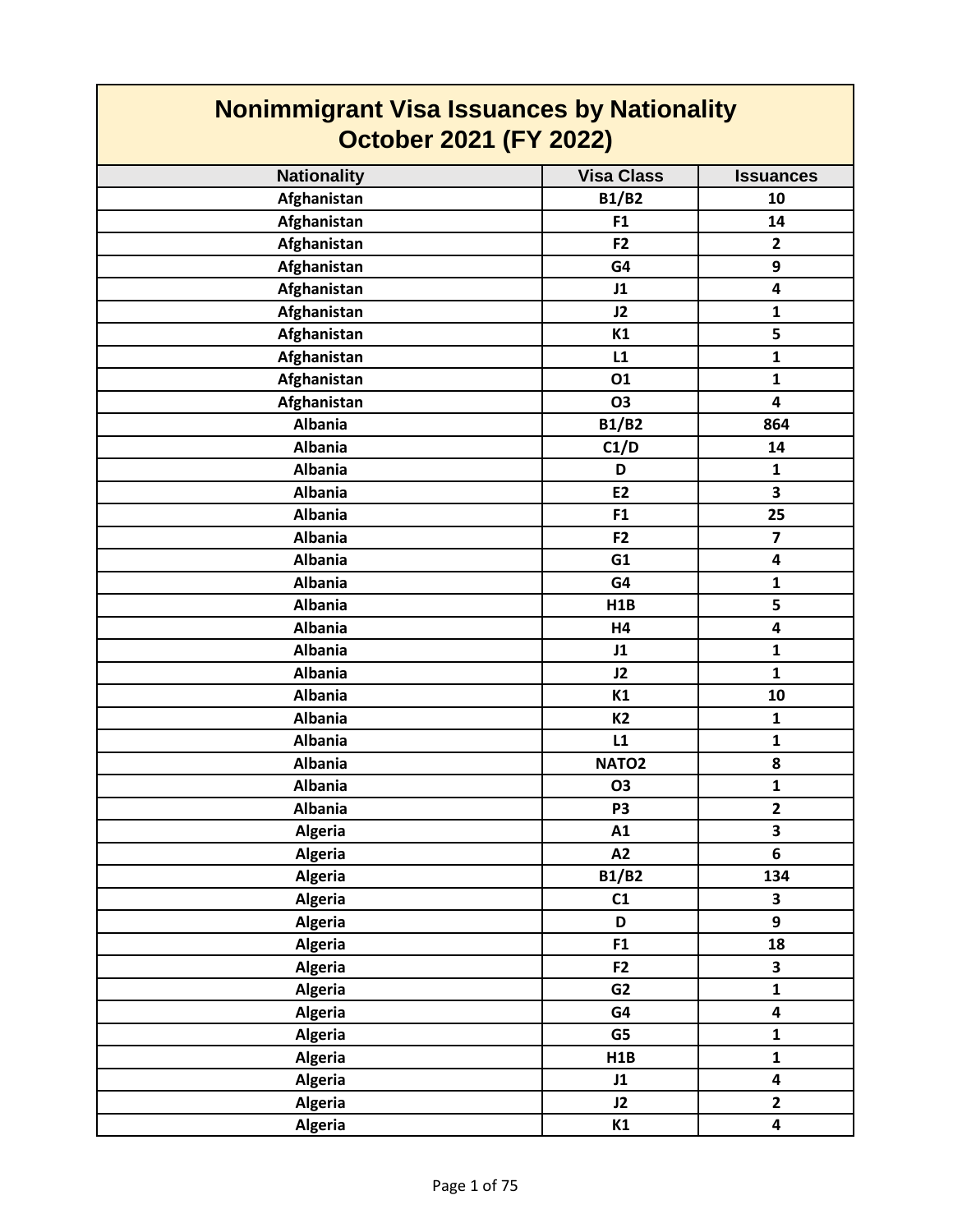| <b>Nonimmigrant Visa Issuances by Nationality</b><br><b>October 2021 (FY 2022)</b> |                   |                         |
|------------------------------------------------------------------------------------|-------------------|-------------------------|
| <b>Nationality</b>                                                                 | <b>Visa Class</b> | <b>Issuances</b>        |
| <b>Algeria</b>                                                                     | L1                | $\overline{2}$          |
| <b>Algeria</b>                                                                     | L2                | 3                       |
| <b>Andorra</b>                                                                     | F1                | $\overline{2}$          |
| Andorra                                                                            | J1                | $\mathbf{1}$            |
| Andorra                                                                            | L2                | $\mathbf{1}$            |
| Angola                                                                             | A1                | 5                       |
| Angola                                                                             | A2                | 6                       |
| Angola                                                                             | <b>B1/B2</b>      | 145                     |
| Angola                                                                             | <b>B2</b>         | 11                      |
| Angola                                                                             | C1/D              | 17                      |
| Angola                                                                             | F <sub>1</sub>    | 28                      |
| Angola                                                                             | G1                | 4                       |
| Angola                                                                             | G <sub>2</sub>    | 4                       |
| Angola                                                                             | I                 | $\mathbf{1}$            |
| Angola                                                                             | J1                | $\mathbf{1}$            |
| Angola                                                                             | L2                | $\overline{2}$          |
| <b>Antigua and Barbuda</b>                                                         | <b>B1/B2</b>      | 122                     |
| <b>Antigua and Barbuda</b>                                                         | F1                | $\mathbf{1}$            |
| <b>Antigua and Barbuda</b>                                                         | H <sub>1</sub> B  | $\mathbf{1}$            |
| <b>Antigua and Barbuda</b>                                                         | H2B               | 3                       |
| <b>Antigua and Barbuda</b>                                                         | J1                | $\mathbf{1}$            |
| <b>Antigua and Barbuda</b>                                                         | L1                | $\mathbf{1}$            |
| <b>Antigua and Barbuda</b>                                                         | L2                | $\mathbf{1}$            |
| <b>Antigua and Barbuda</b>                                                         | M1                | $\mathbf{1}$            |
| <b>Antigua and Barbuda</b>                                                         | R1                | $\mathbf{1}$            |
| <b>Antigua and Barbuda</b>                                                         | R <sub>2</sub>    | $\overline{2}$          |
| Argentina                                                                          | A1                | $\mathbf{1}$            |
| Argentina                                                                          | A2                | 24                      |
| Argentina                                                                          | <b>B1</b>         | $\overline{2}$          |
| Argentina                                                                          | <b>B1/B2</b>      | 7,147                   |
| Argentina                                                                          | <b>B2</b>         | $\mathbf{2}$            |
| Argentina                                                                          | C1/D              | 54                      |
| Argentina                                                                          | C <sub>3</sub>    | 6                       |
| Argentina                                                                          | E1                | $\overline{2}$          |
| Argentina                                                                          | E2                | 12                      |
| Argentina                                                                          | F <sub>1</sub>    | 97                      |
| Argentina                                                                          | F <sub>2</sub>    | 10                      |
| Argentina                                                                          | G1                | $\mathbf{1}$            |
| Argentina                                                                          | G <sub>2</sub>    | $\overline{\mathbf{3}}$ |
| Argentina                                                                          | G4                | 26                      |
| Argentina                                                                          | H1B               | 35                      |
| Argentina                                                                          | H2B               | 31                      |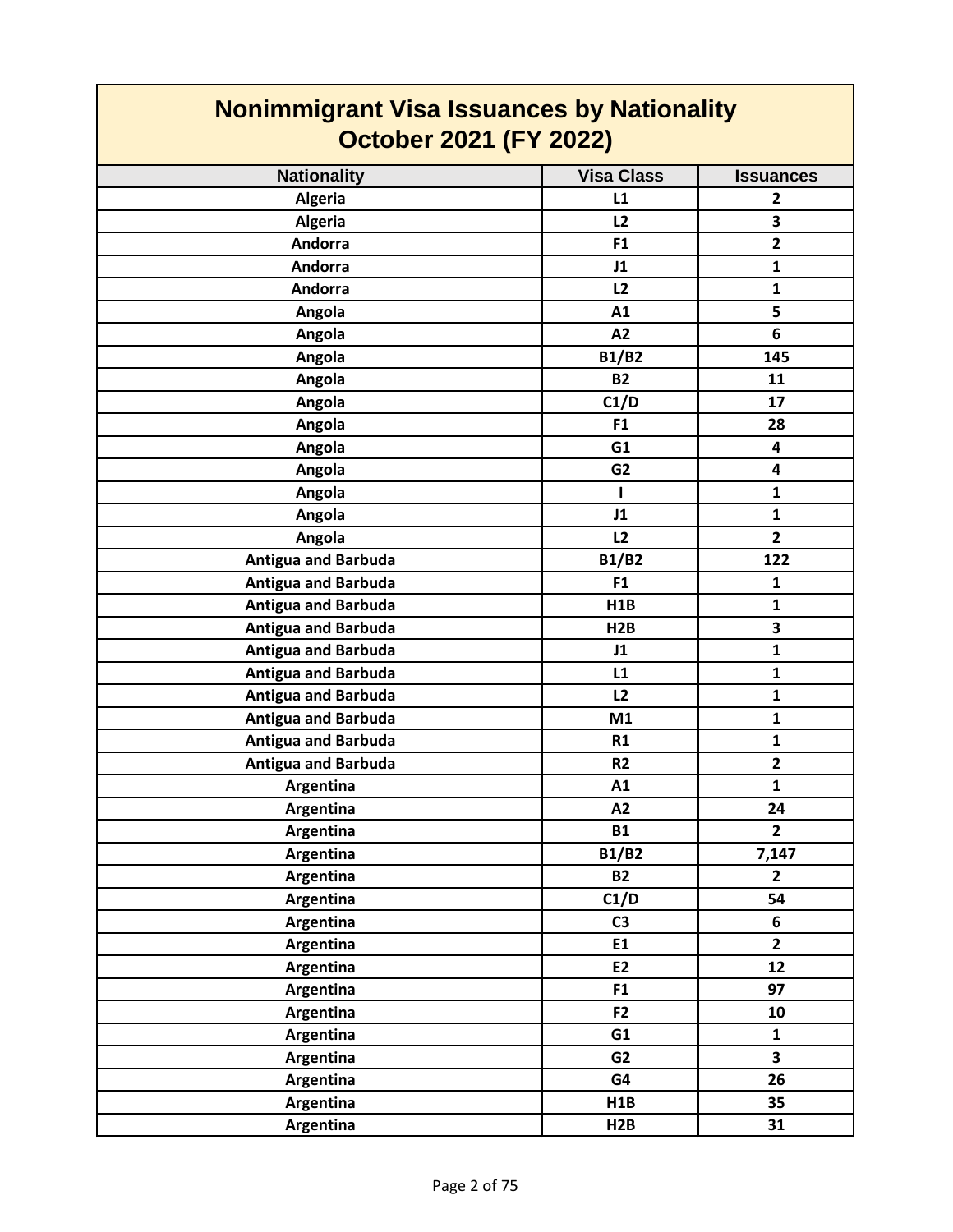| <b>Nonimmigrant Visa Issuances by Nationality</b><br><b>October 2021 (FY 2022)</b> |                   |                         |
|------------------------------------------------------------------------------------|-------------------|-------------------------|
|                                                                                    |                   |                         |
| <b>Nationality</b>                                                                 | <b>Visa Class</b> | <b>Issuances</b>        |
| Argentina                                                                          | <b>H4</b>         | 25                      |
| Argentina                                                                          | ı                 | $\overline{7}$          |
| Argentina                                                                          | J1                | 1,470                   |
| Argentina                                                                          | J2                | 13                      |
| Argentina                                                                          | K1                | 5                       |
| Argentina                                                                          | L1                | 98                      |
| Argentina                                                                          | L2                | 102                     |
| Argentina                                                                          | 01                | 26                      |
| Argentina                                                                          | 02                | 3                       |
| Argentina                                                                          | O3                | 22                      |
| Argentina                                                                          | <b>P1</b>         | 30                      |
| Argentina                                                                          | P <sub>3</sub>    | $\overline{7}$          |
| Argentina                                                                          | <b>P4</b>         | 13                      |
| Argentina                                                                          | R1                | 5                       |
| Argentina                                                                          | R <sub>2</sub>    | $\overline{2}$          |
| Argentina                                                                          | U1                | $\mathbf{1}$            |
| Argentina                                                                          | U3                | $\mathbf{1}$            |
| Armenia                                                                            | <b>B1/B2</b>      | 460                     |
| Armenia                                                                            | D                 | $\overline{2}$          |
| Armenia                                                                            | E2                | 20                      |
| Armenia                                                                            | F <sub>1</sub>    | 24                      |
| Armenia                                                                            | F <sub>2</sub>    | 10                      |
| Armenia                                                                            | G4                | $\overline{\mathbf{4}}$ |
| Armenia                                                                            | H1B               | 5                       |
| Armenia                                                                            | L                 | $\overline{\mathbf{3}}$ |
| Armenia                                                                            | J1                | 5                       |
| Armenia                                                                            | J2                | $\mathbf{1}$            |
| Armenia                                                                            | K1                | 17                      |
| Armenia                                                                            | L2                | $\mathbf{2}$            |
| Armenia                                                                            | 01                | $\mathbf{1}$            |
| Armenia                                                                            | R1                | $\mathbf{1}$            |
| Armenia                                                                            | R <sub>2</sub>    | $\mathbf{1}$            |
| <b>Australia</b>                                                                   | A1                | 25                      |
| <b>Australia</b>                                                                   | A2                | 250                     |
| <b>Australia</b>                                                                   | <b>B1</b>         | 21                      |
| Australia                                                                          | <b>B1/B2</b>      | 253                     |
| <b>Australia</b>                                                                   | C1                | $\mathbf{1}$            |
| <b>Australia</b>                                                                   | C1/D              | 203                     |
| <b>Australia</b>                                                                   | E2                | 23                      |
| <b>Australia</b>                                                                   | E <sub>3</sub>    | 212                     |
| <b>Australia</b>                                                                   | E3D               | 109                     |
| <b>Australia</b>                                                                   | E3R               | 80                      |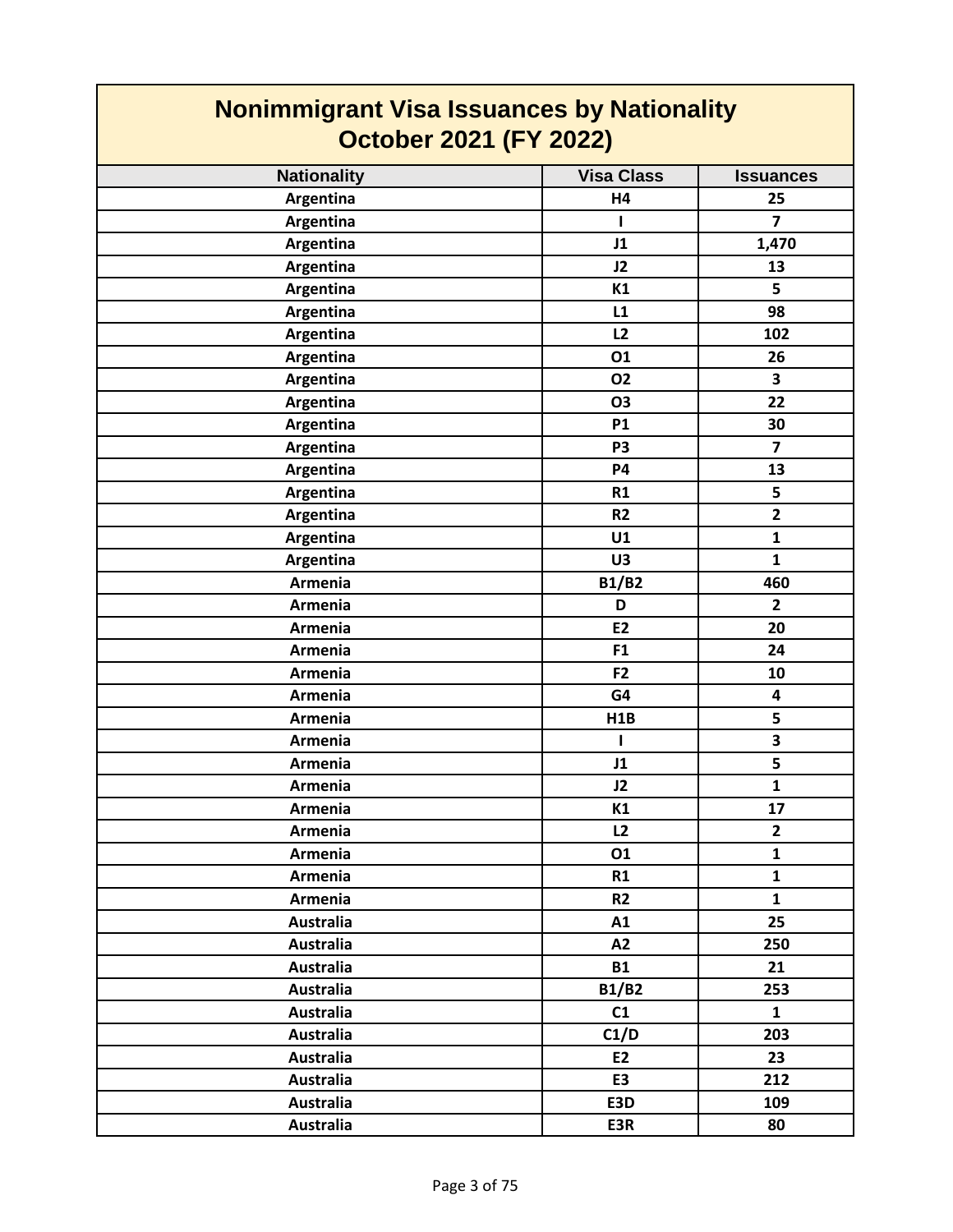| <b>Nonimmigrant Visa Issuances by Nationality</b><br><b>October 2021 (FY 2022)</b> |                   |                         |
|------------------------------------------------------------------------------------|-------------------|-------------------------|
| <b>Nationality</b>                                                                 | <b>Visa Class</b> | <b>Issuances</b>        |
| <b>Australia</b>                                                                   | F <sub>1</sub>    | 41                      |
| <b>Australia</b>                                                                   | F <sub>2</sub>    | 5                       |
| <b>Australia</b>                                                                   | G <sub>2</sub>    | $\overline{2}$          |
| <b>Australia</b>                                                                   | G4                | 15                      |
| <b>Australia</b>                                                                   | H1B               | 12                      |
| <b>Australia</b>                                                                   | H2B               | $\overline{2}$          |
| <b>Australia</b>                                                                   | H4                | 6                       |
| <b>Australia</b>                                                                   | н                 | 3                       |
| <b>Australia</b>                                                                   | J1                | 27                      |
| <b>Australia</b>                                                                   | J2                | 5                       |
| <b>Australia</b>                                                                   | K1                | 4                       |
| <b>Australia</b>                                                                   | L1                | 33                      |
| <b>Australia</b>                                                                   | L <sub>2</sub>    | 24                      |
| <b>Australia</b>                                                                   | M1                | 4                       |
| <b>Australia</b>                                                                   | M <sub>2</sub>    | $\overline{2}$          |
| <b>Australia</b>                                                                   | 01                | 38                      |
| <b>Australia</b>                                                                   | 02                | 18                      |
| <b>Australia</b>                                                                   | <b>O3</b>         | 12                      |
| <b>Australia</b>                                                                   | <b>P1</b>         | 11                      |
| <b>Australia</b>                                                                   | R1                | $\overline{2}$          |
| Austria                                                                            | A1                | $\overline{2}$          |
| Austria                                                                            | A2                | 30                      |
| <b>Austria</b>                                                                     | <b>B1</b>         | $\overline{\mathbf{3}}$ |
| Austria                                                                            | <b>B1/B2</b>      | 108                     |
| Austria                                                                            | C1/D              | 42                      |
| Austria                                                                            | <b>E2</b>         | 14                      |
| Austria                                                                            | F <sub>1</sub>    | 11                      |
| Austria                                                                            | G1                | $\overline{2}$          |
| Austria                                                                            | G <sub>2</sub>    | $\mathbf{2}$            |
| <b>Austria</b>                                                                     | G <sub>3</sub>    | $\mathbf{1}$            |
| Austria                                                                            | G4                | 16                      |
| Austria                                                                            | H1B               | 6                       |
| Austria                                                                            | H4                | $\mathbf{1}$            |
| Austria                                                                            | L                 | 13                      |
| Austria                                                                            | J1                | 60                      |
| Austria                                                                            | J2                | 5                       |
| Austria                                                                            | K1                | $\overline{2}$          |
| Austria                                                                            | L1                | 23                      |
| Austria                                                                            | L2                | $\mathbf{1}$            |
| Austria                                                                            | 01                | 10                      |
| Austria                                                                            | <b>O2</b>         | $\mathbf{1}$            |
| <b>Austria</b>                                                                     | <b>O3</b>         | $\mathbf{1}$            |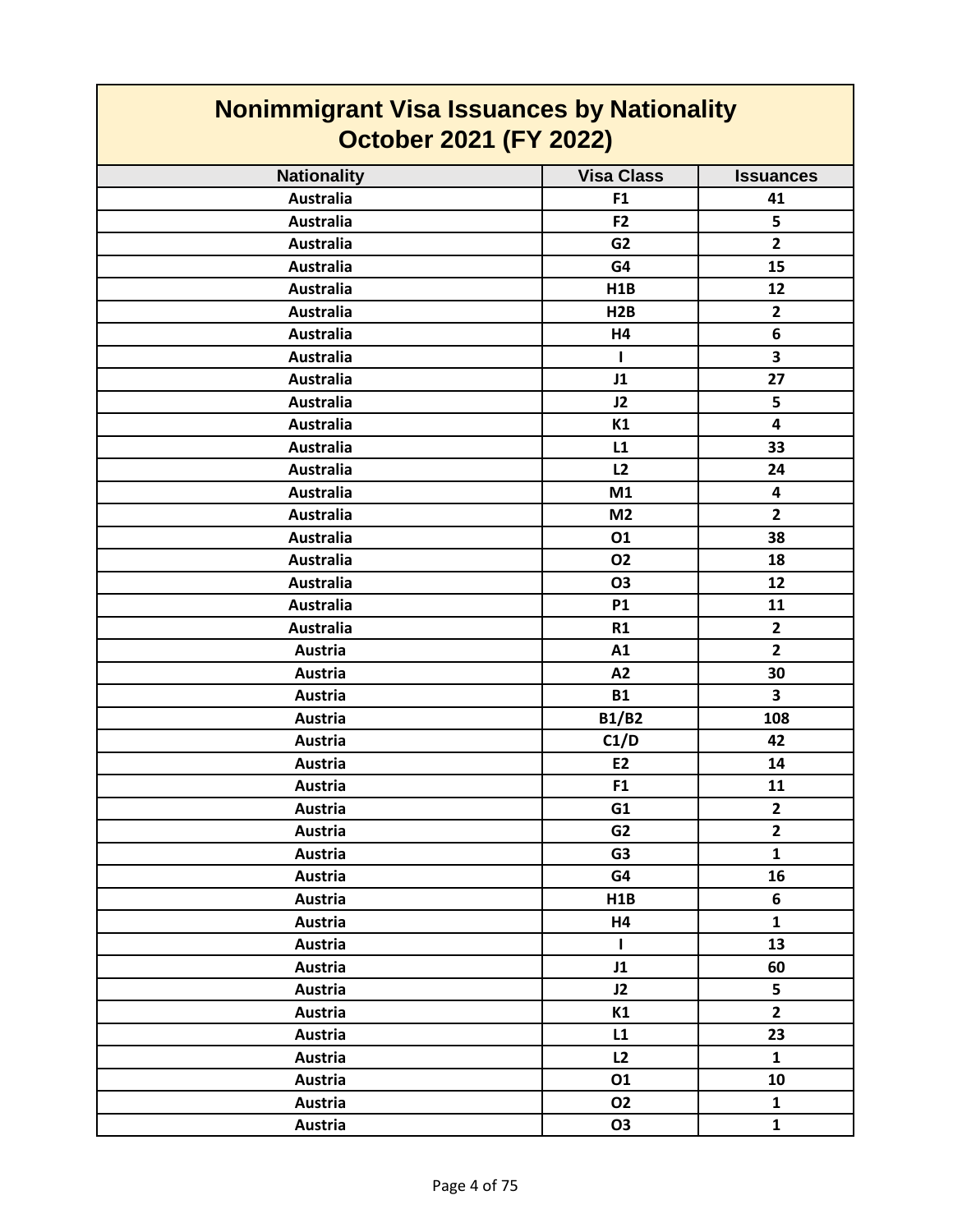| <b>Nonimmigrant Visa Issuances by Nationality</b><br><b>October 2021 (FY 2022)</b> |                   |                         |
|------------------------------------------------------------------------------------|-------------------|-------------------------|
| <b>Nationality</b>                                                                 | <b>Visa Class</b> | <b>Issuances</b>        |
| Austria                                                                            | <b>P1</b>         | 3                       |
| Azerbaijan                                                                         | A1                | $\mathbf{1}$            |
| Azerbaijan                                                                         | A2                | 47                      |
| Azerbaijan                                                                         | <b>B1/B2</b>      | 215                     |
| Azerbaijan                                                                         | <b>B2</b>         | 3                       |
| Azerbaijan                                                                         | C1/D              | 22                      |
| Azerbaijan                                                                         | E2                | $\overline{2}$          |
| Azerbaijan                                                                         | F <sub>1</sub>    | 14                      |
| Azerbaijan                                                                         | F <sub>2</sub>    | 5                       |
| Azerbaijan                                                                         | G1                | 6                       |
| Azerbaijan                                                                         | G <sub>2</sub>    | $\mathbf{1}$            |
| Azerbaijan                                                                         | G4                | 3                       |
| Azerbaijan                                                                         | H1B               | 5                       |
| Azerbaijan                                                                         | J1                | 3                       |
| Azerbaijan                                                                         | 01                | $\mathbf{1}$            |
| Azerbaijan                                                                         | <b>O3</b>         | $\mathbf{1}$            |
| Azerbaijan                                                                         | <b>P1</b>         | $\mathbf{1}$            |
| <b>Bahamas, The</b>                                                                | A1                | $\overline{7}$          |
| <b>Bahamas, The</b>                                                                | A2                | 10                      |
| <b>Bahamas, The</b>                                                                | <b>B1</b>         | $\mathbf{2}$            |
| <b>Bahamas, The</b>                                                                | <b>B1/B2</b>      | 623                     |
| <b>Bahamas, The</b>                                                                | <b>B2</b>         | $\mathbf{1}$            |
| <b>Bahamas, The</b>                                                                | C1/D              | $\overline{\mathbf{4}}$ |
| <b>Bahamas, The</b>                                                                | C <sub>3</sub>    | 11                      |
| <b>Bahamas, The</b>                                                                | F <sub>1</sub>    | 34                      |
| <b>Bahamas, The</b>                                                                | F <sub>2</sub>    | $\mathbf{1}$            |
| <b>Bahamas, The</b>                                                                | G <sub>1</sub>    | 3                       |
| <b>Bahamas, The</b>                                                                | G4                | 3                       |
| <b>Bahamas, The</b>                                                                | H1B               | 3                       |
| <b>Bahamas, The</b>                                                                | J1                | $\overline{2}$          |
| <b>Bahamas, The</b>                                                                | K1                | $\mathbf{1}$            |
| <b>Bahamas, The</b>                                                                | L1                | $\mathbf{2}$            |
| <b>Bahamas, The</b>                                                                | M1                | 3                       |
| <b>Bahamas, The</b>                                                                | <b>P1</b>         | $\mathbf{1}$            |
| <b>Bahamas, The</b>                                                                | <b>TD</b>         | $\mathbf{1}$            |
| <b>Bahrain</b>                                                                     | A2                | 12                      |
| <b>Bahrain</b>                                                                     | <b>B1</b>         | $\mathbf{1}$            |
| <b>Bahrain</b>                                                                     | <b>B1/B2</b>      | 317                     |
| <b>Bahrain</b>                                                                     | <b>B2</b>         | $\overline{\mathbf{z}}$ |
| <b>Bahrain</b>                                                                     | C1/D              | $\overline{2}$          |
| <b>Bahrain</b>                                                                     | F <sub>1</sub>    | 4                       |
| <b>Bahrain</b>                                                                     | F <sub>2</sub>    | $\mathbf{1}$            |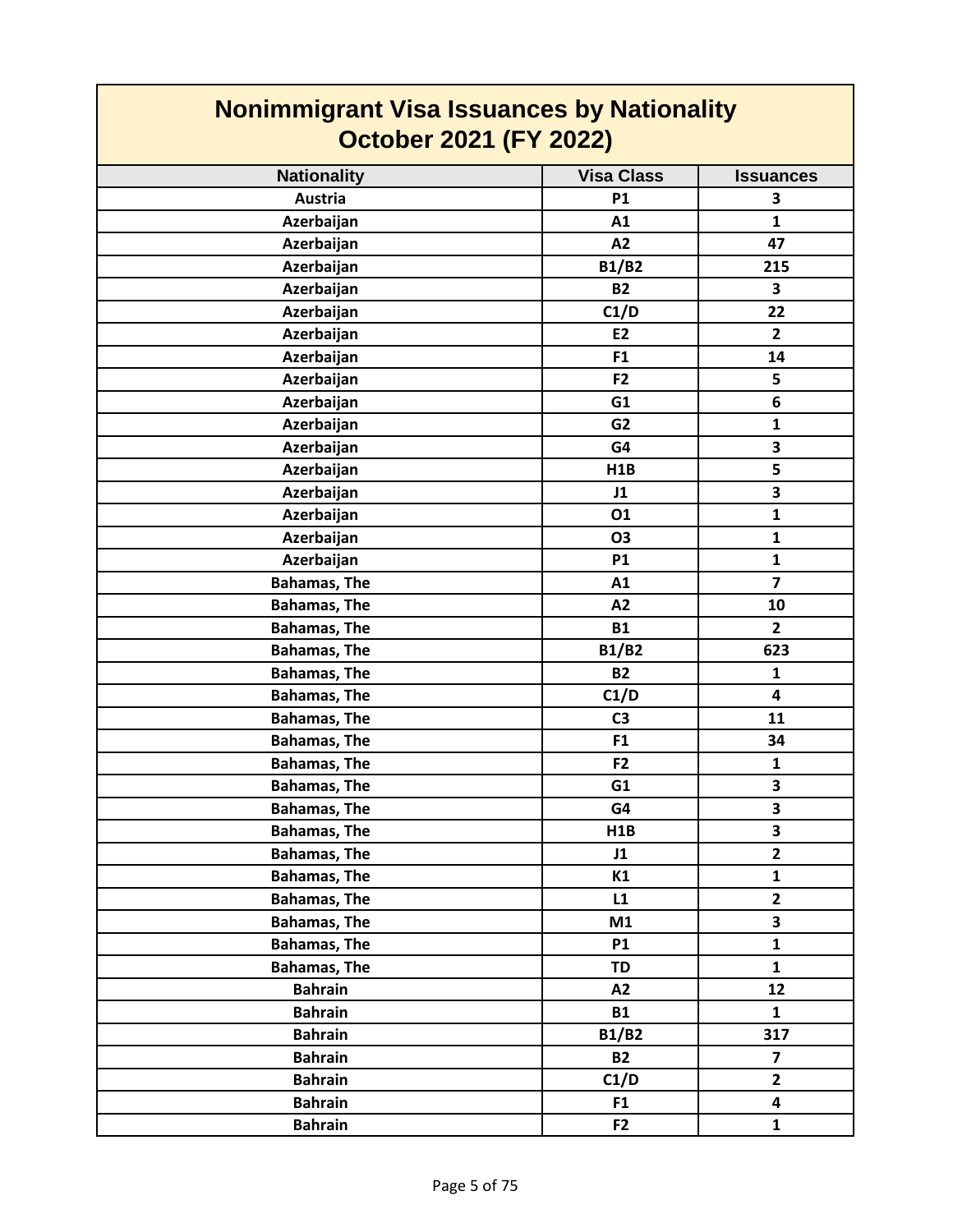| <b>Nonimmigrant Visa Issuances by Nationality</b> |                   |                         |
|---------------------------------------------------|-------------------|-------------------------|
| <b>October 2021 (FY 2022)</b>                     |                   |                         |
| <b>Nationality</b>                                | <b>Visa Class</b> | <b>Issuances</b>        |
| <b>Bahrain</b>                                    | G <sub>2</sub>    | 4                       |
| <b>Bahrain</b>                                    | J1                | $\mathbf{1}$            |
| <b>Bangladesh</b>                                 | A1                | 3                       |
| <b>Bangladesh</b>                                 | A2                | 41                      |
| <b>Bangladesh</b>                                 | <b>B1</b>         | 4                       |
| <b>Bangladesh</b>                                 | <b>B1/B2</b>      | 912                     |
| <b>Bangladesh</b>                                 | C1                | $\overline{2}$          |
| <b>Bangladesh</b>                                 | C1/D              | 102                     |
| <b>Bangladesh</b>                                 | E2                | 5                       |
| <b>Bangladesh</b>                                 | F <sub>1</sub>    | 370                     |
| <b>Bangladesh</b>                                 | F <sub>2</sub>    | 106                     |
| <b>Bangladesh</b>                                 | G1                | 5                       |
| <b>Bangladesh</b>                                 | G4                | 18                      |
| <b>Bangladesh</b>                                 | H1B               | 13                      |
| <b>Bangladesh</b>                                 | H4                | 17                      |
| <b>Bangladesh</b>                                 | ш                 | 8                       |
| <b>Bangladesh</b>                                 | J1                | 21                      |
| <b>Bangladesh</b>                                 | J2                | 27                      |
| <b>Bangladesh</b>                                 | K1                | 4                       |
| <b>Bangladesh</b>                                 | L1                | $\overline{2}$          |
| <b>Bangladesh</b>                                 | L2                | 4                       |
| <b>Bangladesh</b>                                 | M1                | 3                       |
| <b>Bangladesh</b>                                 | R <sub>2</sub>    | 3                       |
| <b>Bangladesh</b>                                 | <b>T4</b>         | $\mathbf{1}$            |
| <b>Bangladesh</b>                                 | T5                | $\mathbf{1}$            |
| <b>Bangladesh</b>                                 | <b>TD</b>         | $\overline{2}$          |
| <b>Barbados</b>                                   | A2                | $\overline{2}$          |
| <b>Barbados</b>                                   | <b>B1/B2</b>      | 298                     |
| <b>Barbados</b>                                   | C1/D              | $\mathbf{1}$            |
| <b>Barbados</b>                                   | F <sub>1</sub>    | $\mathbf{1}$            |
| <b>Barbados</b>                                   | H2B               | 21                      |
| <b>Barbados</b>                                   | H4                | $\mathbf{1}$            |
| <b>Barbados</b>                                   | J1                | $\mathbf{1}$            |
| <b>Barbados</b>                                   | L1                | $\overline{\mathbf{3}}$ |
| <b>Barbados</b>                                   | L2                | 6                       |
| <b>Barbados</b>                                   | <b>P1</b>         | $\mathbf{1}$            |
| <b>Barbados</b>                                   | R2                | $\mathbf{1}$            |
| <b>Belarus</b>                                    | <b>B1/B2</b>      | 66                      |
| <b>Belarus</b>                                    | C1/D              | 22                      |
| <b>Belarus</b>                                    | F <sub>1</sub>    | 6                       |
| <b>Belarus</b>                                    | F <sub>2</sub>    | $\mathbf{1}$            |
| <b>Belarus</b>                                    | G1                | $\mathbf{1}$            |
|                                                   |                   |                         |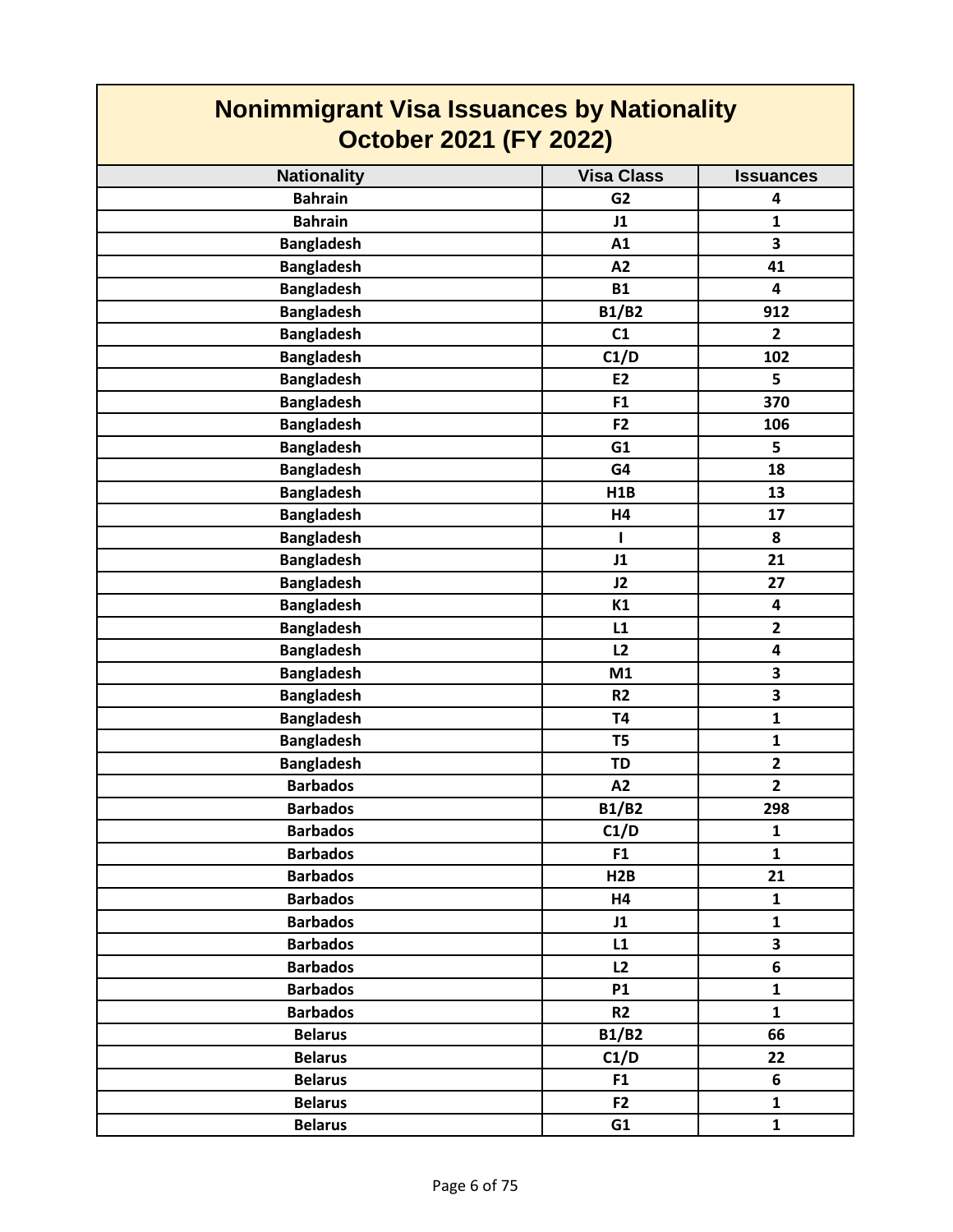| <b>Nonimmigrant Visa Issuances by Nationality</b><br><b>October 2021 (FY 2022)</b> |                   |                         |
|------------------------------------------------------------------------------------|-------------------|-------------------------|
| <b>Nationality</b>                                                                 | <b>Visa Class</b> | <b>Issuances</b>        |
| <b>Belarus</b>                                                                     | G4                | $\mathbf{2}$            |
| <b>Belarus</b>                                                                     | H1B               | $\mathbf{1}$            |
| <b>Belarus</b>                                                                     | H4                | 3                       |
| <b>Belarus</b>                                                                     | J1                | $\overline{\mathbf{2}}$ |
| <b>Belarus</b>                                                                     | J2                | $\overline{\mathbf{z}}$ |
| <b>Belarus</b>                                                                     | K1                | 5                       |
| <b>Belarus</b>                                                                     | K <sub>2</sub>    | $\overline{2}$          |
| <b>Belarus</b>                                                                     | L1                | 21                      |
| <b>Belarus</b>                                                                     | L2                | 33                      |
| <b>Belarus</b>                                                                     | 01                | 4                       |
| <b>Belarus</b>                                                                     | <b>O3</b>         | $\overline{\mathbf{z}}$ |
| <b>Belarus</b>                                                                     | <b>P1</b>         | 4                       |
| <b>Belgium</b>                                                                     | A1                | $\mathbf{1}$            |
| <b>Belgium</b>                                                                     | A2                | 16                      |
| <b>Belgium</b>                                                                     | <b>B1</b>         | $\overline{\mathbf{4}}$ |
| <b>Belgium</b>                                                                     | <b>B1/B2</b>      | 33                      |
| <b>Belgium</b>                                                                     | C1/D              | 82                      |
| <b>Belgium</b>                                                                     | E <sub>2</sub>    | 10                      |
| <b>Belgium</b>                                                                     | F1                | 23                      |
| <b>Belgium</b>                                                                     | G <sub>2</sub>    | 6                       |
| <b>Belgium</b>                                                                     | G <sub>3</sub>    | $\mathbf 1$             |
| <b>Belgium</b>                                                                     | G4                | $\overline{\mathbf{z}}$ |
| <b>Belgium</b>                                                                     | H1B               | 6                       |
| <b>Belgium</b>                                                                     | H4                | $\mathbf{1}$            |
| <b>Belgium</b>                                                                     | ı                 | 6                       |
| <b>Belgium</b>                                                                     | J1                | 28                      |
| <b>Belgium</b>                                                                     | J2                | $\overline{\mathbf{z}}$ |
| <b>Belgium</b>                                                                     | K1                | $\overline{\mathbf{3}}$ |
| <b>Belgium</b>                                                                     | L1                | 22                      |
| <b>Belgium</b>                                                                     | L2                | 16                      |
| <b>Belgium</b>                                                                     | M1                | 15                      |
| <b>Belgium</b>                                                                     | NATO <sub>2</sub> | 53                      |
| <b>Belgium</b>                                                                     | NATO <sub>4</sub> | 3                       |
| <b>Belgium</b>                                                                     | NATO6             | $\mathbf{1}$            |
| <b>Belgium</b>                                                                     | 01                | 8                       |
| <b>Belgium</b>                                                                     | <b>O2</b>         | 15                      |
| <b>Belgium</b>                                                                     | P1                | $\mathbf{2}$            |
| <b>Belize</b>                                                                      | A1                | $\overline{2}$          |
| <b>Belize</b>                                                                      | A2                | 18                      |
| <b>Belize</b>                                                                      | <b>B1/B2</b>      | 548                     |
| <b>Belize</b>                                                                      | <b>B2</b>         | $\mathbf{1}$            |
| <b>Belize</b>                                                                      | C1                | 16                      |

┓

 $\mathcal{L}^{\text{max}}_{\text{max}}$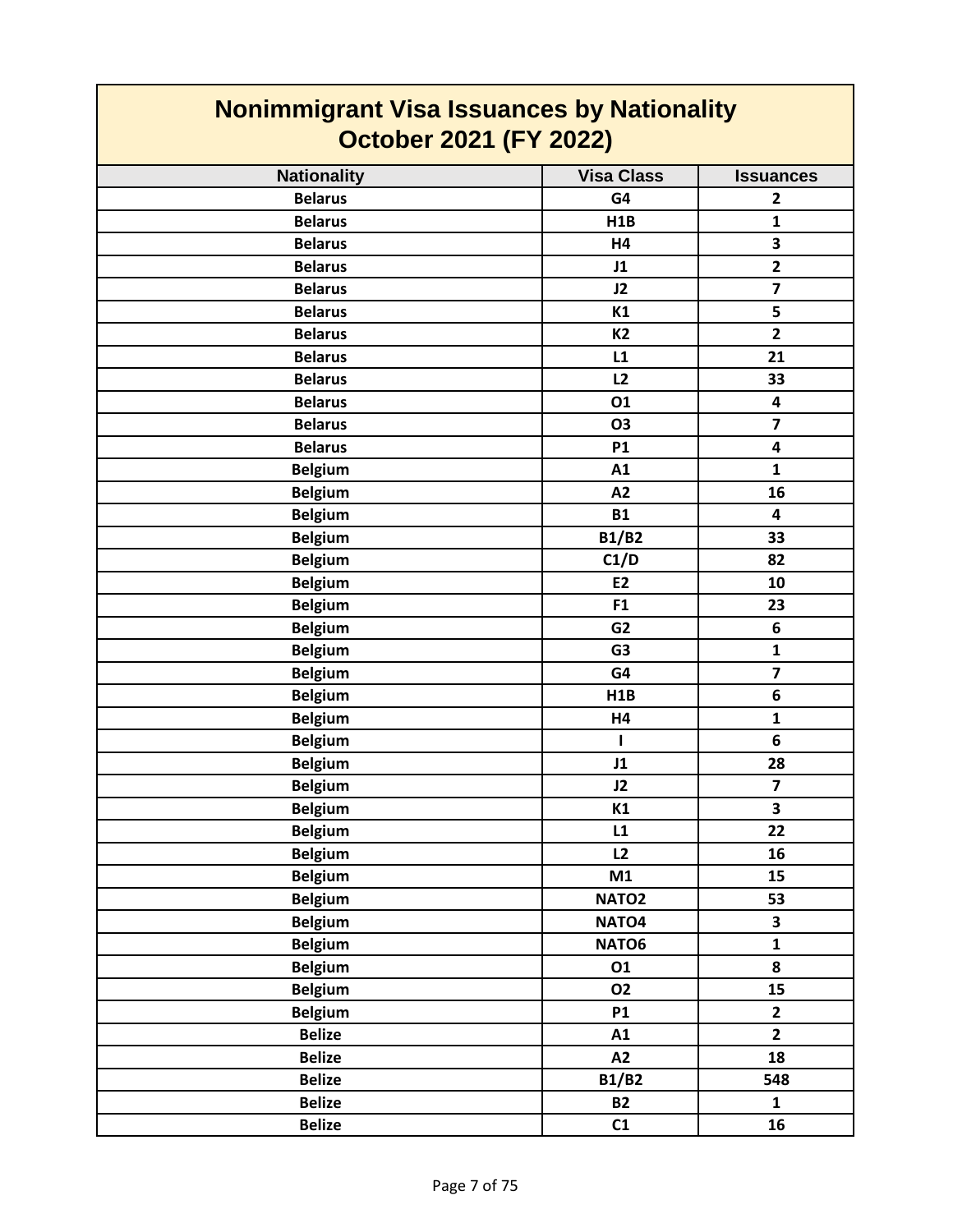| <b>Nonimmigrant Visa Issuances by Nationality</b><br><b>October 2021 (FY 2022)</b> |                   |                         |
|------------------------------------------------------------------------------------|-------------------|-------------------------|
| <b>Nationality</b>                                                                 | <b>Visa Class</b> | <b>Issuances</b>        |
| <b>Belize</b>                                                                      | C <sub>3</sub>    | 15                      |
| <b>Belize</b>                                                                      | F1                | 6                       |
| <b>Belize</b>                                                                      | H2B               | 8                       |
| <b>Belize</b>                                                                      | J1                | $\mathbf{1}$            |
| <b>Belize</b>                                                                      | K1                | $\mathbf{1}$            |
| <b>Benin</b>                                                                       | A1                | $\mathbf{1}$            |
| <b>Benin</b>                                                                       | A2                | $\overline{\mathbf{z}}$ |
| <b>Benin</b>                                                                       | <b>B1/B2</b>      | 3                       |
| <b>Benin</b>                                                                       | F1                | $\mathbf{1}$            |
| <b>Benin</b>                                                                       | G4                | $\overline{\mathbf{4}}$ |
| <b>Benin</b>                                                                       | K1                | 1                       |
| <b>Benin</b>                                                                       | <b>K2</b>         | 1                       |
| <b>Bermuda</b>                                                                     | <b>B1/B2</b>      | 6                       |
| <b>Bermuda</b>                                                                     | 01                | $\mathbf{1}$            |
| <b>Bhutan</b>                                                                      | <b>B1/B2</b>      | 3                       |
| <b>Bhutan</b>                                                                      | F <sub>1</sub>    | $\overline{2}$          |
| <b>Bhutan</b>                                                                      | G1                | $\overline{2}$          |
| <b>Bhutan</b>                                                                      | K1                | 1                       |
| <b>Bhutan</b>                                                                      | <b>K2</b>         | $\mathbf{1}$            |
| <b>Bhutan</b>                                                                      | M1                | $\overline{2}$          |
| <b>Bolivia</b>                                                                     | A1                | 3                       |
| <b>Bolivia</b>                                                                     | A2                | 5                       |
| <b>Bolivia</b>                                                                     | <b>B1</b>         | $\overline{2}$          |
| <b>Bolivia</b>                                                                     | <b>B1/B2</b>      | 2,023                   |
| <b>Bolivia</b>                                                                     | C1/D              | 12                      |
| <b>Bolivia</b>                                                                     | F <sub>1</sub>    | 17                      |
| <b>Bolivia</b>                                                                     | G1                | $\overline{2}$          |
| <b>Bolivia</b>                                                                     | G4                | 11                      |
| <b>Bolivia</b>                                                                     | H1B               | $\mathbf{1}$            |
| <b>Bolivia</b>                                                                     | L                 | $\mathbf{1}$            |
| <b>Bolivia</b>                                                                     | J1                | 34                      |
| <b>Bolivia</b>                                                                     | K1                | 6                       |
| <b>Bolivia</b>                                                                     | L1                | $\overline{\mathbf{3}}$ |
| <b>Bolivia</b>                                                                     | L2                | 10                      |
| <b>Bolivia</b>                                                                     | 01                | $\mathbf{1}$            |
| <b>Bolivia</b>                                                                     | <b>P1</b>         | 5                       |
| <b>Bolivia</b>                                                                     | P <sub>3</sub>    | 14                      |
| Bosnia-Herzegovina                                                                 | A2                | 3                       |
| Bosnia-Herzegovina                                                                 | <b>B1</b>         | 14                      |
| Bosnia-Herzegovina                                                                 | <b>B1/B2</b>      | 84                      |
| Bosnia-Herzegovina                                                                 | C1/D              | 49                      |
| Bosnia-Herzegovina                                                                 | E2                | 5                       |

T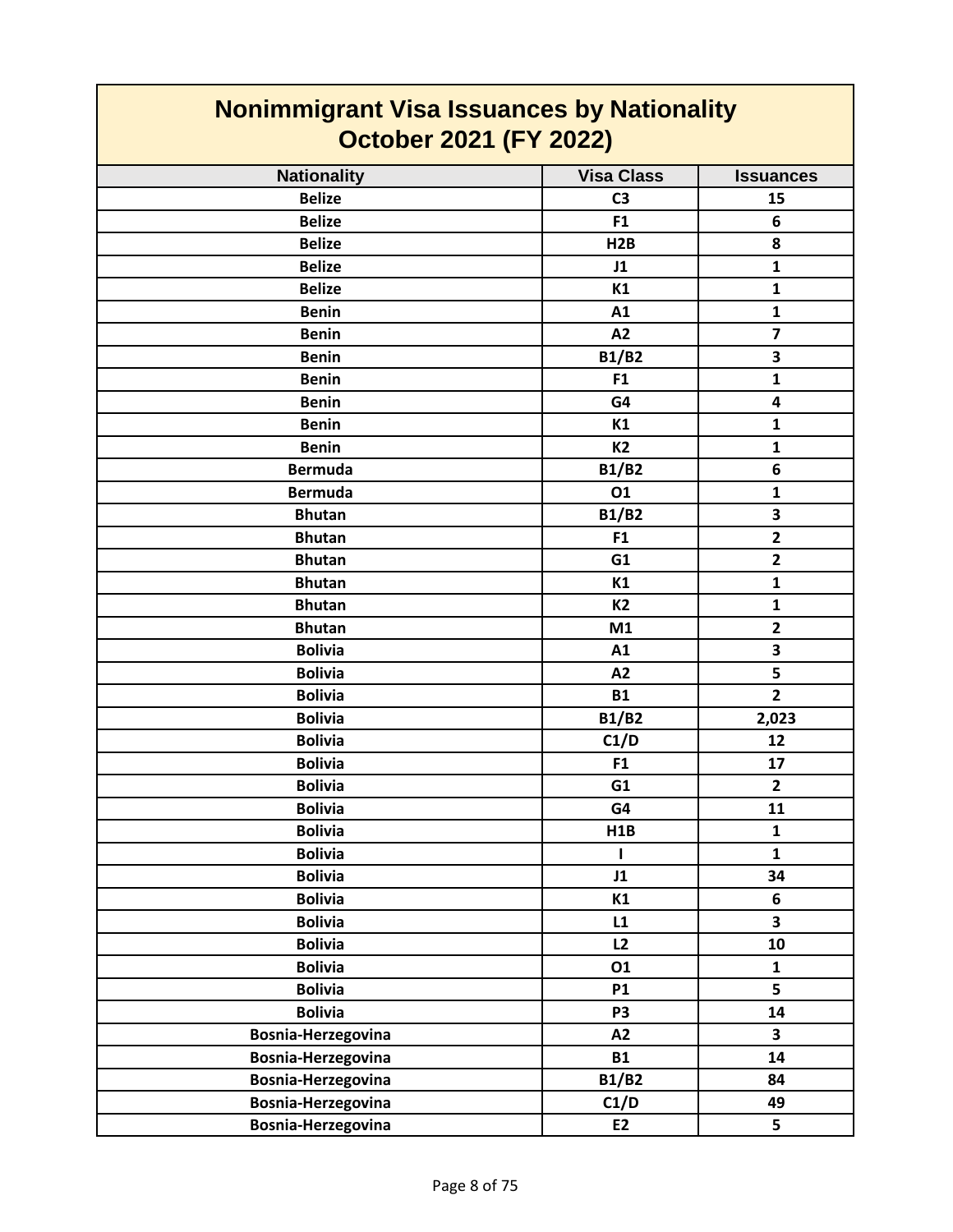| <b>Nonimmigrant Visa Issuances by Nationality</b><br><b>October 2021 (FY 2022)</b> |                   |                         |
|------------------------------------------------------------------------------------|-------------------|-------------------------|
| <b>Nationality</b>                                                                 | <b>Visa Class</b> | <b>Issuances</b>        |
| Bosnia-Herzegovina                                                                 | F <sub>1</sub>    | $\mathbf{1}$            |
| Bosnia-Herzegovina                                                                 | G4                | $\overline{2}$          |
| Bosnia-Herzegovina                                                                 | H1B               | $\overline{\mathbf{3}}$ |
| Bosnia-Herzegovina                                                                 | J1                | $\overline{\mathbf{4}}$ |
| Bosnia-Herzegovina                                                                 | K1                | 3                       |
| Bosnia-Herzegovina                                                                 | L2                | 1                       |
| Bosnia-Herzegovina                                                                 | P <sub>3</sub>    | $\overline{\mathbf{3}}$ |
| <b>Botswana</b>                                                                    | A1                | 3                       |
| <b>Botswana</b>                                                                    | A2                | $\mathbf{1}$            |
| <b>Botswana</b>                                                                    | <b>B1</b>         | $\mathbf{1}$            |
| <b>Botswana</b>                                                                    | <b>B1/B2</b>      | 15                      |
| <b>Botswana</b>                                                                    | F <sub>1</sub>    | 6                       |
| <b>Botswana</b>                                                                    | F <sub>2</sub>    | $\mathbf{1}$            |
| <b>Botswana</b>                                                                    | G1                | $\mathbf{1}$            |
| <b>Botswana</b>                                                                    | G4                | 5                       |
| <b>Botswana</b>                                                                    | H1B               | $\overline{2}$          |
| <b>Botswana</b>                                                                    | H4                | $\mathbf{1}$            |
| <b>Botswana</b>                                                                    | J1                | 3                       |
| <b>Botswana</b>                                                                    | L1                | $\mathbf{1}$            |
| <b>Brazil</b>                                                                      | A1                | 13                      |
| <b>Brazil</b>                                                                      | A2                | 129                     |
| <b>Brazil</b>                                                                      | <b>B1</b>         | 20                      |
| <b>Brazil</b>                                                                      | <b>B1/B2</b>      | 1,083                   |
| <b>Brazil</b>                                                                      | <b>B2</b>         | $\mathbf{1}$            |
| <b>Brazil</b>                                                                      | <b>BBBCC</b>      | 1                       |
| <b>Brazil</b>                                                                      | C1                | 5                       |
| <b>Brazil</b>                                                                      | C1/D              | 280                     |
| <b>Brazil</b>                                                                      | C <sub>3</sub>    | 13                      |
| <b>Brazil</b>                                                                      | E3D               | $\mathbf{1}$            |
| <b>Brazil</b>                                                                      | F <sub>1</sub>    | 582                     |
| <b>Brazil</b>                                                                      | F <sub>2</sub>    | 199                     |
| <b>Brazil</b>                                                                      | G1                | $\overline{\mathbf{4}}$ |
| <b>Brazil</b>                                                                      | G <sub>2</sub>    | 11                      |
| <b>Brazil</b>                                                                      | G4                | 50                      |
| <b>Brazil</b>                                                                      | H1B               | 55                      |
| <b>Brazil</b>                                                                      | H2B               | $\overline{\mathbf{z}}$ |
| <b>Brazil</b>                                                                      | H4                | 28                      |
| <b>Brazil</b>                                                                      | $\mathbf{I}$      | 14                      |
| <b>Brazil</b>                                                                      | J1                | 402                     |
| <b>Brazil</b>                                                                      | J2                | 82                      |
| <b>Brazil</b>                                                                      | K1                | 107                     |
| <b>Brazil</b>                                                                      | K <sub>2</sub>    | 16                      |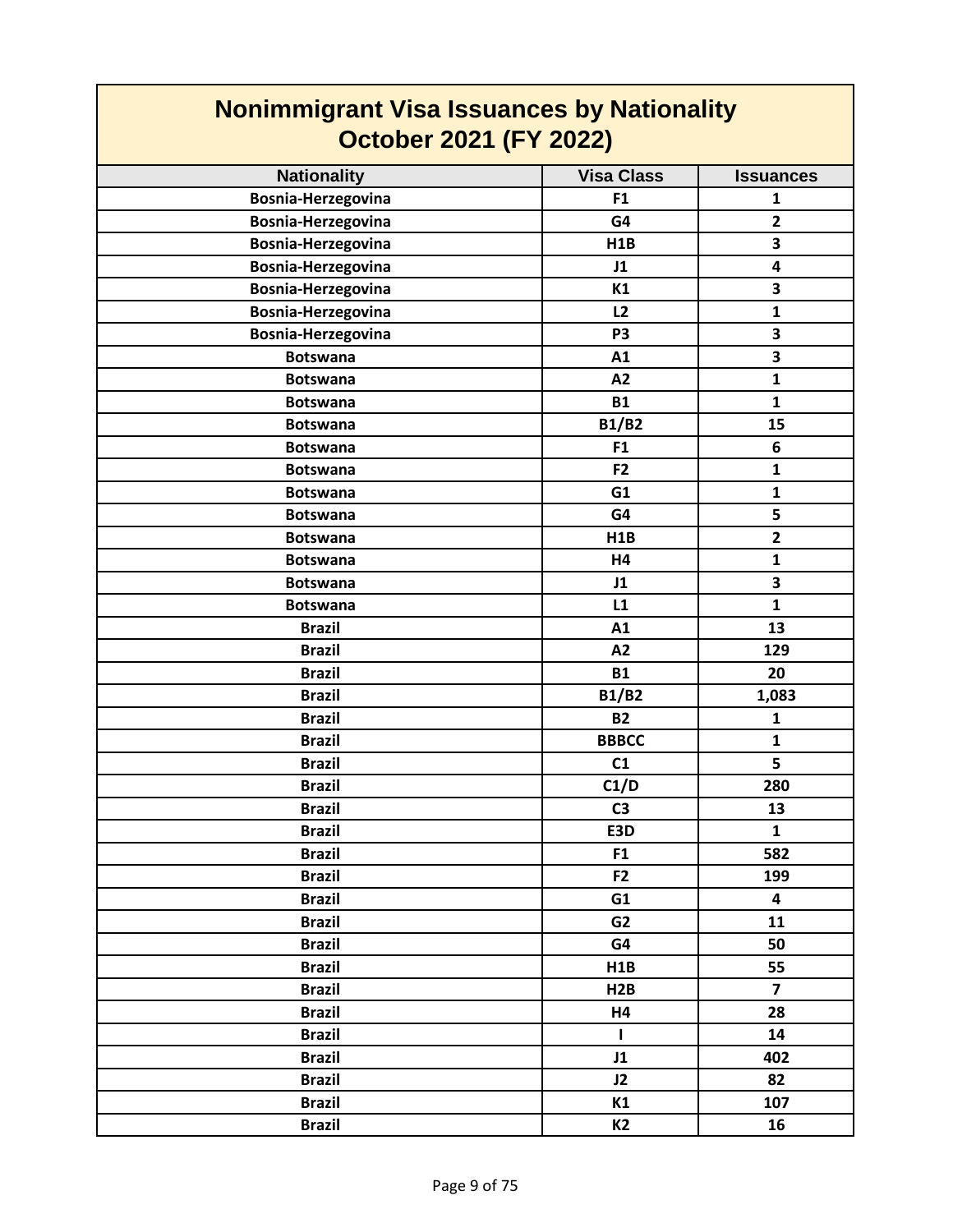| <b>Nonimmigrant Visa Issuances by Nationality</b><br><b>October 2021 (FY 2022)</b> |                   |                         |
|------------------------------------------------------------------------------------|-------------------|-------------------------|
| <b>Nationality</b>                                                                 | <b>Visa Class</b> | <b>Issuances</b>        |
| <b>Brazil</b>                                                                      | L1                | 195                     |
| <b>Brazil</b>                                                                      | L <sub>2</sub>    | 302                     |
| <b>Brazil</b>                                                                      | M1                | 38                      |
| <b>Brazil</b>                                                                      | 01                | 21                      |
| <b>Brazil</b>                                                                      | <b>O2</b>         | 5                       |
| <b>Brazil</b>                                                                      | <b>O3</b>         | 11                      |
| <b>Brazil</b>                                                                      | <b>P1</b>         | 136                     |
| <b>Brazil</b>                                                                      | P <sub>3</sub>    | $\overline{2}$          |
| <b>Brazil</b>                                                                      | <b>P4</b>         | 8                       |
| <b>Brazil</b>                                                                      | R1                | $\mathbf{2}$            |
| <b>Brazil</b>                                                                      | <b>R2</b>         | $\overline{2}$          |
| <b>Brazil</b>                                                                      | T <sub>3</sub>    | 1                       |
| <b>British National Overseas (Hong Kong) Passport</b>                              | <b>B1/B2</b>      | 61                      |
| <b>British National Overseas (Hong Kong) Passport</b>                              | F <sub>1</sub>    | $\mathbf{1}$            |
| <b>British National Overseas (Hong Kong) Passport</b>                              | H1B               | 1                       |
| <b>British National Overseas (Hong Kong) Passport</b>                              | J1                | $\overline{2}$          |
| <b>British National Overseas (Hong Kong) Passport</b>                              | L1                | 1                       |
| <b>British National Overseas (Hong Kong) Passport</b>                              | M1                | 1                       |
| <b>British Virgin Islands</b>                                                      | F <sub>1</sub>    | $\overline{2}$          |
| <b>Brunei</b>                                                                      | F <sub>1</sub>    | 1                       |
| <b>Brunei</b>                                                                      | G4                | 3                       |
| <b>Bulgaria</b>                                                                    | A1                | $\overline{2}$          |
| <b>Bulgaria</b>                                                                    | A2                | 17                      |
| <b>Bulgaria</b>                                                                    | <b>B1</b>         | 3                       |
| <b>Bulgaria</b>                                                                    | <b>B1/B2</b>      | 312                     |
| <b>Bulgaria</b>                                                                    | C1/D              | 79                      |
| <b>Bulgaria</b>                                                                    | F1                | 2                       |
| <b>Bulgaria</b>                                                                    | G <sub>2</sub>    | $\mathbf{1}$            |
| <b>Bulgaria</b>                                                                    | G4                | $\mathbf{2}$            |
| <b>Bulgaria</b>                                                                    | H1B               | 3                       |
| <b>Bulgaria</b>                                                                    | H2B               | $\overline{\mathbf{5}}$ |
| <b>Bulgaria</b>                                                                    | J1                | 12                      |
| <b>Bulgaria</b>                                                                    | J2                | 3                       |
| <b>Bulgaria</b>                                                                    | K1                | $\overline{7}$          |
| <b>Bulgaria</b>                                                                    | <b>K2</b>         | $\mathbf{1}$            |
| <b>Bulgaria</b>                                                                    | L1                | 6                       |
| <b>Bulgaria</b>                                                                    | L2                | 10                      |
| <b>Bulgaria</b>                                                                    | M1                | 1                       |
| <b>Bulgaria</b>                                                                    | NATO <sub>2</sub> | 8                       |
| <b>Bulgaria</b>                                                                    | 01                | 3                       |
| <b>Bulgaria</b>                                                                    | R1                | $\mathbf{1}$            |
| <b>Burkina Faso</b>                                                                | A1                | $\mathbf{1}$            |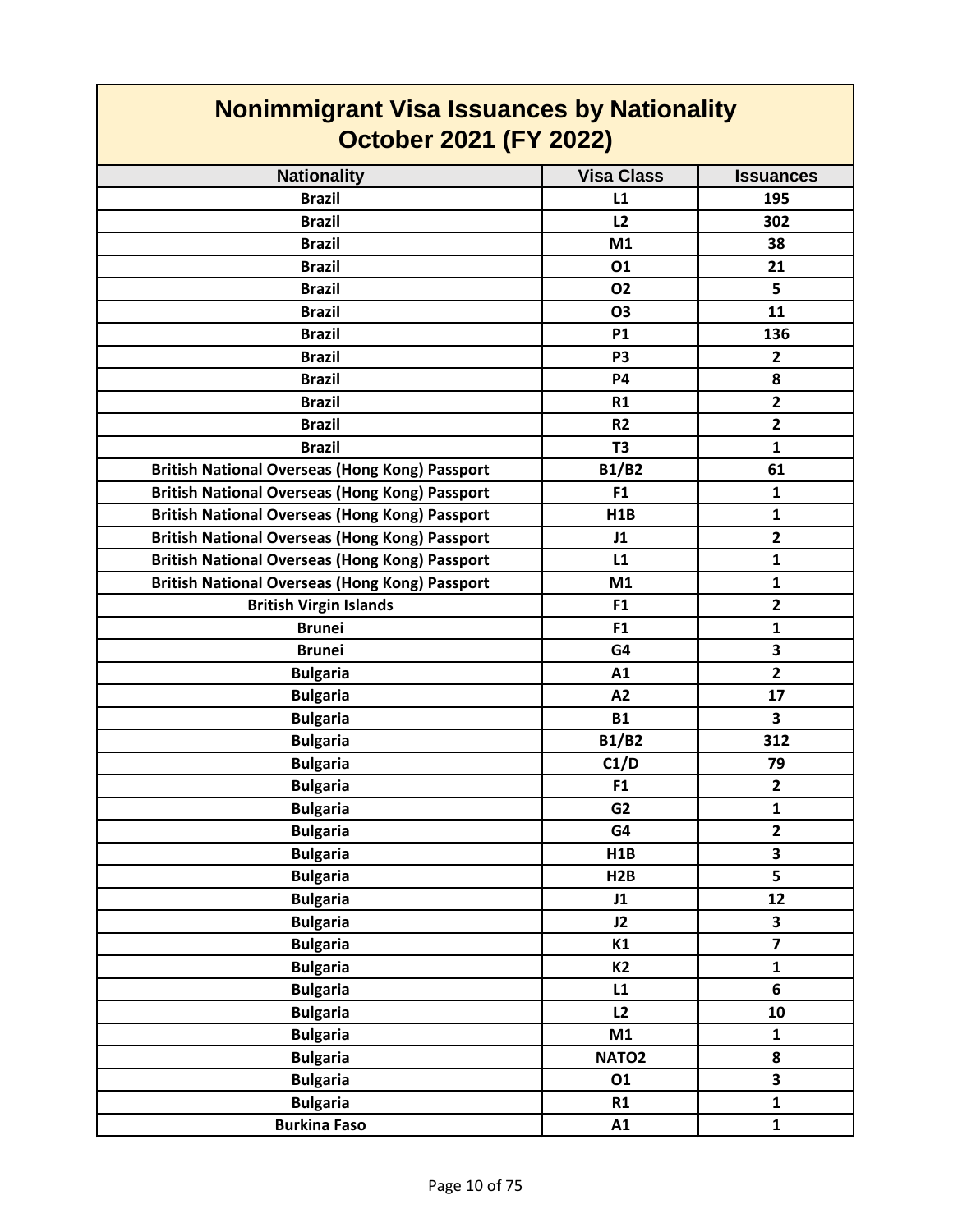| <b>Nonimmigrant Visa Issuances by Nationality</b><br><b>October 2021 (FY 2022)</b> |                                                                                                                                                                                                                                                                                                             |  |
|------------------------------------------------------------------------------------|-------------------------------------------------------------------------------------------------------------------------------------------------------------------------------------------------------------------------------------------------------------------------------------------------------------|--|
| <b>Visa Class</b>                                                                  | <b>Issuances</b>                                                                                                                                                                                                                                                                                            |  |
| A2                                                                                 | 5                                                                                                                                                                                                                                                                                                           |  |
|                                                                                    | 40                                                                                                                                                                                                                                                                                                          |  |
| F <sub>1</sub>                                                                     | 10                                                                                                                                                                                                                                                                                                          |  |
| G1                                                                                 | 3                                                                                                                                                                                                                                                                                                           |  |
| G <sub>2</sub>                                                                     | $\mathbf{1}$                                                                                                                                                                                                                                                                                                |  |
| G4                                                                                 | $\overline{7}$                                                                                                                                                                                                                                                                                              |  |
| A1                                                                                 | 4                                                                                                                                                                                                                                                                                                           |  |
| <b>B1</b>                                                                          | 5                                                                                                                                                                                                                                                                                                           |  |
| <b>B1/B2</b>                                                                       | 25                                                                                                                                                                                                                                                                                                          |  |
| C1                                                                                 | $\mathbf{1}$                                                                                                                                                                                                                                                                                                |  |
| D                                                                                  | $\overline{2}$                                                                                                                                                                                                                                                                                              |  |
| F <sub>1</sub>                                                                     | 98                                                                                                                                                                                                                                                                                                          |  |
| F <sub>2</sub>                                                                     | $\mathbf{1}$                                                                                                                                                                                                                                                                                                |  |
|                                                                                    | 5                                                                                                                                                                                                                                                                                                           |  |
|                                                                                    | $\mathbf{1}$                                                                                                                                                                                                                                                                                                |  |
|                                                                                    | 4                                                                                                                                                                                                                                                                                                           |  |
|                                                                                    | 32                                                                                                                                                                                                                                                                                                          |  |
|                                                                                    | $\mathbf{1}$                                                                                                                                                                                                                                                                                                |  |
|                                                                                    | $\mathbf{1}$                                                                                                                                                                                                                                                                                                |  |
|                                                                                    | $\mathbf{1}$                                                                                                                                                                                                                                                                                                |  |
|                                                                                    | $\mathbf{1}$                                                                                                                                                                                                                                                                                                |  |
|                                                                                    | $\mathbf{1}$                                                                                                                                                                                                                                                                                                |  |
|                                                                                    | $\overline{2}$                                                                                                                                                                                                                                                                                              |  |
|                                                                                    | 3                                                                                                                                                                                                                                                                                                           |  |
|                                                                                    | $\mathbf{1}$                                                                                                                                                                                                                                                                                                |  |
|                                                                                    | 1                                                                                                                                                                                                                                                                                                           |  |
|                                                                                    | 8                                                                                                                                                                                                                                                                                                           |  |
|                                                                                    | 5                                                                                                                                                                                                                                                                                                           |  |
|                                                                                    | $\mathbf{2}$                                                                                                                                                                                                                                                                                                |  |
|                                                                                    | $\overline{2}$                                                                                                                                                                                                                                                                                              |  |
|                                                                                    | $\mathbf{1}$                                                                                                                                                                                                                                                                                                |  |
|                                                                                    | $\mathbf{1}$                                                                                                                                                                                                                                                                                                |  |
|                                                                                    | $\overline{\mathbf{3}}$                                                                                                                                                                                                                                                                                     |  |
|                                                                                    | $\mathbf{1}$                                                                                                                                                                                                                                                                                                |  |
|                                                                                    | 215                                                                                                                                                                                                                                                                                                         |  |
|                                                                                    | 5                                                                                                                                                                                                                                                                                                           |  |
|                                                                                    | 4                                                                                                                                                                                                                                                                                                           |  |
|                                                                                    | 12                                                                                                                                                                                                                                                                                                          |  |
|                                                                                    | $\overline{\mathbf{3}}$                                                                                                                                                                                                                                                                                     |  |
|                                                                                    | 6                                                                                                                                                                                                                                                                                                           |  |
|                                                                                    | $\mathbf{1}$                                                                                                                                                                                                                                                                                                |  |
|                                                                                    | 21                                                                                                                                                                                                                                                                                                          |  |
|                                                                                    | <b>B1/B2</b><br>G4<br>H1B<br>J1<br>K1<br><b>K2</b><br>M1<br><b>O3</b><br>A2<br><b>B1/B2</b><br>F <sub>1</sub><br>G <sub>2</sub><br>G4<br>K1<br>A2<br><b>B1/B2</b><br>C1/D<br>F <sub>1</sub><br>G1<br>G <sub>2</sub><br>K1<br><b>B1</b><br><b>B1/B2</b><br>C1<br>D<br>F <sub>1</sub><br>G1<br>G4<br>J1<br>K1 |  |

┓

 $\blacksquare$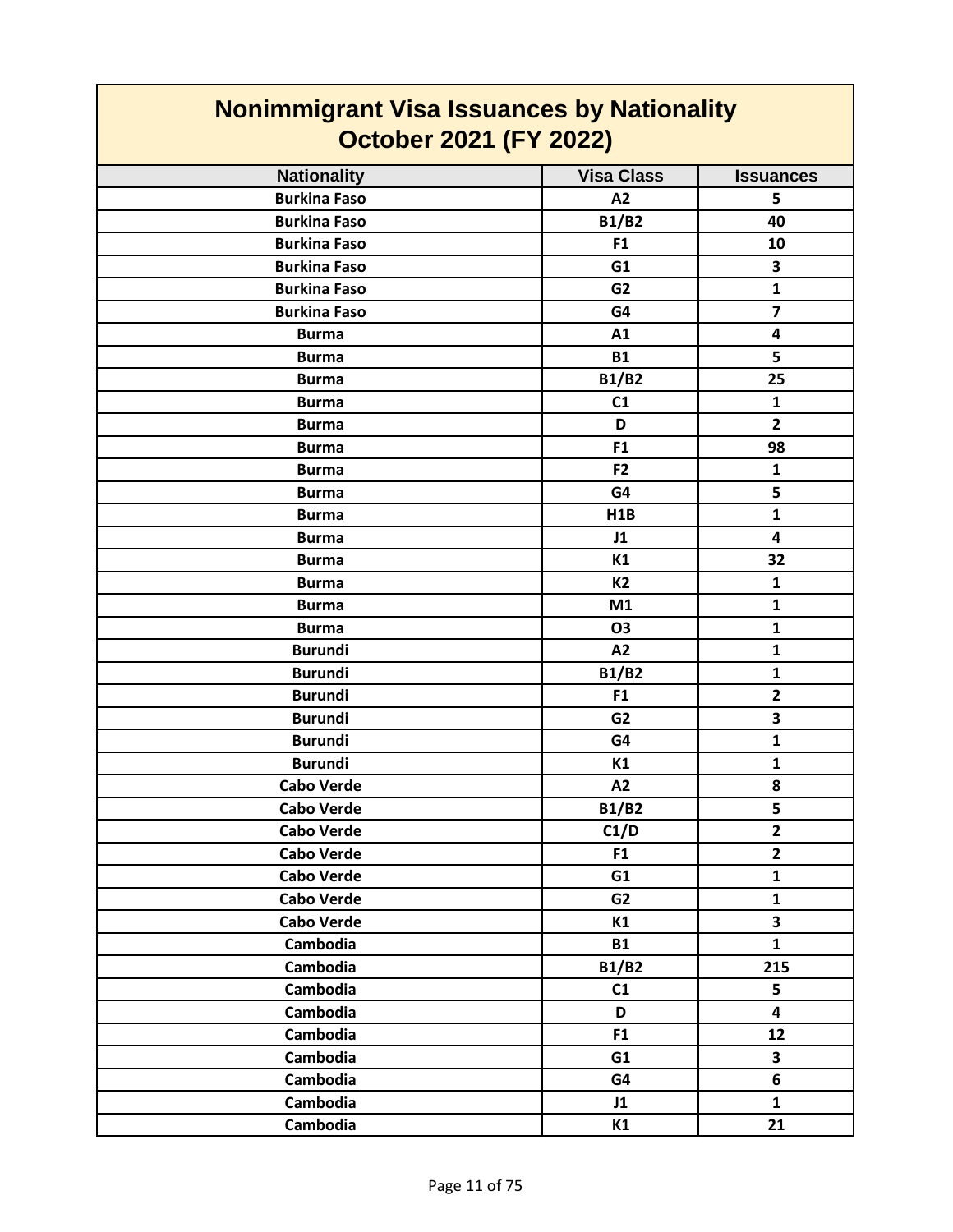| <b>Nonimmigrant Visa Issuances by Nationality</b><br><b>October 2021 (FY 2022)</b> |                   |                         |
|------------------------------------------------------------------------------------|-------------------|-------------------------|
| <b>Nationality</b>                                                                 | <b>Visa Class</b> | <b>Issuances</b>        |
| Cambodia                                                                           | <b>K2</b>         | 7                       |
| Cambodia                                                                           | <b>P1</b>         | 1                       |
| Cambodia                                                                           | <b>R1</b>         | 1                       |
| Cameroon                                                                           | A1                | 6                       |
| Cameroon                                                                           | A2                | 21                      |
| Cameroon                                                                           | <b>B1/B2</b>      | 45                      |
| Cameroon                                                                           | C1/D              | $\mathbf{1}$            |
| Cameroon                                                                           | F1                | 12                      |
| Cameroon                                                                           | F <sub>2</sub>    | 1                       |
| Cameroon                                                                           | G1                | 4                       |
| Cameroon                                                                           | G <sub>2</sub>    | 3                       |
| Cameroon                                                                           | G4                | 9                       |
| Cameroon                                                                           | J1                | 4                       |
| Cameroon                                                                           | J2                | 7                       |
| Cameroon                                                                           | K1                | 12                      |
| Cameroon                                                                           | <b>K2</b>         | 5                       |
| Cameroon                                                                           | R1                | $\overline{2}$          |
| Canada                                                                             | A1                | 20                      |
| Canada                                                                             | A2                | 5                       |
| Canada                                                                             | <b>B1</b>         | $\mathbf{1}$            |
| Canada                                                                             | <b>B1/B2</b>      | $\overline{2}$          |
| Canada                                                                             | <b>B2</b>         | 1                       |
| Canada                                                                             | C1/D              | $\overline{2}$          |
| Canada                                                                             | E1                | 52                      |
| Canada                                                                             | E <sub>2</sub>    | 288                     |
| Canada                                                                             | E3D               | $\overline{2}$          |
| Canada                                                                             | F <sub>2</sub>    | 1                       |
| Canada                                                                             | G1                | $\mathbf{1}$            |
| Canada                                                                             | G4                | 25                      |
| Canada                                                                             | H1B               | $\overline{\mathbf{4}}$ |
| Canada                                                                             | <b>H4</b>         | 12                      |
| Canada                                                                             | $\mathbf{I}$      | $\overline{\mathbf{4}}$ |
| Canada                                                                             | J1                | 3                       |
| Canada                                                                             | J2                | $\mathbf{1}$            |
| Canada                                                                             | K1                | 34                      |
| Canada                                                                             | K2                | $\mathbf{2}$            |
| Canada                                                                             | L1                | 12                      |
| Canada                                                                             | L2                | 18                      |
| Canada                                                                             | NATO <sub>2</sub> | 5                       |
| Canada                                                                             | NATO <sub>4</sub> | $\mathbf{1}$            |
| Canada                                                                             | NATO6             | $\mathbf{2}$            |
| Canada                                                                             | 01                | $\overline{\mathbf{3}}$ |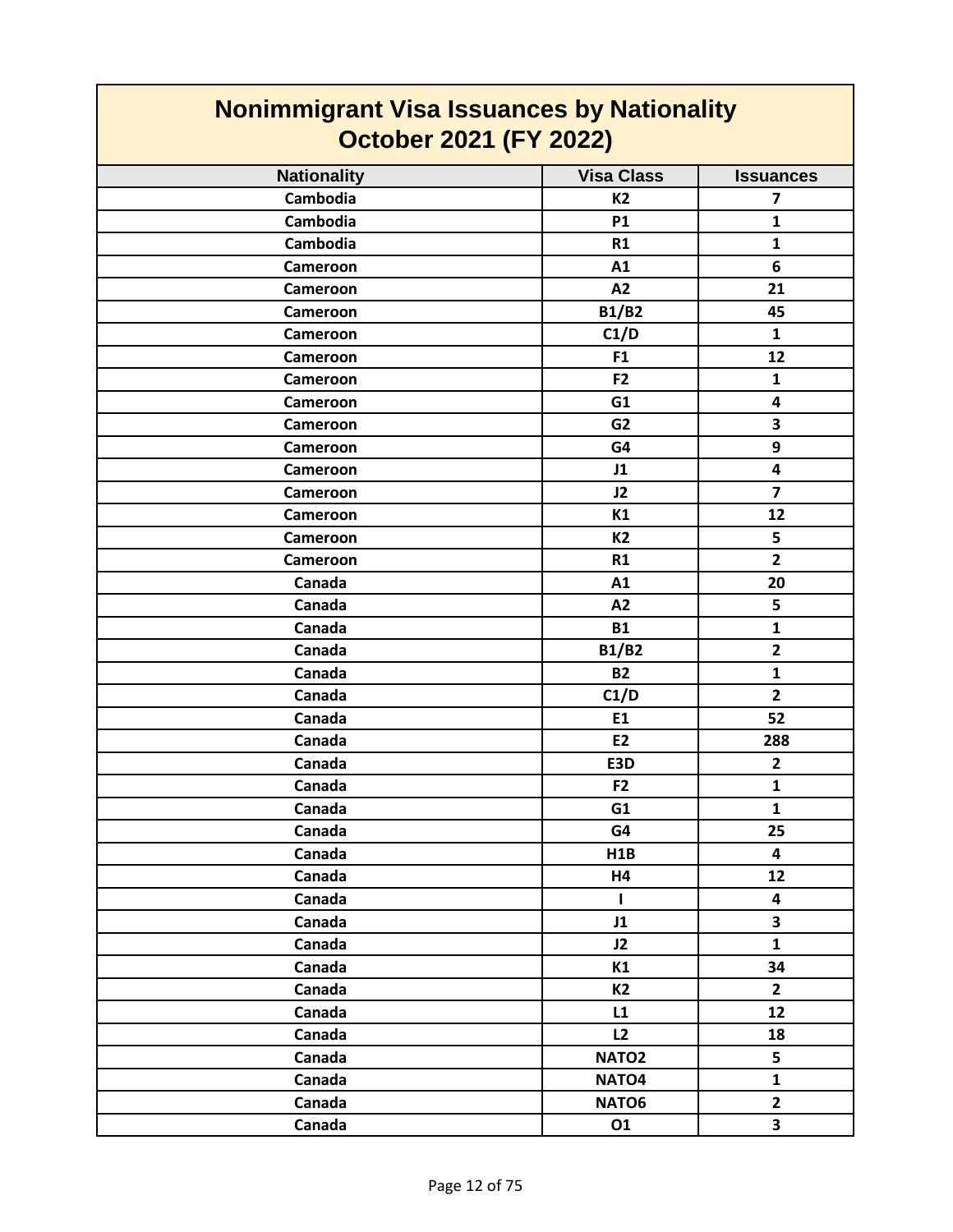| <b>Nonimmigrant Visa Issuances by Nationality</b><br><b>October 2021 (FY 2022)</b> |                   |                         |
|------------------------------------------------------------------------------------|-------------------|-------------------------|
| <b>Nationality</b>                                                                 | <b>Visa Class</b> | <b>Issuances</b>        |
| Canada                                                                             | <b>O2</b>         | 1                       |
| Canada                                                                             | <b>O3</b>         | 1                       |
| Canada                                                                             | <b>P1</b>         | $\mathbf{1}$            |
| Canada                                                                             | <b>P4</b>         | $\overline{2}$          |
| Canada                                                                             | TD                | 4                       |
| Canada                                                                             | <b>TN</b>         | 4                       |
| <b>Cayman Islands</b>                                                              | <b>B1/B2</b>      | 4                       |
| <b>Cayman Islands</b>                                                              | C1/D              | 1                       |
| <b>Cayman Islands</b>                                                              | F <sub>1</sub>    | $\overline{2}$          |
| <b>Cayman Islands</b>                                                              | L1                | $\mathbf{1}$            |
| <b>Central African Republic</b>                                                    | <b>B1/B2</b>      | 1                       |
| <b>Central African Republic</b>                                                    | G4                | 1                       |
| Chad                                                                               | A1                | 1                       |
| Chad                                                                               | A2                | 8                       |
| Chad                                                                               | <b>B1/B2</b>      | 38                      |
| Chad                                                                               | <b>B2</b>         | 1                       |
| Chad                                                                               | F <sub>1</sub>    | 5                       |
| Chad                                                                               | G1                | $\overline{\mathbf{3}}$ |
| Chad                                                                               | G <sub>2</sub>    | $\overline{2}$          |
| Chad                                                                               | G4                | 11                      |
| Chad                                                                               | H1B               | $\mathbf{1}$            |
| <b>Chile</b>                                                                       | A2                | 24                      |
| Chile                                                                              | <b>B1</b>         | $\mathbf{1}$            |
| <b>Chile</b>                                                                       | <b>B1/B2</b>      | 57                      |
| <b>Chile</b>                                                                       | <b>B2</b>         | 12                      |
| Chile                                                                              | C1/D              | 41                      |
| Chile                                                                              | C <sub>3</sub>    | 15                      |
| <b>Chile</b>                                                                       | E2                | 10                      |
| Chile                                                                              | F1                | 45                      |
| Chile                                                                              | F <sub>2</sub>    | 29                      |
| Chile                                                                              | G1                | $\overline{\mathbf{4}}$ |
| Chile                                                                              | G <sub>2</sub>    | 3                       |
| Chile                                                                              | G4                | $\overline{2}$          |
| <b>Chile</b>                                                                       | H1B               | 19                      |
| Chile                                                                              | H1B1              | 65                      |
| Chile                                                                              | H4                | 71                      |
| Chile                                                                              | J1                | 101                     |
| Chile                                                                              | J2                | 9                       |
| Chile                                                                              | K1                | 9                       |
| Chile                                                                              | L1                | 11                      |
| Chile                                                                              | L2                | 35                      |
| Chile                                                                              | M1                | $\overline{2}$          |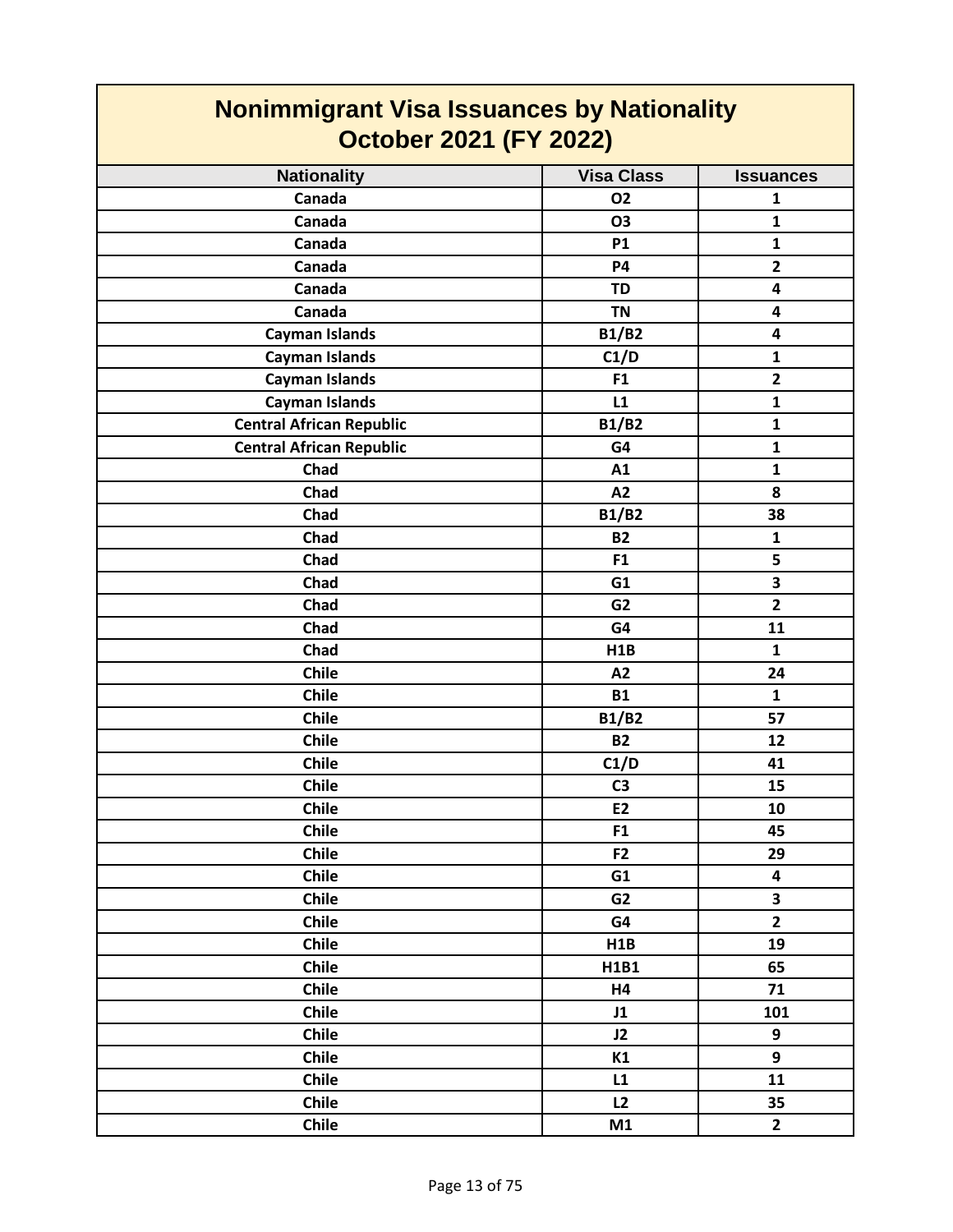| <u></u> .<br><b>October 2021 (FY 2022)</b> |                   |                  |
|--------------------------------------------|-------------------|------------------|
| <b>Nationality</b>                         | <b>Visa Class</b> | <b>Issuances</b> |
| <b>Chile</b>                               | 01                | 1                |
| <b>Chile</b>                               | P <sub>3</sub>    | 3                |
| <b>Chile</b>                               | R1                | 4                |
| Chile                                      | R <sub>2</sub>    | $\overline{2}$   |
| China - mainland                           | A1                | 10               |
| China - mainland                           | A2                | $\overline{7}$   |
| China - mainland                           | <b>B1</b>         | 21               |
| China - mainland                           | <b>B1/B2</b>      | 480              |
| China - mainland                           | C1                | 10               |
| China - mainland                           | C1/D              | 481              |
| China - mainland                           | C <sub>3</sub>    | 5                |
| China - mainland                           | <b>E2</b>         | 8                |
| China - mainland                           | E3D               | $\mathbf{1}$     |
| China - mainland                           | F <sub>1</sub>    | 1,604            |
| China - mainland                           | F <sub>2</sub>    | 74               |
| China - mainland                           | G1                | 14               |
| China - mainland                           | G4                | 55               |
| China - mainland                           | <b>H1B</b>        | 265              |
| China - mainland                           | H4                | 128              |
| China - mainland                           | J1                | 334              |
| China - mainland                           | J2                | 79               |
| China - mainland                           | K1                | 54               |
| China - mainland                           | <b>K2</b>         | 6                |
| China - mainland                           | L1                | 114              |
| China - mainland                           | L2                | 79               |
| China - mainland                           | M1                | 3                |
| China - mainland                           | 01                | 6                |
| China - mainland                           | O <sub>3</sub>    | 5                |
| China - mainland                           | <b>P1</b>         | 6                |
| China - mainland                           | P3                | $\overline{2}$   |
| China - mainland                           | R1                | $\mathbf{1}$     |
| China - mainland                           | <b>TD</b>         | 8                |
| China - Taiwan                             | B1/B2             | 388              |
| China - Taiwan                             | C1/D              | 169              |
| China - Taiwan                             | E1                | 24               |
| China - Taiwan                             | E2                | 108              |
| China - Taiwan                             | F <sub>1</sub>    | 172              |
| China - Taiwan                             | F <sub>2</sub>    | 13               |
| China - Taiwan                             | G4                | $\mathbf{1}$     |
| China - Taiwan                             | H1B               | 45               |
| China - Taiwan                             | H3                | 5                |
| China - Taiwan                             | H4                | 24               |

# **Nonimmigrant Visa Issuances by Nationality**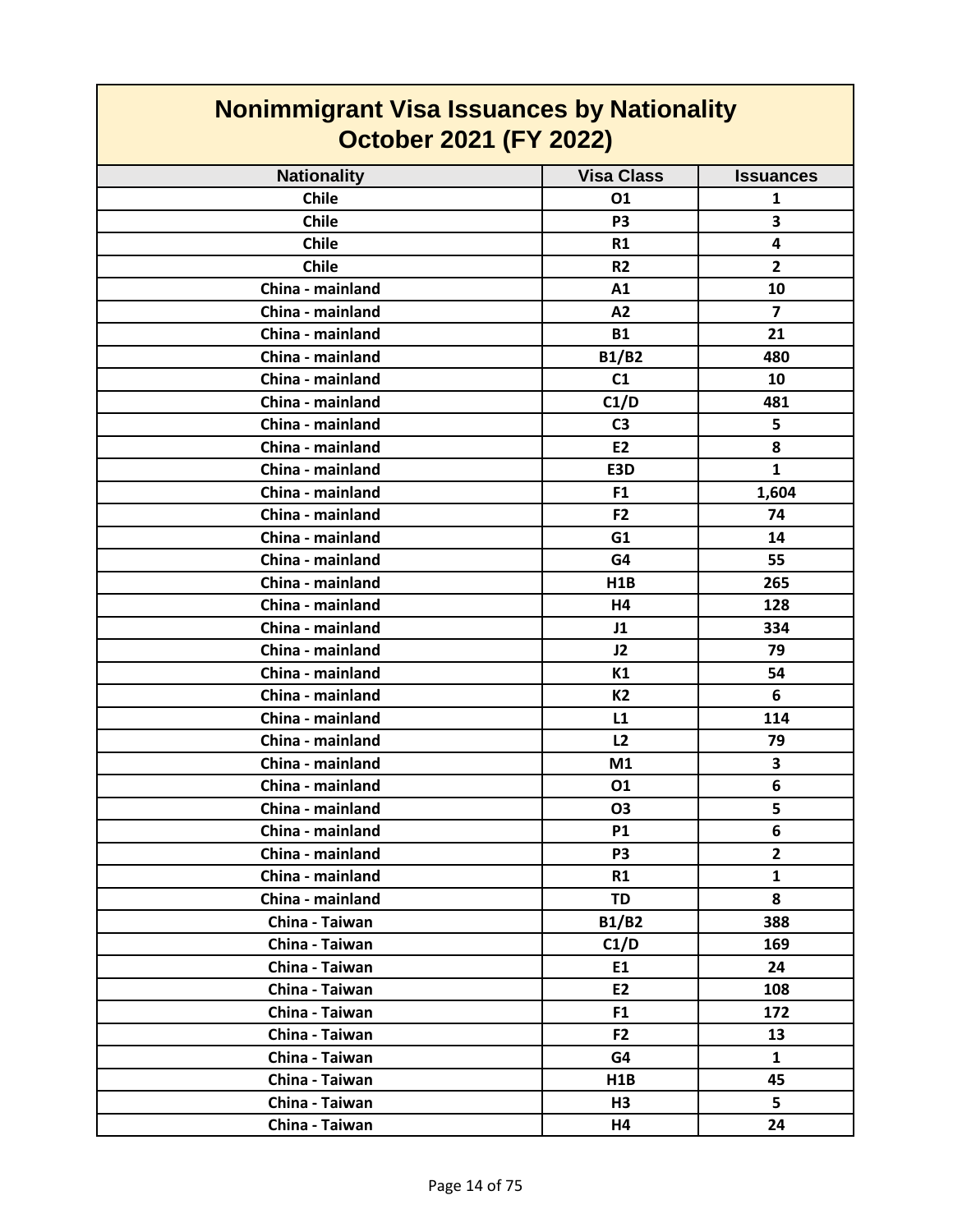| <b>Nonimmigrant Visa Issuances by Nationality</b> |                   |                  |
|---------------------------------------------------|-------------------|------------------|
| <b>October 2021 (FY 2022)</b>                     |                   |                  |
| <b>Nationality</b>                                | <b>Visa Class</b> | <b>Issuances</b> |
| China - Taiwan                                    |                   | 5                |
| China - Taiwan                                    | J1                | 54               |
| China - Taiwan                                    | J2                | 15               |
| China - Taiwan                                    | K1                | 9                |
| China - Taiwan                                    | L1                | 39               |
| China - Taiwan                                    | L2                | 26               |
| China - Taiwan                                    | M1                | $\overline{2}$   |
| China - Taiwan                                    | M <sub>2</sub>    | $\mathbf{1}$     |
| China - Taiwan                                    | 01                | 6                |
| China - Taiwan                                    | 02                | $\overline{7}$   |
| China - Taiwan                                    | <b>O3</b>         | $\overline{2}$   |
| China - Taiwan                                    | <b>P1</b>         | 5                |
| China - Taiwan                                    | P <sub>3</sub>    | $\mathbf{1}$     |
| China - Taiwan                                    | Q1                | $\mathbf{1}$     |
| China - Taiwan                                    | R1                | 3                |
| China - Taiwan                                    | <b>TD</b>         | $\overline{2}$   |
| Colombia                                          | A1                | $\mathbf{1}$     |
| Colombia                                          | A2                | 261              |
| Colombia                                          | <b>B1</b>         | 9                |
| Colombia                                          | <b>B1/B2</b>      | 6,492            |
| Colombia                                          | C1                | $\mathbf{1}$     |
| Colombia                                          | C1/D              | 129              |
| Colombia                                          | C <sub>3</sub>    | 4                |
| Colombia                                          | <b>E2</b>         | 5                |
| Colombia                                          | E3D               | $\mathbf{1}$     |
| Colombia                                          | F <sub>1</sub>    | 537              |
| Colombia                                          | F <sub>2</sub>    | 69               |
| Colombia                                          | G1                | 3                |
| Colombia                                          | G4                | 27               |
| Colombia                                          | H1B               | 70               |
| Colombia                                          | H <sub>2</sub> A  | 4                |
| Colombia                                          | H2B               | 22               |
| Colombia                                          | H3                | $\mathbf{1}$     |
| Colombia                                          | H4                | 34               |
| Colombia                                          | T                 | 18               |
| Colombia                                          | J1                | 606              |
| Colombia                                          | J2                | 34               |
| Colombia                                          | K1                | 127              |
| Colombia                                          | <b>K2</b>         | 25               |
| Colombia                                          | L1                | 63               |
| Colombia                                          | L2                | 73               |
| Colombia                                          | M1                | 8                |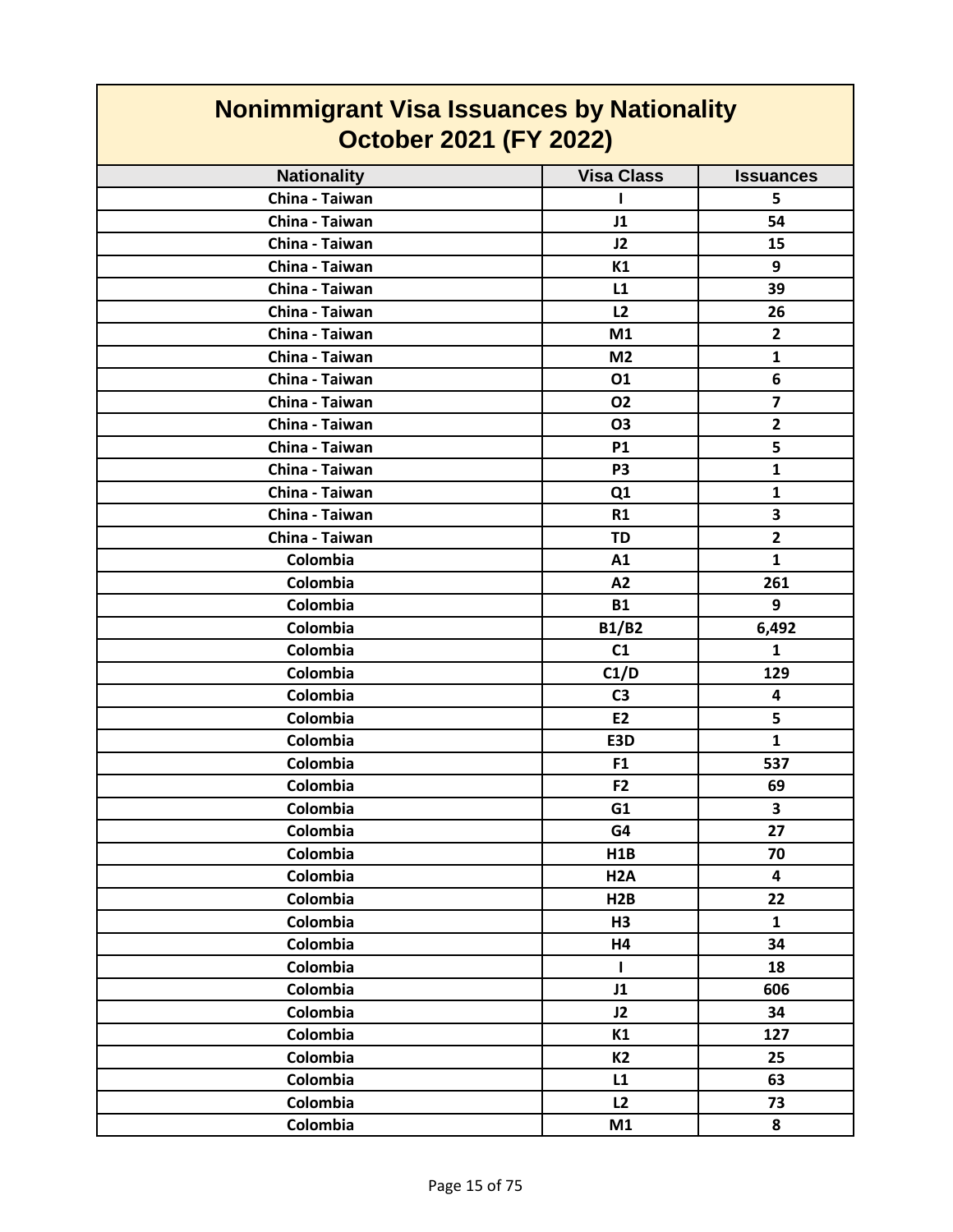| <b>Nonimmigrant Visa Issuances by Nationality</b><br><b>October 2021 (FY 2022)</b> |                   |                         |
|------------------------------------------------------------------------------------|-------------------|-------------------------|
| <b>Nationality</b>                                                                 | <b>Visa Class</b> | <b>Issuances</b>        |
| Colombia                                                                           | 01                | 25                      |
| Colombia                                                                           | 02                | 33                      |
| Colombia                                                                           | <b>O3</b>         | 8                       |
| Colombia                                                                           | <b>P1</b>         | 20                      |
| Colombia                                                                           | P <sub>3</sub>    | $\mathbf{1}$            |
| Colombia                                                                           | <b>P4</b>         | 8                       |
| Colombia                                                                           | R1                | 9                       |
| Colombia                                                                           | R <sub>2</sub>    | 3                       |
| Colombia                                                                           | <b>TD</b>         | 6                       |
| Colombia                                                                           | U3                | $\mathbf{1}$            |
| <b>Comoros</b>                                                                     | A1                | $\mathbf{1}$            |
| <b>Comoros</b>                                                                     | <b>B1/B2</b>      | $\mathbf{1}$            |
| <b>Comoros</b>                                                                     | G <sub>1</sub>    | $\overline{2}$          |
| <b>Comoros</b>                                                                     | G4                | $\overline{2}$          |
| <b>Comoros</b>                                                                     | M1                | $\mathbf{1}$            |
| <b>Congo, Democratic Republic of the</b>                                           | A2                | 87                      |
| Congo, Democratic Republic of the                                                  | <b>B1/B2</b>      | 235                     |
| Congo, Democratic Republic of the                                                  | <b>B2</b>         | $\overline{2}$          |
| Congo, Democratic Republic of the                                                  | C1/D              | $\mathbf{1}$            |
| Congo, Democratic Republic of the                                                  | F <sub>1</sub>    | 23                      |
| Congo, Democratic Republic of the                                                  | G1                | 5                       |
| Congo, Democratic Republic of the                                                  | G <sub>2</sub>    | 44                      |
| Congo, Democratic Republic of the                                                  | G4                | $\overline{\mathbf{4}}$ |
| Congo, Democratic Republic of the                                                  | H1B               | $\mathbf{1}$            |
| Congo, Democratic Republic of the                                                  | J1                | $\overline{2}$          |
| Congo, Democratic Republic of the                                                  | K1                | 1                       |
| Congo, Democratic Republic of the                                                  | <b>P1</b>         | $\mathbf{1}$            |
| <b>Congo, Democratic Republic of the</b>                                           | R1                | 4                       |
| Congo, Republic of the                                                             | A1                | 8                       |
| Congo, Republic of the                                                             | A2                | 3                       |
| Congo, Republic of the                                                             | <b>B2</b>         | 6                       |
| Congo, Republic of the                                                             | F <sub>1</sub>    | $\overline{2}$          |
| Congo, Republic of the                                                             | J2                | 1                       |
| <b>Costa Rica</b>                                                                  | A2                | $\overline{\mathbf{4}}$ |
| <b>Costa Rica</b>                                                                  | <b>B1</b>         | $\overline{\mathbf{4}}$ |
| <b>Costa Rica</b>                                                                  | B1/B2             | 3,247                   |
| <b>Costa Rica</b>                                                                  | <b>B2</b>         | $\mathbf{1}$            |
| <b>Costa Rica</b>                                                                  | C1                | $\mathbf{1}$            |
| <b>Costa Rica</b>                                                                  | C1/D              | 13                      |
| <b>Costa Rica</b>                                                                  | C <sub>3</sub>    | 4                       |
| <b>Costa Rica</b>                                                                  | F1                | 10                      |
| <b>Costa Rica</b>                                                                  | G4                | 6                       |

┑

 $\Gamma$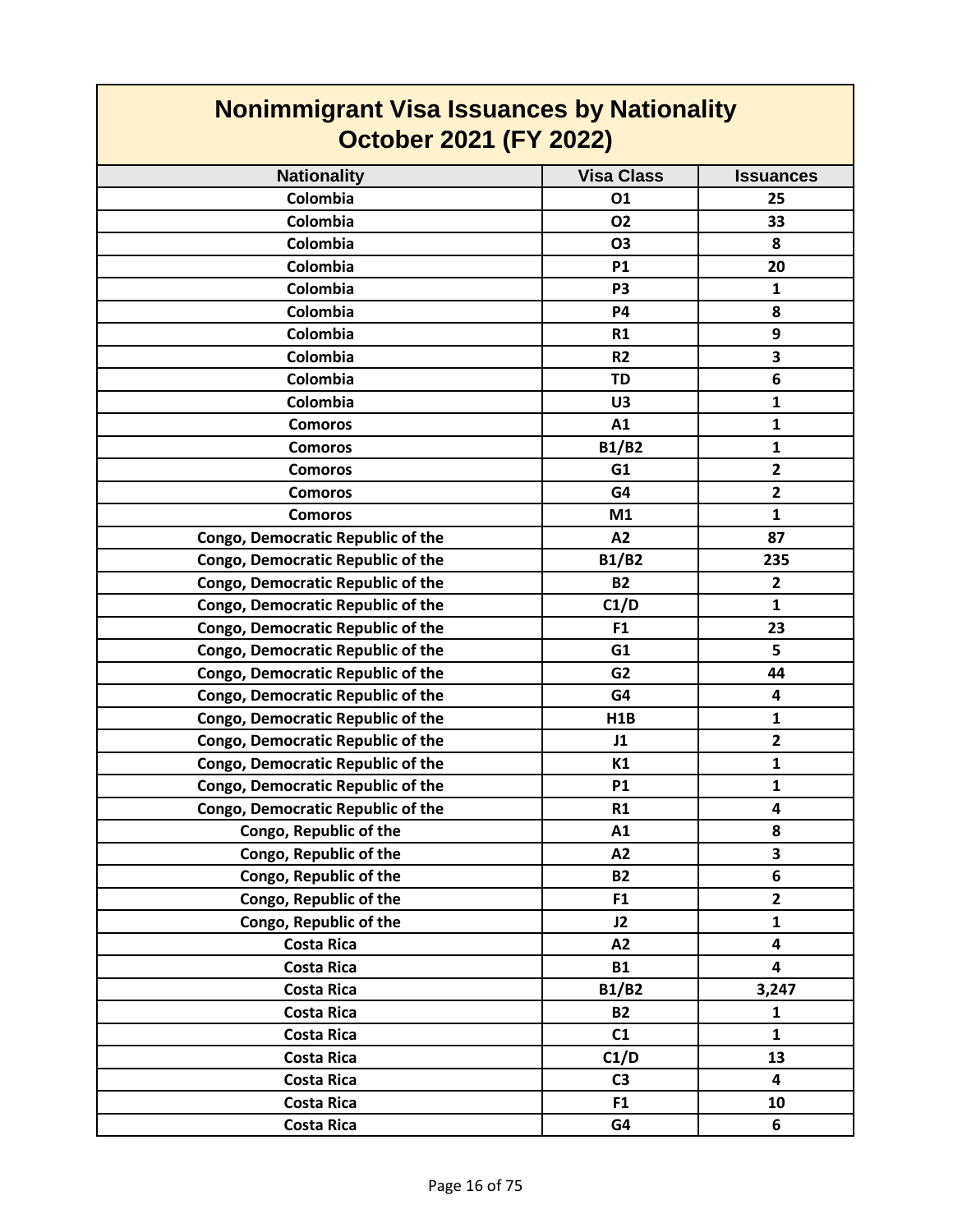| <b>Nonimmigrant Visa Issuances by Nationality</b><br><b>October 2021 (FY 2022)</b> |                   |                         |
|------------------------------------------------------------------------------------|-------------------|-------------------------|
| <b>Nationality</b>                                                                 | <b>Visa Class</b> | <b>Issuances</b>        |
| <b>Costa Rica</b>                                                                  | H1B               | 3                       |
| <b>Costa Rica</b>                                                                  | H <sub>2</sub> A  | 25                      |
| <b>Costa Rica</b>                                                                  | H <sub>2</sub> B  | 32                      |
| <b>Costa Rica</b>                                                                  | H3                | 22                      |
| <b>Costa Rica</b>                                                                  | H4                | 6                       |
| <b>Costa Rica</b>                                                                  | п                 | $\mathbf{1}$            |
| <b>Costa Rica</b>                                                                  | J1                | 25                      |
| <b>Costa Rica</b>                                                                  | K1                | $\overline{ }$          |
| <b>Costa Rica</b>                                                                  | <b>K2</b>         | 3                       |
| <b>Costa Rica</b>                                                                  | L1                | 8                       |
| <b>Costa Rica</b>                                                                  | L2                | 8                       |
| <b>Costa Rica</b>                                                                  | M1                | $\mathbf{1}$            |
| <b>Costa Rica</b>                                                                  | 01                | 3                       |
| <b>Costa Rica</b>                                                                  | 02                | $\mathbf{1}$            |
| Cote d'Ivoire                                                                      | A1                | 5                       |
| Cote d'Ivoire                                                                      | A2                | 3                       |
| Cote d'Ivoire                                                                      | <b>B1/B2</b>      | 34                      |
| <b>Cote d'Ivoire</b>                                                               | C1                | 1                       |
| <b>Cote d'Ivoire</b>                                                               | C1/D              | $\mathbf{1}$            |
| Cote d'Ivoire                                                                      | F <sub>1</sub>    | 13                      |
| Cote d'Ivoire                                                                      | G1                | $\mathbf{1}$            |
| <b>Cote d'Ivoire</b>                                                               | G <sub>2</sub>    | 1                       |
| Cote d'Ivoire                                                                      | G4                | 5                       |
| <b>Cote d'Ivoire</b>                                                               | <b>H1B</b>        | $\mathbf{1}$            |
| Cote d'Ivoire                                                                      | J1                | 1                       |
| <b>Cote d'Ivoire</b>                                                               | K1                | 6                       |
| Croatia                                                                            | A1                | 1                       |
| Croatia                                                                            | A2                | 5                       |
| Croatia                                                                            | <b>B1</b>         | 9                       |
| Croatia                                                                            | <b>B1/B2</b>      | 204                     |
| Croatia                                                                            | C1/D              | 63                      |
| Croatia                                                                            | E2                | $\mathbf{1}$            |
| Croatia                                                                            | F1                | $\overline{2}$          |
| Croatia                                                                            | G1                | $\overline{\mathbf{3}}$ |
| Croatia                                                                            | G <sub>2</sub>    | $\mathbf{1}$            |
| Croatia                                                                            | G <sub>3</sub>    | $\mathbf{2}$            |
| Croatia                                                                            | G4                | 6                       |
| Croatia                                                                            | H1B               | $\overline{\mathbf{4}}$ |
| Croatia                                                                            | H2B               | $\mathbf{2}$            |
| Croatia                                                                            | J1                | $\overline{\mathbf{z}}$ |
| Croatia                                                                            | K1                | 3                       |
| Croatia                                                                            | L1                | 8                       |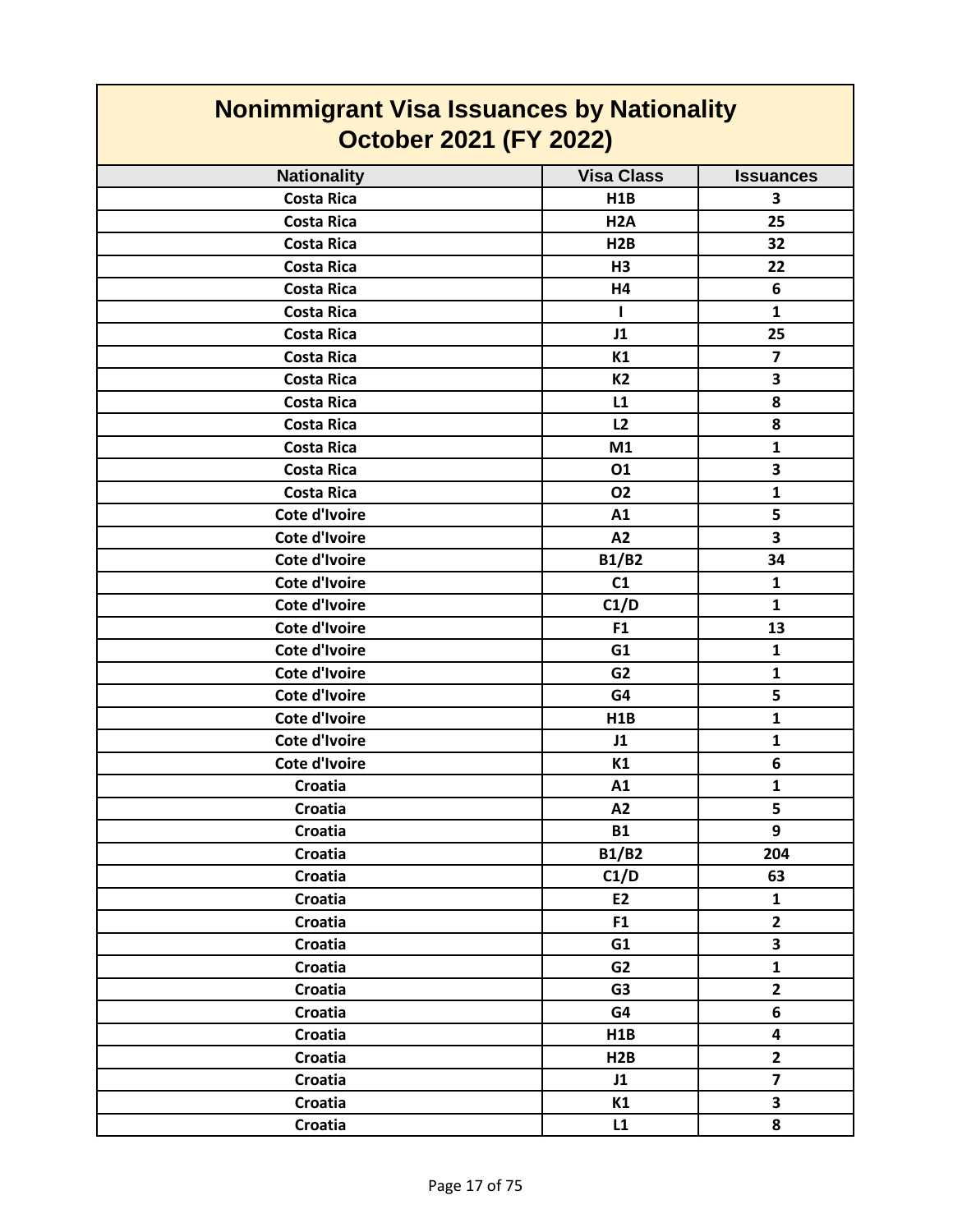| <b>Nonimmigrant Visa Issuances by Nationality</b><br><b>October 2021 (FY 2022)</b> |                   |                         |
|------------------------------------------------------------------------------------|-------------------|-------------------------|
| <b>Nationality</b>                                                                 | <b>Visa Class</b> | <b>Issuances</b>        |
| Croatia                                                                            | L2                | $\mathbf{1}$            |
| <b>Croatia</b>                                                                     | NATO <sub>2</sub> | $\overline{\mathbf{z}}$ |
| Croatia                                                                            | NATO6             | $\mathbf{1}$            |
| <b>Croatia</b>                                                                     | 01                | 3                       |
| <b>Croatia</b>                                                                     | R1                | $\mathbf{1}$            |
| Cuba                                                                               | A2                | $\mathbf{1}$            |
| Cuba                                                                               | <b>B1</b>         | $\overline{\mathbf{z}}$ |
| Cuba                                                                               | <b>B1/B2</b>      | 36                      |
| Cuba                                                                               | <b>B2</b>         | 27                      |
| Cuba                                                                               | C1/D              | $\mathbf{1}$            |
| Cuba                                                                               | F <sub>1</sub>    | 8                       |
| Cuba                                                                               | G1                | 4                       |
| Cuba                                                                               | G4                | $\mathbf{1}$            |
| Cuba                                                                               | H4                | $\mathbf{1}$            |
| Cuba                                                                               | J2                | $\mathbf{1}$            |
| Cuba                                                                               | K1                | 36                      |
| Cuba                                                                               | <b>K2</b>         | 5                       |
| Cuba                                                                               | 01                | 3                       |
| Cuba                                                                               | <b>O2</b>         | $\mathbf{1}$            |
| Cuba                                                                               | O <sub>3</sub>    | $\overline{2}$          |
| Cuba                                                                               | <b>P1</b>         | 4                       |
| Cuba                                                                               | P <sub>3</sub>    | 14                      |
| <b>Cyprus</b>                                                                      | A1                | 3                       |
| <b>Cyprus</b>                                                                      | A2                | 4                       |
| <b>Cyprus</b>                                                                      | <b>B1/B2</b>      | 50                      |
| <b>Cyprus</b>                                                                      | C1/D              | 10                      |
| <b>Cyprus</b>                                                                      | F1                | $\mathbf{1}$            |
| <b>Cyprus</b>                                                                      | F <sub>2</sub>    | $\mathbf{2}$            |
| <b>Cyprus</b>                                                                      | G1                | $\mathbf{1}$            |
| <b>Cyprus</b>                                                                      | G4                | 4                       |
| <b>Cyprus</b>                                                                      | H1B               | $\overline{2}$          |
| <b>Cyprus</b>                                                                      | J1                | $\mathbf{1}$            |
| <b>Cyprus</b>                                                                      | K1                | $\mathbf{1}$            |
| <b>Cyprus</b>                                                                      | L1                | $\overline{2}$          |
| <b>Cyprus</b>                                                                      | M1                | $\mathbf{1}$            |
| <b>Cyprus</b>                                                                      | 01                | $\mathbf{1}$            |
| <b>Czech Republic</b>                                                              | A1                | 8                       |
| <b>Czech Republic</b>                                                              | A2                | $\overline{\mathbf{z}}$ |
| <b>Czech Republic</b>                                                              | <b>B1</b>         | 4                       |
| <b>Czech Republic</b>                                                              | B1/B2             | 17                      |
| <b>Czech Republic</b>                                                              | C1/D              | 14                      |
| <b>Czech Republic</b>                                                              | E2                | $\mathbf{1}$            |

┑

 $\Gamma$ 

### Page 18 of 75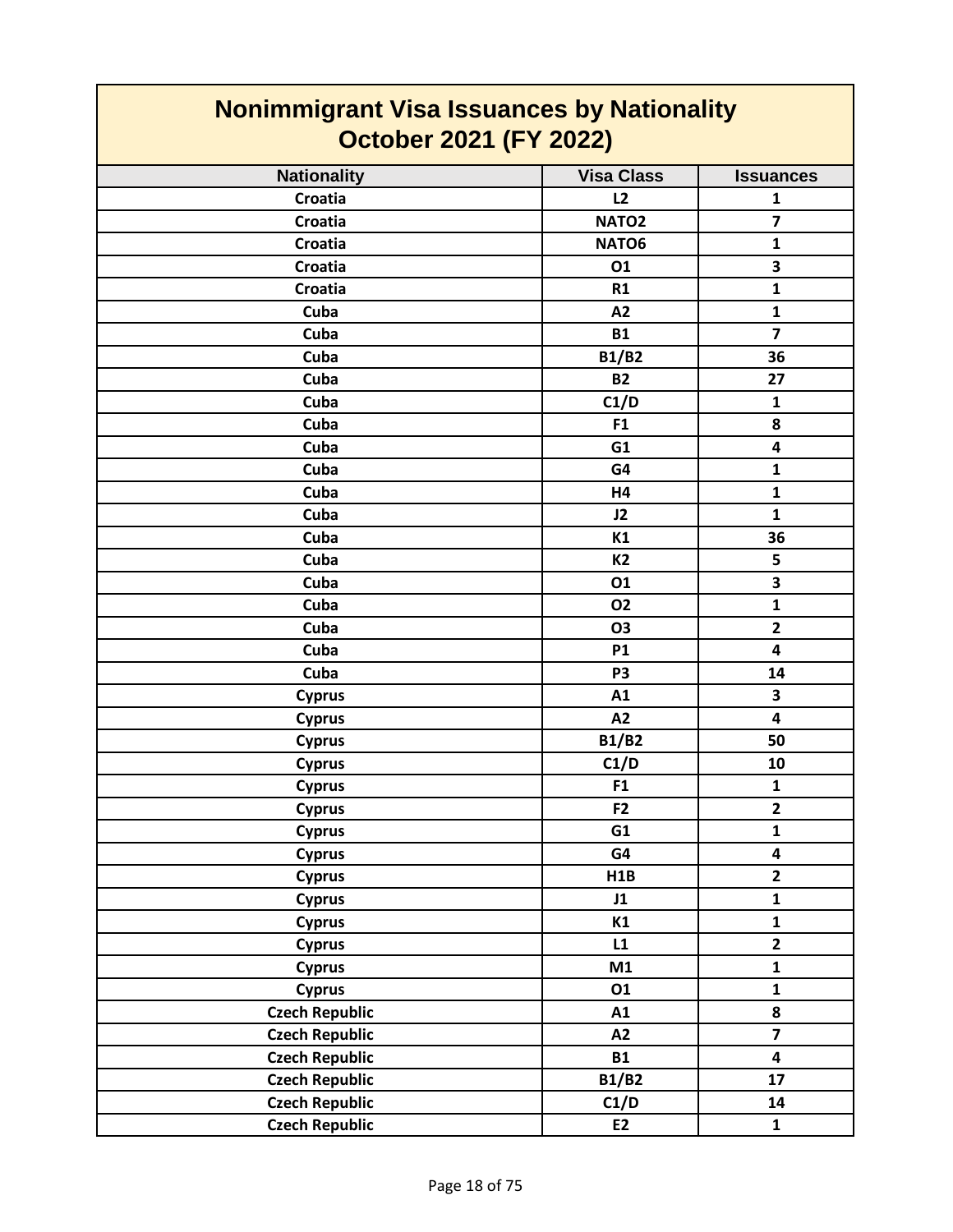| <b>Nonimmigrant Visa Issuances by Nationality</b><br><b>October 2021 (FY 2022)</b> |                   |                         |
|------------------------------------------------------------------------------------|-------------------|-------------------------|
| <b>Nationality</b>                                                                 | <b>Visa Class</b> | <b>Issuances</b>        |
| <b>Czech Republic</b>                                                              | F <sub>1</sub>    | 3                       |
| <b>Czech Republic</b>                                                              | G1                | $\overline{2}$          |
| <b>Czech Republic</b>                                                              | G <sub>2</sub>    | 8                       |
| <b>Czech Republic</b>                                                              | G4                | $\mathbf{1}$            |
| <b>Czech Republic</b>                                                              | H1B               | 4                       |
| <b>Czech Republic</b>                                                              | J1                | 19                      |
| <b>Czech Republic</b>                                                              | J2                | $\overline{\mathbf{z}}$ |
| <b>Czech Republic</b>                                                              | K1                | $\overline{2}$          |
| <b>Czech Republic</b>                                                              | L1                | 11                      |
| <b>Czech Republic</b>                                                              | L2                | 4                       |
| <b>Czech Republic</b>                                                              | NATO <sub>2</sub> | 11                      |
| <b>Czech Republic</b>                                                              | 01                | 4                       |
| <b>Czech Republic</b>                                                              | <b>P1</b>         | 3                       |
| <b>Czech Republic</b>                                                              | P <sub>3</sub>    | $\mathbf{1}$            |
| <b>Denmark</b>                                                                     | A2                | 33                      |
| <b>Denmark</b>                                                                     | <b>B1</b>         | $\mathbf{1}$            |
| <b>Denmark</b>                                                                     | <b>B1/B2</b>      | 11                      |
| <b>Denmark</b>                                                                     | C1/D              | 28                      |
| <b>Denmark</b>                                                                     | E <sub>2</sub>    | $\overline{7}$          |
| <b>Denmark</b>                                                                     | F <sub>1</sub>    | 49                      |
| <b>Denmark</b>                                                                     | F <sub>2</sub>    | 4                       |
| <b>Denmark</b>                                                                     | G1                | $\mathbf{1}$            |
| <b>Denmark</b>                                                                     | G <sub>2</sub>    | 5                       |
| <b>Denmark</b>                                                                     | G4                | $\overline{\mathbf{z}}$ |
| <b>Denmark</b>                                                                     | H1B               | 6                       |
| <b>Denmark</b>                                                                     | H3                | 1                       |
| <b>Denmark</b>                                                                     | H4                | 3                       |
| <b>Denmark</b>                                                                     | $\mathbf{I}$      | 25                      |
| <b>Denmark</b>                                                                     | J1                | 54                      |
| <b>Denmark</b>                                                                     | J2                | 20                      |
| <b>Denmark</b>                                                                     | K1                | $\overline{\mathbf{z}}$ |
| <b>Denmark</b>                                                                     | L1                | 17                      |
| <b>Denmark</b>                                                                     | L2                | 20                      |
| <b>Denmark</b>                                                                     | M1                | $\mathbf{2}$            |
| <b>Denmark</b>                                                                     | NATO <sub>2</sub> | 23                      |
| <b>Denmark</b>                                                                     | NATO <sub>4</sub> | $\mathbf{1}$            |
| <b>Denmark</b>                                                                     | NATO6             | 4                       |
| <b>Denmark</b>                                                                     | 01                | 11                      |
| <b>Denmark</b>                                                                     | 02                | 4                       |
| <b>Denmark</b>                                                                     | 03                | $\overline{2}$          |
| <b>Denmark</b>                                                                     | <b>P1</b>         | 4                       |
| <b>Djibouti</b>                                                                    | A1                | $\mathbf{1}$            |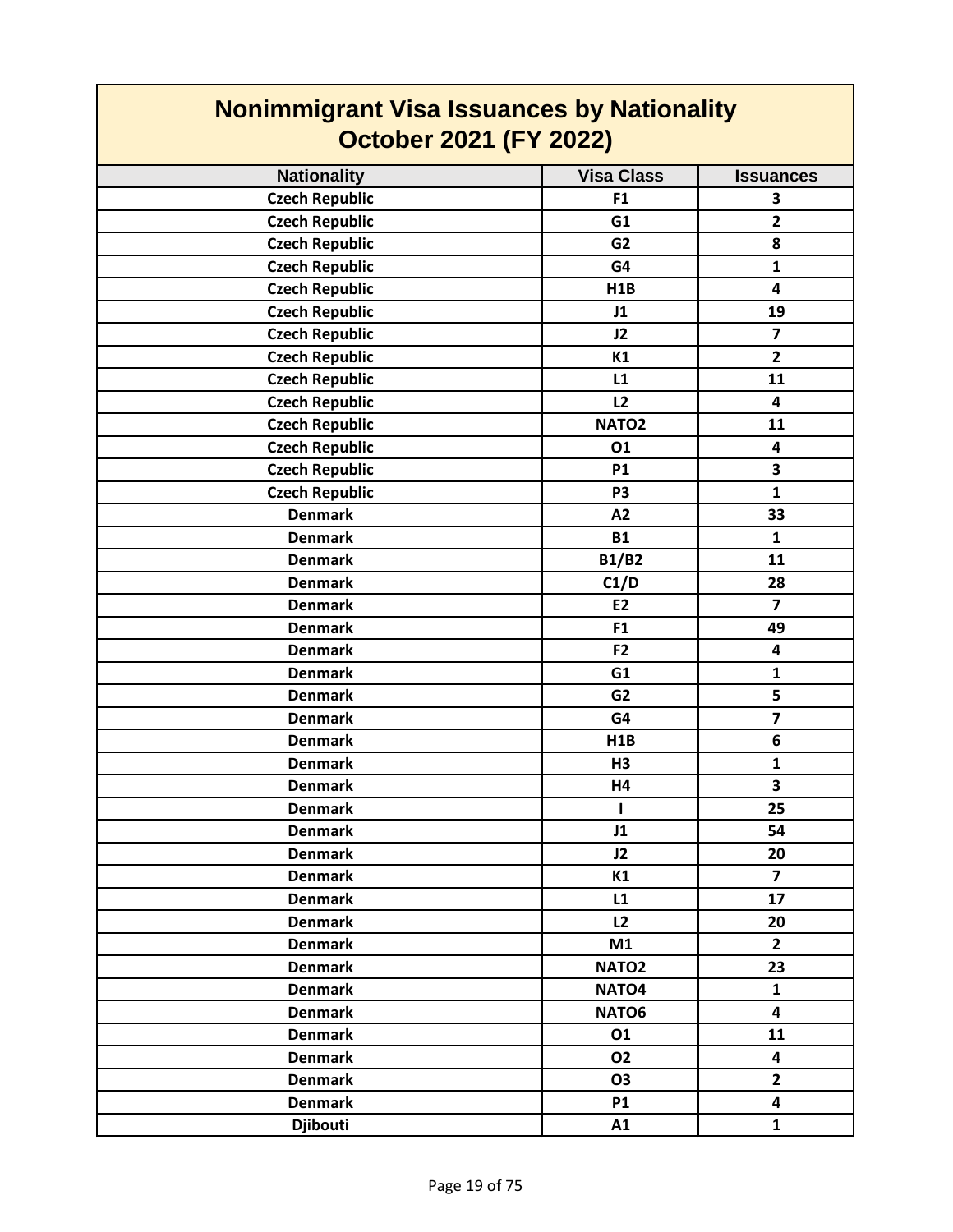| <b>Nonimmigrant Visa Issuances by Nationality</b> |                   |                              |
|---------------------------------------------------|-------------------|------------------------------|
| <b>October 2021 (FY 2022)</b>                     |                   |                              |
| <b>Nationality</b>                                | <b>Visa Class</b> | <b>Issuances</b>             |
| <b>Djibouti</b>                                   | <b>B1/B2</b>      | 15                           |
| <b>Djibouti</b>                                   | F <sub>1</sub>    | $\mathbf{1}$                 |
| <b>Dominica</b>                                   | <b>B1/B2</b>      | 72                           |
| <b>Dominica</b>                                   | F <sub>1</sub>    | 4                            |
| <b>Dominica</b>                                   | H1B               | $\overline{2}$               |
| <b>Dominican Republic</b>                         | A1                | 6                            |
| <b>Dominican Republic</b>                         | A2                | 21                           |
| <b>Dominican Republic</b>                         | <b>B1</b>         | 3                            |
| <b>Dominican Republic</b>                         | <b>B1/B2</b>      | 4,547                        |
| <b>Dominican Republic</b>                         | C1                | 3                            |
| <b>Dominican Republic</b>                         | C1/D              | 52                           |
| <b>Dominican Republic</b>                         | C <sub>3</sub>    | 3                            |
| <b>Dominican Republic</b>                         | F1                | 64                           |
| <b>Dominican Republic</b>                         | F <sub>2</sub>    | $\mathbf{1}$                 |
| <b>Dominican Republic</b>                         | G1                | $\overline{2}$               |
| <b>Dominican Republic</b>                         | G4                | $\mathbf{2}$                 |
| <b>Dominican Republic</b>                         | H <sub>1</sub> B  | $\overline{7}$               |
| <b>Dominican Republic</b>                         | H <sub>2</sub> A  | $\mathbf{1}$                 |
| <b>Dominican Republic</b>                         | H4                | $\mathbf{1}$                 |
| <b>Dominican Republic</b>                         | L                 | 8                            |
| <b>Dominican Republic</b>                         | J1                | 19                           |
|                                                   | J2                | $\mathbf{1}$                 |
| <b>Dominican Republic</b>                         | K1                | 163                          |
| <b>Dominican Republic</b>                         | <b>K2</b>         | 41                           |
| <b>Dominican Republic</b>                         |                   |                              |
| <b>Dominican Republic</b>                         | L1                | 5                            |
| <b>Dominican Republic</b>                         | L2                | $\mathbf{1}$<br>$\mathbf{1}$ |
| <b>Dominican Republic</b>                         | M1                |                              |
| <b>Dominican Republic</b>                         | 01                | 5                            |
| <b>Dominican Republic</b>                         | <b>O2</b>         | 22                           |
| <b>Dominican Republic</b>                         | <b>O3</b>         | $\overline{2}$               |
| <b>Dominican Republic</b>                         | <b>P1</b>         | 51                           |
| <b>Dominican Republic</b>                         | P <sub>3</sub>    | $\mathbf{1}$                 |
| <b>Dominican Republic</b>                         | R1                | 3                            |
| <b>Ecuador</b>                                    | A1                | 29                           |
| <b>Ecuador</b>                                    | A2                | 23                           |
| <b>Ecuador</b>                                    | A3                | $\mathbf{1}$                 |
| <b>Ecuador</b>                                    | <b>B1</b>         | 4                            |
| <b>Ecuador</b>                                    | <b>B1/B2</b>      | 6,789                        |
| <b>Ecuador</b>                                    | <b>B2</b>         | $\mathbf{2}$                 |
| <b>Ecuador</b>                                    | C1                | $\overline{2}$               |
| <b>Ecuador</b>                                    | C1/D              | 80                           |
| <b>Ecuador</b>                                    | C <sub>3</sub>    | 11                           |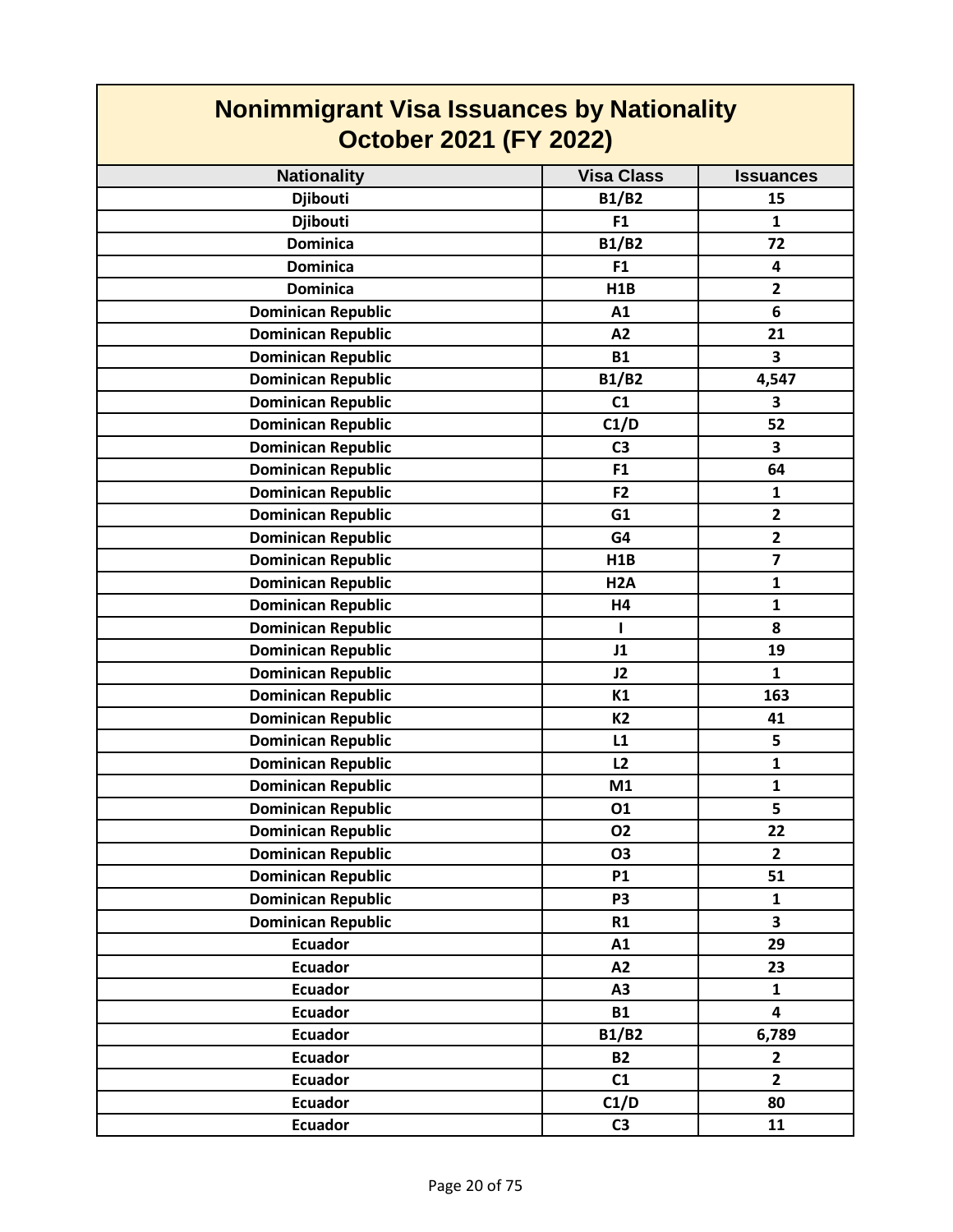| <b>Nonimmigrant Visa Issuances by Nationality</b><br><b>October 2021 (FY 2022)</b> |                   |                         |
|------------------------------------------------------------------------------------|-------------------|-------------------------|
| <b>Nationality</b>                                                                 | <b>Visa Class</b> | <b>Issuances</b>        |
| <b>Ecuador</b>                                                                     | F <sub>1</sub>    | 129                     |
| <b>Ecuador</b>                                                                     | F <sub>2</sub>    | $\overline{7}$          |
| <b>Ecuador</b>                                                                     | G1                | 14                      |
| <b>Ecuador</b>                                                                     | G <sub>2</sub>    | $\mathbf{1}$            |
| <b>Ecuador</b>                                                                     | G4                | 13                      |
| <b>Ecuador</b>                                                                     | H1B               | 15                      |
| <b>Ecuador</b>                                                                     | H <sub>2</sub> A  | $\overline{2}$          |
| <b>Ecuador</b>                                                                     | H2B               | 25                      |
| <b>Ecuador</b>                                                                     | H3                | $\mathbf{1}$            |
| <b>Ecuador</b>                                                                     | H4                | $\overline{2}$          |
| <b>Ecuador</b>                                                                     | п                 | $\overline{7}$          |
| <b>Ecuador</b>                                                                     | J1                | 386                     |
| <b>Ecuador</b>                                                                     | J2                | 3                       |
| <b>Ecuador</b>                                                                     | K1                | 19                      |
| <b>Ecuador</b>                                                                     | <b>K2</b>         | $\overline{\mathbf{4}}$ |
| <b>Ecuador</b>                                                                     | L1                | 5                       |
| <b>Ecuador</b>                                                                     | L2                | 6                       |
| <b>Ecuador</b>                                                                     | M1                | 3                       |
| <b>Ecuador</b>                                                                     | 01                | 3                       |
| <b>Ecuador</b>                                                                     | <b>O3</b>         | $\overline{\mathbf{2}}$ |
| <b>Ecuador</b>                                                                     | <b>P1</b>         | $\overline{2}$          |
| <b>Ecuador</b>                                                                     | Q1                | 1                       |
| <b>Ecuador</b>                                                                     | R1                | 4                       |
| <b>Ecuador</b>                                                                     | U1                | $\mathbf{1}$            |
| <b>Ecuador</b>                                                                     | U3                | 16                      |
| Egypt                                                                              | A1                | $\mathbf{1}$            |
| Egypt                                                                              | A2                | 174                     |
| Egypt                                                                              | <b>B1</b>         | 6                       |
| Egypt                                                                              | <b>B1/B2</b>      | 1,453                   |
| <b>Egypt</b>                                                                       | C1                | $\mathbf{1}$            |
| Egypt                                                                              | C1/D              | 100                     |
| Egypt                                                                              | E <sub>2</sub>    | 6                       |
| Egypt                                                                              | F1                | 65                      |
| Egypt                                                                              | F <sub>2</sub>    | 28                      |
| Egypt                                                                              | G1                | $\mathbf{1}$            |
| Egypt                                                                              | G2                | $\mathbf{1}$            |
| <b>Egypt</b>                                                                       | G4                | $\overline{7}$          |
| Egypt                                                                              | H1B               | 9                       |
| Egypt                                                                              | <b>H4</b>         | 18                      |
| Egypt                                                                              | L                 | $\mathbf{2}$            |
| Egypt                                                                              | J1                | 87                      |
| Egypt                                                                              | J2                | 51                      |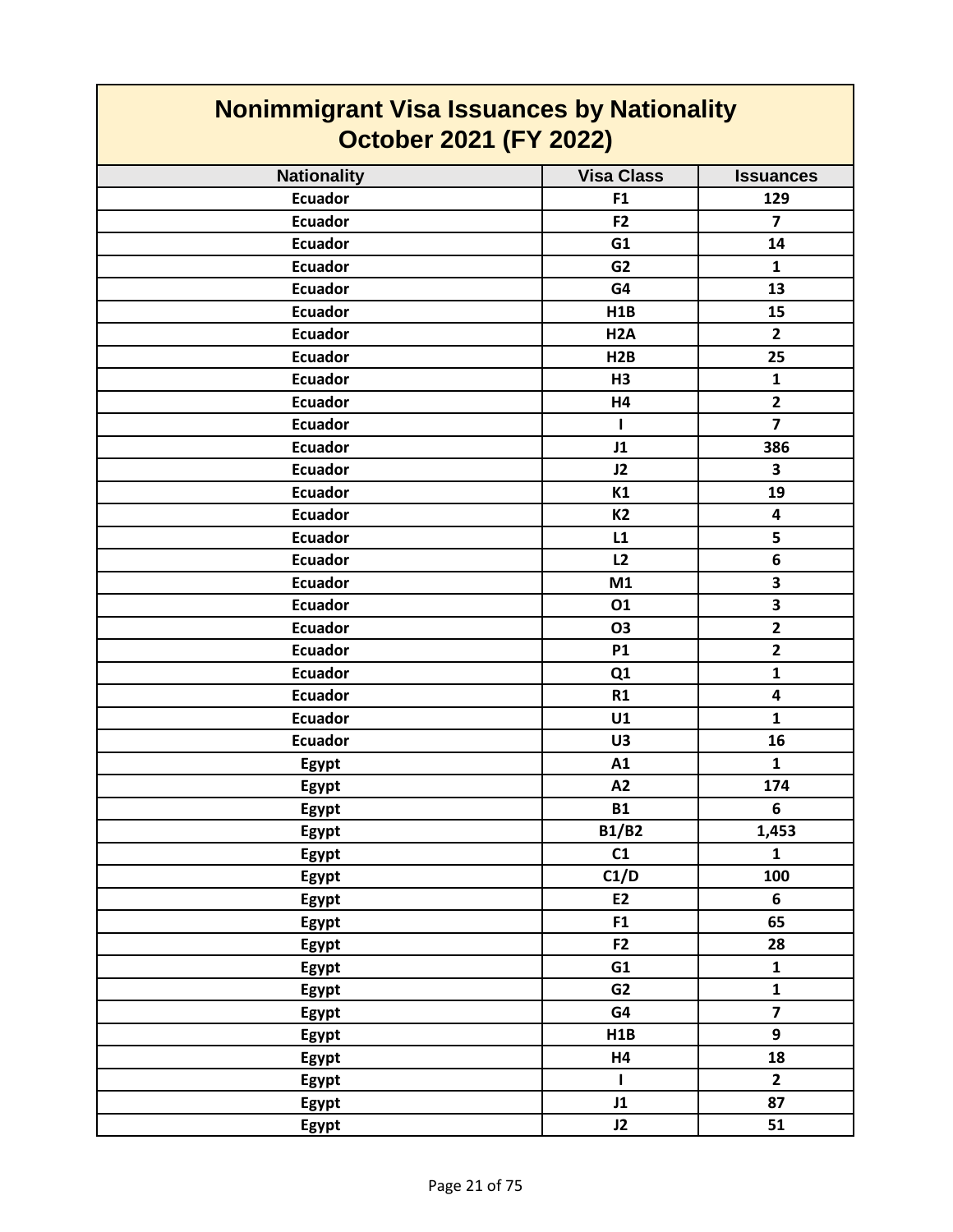| <b>Nonimmigrant Visa Issuances by Nationality</b><br><b>October 2021 (FY 2022)</b> |                   |                         |
|------------------------------------------------------------------------------------|-------------------|-------------------------|
| <b>Nationality</b>                                                                 | <b>Visa Class</b> | <b>Issuances</b>        |
| Egypt                                                                              | K1                | 26                      |
| Egypt                                                                              | L1                | 18                      |
| Egypt                                                                              | L2                | 18                      |
| Egypt                                                                              | M1                | 4                       |
| Egypt                                                                              | 01                | 3                       |
| Egypt                                                                              | 02                | $\mathbf{1}$            |
| Egypt                                                                              | 03                | 5                       |
| Egypt                                                                              | R <sub>2</sub>    | $\overline{7}$          |
| Egypt                                                                              | T <sub>3</sub>    | 3                       |
| Egypt                                                                              | <b>TD</b>         | $\mathbf{1}$            |
| <b>El Salvador</b>                                                                 | A1                | 6                       |
| <b>El Salvador</b>                                                                 | A2                | 108                     |
| <b>El Salvador</b>                                                                 | <b>B1</b>         | 5                       |
| <b>El Salvador</b>                                                                 | <b>B1/B2</b>      | 1,933                   |
| <b>El Salvador</b>                                                                 | C1                | $\mathbf{1}$            |
| <b>El Salvador</b>                                                                 | C1/D              | 16                      |
| <b>El Salvador</b>                                                                 | C <sub>3</sub>    | $\overline{2}$          |
| <b>El Salvador</b>                                                                 | F <sub>1</sub>    | 13                      |
| <b>El Salvador</b>                                                                 | G <sub>2</sub>    | 4                       |
| <b>El Salvador</b>                                                                 | G4                | $\overline{7}$          |
| <b>El Salvador</b>                                                                 | H1B               | 10                      |
| <b>El Salvador</b>                                                                 | H <sub>2</sub> B  | 25                      |
| <b>El Salvador</b>                                                                 | H4                | $\mathbf{2}$            |
| <b>El Salvador</b>                                                                 | 1                 | $\mathbf{2}$            |
| <b>El Salvador</b>                                                                 | J1                | $\overline{\mathbf{z}}$ |
| <b>El Salvador</b>                                                                 | K1                | 3                       |
| <b>El Salvador</b>                                                                 | L1                | 6                       |
| <b>El Salvador</b>                                                                 | L2                | 4                       |
| <b>El Salvador</b>                                                                 | 01                | $\mathbf{1}$            |
| <b>El Salvador</b>                                                                 | <b>O3</b>         | 3                       |
| <b>El Salvador</b>                                                                 | <b>P1</b>         | $\mathbf{1}$            |
| <b>El Salvador</b>                                                                 | T <sub>3</sub>    | $\mathbf{1}$            |
| <b>El Salvador</b>                                                                 | <b>T4</b>         | $\mathbf{1}$            |
| <b>El Salvador</b>                                                                 | T <sub>5</sub>    | $\overline{\mathbf{3}}$ |
| <b>El Salvador</b>                                                                 | <b>TD</b>         | $\mathbf{1}$            |
| <b>El Salvador</b>                                                                 | U3                | 8                       |
| <b>El Salvador</b>                                                                 | U5                | $\overline{2}$          |
| <b>Equatorial Guinea</b>                                                           | A2                | 5                       |
| <b>Equatorial Guinea</b>                                                           | <b>B1</b>         | $\mathbf{1}$            |
| <b>Equatorial Guinea</b>                                                           | B1/B2             | 11                      |
| <b>Equatorial Guinea</b>                                                           | <b>B2</b>         | $\mathbf{1}$            |
| <b>Equatorial Guinea</b>                                                           | G1                | $\mathbf{1}$            |

┓

 $\mathcal{L}^{\text{max}}$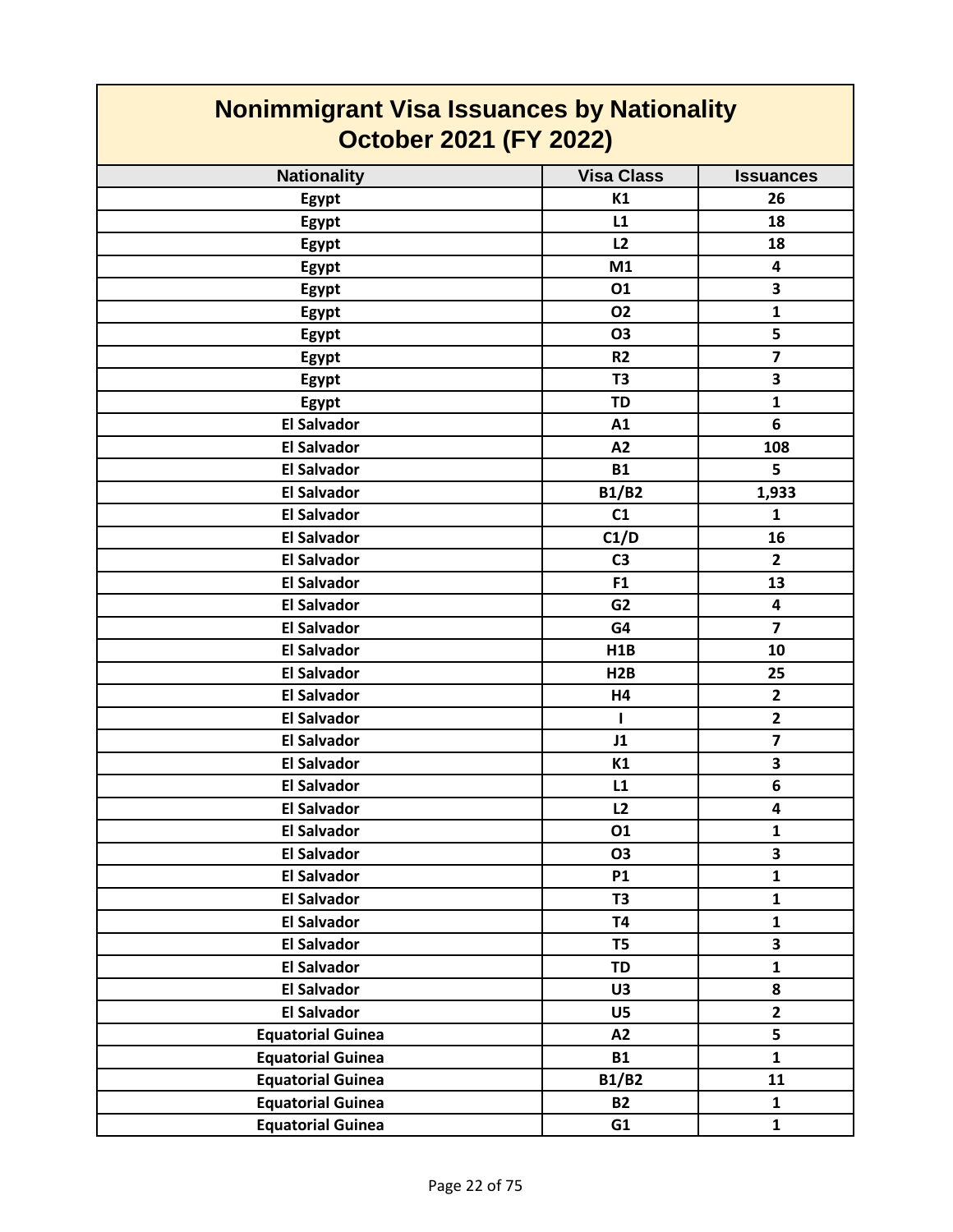| <b>Nonimmigrant Visa Issuances by Nationality</b><br><b>October 2021 (FY 2022)</b> |                   |                         |
|------------------------------------------------------------------------------------|-------------------|-------------------------|
| <b>Nationality</b>                                                                 | <b>Visa Class</b> | <b>Issuances</b>        |
| <b>Eritrea</b>                                                                     | A3                | $\mathbf{1}$            |
| <b>Eritrea</b>                                                                     | <b>B1</b>         | $\mathbf{2}$            |
| <b>Eritrea</b>                                                                     | <b>B1/B2</b>      | $\overline{\mathbf{z}}$ |
| <b>Eritrea</b>                                                                     | F <sub>1</sub>    | 13                      |
| <b>Eritrea</b>                                                                     | F <sub>2</sub>    | $\mathbf{1}$            |
| <b>Eritrea</b>                                                                     | J2                | $\mathbf{1}$            |
| <b>Eritrea</b>                                                                     | K1                | 5                       |
| <b>Estonia</b>                                                                     | A2                | $\overline{\mathbf{3}}$ |
| Estonia                                                                            | <b>B1</b>         | $\mathbf{1}$            |
| <b>Estonia</b>                                                                     | <b>B1/B2</b>      | $\overline{7}$          |
| Estonia                                                                            | C1/D              | 19                      |
| Estonia                                                                            | <b>E2</b>         | $\mathbf{1}$            |
| Estonia                                                                            | G <sub>2</sub>    | $\mathbf{1}$            |
| Estonia                                                                            | G <sub>3</sub>    | $\mathbf{1}$            |
| Estonia                                                                            | G4                | 5                       |
| Estonia                                                                            | 1                 | 3                       |
| Estonia                                                                            | J1                | 4                       |
| Estonia                                                                            | L2                | 1                       |
| Estonia                                                                            | NATO <sub>2</sub> | 6                       |
| Estonia                                                                            | 01                | $\mathbf{1}$            |
| Estonia                                                                            | O <sub>3</sub>    | $\mathbf{1}$            |
| Estonia                                                                            | <b>P1</b>         | $\mathbf{1}$            |
| <b>Eswatini</b>                                                                    | A2                | 4                       |
| <b>Eswatini</b>                                                                    | <b>B1/B2</b>      | 21                      |
| Eswatini                                                                           | F1                | $\mathbf{1}$            |
| Eswatini                                                                           | Η4                | 1                       |
| Eswatini                                                                           | J1                | $\mathbf{1}$            |
| Eswatini                                                                           | L1                | $\mathbf 1$             |
| <b>Eswatini</b>                                                                    | L2                | $\overline{\mathbf{3}}$ |
| <b>Ethiopia</b>                                                                    | A2                | $\overline{2}$          |
| <b>Ethiopia</b>                                                                    | <b>B1</b>         | 6                       |
| Ethiopia                                                                           | <b>B1/B2</b>      | 1,153                   |
| Ethiopia                                                                           | <b>B2</b>         | 1                       |
| <b>Ethiopia</b>                                                                    | C1/D              | 130                     |
| <b>Ethiopia</b>                                                                    | D                 | 15                      |
| <b>Ethiopia</b>                                                                    | F1                | 43                      |
| <b>Ethiopia</b>                                                                    | F <sub>2</sub>    | $\overline{\mathbf{4}}$ |
| <b>Ethiopia</b>                                                                    | G1                | $\mathbf{2}$            |
| <b>Ethiopia</b>                                                                    | G <sub>2</sub>    | $\mathbf{1}$            |
| <b>Ethiopia</b>                                                                    | G4                | 28                      |
| <b>Ethiopia</b>                                                                    | H1B               | $\overline{\mathbf{3}}$ |
| Ethiopia                                                                           | H4                | 3                       |

┓

 $\mathcal{L}^{\text{max}}$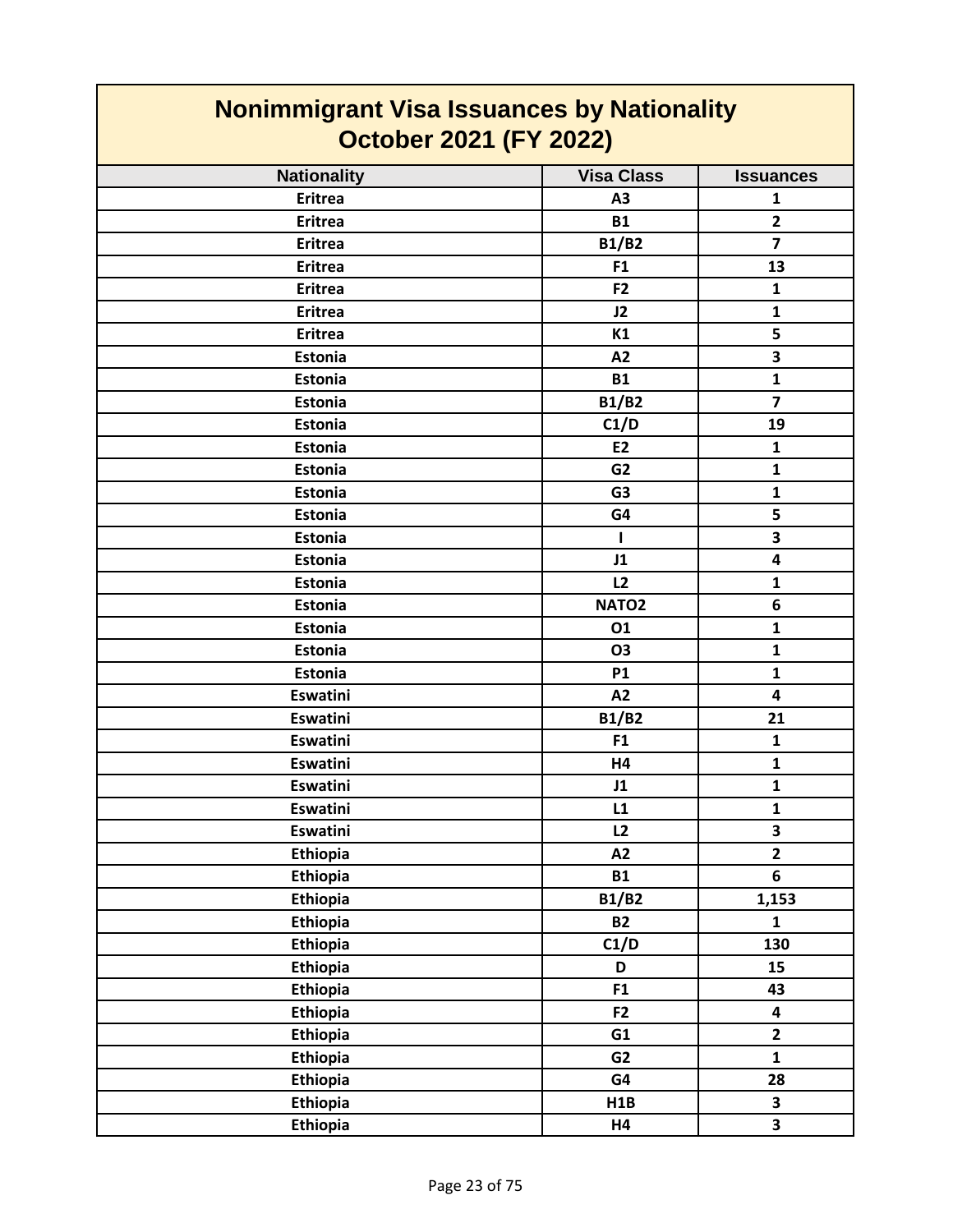| <b>Nonimmigrant Visa Issuances by Nationality</b><br><b>October 2021 (FY 2022)</b> |                   |                         |
|------------------------------------------------------------------------------------|-------------------|-------------------------|
| <b>Nationality</b>                                                                 | <b>Visa Class</b> | <b>Issuances</b>        |
| <b>Ethiopia</b>                                                                    | J1                | $\mathbf{1}$            |
| Ethiopia                                                                           | K1                | 31                      |
| Ethiopia                                                                           | <b>K2</b>         | $\mathbf{1}$            |
| <b>Ethiopia</b>                                                                    | <b>P1</b>         | $\overline{2}$          |
| Ethiopia                                                                           | <b>P4</b>         | $\overline{\mathbf{2}}$ |
| Ethiopia                                                                           | R1                | $\mathbf{1}$            |
| Fiji                                                                               | A2                | 5                       |
| Fiji                                                                               | <b>B1/B2</b>      | 24                      |
| Fiji                                                                               | C1                | 13                      |
| Fiji                                                                               | C1/D              | 46                      |
| Fiji                                                                               | G1                | 3                       |
| Fiji                                                                               | G4                | $\overline{\mathbf{4}}$ |
| Fiji                                                                               | K1                | $\mathbf{1}$            |
| Fiji                                                                               | R1                | $\mathbf{1}$            |
| <b>Finland</b>                                                                     | A1                | $\mathbf{1}$            |
| <b>Finland</b>                                                                     | A2                | 27                      |
| <b>Finland</b>                                                                     | <b>B1</b>         | $\mathbf{2}$            |
| <b>Finland</b>                                                                     | <b>B1/B2</b>      | $\mathbf{1}$            |
| <b>Finland</b>                                                                     | C1/D              | 133                     |
| <b>Finland</b>                                                                     | <b>E1</b>         | $\mathbf{1}$            |
| <b>Finland</b>                                                                     | F <sub>1</sub>    | 13                      |
| <b>Finland</b>                                                                     | G <sub>2</sub>    | 3                       |
| <b>Finland</b>                                                                     | G <sub>3</sub>    | $\overline{2}$          |
| <b>Finland</b>                                                                     | G4                | 6                       |
| <b>Finland</b>                                                                     | H1B               | $\mathbf{1}$            |
| <b>Finland</b>                                                                     | ı                 | $\mathbf{1}$            |
| <b>Finland</b>                                                                     | J1                | 33                      |
| <b>Finland</b>                                                                     | J2                | 12                      |
| <b>Finland</b>                                                                     | K1                | $\mathbf{1}$            |
| <b>Finland</b>                                                                     | L1                | $\overline{\mathbf{3}}$ |
| <b>Finland</b>                                                                     | L2                | $\overline{\mathbf{3}}$ |
| <b>Finland</b>                                                                     | M1                | $\overline{\mathbf{4}}$ |
| <b>Finland</b>                                                                     | 01                | $\mathbf{2}$            |
| <b>Finland</b>                                                                     | <b>O3</b>         | $\mathbf{1}$            |
| <b>Finland</b>                                                                     | <b>P1</b>         | 5                       |
| <b>France</b>                                                                      | A1                | $\overline{7}$          |
| France                                                                             | A2                | 102                     |
| <b>France</b>                                                                      | <b>B1</b>         | 20                      |
| <b>France</b>                                                                      | <b>B1/B2</b>      | 29                      |
| <b>France</b>                                                                      | C1                | 3                       |
| <b>France</b>                                                                      | C1/D              | 315                     |
| <b>France</b>                                                                      | C <sub>3</sub>    | 5                       |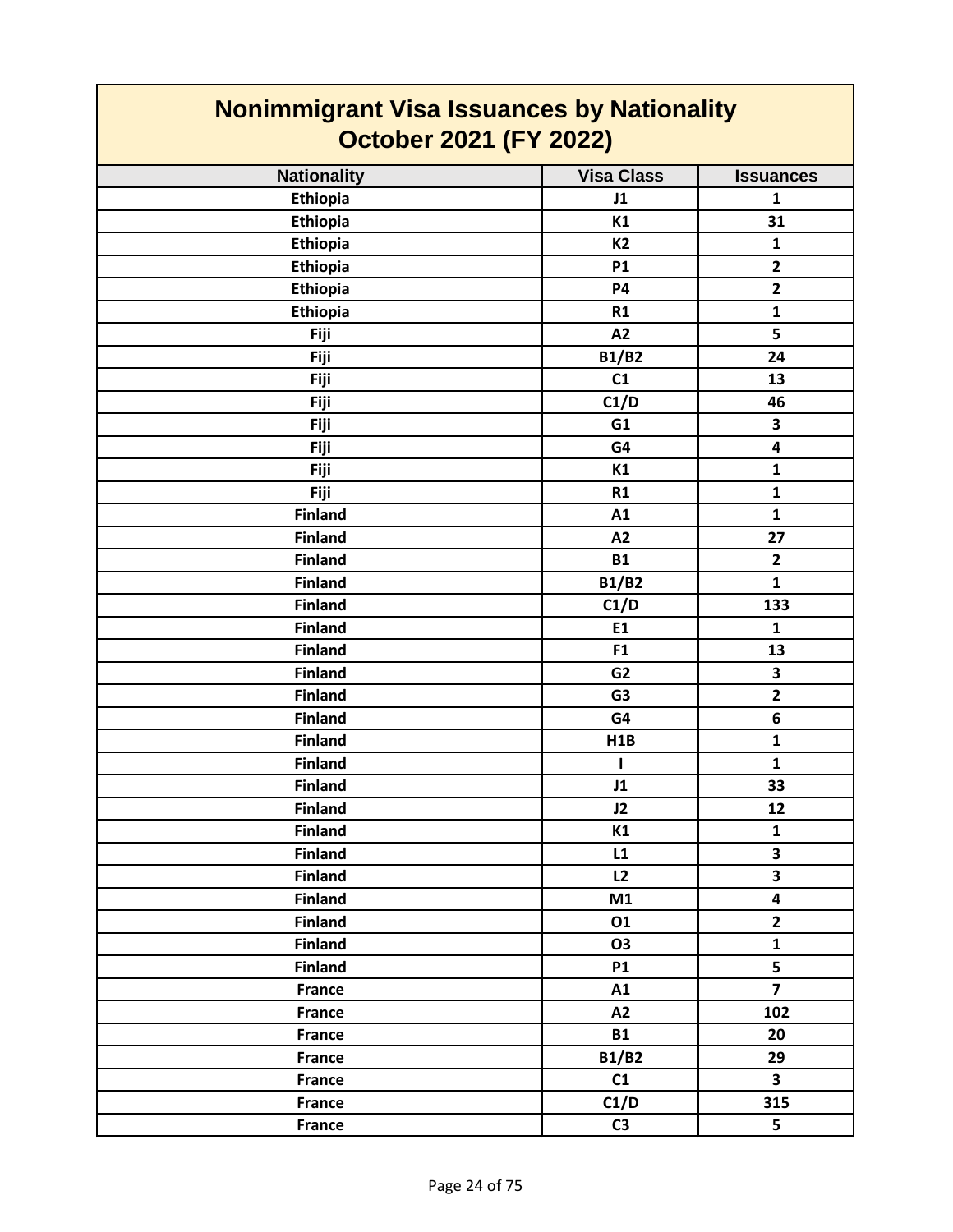| <b>Nonimmigrant Visa Issuances by Nationality</b><br><b>October 2021 (FY 2022)</b> |                   |                         |
|------------------------------------------------------------------------------------|-------------------|-------------------------|
| <b>Nationality</b>                                                                 | <b>Visa Class</b> | <b>Issuances</b>        |
| <b>France</b>                                                                      | D                 | 1                       |
| <b>France</b>                                                                      | E1                | $\mathbf{1}$            |
| <b>France</b>                                                                      | E <sub>2</sub>    | 56                      |
| <b>France</b>                                                                      | E3D               | $\mathbf{1}$            |
| <b>France</b>                                                                      | F <sub>1</sub>    | 253                     |
| <b>France</b>                                                                      | G <sub>2</sub>    | 8                       |
| <b>France</b>                                                                      | G <sub>3</sub>    | $\overline{2}$          |
| <b>France</b>                                                                      | G4                | 64                      |
| <b>France</b>                                                                      | H1B               | 39                      |
| <b>France</b>                                                                      | H2B               | $\mathbf{1}$            |
| <b>France</b>                                                                      | H4                | 10                      |
| <b>France</b>                                                                      | ш                 | 49                      |
| <b>France</b>                                                                      | J1                | 213                     |
| <b>France</b>                                                                      | J2                | 29                      |
| <b>France</b>                                                                      | K1                | 18                      |
| <b>France</b>                                                                      | K <sub>2</sub>    | $\mathbf{1}$            |
| <b>France</b>                                                                      | L1                | 126                     |
| <b>France</b>                                                                      | L2                | 136                     |
| <b>France</b>                                                                      | M1                | 17                      |
| <b>France</b>                                                                      | NATO <sub>2</sub> | 25                      |
| <b>France</b>                                                                      | NATO <sub>4</sub> | 3                       |
| <b>France</b>                                                                      | 01                | 92                      |
| <b>France</b>                                                                      | <b>O2</b>         | 29                      |
| <b>France</b>                                                                      | <b>O3</b>         | 13                      |
| <b>France</b>                                                                      | <b>P1</b>         | 22                      |
| <b>France</b>                                                                      | P <sub>3</sub>    | 4                       |
| <b>France</b>                                                                      | <b>TD</b>         | $\overline{2}$          |
| Gabon                                                                              | A2                | 4                       |
| Gabon                                                                              | F1                | $\overline{\mathbf{3}}$ |
| Gabon                                                                              | G2                | $\overline{7}$          |
| Gabon                                                                              | G4                | $\mathbf 1$             |
| Gabon                                                                              | K1                | $\mathbf{1}$            |
| Gabon                                                                              | 01                | $\mathbf{1}$            |
| Gambia, The                                                                        | A1                | $\overline{2}$          |
| Gambia, The                                                                        | A2                | 6                       |
| Gambia, The                                                                        | <b>B1/B2</b>      | 9                       |
| Gambia, The                                                                        | F1                | $\mathbf{2}$            |
| Gambia, The                                                                        | G1                | 5                       |
| Gambia, The                                                                        | G <sub>2</sub>    | $\mathbf{1}$            |
| Gambia, The                                                                        | K1                | 6                       |
| Georgia                                                                            | A1                | $\overline{2}$          |
| Georgia                                                                            | <b>B1/B2</b>      | $\overline{\mathbf{z}}$ |

┓

 $\mathcal{L}^{\text{max}}$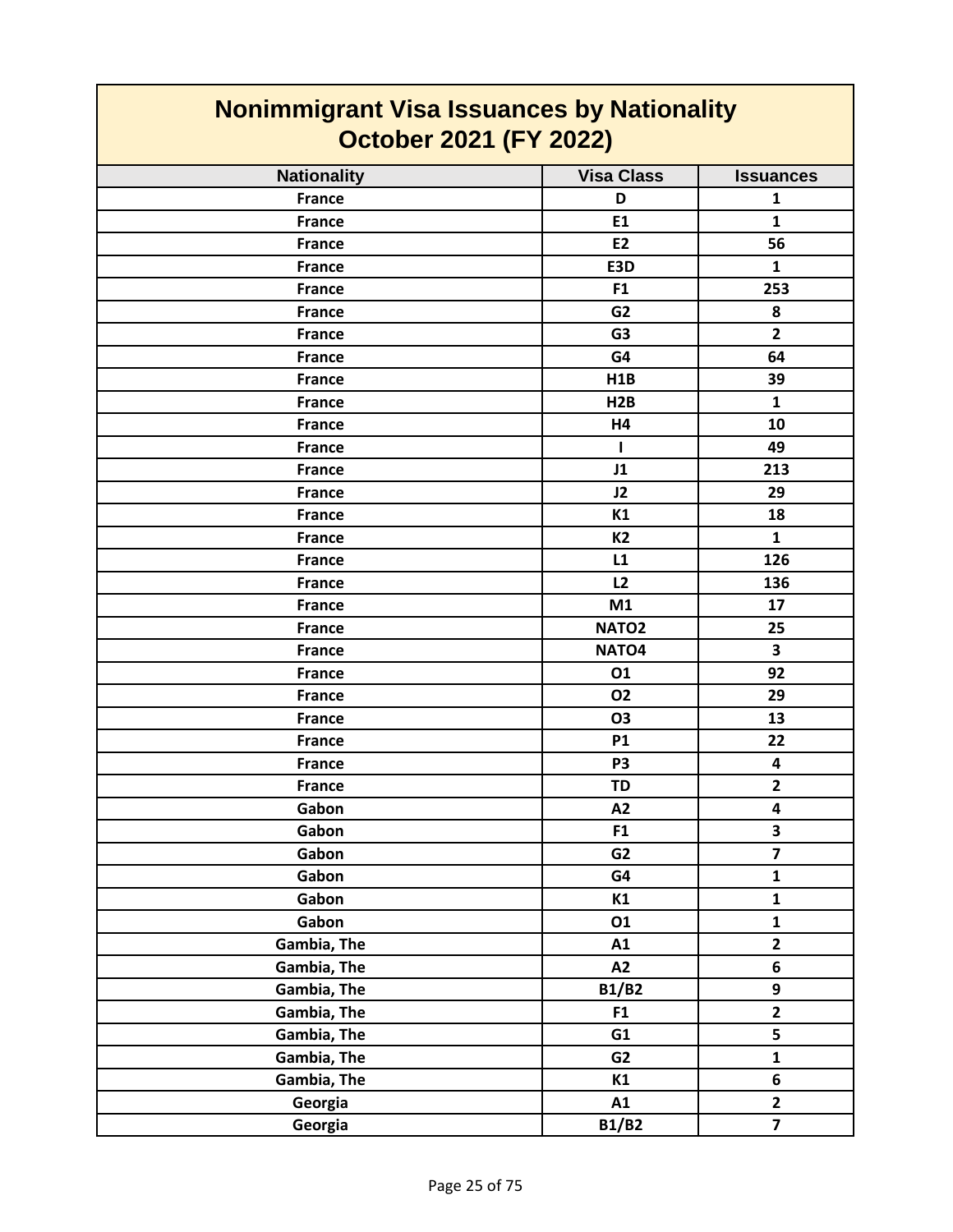| <b>Nonimmigrant Visa Issuances by Nationality</b><br><b>October 2021 (FY 2022)</b> |                   |                  |
|------------------------------------------------------------------------------------|-------------------|------------------|
| <b>Nationality</b>                                                                 | <b>Visa Class</b> | <b>Issuances</b> |
| Georgia                                                                            | C1/D              | 17               |
| Georgia                                                                            | F1                | 16               |
| Georgia                                                                            | F2                | $\mathbf{1}$     |
| Georgia                                                                            | G <sub>2</sub>    | $\mathbf{1}$     |
| Georgia                                                                            | G4                | $\mathbf{2}$     |
| Georgia                                                                            | H <sub>1</sub> B  | 3                |
| Georgia                                                                            | H4                | 3                |
| Georgia                                                                            | J1                | 10               |
| Georgia                                                                            | K1                | $\mathbf{2}$     |
| Georgia                                                                            | L2                | $\overline{2}$   |
| Georgia                                                                            | 01                | $\mathbf{1}$     |
| Georgia                                                                            | O3                | 3                |
| Germany                                                                            | A1                | 9                |
| Germany                                                                            | A2                | 124              |
| Germany                                                                            | <b>B1</b>         | $\overline{7}$   |
| Germany                                                                            | <b>B1/B2</b>      | 96               |
| Germany                                                                            | C1/D              | 359              |
| Germany                                                                            | E1                | 18               |
| Germany                                                                            | <b>E2</b>         | 292              |
| Germany                                                                            | E3D               | $\overline{2}$   |
| Germany                                                                            | F <sub>1</sub>    | 204              |
| Germany                                                                            | F2                | 6                |
| Germany                                                                            | G1                | 5                |
| Germany                                                                            | G <sub>2</sub>    | 3                |
| Germany                                                                            | G <sub>3</sub>    | 5                |
| Germany                                                                            | G4                | 25               |
| Germany                                                                            | H1B               | 69               |
| Germany                                                                            | H2B               | $\mathbf{1}$     |
| Germany                                                                            | H <sub>3</sub>    | $\overline{2}$   |
| Germany                                                                            | H4                | 12               |
| <b>Germany</b>                                                                     | L                 | 63               |
| <b>Germany</b>                                                                     | J1                | 399              |
| Germany                                                                            | J2                | 65               |
| Germany                                                                            | K1                | 31               |
| Germany                                                                            | L1                | 271              |
| Germany                                                                            | L2                | 157              |
| <b>Germany</b>                                                                     | M1                | 13               |
| Germany                                                                            | NATO <sub>2</sub> | 55               |
| Germany                                                                            | NATO <sub>4</sub> | 5                |
| Germany                                                                            | NATO5             | $\mathbf{1}$     |
| Germany                                                                            | NATO6             | 55               |
| Germany                                                                            | 01                | 71               |

 $\mathcal{L}(\mathcal{A})$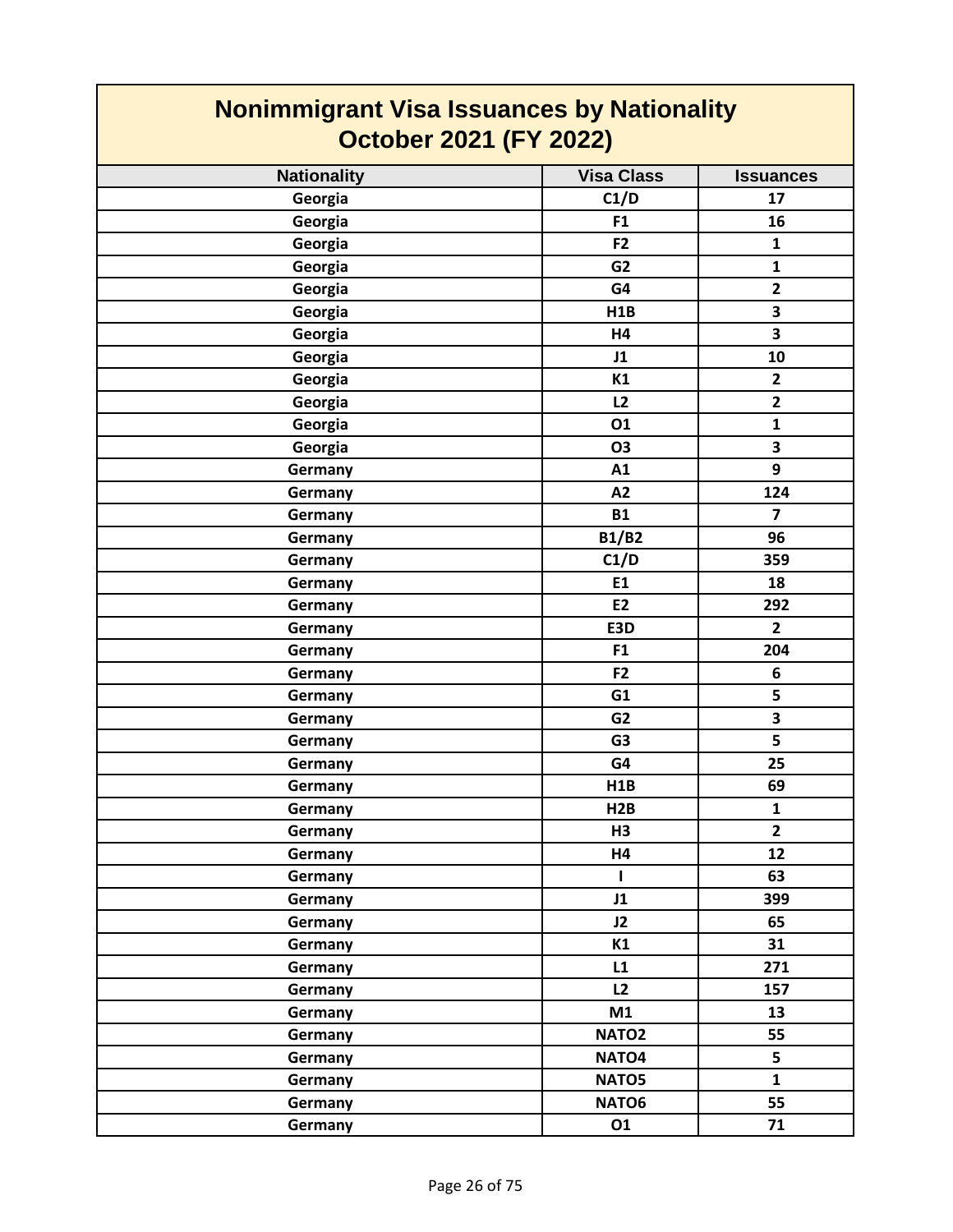| <b>Nonimmigrant Visa Issuances by Nationality</b><br>October 2021 (FY 2022) |                   |                  |
|-----------------------------------------------------------------------------|-------------------|------------------|
| <b>Nationality</b>                                                          | <b>Visa Class</b> | <b>Issuances</b> |
| Germany                                                                     | 02                | 25               |
| Germany                                                                     | <b>O3</b>         | 22               |
| Germany                                                                     | <b>P1</b>         | 19               |
| Germany                                                                     | P <sub>3</sub>    | 1                |
| Germany                                                                     | R1                | $\mathbf{1}$     |
| Ghana                                                                       | A2                | 29               |
| Ghana                                                                       | <b>B1</b>         | 1                |
| Ghana                                                                       | <b>B1/B2</b>      | 454              |
| Ghana                                                                       | <b>B2</b>         | 1                |
| Ghana                                                                       | C1/D              | $\mathbf{1}$     |
| Ghana                                                                       | F1                | 120              |
| Ghana                                                                       | F <sub>2</sub>    | 39               |
| Ghana                                                                       | G <sub>1</sub>    | $\mathbf{1}$     |
| Ghana                                                                       | G4                | 11               |
| Ghana                                                                       | H1B               | 14               |
| Ghana                                                                       | H4                | 17               |
| Ghana                                                                       | I.                | 4                |
| Ghana                                                                       | J1                | 10               |
| Ghana                                                                       | J2                | 10               |
| Ghana                                                                       | K1                | 32               |
| Ghana                                                                       | <b>K2</b>         | 1                |
| Ghana                                                                       | L1                | 6                |
| Ghana                                                                       | L <sub>2</sub>    | 5                |
| Ghana                                                                       | 01                | $\mathbf{1}$     |
| Ghana                                                                       | P3                | 16               |
| Ghana                                                                       | R <sub>1</sub>    | 5                |
| <b>Great Britain and Northern Ireland</b>                                   | A1                | 23               |
| <b>Great Britain and Northern Ireland</b>                                   | A2                | 327              |
| <b>Great Britain and Northern Ireland</b>                                   | A <sub>3</sub>    | $\mathbf{1}$     |
| <b>Great Britain and Northern Ireland</b>                                   | <b>B1</b>         | 213              |
| <b>Great Britain and Northern Ireland</b>                                   | <b>B1/B2</b>      | 114              |
| <b>Great Britain and Northern Ireland</b>                                   | <b>B2</b>         | $\mathbf{2}$     |
| <b>Great Britain and Northern Ireland</b>                                   | C1                | $\mathbf{1}$     |
| <b>Great Britain and Northern Ireland</b>                                   | C1/D              | 407              |
| <b>Great Britain and Northern Ireland</b>                                   | C <sub>3</sub>    | $\overline{7}$   |
| <b>Great Britain and Northern Ireland</b>                                   | E1                | 15               |
| <b>Great Britain and Northern Ireland</b>                                   | E <sub>2</sub>    | 103              |
| <b>Great Britain and Northern Ireland</b>                                   | E3D               | 1                |
| <b>Great Britain and Northern Ireland</b>                                   | F <sub>1</sub>    | 105              |
| <b>Great Britain and Northern Ireland</b>                                   | F <sub>2</sub>    | $\mathbf{2}$     |
| <b>Great Britain and Northern Ireland</b>                                   | G1                | $\mathbf{1}$     |
| <b>Great Britain and Northern Ireland</b>                                   | G <sub>2</sub>    | 14               |

 $\mathcal{L}^{\text{max}}_{\text{max}}$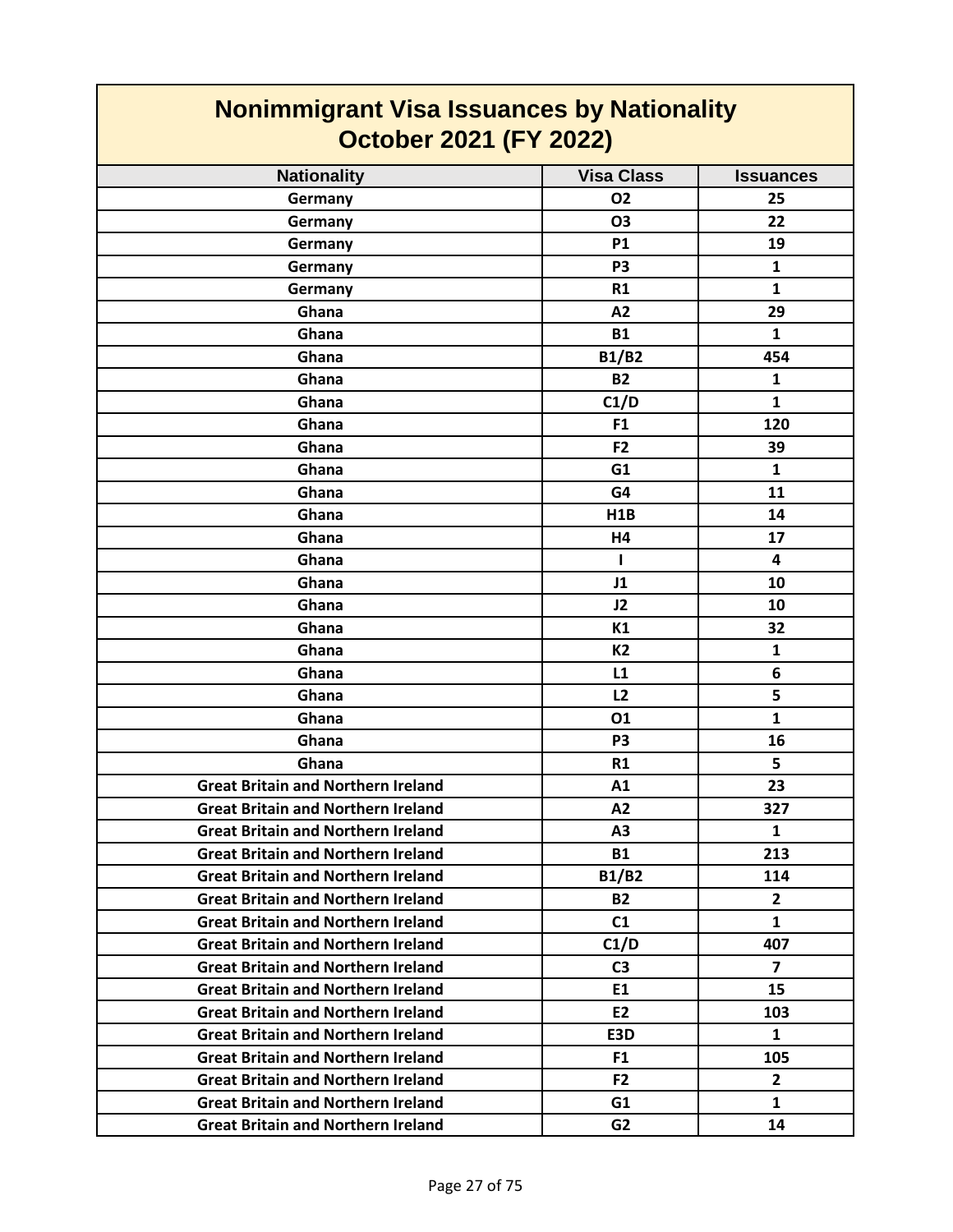| <b>October 2021 (FY 2022)</b>             |                   |                         |
|-------------------------------------------|-------------------|-------------------------|
| <b>Nationality</b>                        | <b>Visa Class</b> | <b>Issuances</b>        |
| <b>Great Britain and Northern Ireland</b> | G4                | 21                      |
| <b>Great Britain and Northern Ireland</b> | H1B               | 98                      |
| <b>Great Britain and Northern Ireland</b> | H2B               | $\overline{2}$          |
| <b>Great Britain and Northern Ireland</b> | H4                | 32                      |
| <b>Great Britain and Northern Ireland</b> | Т.                | 124                     |
| <b>Great Britain and Northern Ireland</b> | J1                | 98                      |
| <b>Great Britain and Northern Ireland</b> | J2                | 11                      |
| <b>Great Britain and Northern Ireland</b> | К1                | 170                     |
| <b>Great Britain and Northern Ireland</b> | K2                | 2                       |
| <b>Great Britain and Northern Ireland</b> | L1                | 243                     |
| <b>Great Britain and Northern Ireland</b> | L <sub>2</sub>    | 135                     |
| <b>Great Britain and Northern Ireland</b> | M1                | 14                      |
| <b>Great Britain and Northern Ireland</b> | <b>NATO2</b>      | 25                      |
| <b>Great Britain and Northern Ireland</b> | NATO4             | 5                       |
| <b>Great Britain and Northern Ireland</b> | NATO <sub>6</sub> | $\mathbf{1}$            |
| <b>Great Britain and Northern Ireland</b> | 01                | 291                     |
| <b>Great Britain and Northern Ireland</b> | <b>O2</b>         | 189                     |
| <b>Great Britain and Northern Ireland</b> | O <sub>3</sub>    | 62                      |
| <b>Great Britain and Northern Ireland</b> | <b>P1</b>         | 67                      |
| <b>Great Britain and Northern Ireland</b> | P3                | 4                       |
| <b>Great Britain and Northern Ireland</b> | P4                | 4                       |
| <b>Great Britain and Northern Ireland</b> | Q <sub>1</sub>    | 3                       |
| <b>Great Britain and Northern Ireland</b> | R1                | $\mathbf{1}$            |
| Greece                                    | A <sub>1</sub>    | 4                       |
| Greece                                    | A2                | 42                      |
| Greece                                    | <b>B1</b>         | 12                      |
| Greece                                    | <b>B1/B2</b>      | 17                      |
| Greece                                    | C1/D              | 128                     |
| Greece                                    | E1                | 1                       |
| Greece                                    | F <sub>1</sub>    | 14                      |
| Greece                                    | F <sub>2</sub>    | $\mathbf{1}$            |
| Greece                                    | G <sub>3</sub>    | 3                       |
| Greece                                    | G4                | 3                       |
| Greece                                    | H <sub>1</sub> B  | 15                      |
| Greece                                    | H <sub>2</sub> B  | 3                       |
| Greece                                    | H4                | $\overline{\mathbf{4}}$ |
| Greece                                    | L                 | $\overline{\mathbf{2}}$ |
| Greece                                    | J1                | 22                      |
| Greece                                    | J2                | 8                       |
| Greece                                    | K1                | 6                       |
| Greece                                    | <b>K2</b>         | $\overline{2}$          |
| Greece                                    | L1                | 11                      |

## **Nonimmigrant Visa Issuances by Nationality**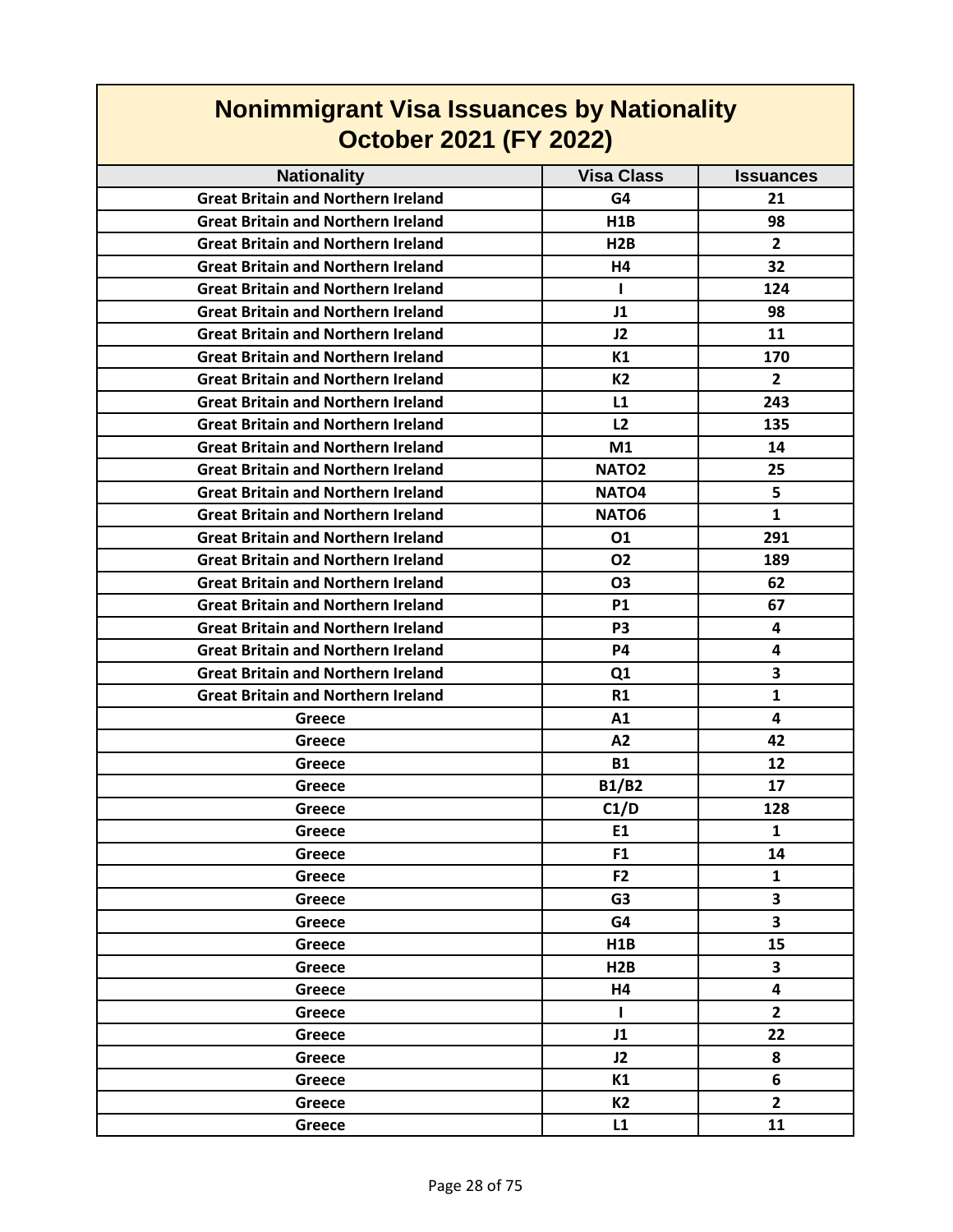| <b>Nonimmigrant Visa Issuances by Nationality</b><br><b>October 2021 (FY 2022)</b> |                   |                         |
|------------------------------------------------------------------------------------|-------------------|-------------------------|
| <b>Nationality</b>                                                                 | <b>Visa Class</b> | <b>Issuances</b>        |
| Greece                                                                             | L <sub>2</sub>    | 9                       |
| Greece                                                                             | M1                | $\mathbf{1}$            |
| Greece                                                                             | NATO <sub>2</sub> | 12                      |
| Greece                                                                             | NATO <sub>4</sub> | $\mathbf{2}$            |
| Greece                                                                             | 01                | 13                      |
| Greece                                                                             | <b>O2</b>         | $\mathbf{1}$            |
| Grenada                                                                            | A2                | 1                       |
| Grenada                                                                            | <b>B1/B2</b>      | 72                      |
| Grenada                                                                            | E <sub>2</sub>    | 8                       |
| Grenada                                                                            | F <sub>1</sub>    | 3                       |
| Grenada                                                                            | F <sub>2</sub>    | 3                       |
| Grenada                                                                            | J1                | 3                       |
| Grenada                                                                            | <b>K2</b>         | $\mathbf{1}$            |
| Grenada                                                                            | P <sub>3</sub>    | $\mathbf{1}$            |
| Guatemala                                                                          | A1                | 16                      |
| Guatemala                                                                          | A2                | 25                      |
| Guatemala                                                                          | <b>B1</b>         | 3                       |
| Guatemala                                                                          | <b>B1/B2</b>      | 1,887                   |
| Guatemala                                                                          | C1/D              | 4                       |
| Guatemala                                                                          | C <sub>3</sub>    | 6                       |
| Guatemala                                                                          | F <sub>1</sub>    | 11                      |
| Guatemala                                                                          | G1                | 4                       |
| Guatemala                                                                          | G <sub>2</sub>    | $\mathbf{1}$            |
| Guatemala                                                                          | G4                | 3                       |
| Guatemala                                                                          | G5                | $\mathbf{1}$            |
| Guatemala                                                                          | H <sub>1</sub> B  | $\overline{ }$          |
| Guatemala                                                                          | H <sub>2</sub> A  | 118                     |
| Guatemala                                                                          | H <sub>2</sub> B  | 465                     |
| Guatemala                                                                          | H4                | $\overline{\mathbf{3}}$ |
| Guatemala                                                                          | J1                | $\overline{2}$          |
| Guatemala                                                                          | K1                | 6                       |
| Guatemala                                                                          | <b>K2</b>         | $\mathbf{1}$            |
| Guatemala                                                                          | L1                | 8                       |
| Guatemala                                                                          | L2                | 12                      |
| Guatemala                                                                          | 01                | $\overline{2}$          |
| Guatemala                                                                          | <b>P1</b>         | $\mathbf{1}$            |
| Guatemala                                                                          | Q1                | $\mathbf{1}$            |
| Guatemala                                                                          | R1                | $\overline{\mathbf{3}}$ |
| Guatemala                                                                          | T <sub>3</sub>    | $\overline{2}$          |
| Guatemala                                                                          | U <sub>3</sub>    | 14                      |
| Guinea                                                                             | A2                | $\mathbf{1}$            |
| Guinea                                                                             | <b>B1/B2</b>      | 14                      |

 $\mathcal{L}(\mathcal{A})$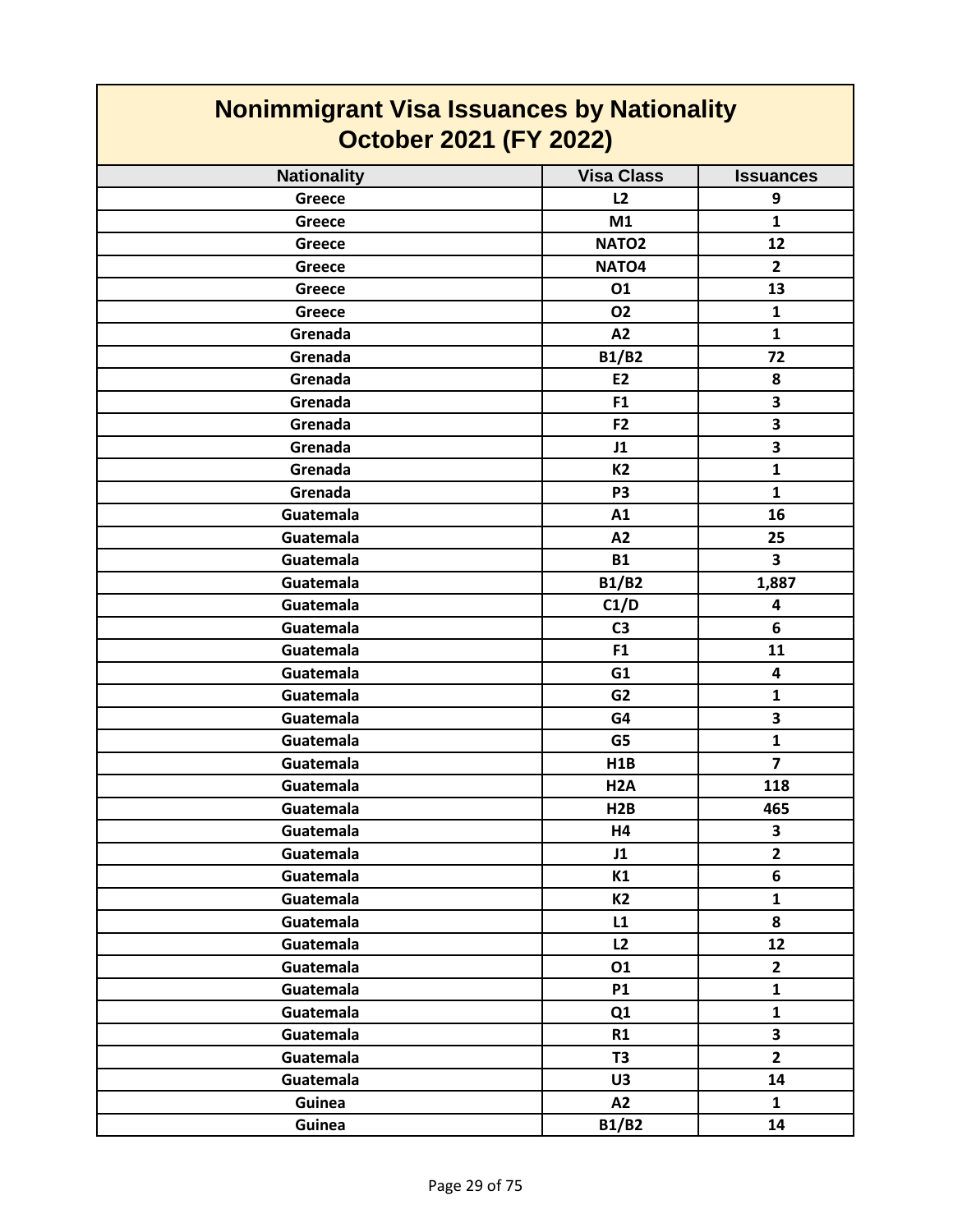| <b>Nonimmigrant Visa Issuances by Nationality</b><br><b>October 2021 (FY 2022)</b> |                   |                         |
|------------------------------------------------------------------------------------|-------------------|-------------------------|
| <b>Nationality</b>                                                                 | <b>Visa Class</b> | <b>Issuances</b>        |
| Guinea                                                                             | F1                | $\overline{2}$          |
| Guinea                                                                             | G1                | 5                       |
| Guinea                                                                             | G <sub>2</sub>    | $\overline{\mathbf{2}}$ |
| Guinea                                                                             | G4                | $\mathbf{1}$            |
| Guinea                                                                             | H4                | $\mathbf{1}$            |
| Guinea                                                                             | K1                | $\overline{\mathbf{z}}$ |
| Guinea                                                                             | K <sub>2</sub>    | $\mathbf{1}$            |
| Guinea                                                                             | <b>P1</b>         | $\mathbf{1}$            |
| Guinea-Bissau                                                                      | A2                | $\mathbf{1}$            |
| Guinea-Bissau                                                                      | <b>B1/B2</b>      | $\mathbf{1}$            |
| Guyana                                                                             | A1                | $\overline{7}$          |
| Guyana                                                                             | A2                | 9                       |
| Guyana                                                                             | <b>B1</b>         | $\overline{\mathbf{4}}$ |
| Guyana                                                                             | <b>B1/B2</b>      | 372                     |
| Guyana                                                                             | C1                | $\overline{2}$          |
| Guyana                                                                             | C1/D              | 8                       |
| Guyana                                                                             | C <sub>3</sub>    | 17                      |
| Guyana                                                                             | F <sub>1</sub>    | 5                       |
| Guyana                                                                             | G <sub>2</sub>    | $\mathbf{1}$            |
| Guyana                                                                             | G4                | $\overline{7}$          |
| Guyana                                                                             | J1                | $\mathbf{1}$            |
| Guyana                                                                             | K1                | 3                       |
| Guyana                                                                             | K <sub>2</sub>    | 1                       |
| Guyana                                                                             | R <sub>2</sub>    | $\mathbf{1}$            |
| Haiti                                                                              | A1                | $\overline{\mathbf{4}}$ |
| Haiti                                                                              | A2                | 18                      |
| Haiti                                                                              | <b>B1/B2</b>      | 1,071                   |
| Haiti                                                                              | C1                | $\mathbf{2}$            |
| Haiti                                                                              | C1/D              | 5                       |
| Haiti                                                                              | C <sub>3</sub>    | $\overline{2}$          |
| Haiti                                                                              | F1                | 8                       |
| Haiti                                                                              | F <sub>2</sub>    | $\mathbf{1}$            |
| Haiti                                                                              | G4                | $\overline{\mathbf{4}}$ |
| Haiti                                                                              | J1                | $\overline{2}$          |
| Haiti                                                                              | J2                | $\overline{\mathbf{4}}$ |
| Haiti                                                                              | K1                | 55                      |
| Haiti                                                                              | <b>K2</b>         | 11                      |
| Haiti                                                                              | <b>P1</b>         | 6                       |
| Haiti                                                                              | R1                | $\overline{2}$          |
| Haiti                                                                              | U1                | $\mathbf{2}$            |
| <b>Honduras</b>                                                                    | A1                | $\mathbf{1}$            |
| <b>Honduras</b>                                                                    | A2                | 32                      |

 $\mathcal{L}(\mathcal{A})$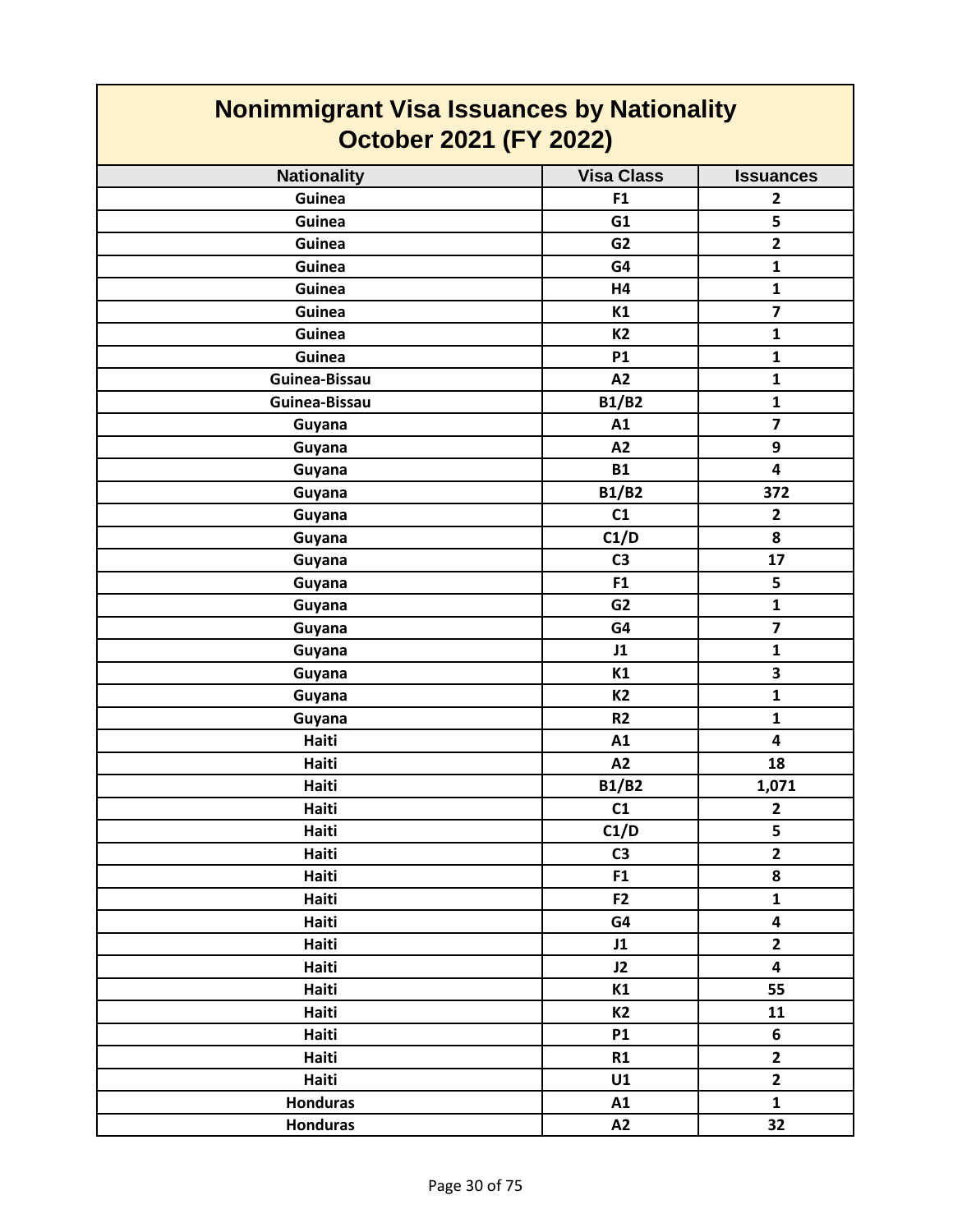| <b>Nonimmigrant Visa Issuances by Nationality</b><br><b>October 2021 (FY 2022)</b> |                   |                         |
|------------------------------------------------------------------------------------|-------------------|-------------------------|
| <b>Nationality</b>                                                                 | <b>Visa Class</b> | <b>Issuances</b>        |
| <b>Honduras</b>                                                                    | <b>B1</b>         | 4                       |
| <b>Honduras</b>                                                                    | <b>B1/B2</b>      | 1,960                   |
| <b>Honduras</b>                                                                    | C1                | 4                       |
| <b>Honduras</b>                                                                    | C1/D              | 90                      |
| <b>Honduras</b>                                                                    | C <sub>3</sub>    | 3                       |
| <b>Honduras</b>                                                                    | E1                | 8                       |
| <b>Honduras</b>                                                                    | E <sub>2</sub>    | 9                       |
| <b>Honduras</b>                                                                    | F <sub>1</sub>    | 32                      |
| <b>Honduras</b>                                                                    | F <sub>2</sub>    | 4                       |
| <b>Honduras</b>                                                                    | G1                | $\mathbf{1}$            |
| <b>Honduras</b>                                                                    | G <sub>3</sub>    | $\mathbf{1}$            |
| <b>Honduras</b>                                                                    | G4                | $\overline{ }$          |
| <b>Honduras</b>                                                                    | H1B               | 10                      |
| <b>Honduras</b>                                                                    | H <sub>2</sub> A  | 73                      |
| <b>Honduras</b>                                                                    | H2B               | 163                     |
| <b>Honduras</b>                                                                    | H4                | 5                       |
| <b>Honduras</b>                                                                    | L                 | 4                       |
| <b>Honduras</b>                                                                    | J1                | 9                       |
| <b>Honduras</b>                                                                    | J2                | 3                       |
| <b>Honduras</b>                                                                    | K1                | 13                      |
| <b>Honduras</b>                                                                    | <b>K2</b>         | $\mathbf{1}$            |
| <b>Honduras</b>                                                                    | L1                | 4                       |
| <b>Honduras</b>                                                                    | L2                | 3                       |
| <b>Honduras</b>                                                                    | 01                | $\mathbf{1}$            |
| <b>Honduras</b>                                                                    | T <sub>3</sub>    | $\overline{2}$          |
| <b>Honduras</b>                                                                    | U3                | $\overline{7}$          |
| <b>Honduras</b>                                                                    | U4                | 1                       |
| <b>Honduras</b>                                                                    | U5                | $\overline{2}$          |
| Hong Kong S.A.R.                                                                   | <b>B1/B2</b>      | 588                     |
| Hong Kong S.A.R.                                                                   | C1/D              | 35                      |
| Hong Kong S.A.R.                                                                   | F <sub>1</sub>    | 57                      |
| Hong Kong S.A.R.                                                                   | F <sub>2</sub>    | 6                       |
| Hong Kong S.A.R.                                                                   | H1B               | 5                       |
| Hong Kong S.A.R.                                                                   | H4                | $\mathbf{2}$            |
| Hong Kong S.A.R.                                                                   | T                 | $\overline{2}$          |
| Hong Kong S.A.R.                                                                   | J1                | $\overline{\mathbf{z}}$ |
| Hong Kong S.A.R.                                                                   | J2                | $\mathbf{1}$            |
| Hong Kong S.A.R.                                                                   | K1                | $\mathbf{2}$            |
| Hong Kong S.A.R.                                                                   | L1                | 12                      |
| Hong Kong S.A.R.                                                                   | L2                | 13                      |
| Hong Kong S.A.R.                                                                   | 01                | $\overline{\mathbf{2}}$ |
| Hong Kong S.A.R.                                                                   | <b>O3</b>         | $\mathbf{1}$            |

 $\mathsf{r}$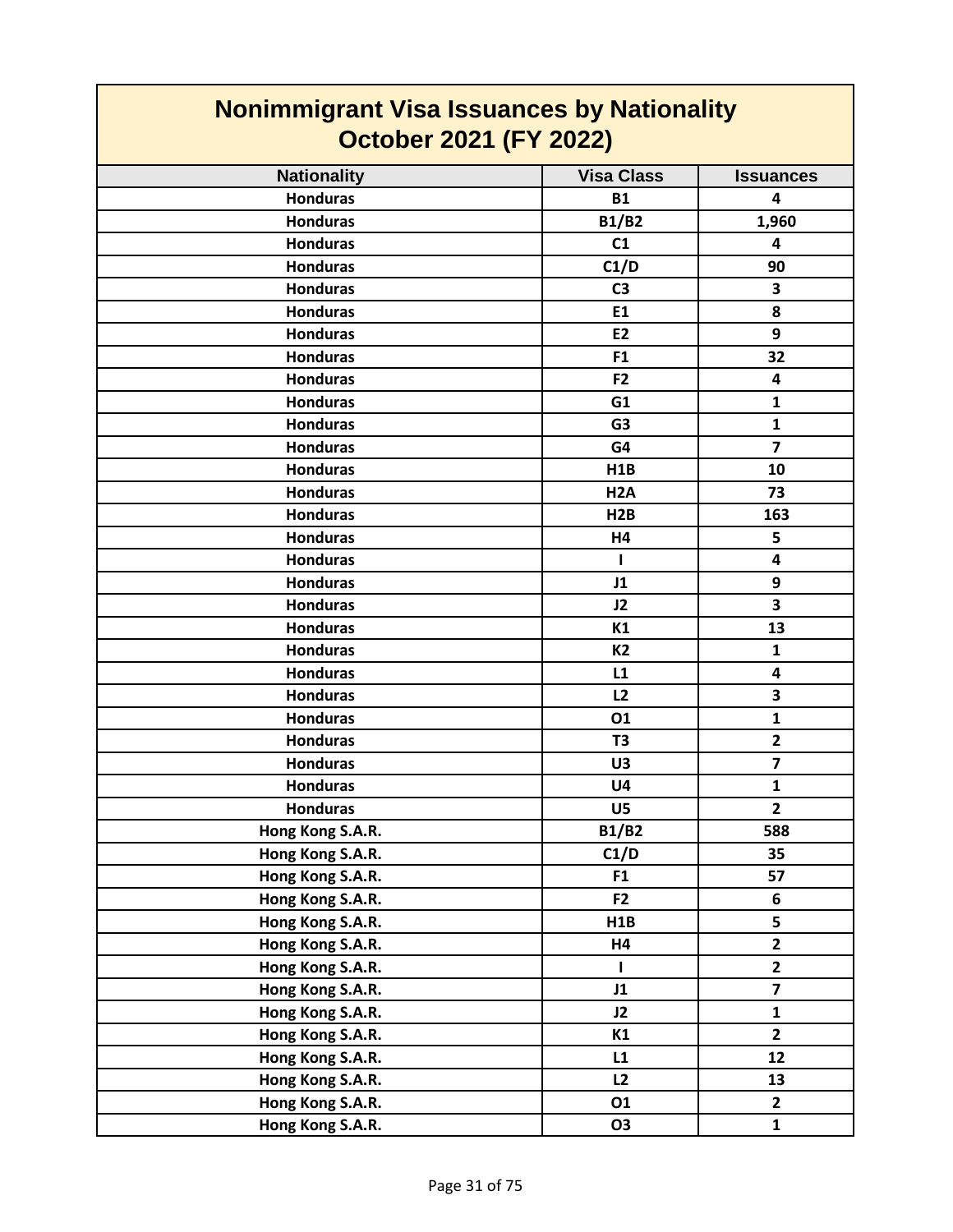| <b>Nonimmigrant Visa Issuances by Nationality</b><br><b>October 2021 (FY 2022)</b> |                   |                         |
|------------------------------------------------------------------------------------|-------------------|-------------------------|
| <b>Nationality</b>                                                                 | <b>Visa Class</b> | <b>Issuances</b>        |
| <b>Hungary</b>                                                                     | A1                | 6                       |
| <b>Hungary</b>                                                                     | A2                | 73                      |
| <b>Hungary</b>                                                                     | <b>B1</b>         | 10                      |
| <b>Hungary</b>                                                                     | <b>B1/B2</b>      | 16                      |
| <b>Hungary</b>                                                                     | C1/D              | 17                      |
| <b>Hungary</b>                                                                     | F <sub>1</sub>    | 5                       |
| <b>Hungary</b>                                                                     | G <sub>2</sub>    | $\overline{\mathbf{z}}$ |
| <b>Hungary</b>                                                                     | G4                | $\mathbf{1}$            |
| <b>Hungary</b>                                                                     | H1B               | 4                       |
| <b>Hungary</b>                                                                     | H2B               | $\mathbf{1}$            |
| <b>Hungary</b>                                                                     | <b>H4</b>         | $\mathbf{1}$            |
| <b>Hungary</b>                                                                     | J1                | 11                      |
| <b>Hungary</b>                                                                     | J2                | 9                       |
| <b>Hungary</b>                                                                     | K1                | $\overline{2}$          |
| <b>Hungary</b>                                                                     | L1                | 15                      |
| <b>Hungary</b>                                                                     | L2                | 16                      |
| <b>Hungary</b>                                                                     | NATO <sub>2</sub> | 14                      |
| <b>Hungary</b>                                                                     | 01                | 3                       |
| <b>Hungary</b>                                                                     | <b>O2</b>         | $\mathbf{1}$            |
| <b>Hungary</b>                                                                     | <b>O3</b>         | 4                       |
| <b>Hungary</b>                                                                     | <b>P1</b>         | 3                       |
| <b>Hungary</b>                                                                     | <b>P4</b>         | $\mathbf{1}$            |
| Iceland                                                                            | A2                | $\mathbf{1}$            |
| Iceland                                                                            | C1/D              | 16                      |
| Iceland                                                                            | F <sub>1</sub>    | 3                       |
| Iceland                                                                            | F <sub>2</sub>    | 3                       |
| Iceland                                                                            | H1B               | $\mathbf{1}$            |
| Iceland                                                                            | L2                | 4                       |
| Iceland                                                                            | M1                | $\mathbf{1}$            |
| Iceland                                                                            | 01                | $\mathbf{1}$            |
| Iceland                                                                            | <b>O2</b>         | $\mathbf{1}$            |
| India                                                                              | A1                | 19                      |
| India                                                                              | A2                | 505                     |
| India                                                                              | A3                | $\overline{7}$          |
| India                                                                              | <b>B1</b>         | 24                      |
| India                                                                              | <b>B1/B2</b>      | 2,664                   |
| India                                                                              | <b>B2</b>         | 6                       |
| India                                                                              | C1                | 8                       |
| India                                                                              | C1/D              | 3,096                   |
| India                                                                              | C <sub>3</sub>    | 21                      |
| India                                                                              | E <sub>2</sub>    | 5                       |
| India                                                                              | E3D               | $\overline{\mathbf{3}}$ |

┓

 $\mathcal{L}^{\text{max}}$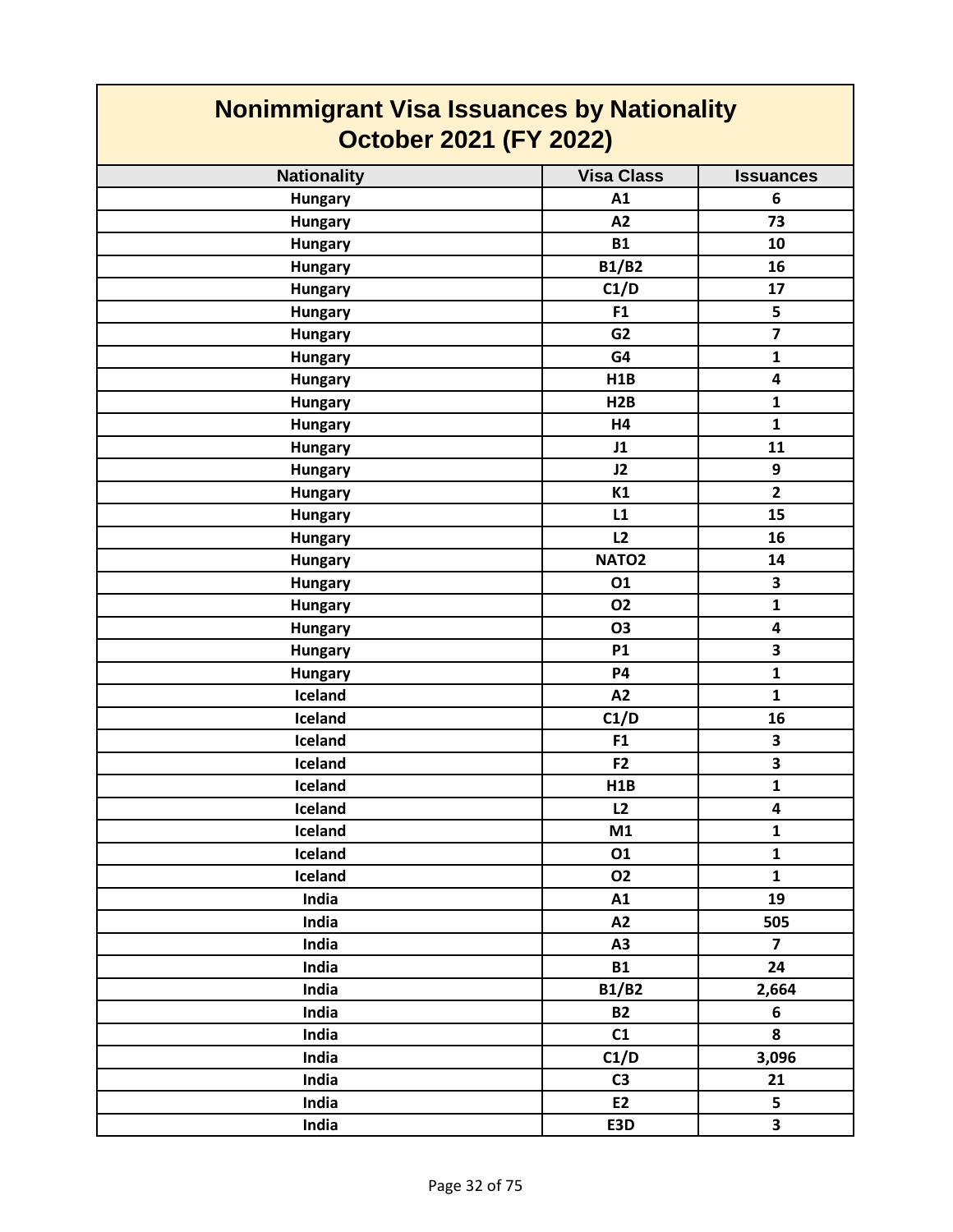| <b>Nonimmigrant Visa Issuances by Nationality</b><br><b>October 2021 (FY 2022)</b> |                   |                         |
|------------------------------------------------------------------------------------|-------------------|-------------------------|
|                                                                                    |                   |                         |
| <b>Nationality</b>                                                                 | <b>Visa Class</b> | <b>Issuances</b>        |
| India                                                                              | F <sub>1</sub>    | 2,568                   |
| India                                                                              | F <sub>2</sub>    | 164                     |
| India                                                                              | G1                | 3                       |
| India                                                                              | G <sub>2</sub>    | 4                       |
| India                                                                              | G4                | 60                      |
| India                                                                              | H1B               | 6,870                   |
| India                                                                              | H3                | $\overline{2}$          |
| India                                                                              | H4                | 5,270                   |
| India                                                                              | L                 | $\overline{2}$          |
| India                                                                              | J1                | 353                     |
| India                                                                              | J2                | 171                     |
| India                                                                              | K1                | 55                      |
| India                                                                              | <b>K2</b>         | 5                       |
| India                                                                              | L1                | 1,017                   |
| India                                                                              | L2                | 1,129                   |
| India                                                                              | M1                | 42                      |
| India                                                                              | 01                | 35                      |
| India                                                                              | O <sub>3</sub>    | 14                      |
| India                                                                              | P <sub>3</sub>    | 39                      |
| India                                                                              | R1                | 9                       |
| India                                                                              | <b>TD</b>         | 10                      |
| India                                                                              | U <sub>2</sub>    | $\mathbf{2}$            |
| India                                                                              | U3                | $\mathbf{1}$            |
| Indonesia                                                                          | A1                | 17                      |
| Indonesia                                                                          | A2                | 383                     |
| Indonesia                                                                          | A3                | $\mathbf{1}$            |
| Indonesia                                                                          | <b>B1</b>         | 34                      |
| Indonesia                                                                          | <b>B1/B2</b>      | 4,498                   |
| Indonesia                                                                          | <b>B2</b>         | 6                       |
| Indonesia                                                                          | C1                | $\overline{\mathbf{4}}$ |
| Indonesia                                                                          | C1/D              | 1,396                   |
| Indonesia                                                                          | C <sub>3</sub>    | 16                      |
| Indonesia                                                                          | F1                | 105                     |
| Indonesia                                                                          | F <sub>2</sub>    | 8                       |
| Indonesia                                                                          | G1                | 13                      |
| Indonesia                                                                          | G <sub>2</sub>    | 33                      |
| Indonesia                                                                          | G4                | 19                      |
| Indonesia                                                                          | H1B               | 11                      |
| Indonesia                                                                          | H4                | $\overline{\mathbf{4}}$ |
| Indonesia                                                                          | J1                | 73                      |
| Indonesia                                                                          | J2                | 9                       |
| Indonesia                                                                          | K1                | 10                      |

 $\mathbf{I}$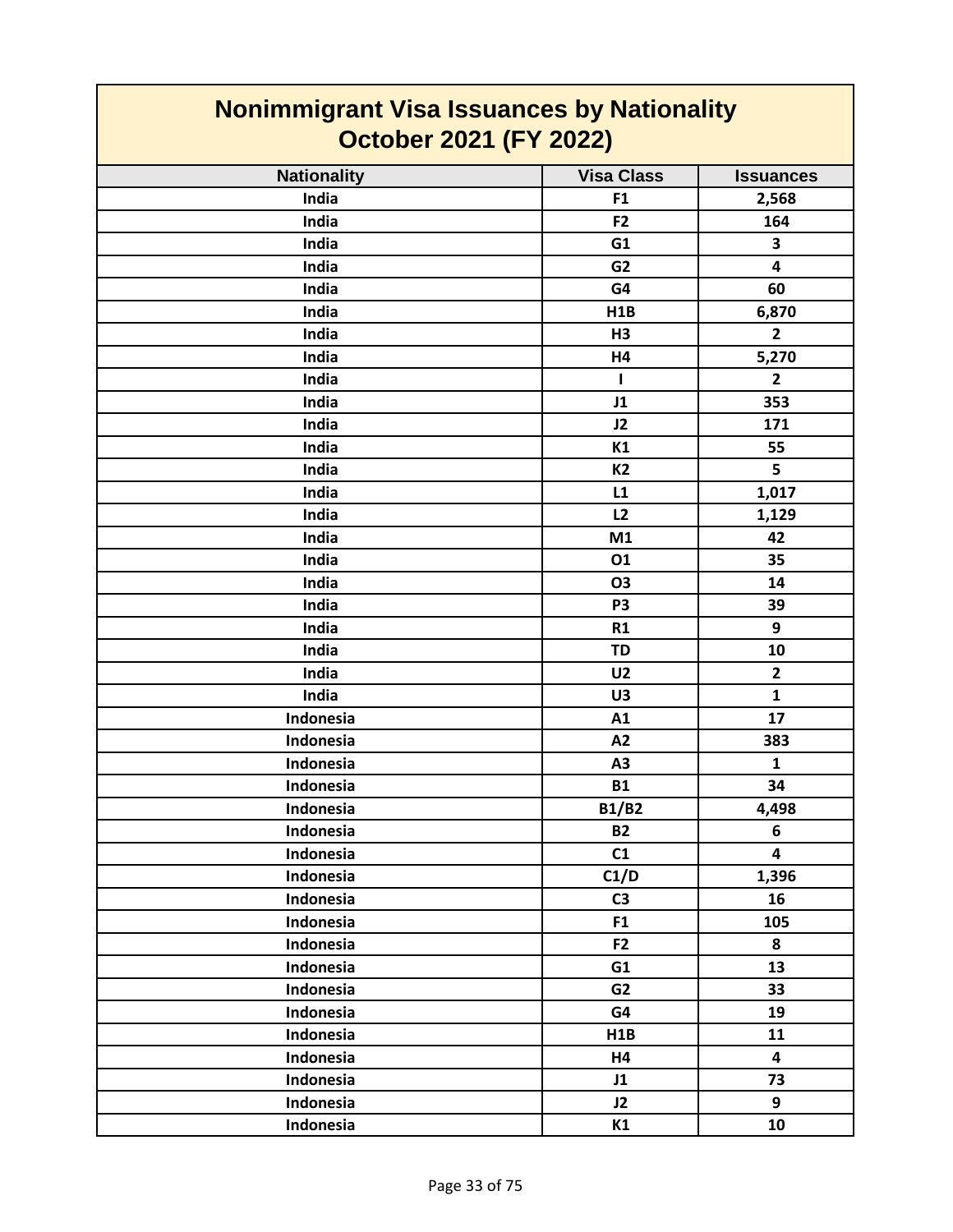| <b>Nonimmigrant Visa Issuances by Nationality</b><br><b>October 2021 (FY 2022)</b> |                   |                         |
|------------------------------------------------------------------------------------|-------------------|-------------------------|
| <b>Nationality</b>                                                                 | <b>Visa Class</b> | <b>Issuances</b>        |
| Indonesia                                                                          | <b>K2</b>         | 4                       |
| Indonesia                                                                          | L1                | 4                       |
| Indonesia                                                                          | L2                | 7                       |
| Indonesia                                                                          | M1                | 3                       |
| Indonesia                                                                          | 01                | $\mathbf{1}$            |
| <b>Indonesia</b>                                                                   | <b>O3</b>         | $\mathbf{1}$            |
| Indonesia                                                                          | R1                | 3                       |
| Iran                                                                               | <b>B1/B2</b>      | 62                      |
| Iran                                                                               | C1/D              | $\mathbf{1}$            |
| Iran                                                                               | F <sub>1</sub>    | 368                     |
| <b>Iran</b>                                                                        | F2                | 58                      |
| Iran                                                                               | G1                | $\overline{\mathbf{4}}$ |
| Iran                                                                               | G <sub>2</sub>    | 3                       |
| Iran                                                                               | G4                | 4                       |
| Iran                                                                               | H1B               | $\overline{\mathbf{2}}$ |
| <b>Iran</b>                                                                        | H4                | $\mathbf{1}$            |
| Iran                                                                               | J1                | 36                      |
| Iran                                                                               | J2                | 19                      |
| Iran                                                                               | K1                | 9                       |
| Iran                                                                               | L2                | $\mathbf{1}$            |
| Iran                                                                               | <b>TD</b>         | 3                       |
| Iraq                                                                               | A1                | 39                      |
| Iraq                                                                               | A2                | 35                      |
| Iraq                                                                               | <b>B1</b>         | 8                       |
| Iraq                                                                               | <b>B1/B2</b>      | 75                      |
| Iraq                                                                               | F1                | 16                      |
| Iraq                                                                               | F <sub>2</sub>    | 4                       |
| Iraq                                                                               | G1                | $\overline{2}$          |
| Iraq                                                                               | G <sub>2</sub>    | 14                      |
| Iraq                                                                               | <b>H4</b>         | $\mathbf{1}$            |
| Iraq                                                                               | J1                | 9                       |
| Iraq                                                                               | K1                | 15                      |
| Ireland                                                                            | A1                | $\overline{\mathbf{4}}$ |
| Ireland                                                                            | A2                | 34                      |
| <b>Ireland</b>                                                                     | <b>B1</b>         | 10                      |
| Ireland                                                                            | <b>B1/B2</b>      | 11                      |
| <b>Ireland</b>                                                                     | <b>B2</b>         | $\mathbf{1}$            |
| Ireland                                                                            | C1/D              | 64                      |
| Ireland                                                                            | E1                | $\mathbf{1}$            |
| <b>Ireland</b>                                                                     | E2                | 19                      |
| Ireland                                                                            | E3D               | $\mathbf{1}$            |
| Ireland                                                                            | F1                | 9                       |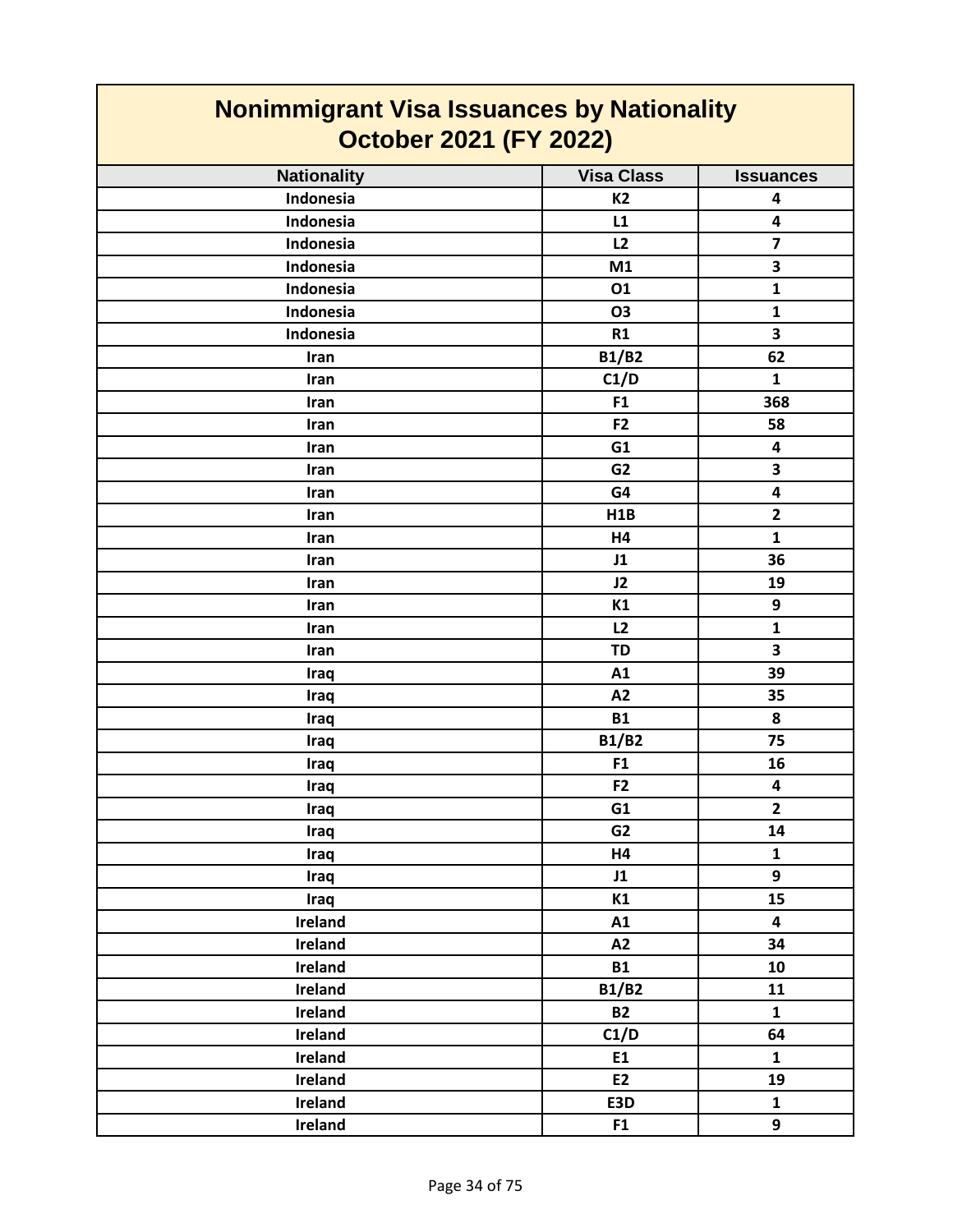| Nonimmigrant visa issuances by Nationality<br><b>October 2021 (FY 2022)</b> |                   |                         |
|-----------------------------------------------------------------------------|-------------------|-------------------------|
| <b>Nationality</b>                                                          | <b>Visa Class</b> | <b>Issuances</b>        |
| Ireland                                                                     | G1                | $\mathbf{1}$            |
| Ireland                                                                     | G <sub>2</sub>    | $\mathbf{2}$            |
| Ireland                                                                     | G <sub>3</sub>    | $\mathbf{1}$            |
| Ireland                                                                     | G4                | $\overline{\mathbf{z}}$ |
| Ireland                                                                     | H1B               | 31                      |
| Ireland                                                                     | H4                | $\overline{\mathbf{z}}$ |
| Ireland                                                                     | L                 | 13                      |
| Ireland                                                                     | J1                | 52                      |
| Ireland                                                                     | J2                | 33                      |
| Ireland                                                                     | K1                | $\overline{7}$          |
| Ireland                                                                     | L1                | 55                      |
| Ireland                                                                     | L2                | 21                      |
| Ireland                                                                     | 01                | 24                      |
| Ireland                                                                     | <b>O2</b>         | 9                       |
| Ireland                                                                     | <b>O3</b>         | $\overline{\mathbf{4}}$ |
| Ireland                                                                     | <b>P1</b>         | 11                      |
| Ireland                                                                     | P <sub>3</sub>    | 9                       |
| Ireland                                                                     | <b>P4</b>         | $\overline{2}$          |
| <b>Israel</b>                                                               | A1                | 9                       |
| Israel                                                                      | A2                | 241                     |
| <b>Israel</b>                                                               | <b>B1</b>         | $\mathbf{1}$            |
| Israel                                                                      | <b>B1/B2</b>      | 8,841                   |
| Israel                                                                      | <b>B2</b>         | 238                     |
| Israel                                                                      | C1/D              | 32                      |
| <b>Israel</b>                                                               | E1                | 20                      |
| Israel                                                                      | E2                | 58                      |
| <b>Israel</b>                                                               | E3D               | 6                       |
| <b>Israel</b>                                                               | F1                | 23                      |
| <b>Israel</b>                                                               | F <sub>2</sub>    | $\overline{2}$          |
| Israel                                                                      | G <sub>2</sub>    | $\mathbf{1}$            |
| <b>Israel</b>                                                               | G4                | $\overline{2}$          |
| Israel                                                                      | H1B               | 37                      |
| <b>Israel</b>                                                               | H3                | $\mathbf{1}$            |
| <b>Israel</b>                                                               | H4                | 8                       |
| Israel                                                                      | $\mathbf{I}$      | 6                       |
| Israel                                                                      | J1                | 43                      |
| Israel                                                                      | J2                | 36                      |
| Israel                                                                      | K1                | $\mathbf{1}$            |
| Israel                                                                      | L1                | 69                      |
| Israel                                                                      | L2                | 77                      |
| Israel                                                                      | M1                | $\overline{\mathbf{3}}$ |
| Israel                                                                      | 01                | 32                      |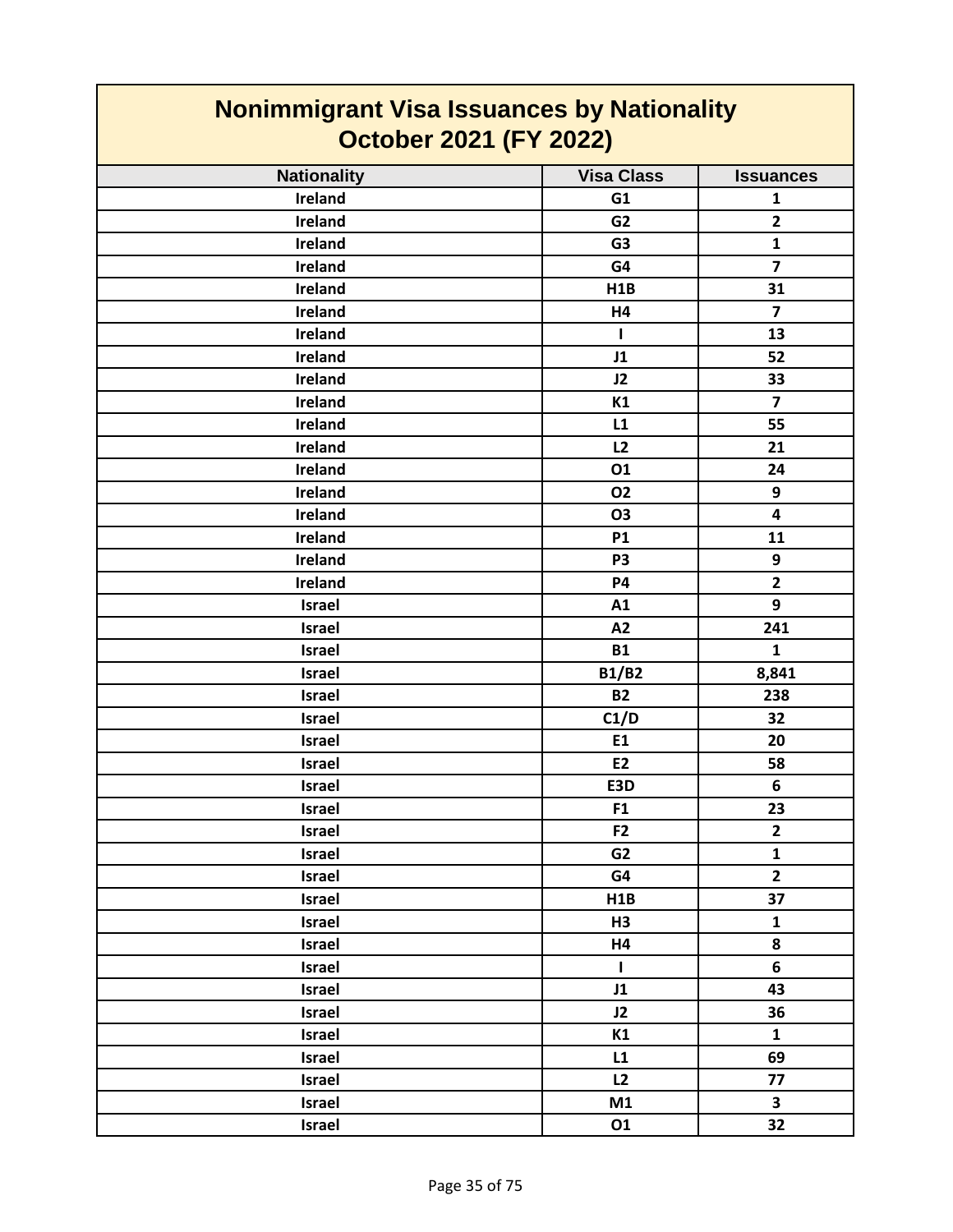| <u>Nonimmigrant Visa Issuances by Nationality</u> |                   |                         |
|---------------------------------------------------|-------------------|-------------------------|
| <b>October 2021 (FY 2022)</b>                     |                   |                         |
| <b>Nationality</b>                                | <b>Visa Class</b> | <b>Issuances</b>        |
| Israel                                            | <b>O2</b>         | 19                      |
| <b>Israel</b>                                     | <b>O3</b>         | 27                      |
| <b>Israel</b>                                     | <b>P1</b>         | $\mathbf{1}$            |
| Israel                                            | R1                | $\overline{2}$          |
| <b>Israel</b>                                     | R2                | 17                      |
| <b>Italy</b>                                      | A1                | 8                       |
| Italy                                             | A2                | 64                      |
| <b>Italy</b>                                      | <b>B1</b>         | 349                     |
| Italy                                             | <b>B1/B2</b>      | 46                      |
| <b>Italy</b>                                      | <b>B2</b>         | $\mathbf{1}$            |
| Italy                                             | C1/D              | 180                     |
| Italy                                             | C <sub>3</sub>    | $\mathbf{1}$            |
| <b>Italy</b>                                      | E1                | 15                      |
| Italy                                             | E <sub>2</sub>    | 54                      |
| <b>Italy</b>                                      | F <sub>1</sub>    | 158                     |
| <b>Italy</b>                                      | F <sub>2</sub>    | $\overline{\mathbf{4}}$ |
| <b>Italy</b>                                      | G1                | $\overline{2}$          |
| Italy                                             | G <sub>2</sub>    | 11                      |
| <b>Italy</b>                                      | G <sub>3</sub>    | 5                       |
| Italy                                             | G4                | 40                      |
| Italy                                             | H1B               | 57                      |
| Italy                                             | H <sub>2</sub> A  | $\mathbf{1}$            |
| Italy                                             | H2B               | 25                      |
| Italy                                             | H4                | 13                      |
| <b>Italy</b>                                      | $\mathbf{I}$      | 17                      |
| Italy                                             | J1                | 304                     |
| <b>Italy</b>                                      | J2                | 39                      |
| Italy                                             | K1                | 5                       |
| Italy                                             | L1                | 112                     |
| <b>Italy</b>                                      | L2                | 72                      |
| Italy                                             | M1                | 9                       |
| Italy                                             | NATO <sub>2</sub> | 45                      |
| Italy                                             | NATO6             | $\mathbf{1}$            |
| Italy                                             | 01                | 49                      |
| <b>Italy</b>                                      | <b>O2</b>         | 6                       |
| Italy                                             | <b>O3</b>         | 11                      |
| Italy                                             | <b>P1</b>         | 37                      |
| Italy                                             | <b>P4</b>         | $\mathbf{1}$            |
| Italy                                             | Q1                | $\mathbf{1}$            |
| Jamaica                                           | A2                | 24                      |
| Jamaica                                           | <b>B1</b>         | 12                      |
| Jamaica                                           | <b>B1/B2</b>      | 1,190                   |

### **Nonimmigrant Visa Issuances by Nationality**

 $\overline{\phantom{a}}$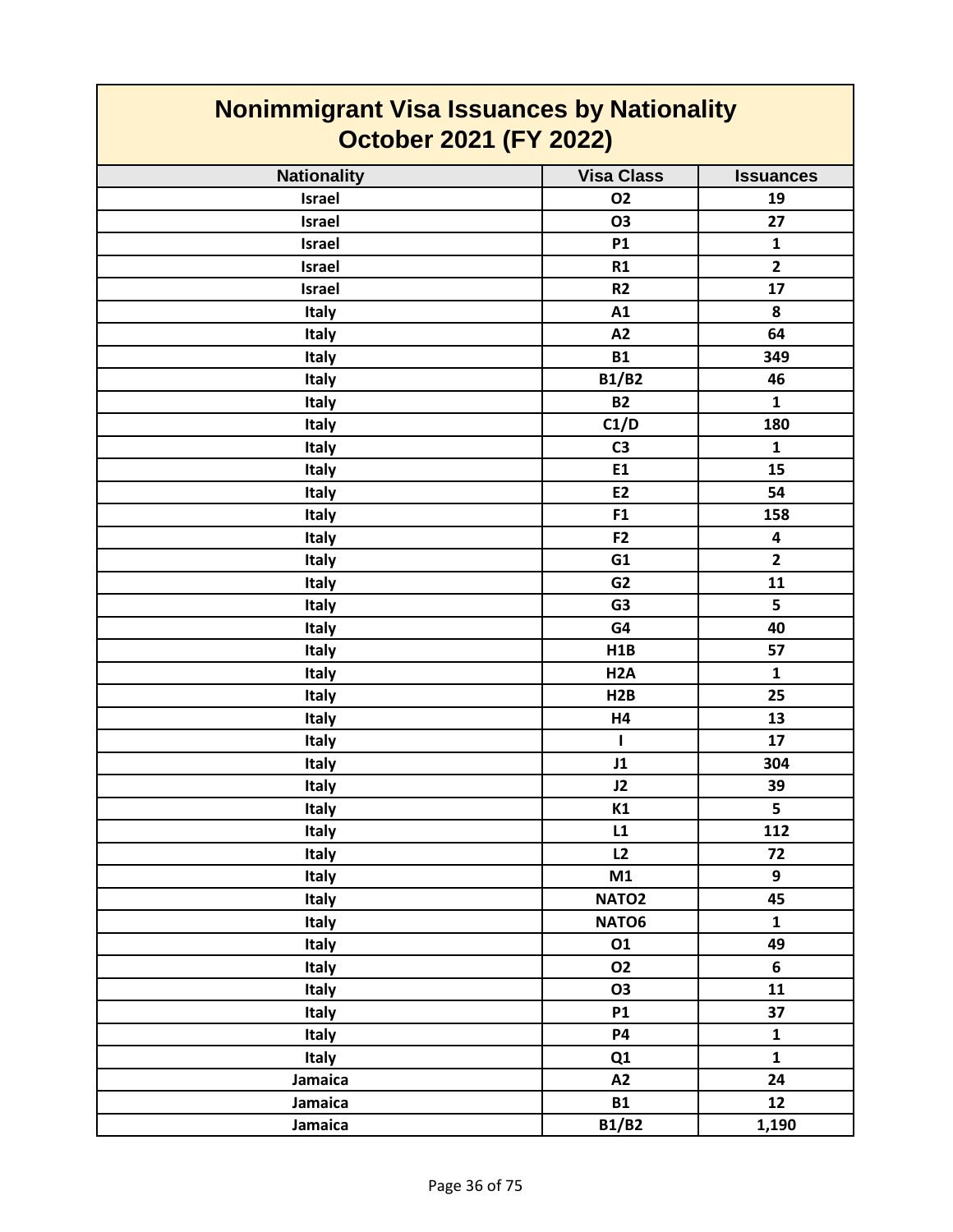| <b>Nonimmigrant Visa Issuances by Nationality</b><br><b>October 2021 (FY 2022)</b> |                   |                         |
|------------------------------------------------------------------------------------|-------------------|-------------------------|
| <b>Nationality</b>                                                                 | <b>Visa Class</b> | <b>Issuances</b>        |
| Jamaica                                                                            | <b>B2</b>         | $\mathbf{1}$            |
| Jamaica                                                                            | C1                | 3                       |
| Jamaica                                                                            | C1/D              | 45                      |
| Jamaica                                                                            | C <sub>3</sub>    | 18                      |
| Jamaica                                                                            | E <sub>2</sub>    | $\mathbf{1}$            |
| Jamaica                                                                            | F1                | 28                      |
| Jamaica                                                                            | F <sub>2</sub>    | 1                       |
| Jamaica                                                                            | G1                | $\overline{\mathbf{4}}$ |
| Jamaica                                                                            | G <sub>2</sub>    | $\mathbf{1}$            |
| Jamaica                                                                            | G4                | 6                       |
| Jamaica                                                                            | H1B               | 16                      |
| Jamaica                                                                            | H <sub>2</sub> A  | 17                      |
| Jamaica                                                                            | H2B               | 1,124                   |
| Jamaica                                                                            | <b>H4</b>         | 17                      |
| Jamaica                                                                            | J1                | 51                      |
| Jamaica                                                                            | J2                | 30                      |
| Jamaica                                                                            | K1                | 17                      |
| Jamaica                                                                            | <b>K2</b>         | 5                       |
| Jamaica                                                                            | 01                | $\overline{7}$          |
| Jamaica                                                                            | 02                | 15                      |
| Jamaica                                                                            | <b>P1</b>         | 8                       |
| Jamaica                                                                            | P <sub>3</sub>    | 6                       |
| Jamaica                                                                            | R <sub>2</sub>    | 3                       |
| Japan                                                                              | A1                | 18                      |
| Japan                                                                              | A2                | 295                     |
| Japan                                                                              | <b>B1/B2</b>      | 272                     |
| Japan                                                                              | C1/D              | 210                     |
| Japan                                                                              | C <sub>3</sub>    | 24                      |
| Japan                                                                              | CW1               | $\mathbf{1}$            |
| Japan                                                                              | E1                | 84                      |
| Japan                                                                              | E2                | 1,008                   |
| Japan                                                                              | F <sub>1</sub>    | 191                     |
| Japan                                                                              | F <sub>2</sub>    | 31                      |
| Japan                                                                              | G1                | $\mathbf{2}$            |
| Japan                                                                              | G <sub>2</sub>    | $\overline{\mathbf{3}}$ |
| Japan                                                                              | G4                | 19                      |
| Japan                                                                              | H1B               | 23                      |
| Japan                                                                              | H <sub>3</sub>    | 5                       |
| Japan                                                                              | <b>H4</b>         | 10                      |
| Japan                                                                              | $\mathbf{I}$      | 46                      |
| Japan                                                                              | J1                | 131                     |
| Japan                                                                              | J2                | 82                      |

 $\sim$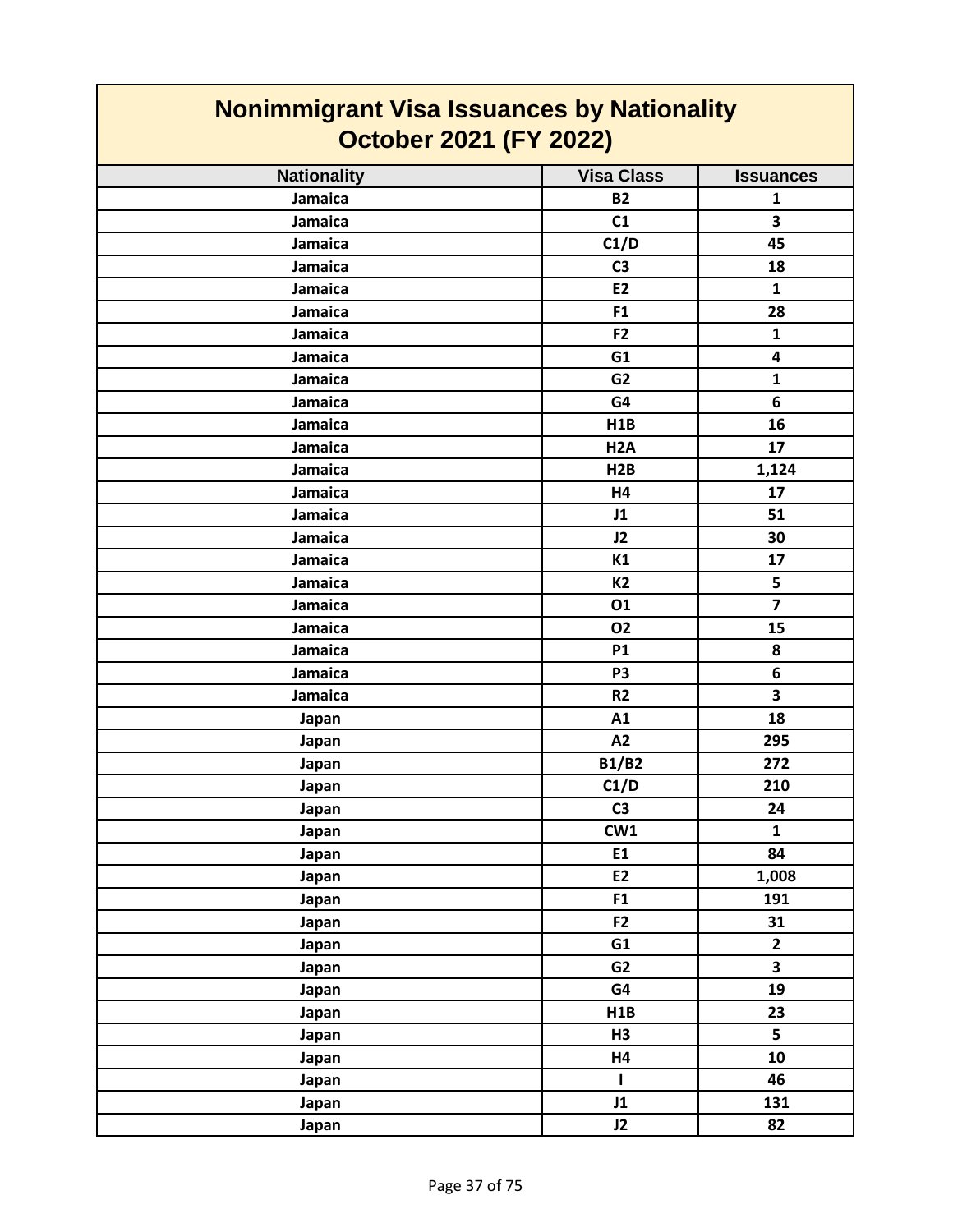| <b>Nonimmigrant Visa Issuances by Nationality</b><br><b>October 2021 (FY 2022)</b> |                   |                         |
|------------------------------------------------------------------------------------|-------------------|-------------------------|
| <b>Nationality</b>                                                                 | <b>Visa Class</b> | <b>Issuances</b>        |
| Japan                                                                              | K1                | 27                      |
| Japan                                                                              | L1                | 154                     |
| Japan                                                                              | L2                | 197                     |
| Japan                                                                              | M1                | 20                      |
| Japan                                                                              | M <sub>2</sub>    | 3                       |
| Japan                                                                              | 01                | 19                      |
| Japan                                                                              | <b>O2</b>         | 11                      |
| Japan                                                                              | <b>O3</b>         | 8                       |
| Japan                                                                              | <b>P1</b>         | 23                      |
| Japan                                                                              | P <sub>3</sub>    | $\mathbf{1}$            |
| Japan                                                                              | Q1                | 8                       |
| Japan                                                                              | R1                | $\overline{\mathbf{z}}$ |
| Japan                                                                              | R <sub>2</sub>    | $\overline{2}$          |
| Japan                                                                              | <b>TD</b>         | $\mathbf{1}$            |
| Jordan                                                                             | A1                | $\mathbf{1}$            |
| Jordan                                                                             | A2                | 98                      |
| Jordan                                                                             | A3                | $\mathbf{1}$            |
| Jordan                                                                             | <b>B1/B2</b>      | 512                     |
| Jordan                                                                             | <b>B2</b>         | 4                       |
| Jordan                                                                             | C1/D              | 6                       |
| Jordan                                                                             | F <sub>1</sub>    | 70                      |
| Jordan                                                                             | F2                | 17                      |
| Jordan                                                                             | G1                | 5                       |
| Jordan                                                                             | G <sub>2</sub>    | $\mathbf{1}$            |
| Jordan                                                                             | G4                | 5                       |
| Jordan                                                                             | H <sub>1</sub> B  | 15                      |
| Jordan                                                                             | H4                | 16                      |
| Jordan                                                                             | J1                | 29                      |
| Jordan                                                                             | J2                | 10                      |
| Jordan                                                                             | K1                | 31                      |
| Jordan                                                                             | L1                | 11                      |
| Jordan                                                                             | L2                | $\overline{7}$          |
| Jordan                                                                             | 01                | $\mathbf{1}$            |
| Jordan                                                                             | 02                | 5                       |
| Kazakhstan                                                                         | A2                | 9                       |
| <b>Kazakhstan</b>                                                                  | <b>B1</b>         | $\overline{\mathbf{3}}$ |
| Kazakhstan                                                                         | <b>B1/B2</b>      | 812                     |
| Kazakhstan                                                                         | C1                | 9                       |
| Kazakhstan                                                                         | D                 | 12                      |
| Kazakhstan                                                                         | E2                | 19                      |
| Kazakhstan                                                                         | F1                | 46                      |
| Kazakhstan                                                                         | F <sub>2</sub>    | 9                       |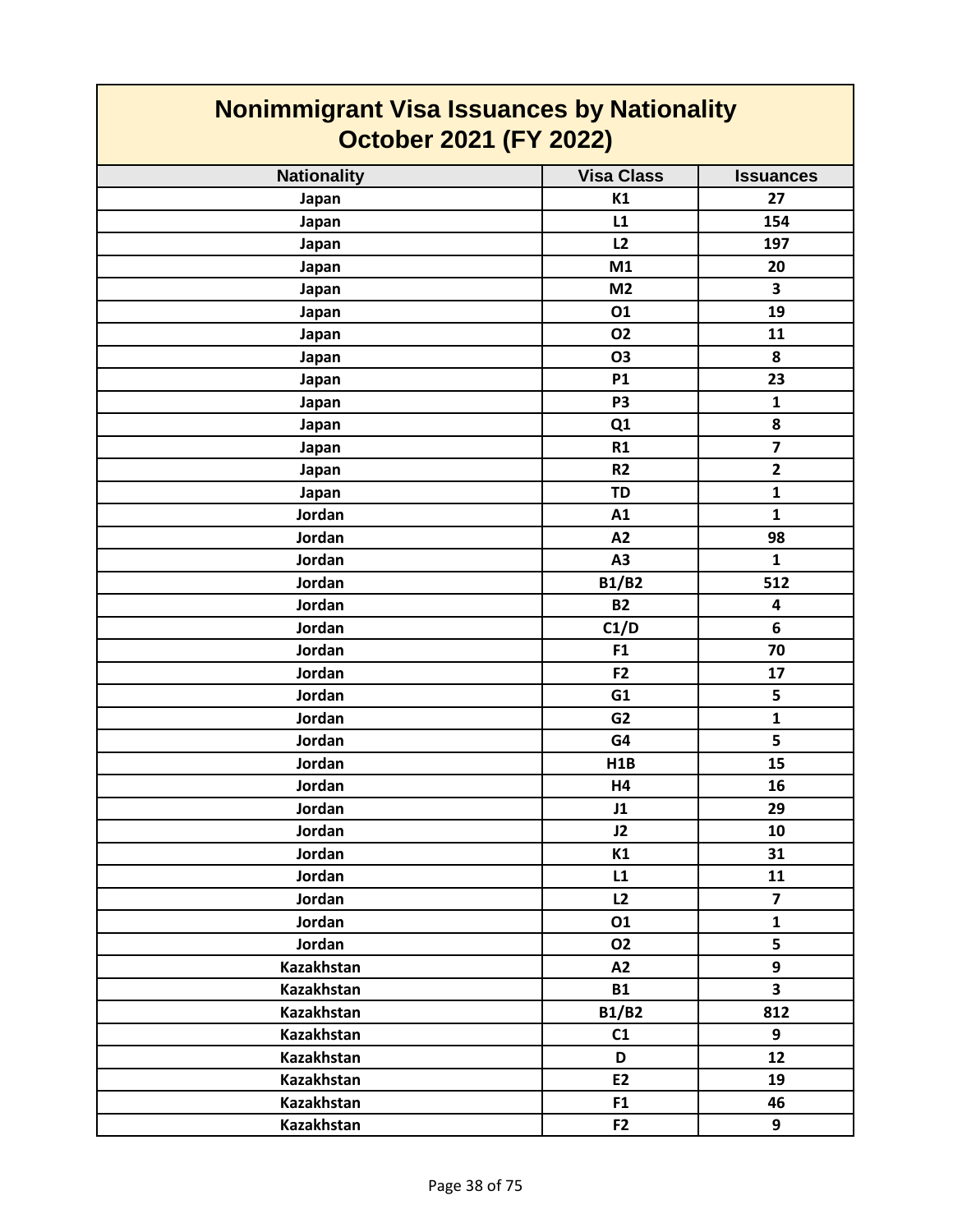| <b>Nonimmigrant Visa Issuances by Nationality</b><br><b>October 2021 (FY 2022)</b> |                   |                         |
|------------------------------------------------------------------------------------|-------------------|-------------------------|
| <b>Nationality</b>                                                                 | <b>Visa Class</b> | <b>Issuances</b>        |
| <b>Kazakhstan</b>                                                                  | G <sub>2</sub>    | 17                      |
| <b>Kazakhstan</b>                                                                  | H1B               | 4                       |
| <b>Kazakhstan</b>                                                                  | H4                | $\mathbf{1}$            |
| <b>Kazakhstan</b>                                                                  | L                 | $\mathbf{1}$            |
| <b>Kazakhstan</b>                                                                  | J1                | 108                     |
| <b>Kazakhstan</b>                                                                  | J2                | 8                       |
| <b>Kazakhstan</b>                                                                  | K1                | 3                       |
| <b>Kazakhstan</b>                                                                  | L1                | 5                       |
| <b>Kazakhstan</b>                                                                  | L2                | $\mathbf{1}$            |
| <b>Kazakhstan</b>                                                                  | M1                | $\mathbf{1}$            |
| <b>Kazakhstan</b>                                                                  | <b>P1</b>         | $\overline{2}$          |
| <b>Kazakhstan</b>                                                                  | R1                | $\mathbf{1}$            |
| Kenya                                                                              | A1                | $\overline{2}$          |
| Kenya                                                                              | A2                | 79                      |
| Kenya                                                                              | <b>B1/B2</b>      | 638                     |
| Kenya                                                                              | C1                | 3                       |
| Kenya                                                                              | C1/D              | 21                      |
| Kenya                                                                              | C <sub>3</sub>    | 6                       |
| Kenya                                                                              | F <sub>1</sub>    | 83                      |
| Kenya                                                                              | F <sub>2</sub>    | $\overline{2}$          |
| Kenya                                                                              | G <sub>2</sub>    | 55                      |
| Kenya                                                                              | G4                | 33                      |
| Kenya                                                                              | H1B               | 17                      |
| Kenya                                                                              | H4                | 8                       |
| Kenya                                                                              | H.                | 5                       |
| Kenya                                                                              | J1                | 14                      |
| Kenya                                                                              | J2                | $\overline{\mathbf{z}}$ |
| Kenya                                                                              | K1                | 3                       |
| Kenya                                                                              | <b>K2</b>         | $\mathbf{1}$            |
| Kenya                                                                              | L1                | $\overline{\mathbf{3}}$ |
| Kenya                                                                              | M1                | $\mathbf{1}$            |
| Kenya                                                                              | 01                | $\mathbf{1}$            |
| Kenya                                                                              | <b>O2</b>         | $\overline{\mathbf{3}}$ |
| Kenya                                                                              | <b>P1</b>         | $\overline{\mathbf{3}}$ |
| Kenya                                                                              | R1                | $\overline{\mathbf{z}}$ |
| Kenya                                                                              | R2                | $\overline{2}$          |
| Korea, South                                                                       | A1                | $\overline{\mathbf{4}}$ |
| Korea, South                                                                       | A2                | 143                     |
| Korea, South                                                                       | <b>B1/B2</b>      | 421                     |
| Korea, South                                                                       | C1/D              | 151                     |
| Korea, South                                                                       | C <sub>3</sub>    | $\mathbf{1}$            |
| Korea, South                                                                       | CW1               | $\overline{2}$          |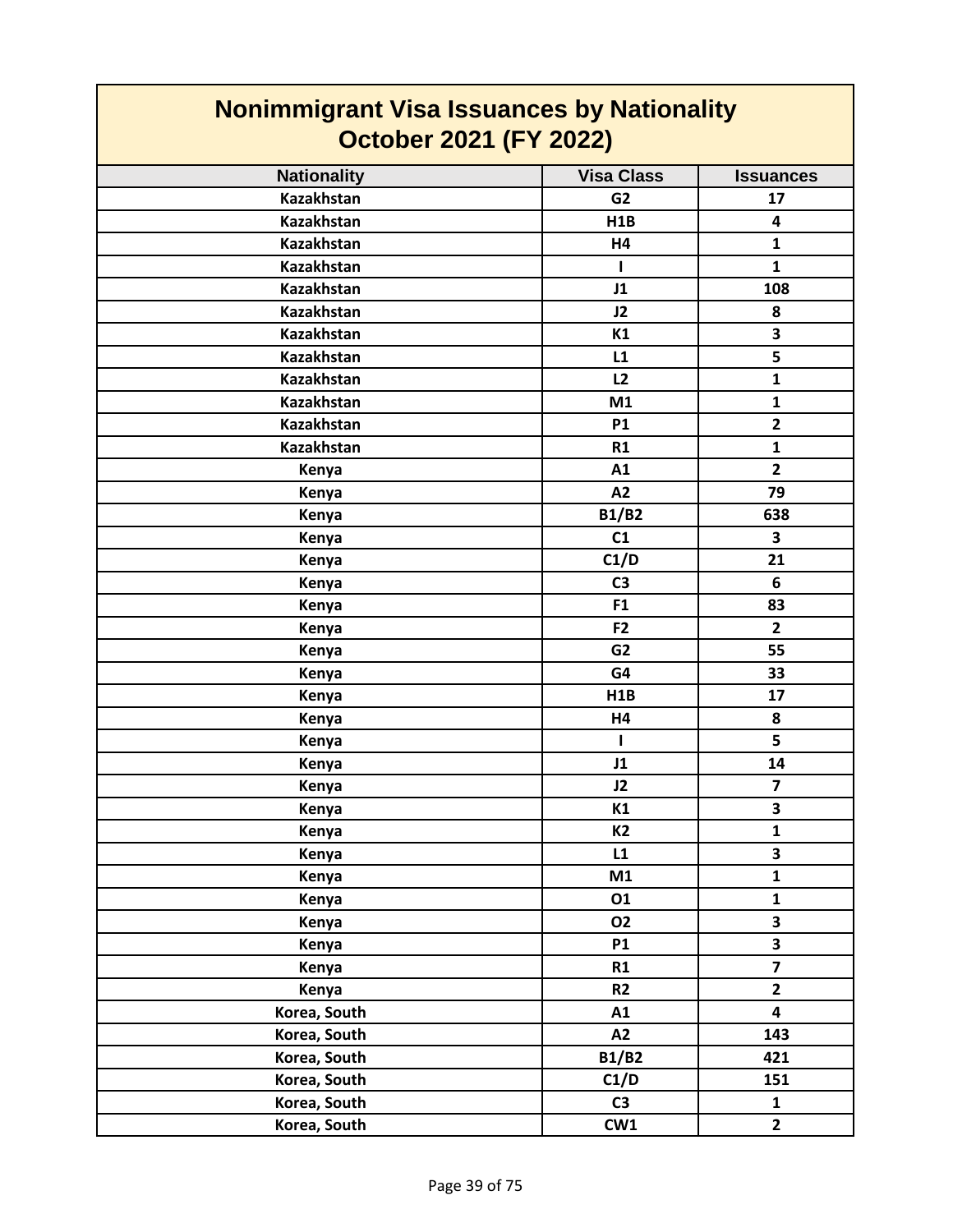| <b>Nonimmigrant Visa Issuances by Nationality</b><br><b>October 2021 (FY 2022)</b> |                   |                  |
|------------------------------------------------------------------------------------|-------------------|------------------|
| <b>Nationality</b>                                                                 | <b>Visa Class</b> | <b>Issuances</b> |
| Korea, South                                                                       | CW <sub>2</sub>   | $\mathbf{1}$     |
| Korea, South                                                                       | E1                | 16               |
| Korea, South                                                                       | E <sub>2</sub>    | 290              |
| Korea, South                                                                       | E <sub>2C</sub>   | $\mathbf{1}$     |
| Korea, South                                                                       | F1                | 595              |
| Korea, South                                                                       | F <sub>2</sub>    | 154              |
| Korea, South                                                                       | G1                | $\mathbf{1}$     |
| Korea, South                                                                       | G <sub>2</sub>    | 28               |
| Korea, South                                                                       | G4                | 10               |
| Korea, South                                                                       | H1B               | 158              |
| Korea, South                                                                       | H3                | 8                |
| Korea, South                                                                       | H4                | 45               |
| Korea, South                                                                       | L                 | 5                |
| Korea, South                                                                       | J1                | 477              |
| Korea, South                                                                       | J2                | 379              |
| Korea, South                                                                       | K1                | 13               |
| Korea, South                                                                       | L1                | 154              |
| Korea, South                                                                       | L2                | 235              |
| Korea, South                                                                       | M1                | 9                |
| Korea, South                                                                       | M <sub>2</sub>    | $\mathbf{1}$     |
| Korea, South                                                                       | 01                | 58               |
| Korea, South                                                                       | <b>O2</b>         | 14               |
| Korea, South                                                                       | O <sub>3</sub>    | 21               |
| Korea, South                                                                       | <b>P1</b>         | 85               |
| Korea, South                                                                       | P <sub>3</sub>    | 12               |
| Korea, South                                                                       | P4                | $\mathbf{1}$     |
| Korea, South                                                                       | <b>R1</b>         | 25               |
| Korea, South                                                                       | R <sub>2</sub>    | 18               |
| Korea, South                                                                       | <b>TD</b>         | $\mathbf{2}$     |
| Kosovo                                                                             | A1                | 8                |
| Kosovo                                                                             | A2                | 22               |
| Kosovo                                                                             | <b>B1/B2</b>      | 172              |
| Kosovo                                                                             | F <sub>1</sub>    | $\mathbf{1}$     |
| Kosovo                                                                             | G <sub>2</sub>    | 3                |
| Kosovo                                                                             | $\mathbf{I}$      | $\overline{2}$   |
| Kosovo                                                                             | J1                | 3                |
| Kosovo                                                                             | J2                | 3                |
| Kosovo                                                                             | K1                | 16               |
| Kosovo                                                                             | L1                | $\mathbf{1}$     |
| Kosovo                                                                             | L2                | 3                |
| Kosovo                                                                             | P <sub>3</sub>    | 3                |
| <b>Kuwait</b>                                                                      | A1                | $\overline{2}$   |

Г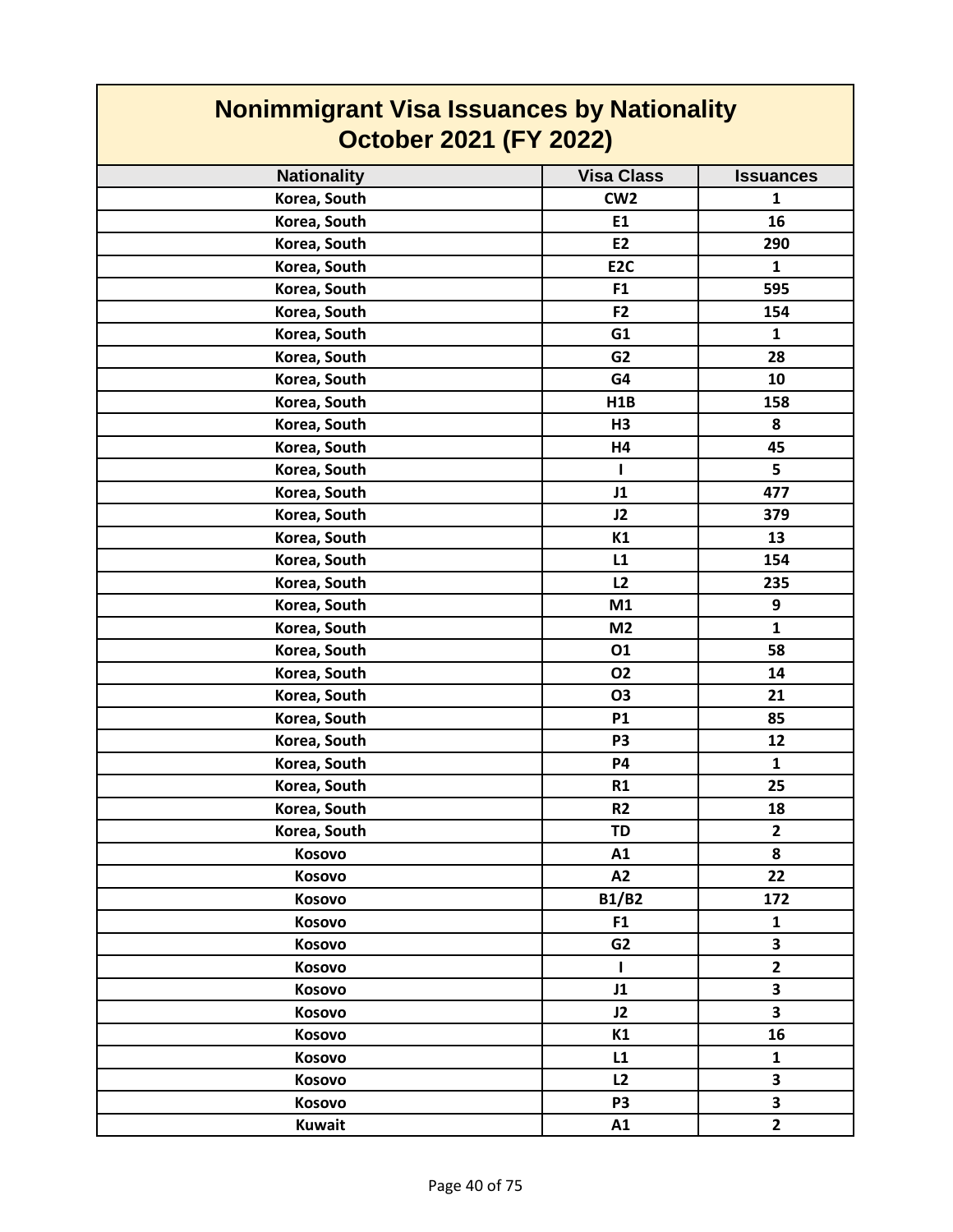| <b>Nonimmigrant Visa Issuances by Nationality</b> |                   |                         |
|---------------------------------------------------|-------------------|-------------------------|
| <b>October 2021 (FY 2022)</b>                     |                   |                         |
| <b>Nationality</b>                                | <b>Visa Class</b> | <b>Issuances</b>        |
| <b>Kuwait</b>                                     | A2                | 28                      |
| <b>Kuwait</b>                                     | <b>B1/B2</b>      | 1,497                   |
| <b>Kuwait</b>                                     | C1/D              | 11                      |
| <b>Kuwait</b>                                     | F <sub>1</sub>    | 126                     |
| <b>Kuwait</b>                                     | F <sub>2</sub>    | 14                      |
| <b>Kuwait</b>                                     | G1                | 5                       |
| <b>Kuwait</b>                                     | H1B               | 3                       |
| <b>Kuwait</b>                                     | $\mathbf{I}$      | $\mathbf{1}$            |
| <b>Kuwait</b>                                     | J1                | 4                       |
| <b>Kuwait</b>                                     | J2                | 4                       |
| Kyrgyzstan                                        | A2                | 6                       |
| Kyrgyzstan                                        | <b>B1/B2</b>      | 75                      |
| Kyrgyzstan                                        | C1                | 16                      |
| Kyrgyzstan                                        | D                 | 15                      |
| Kyrgyzstan                                        | F <sub>1</sub>    | 8                       |
| Kyrgyzstan                                        | F <sub>2</sub>    | $\mathbf{1}$            |
| Kyrgyzstan                                        | G1                | $\mathbf{1}$            |
| Kyrgyzstan                                        | G4                | $\overline{2}$          |
| Kyrgyzstan                                        | H <sub>1</sub> B  | $\overline{2}$          |
| Kyrgyzstan                                        | $\mathbf{I}$      | $\overline{2}$          |
| Kyrgyzstan                                        | J1                | 9                       |
| Kyrgyzstan                                        | J2                | $\mathbf{1}$            |
| Kyrgyzstan                                        | K1                | 3                       |
| Laos                                              | A1                | $\overline{\mathbf{z}}$ |
| Laos                                              | A2                | 1                       |
| Laos                                              | <b>B1/B2</b>      | $\overline{2}$          |
| Laos                                              | G1                | 4                       |
| Latvia                                            | A1                | $\mathbf{1}$            |
| Latvia                                            | A2                | 9                       |
| Latvia                                            | <b>B1/B2</b>      | 8                       |
| Latvia                                            | C1/D              | 49                      |
| Latvia                                            | F <sub>1</sub>    | $\mathbf{1}$            |
| Latvia                                            | G <sub>2</sub>    | $\mathbf{1}$            |
| Latvia                                            | G4                | $\mathbf{1}$            |
| Latvia                                            | H1B               | $\mathbf{1}$            |
| Latvia                                            | H4                | $\overline{2}$          |
| Latvia                                            | J1                | $\overline{2}$          |
| Latvia                                            | L1                | $\mathbf{1}$            |
| Latvia                                            | NATO <sub>2</sub> | $\overline{\mathbf{2}}$ |
| Latvia                                            | NATO6             | $\mathbf{1}$            |
| Latvia                                            | 01                | $\mathbf{1}$            |
| Lebanon                                           | A2                | 42                      |

 $\mathsf{I}$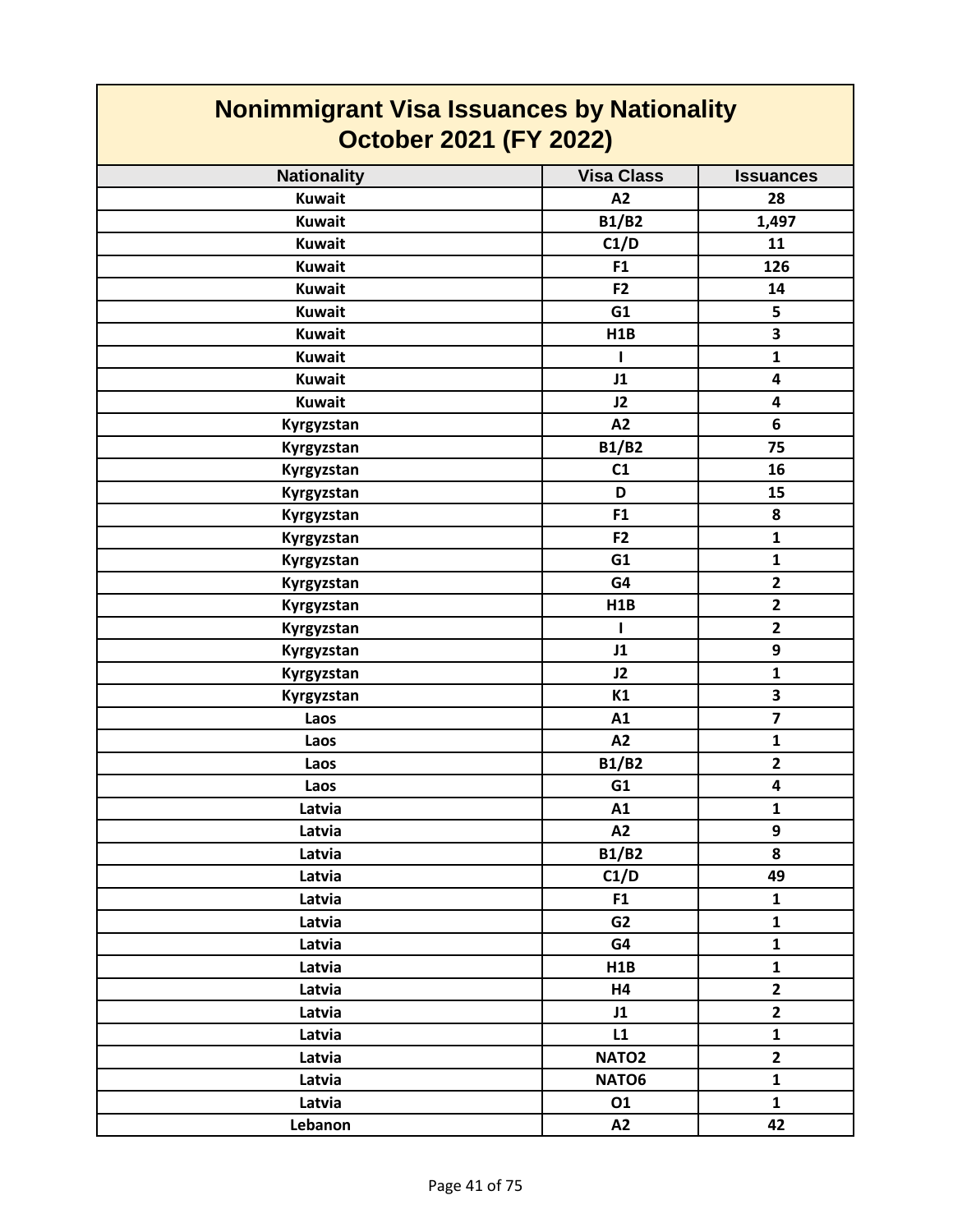| <b>Nonimmigrant Visa Issuances by Nationality</b><br><b>October 2021 (FY 2022)</b> |                   |                         |
|------------------------------------------------------------------------------------|-------------------|-------------------------|
| <b>Nationality</b>                                                                 | <b>Visa Class</b> | <b>Issuances</b>        |
| Lebanon                                                                            | A <sub>3</sub>    | $\mathbf{1}$            |
| Lebanon                                                                            | <b>B1/B2</b>      | 669                     |
| Lebanon                                                                            | C1/D              | 18                      |
| Lebanon                                                                            | F <sub>1</sub>    | 22                      |
| Lebanon                                                                            | F <sub>2</sub>    | $\mathbf{1}$            |
| Lebanon                                                                            | G4                | 5                       |
| Lebanon                                                                            | H1B               | 20                      |
| Lebanon                                                                            | <b>H4</b>         | 12                      |
| Lebanon                                                                            | $\mathbf{I}$      | $\mathbf{1}$            |
| Lebanon                                                                            | J1                | 19                      |
| Lebanon                                                                            | J2                | 8                       |
| Lebanon                                                                            | K1                | 19                      |
| Lebanon                                                                            | L1                | $\overline{7}$          |
| Lebanon                                                                            | L2                | 6                       |
| Lebanon                                                                            | M1                | $\mathbf{1}$            |
| Lebanon                                                                            | 01                | $\mathbf{1}$            |
| Lebanon                                                                            | P <sub>3</sub>    | $\overline{2}$          |
| Lebanon                                                                            | R1                | $\mathbf{1}$            |
| Lesotho                                                                            | A2                | 4                       |
| Lesotho                                                                            | <b>B1</b>         | $\mathbf{1}$            |
| Lesotho                                                                            | <b>B1/B2</b>      | $\mathbf 1$             |
| Lesotho                                                                            | G1                | 3                       |
| Lesotho                                                                            | G4                | $\mathbf{1}$            |
| Liberia                                                                            | A2                | $\overline{\mathbf{z}}$ |
| Liberia                                                                            | <b>B1/B2</b>      | 24                      |
| Liberia                                                                            | F1                | $\mathbf{2}$            |
| Liberia                                                                            | G4                | $\overline{\mathbf{z}}$ |
| Liberia                                                                            | K1                | 6                       |
| Liberia                                                                            | <b>K2</b>         | $\mathbf{1}$            |
| Liberia                                                                            | 01                | $\mathbf{1}$            |
| Libya                                                                              | A1                | 10                      |
| Libya                                                                              | A2                | $\overline{7}$          |
| Libya                                                                              | <b>B1/B2</b>      | 18                      |
| Libya                                                                              | D                 | $\overline{2}$          |
| Libya                                                                              | F1                | 13                      |
| Libya                                                                              | G1                | 8                       |
| Libya                                                                              | G <sub>2</sub>    | 6                       |
| Libya                                                                              | G4                | $\overline{\mathbf{z}}$ |
| Libya                                                                              | H1B               | $\overline{\mathbf{2}}$ |
| Libya                                                                              | K1                | $\overline{\mathbf{2}}$ |
| Libya                                                                              | O3                | $\overline{2}$          |
| Liechtenstein                                                                      | A2                | $\mathbf{1}$            |

٦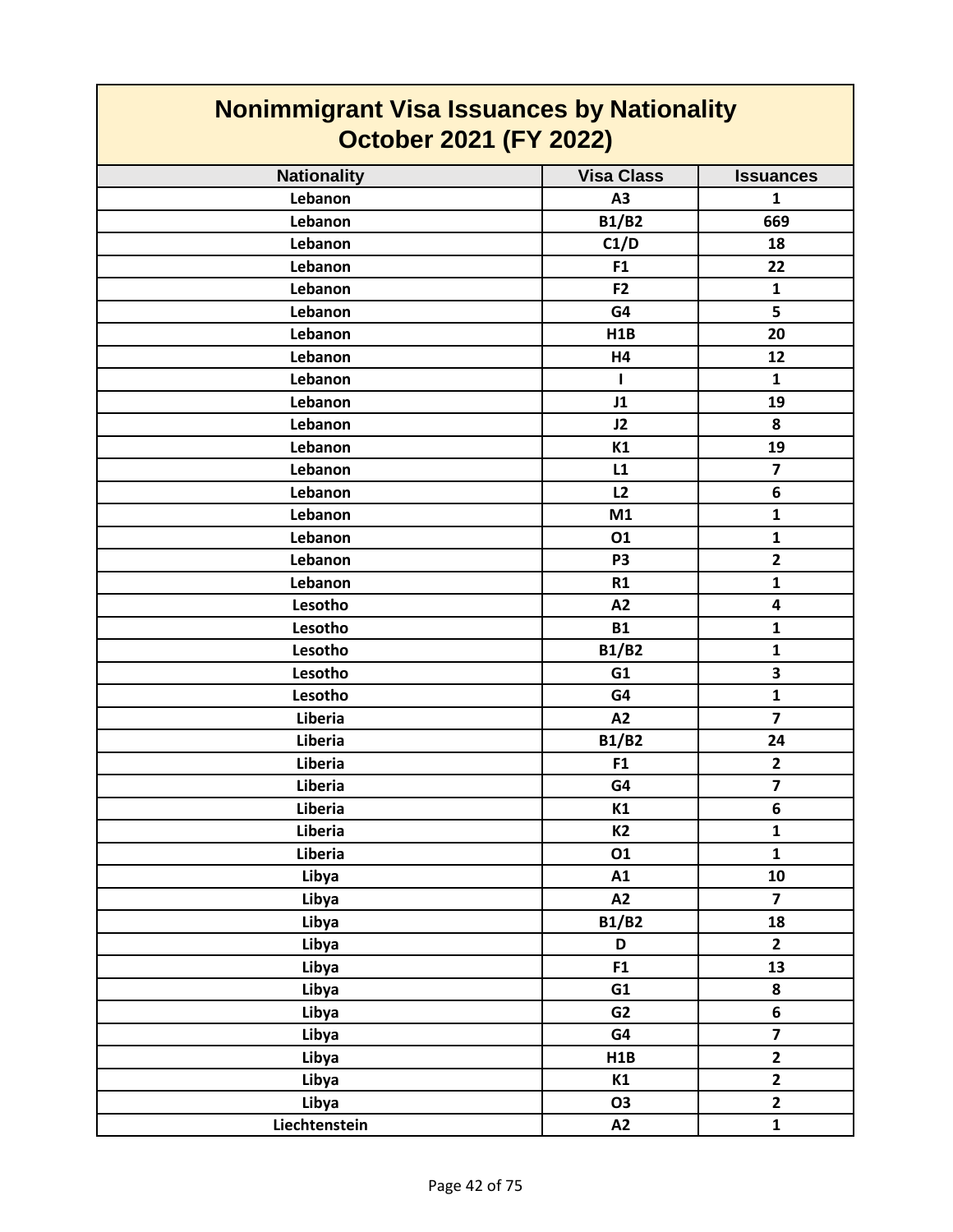| <b>Nonimmigrant Visa Issuances by Nationality</b><br><b>October 2021 (FY 2022)</b> |                   |                         |
|------------------------------------------------------------------------------------|-------------------|-------------------------|
| <b>Nationality</b>                                                                 | <b>Visa Class</b> | <b>Issuances</b>        |
| Liechtenstein                                                                      | <b>B1/B2</b>      | 1                       |
| Liechtenstein                                                                      | K1                | $\mathbf{1}$            |
| Lithuania                                                                          | A1                | $\overline{2}$          |
| Lithuania                                                                          | A2                | 16                      |
| Lithuania                                                                          | <b>B1</b>         | $\mathbf{2}$            |
| Lithuania                                                                          | <b>B1/B2</b>      | $\mathbf{1}$            |
| Lithuania                                                                          | C1/D              | 8                       |
| Lithuania                                                                          | <b>E2</b>         | $\overline{\mathbf{4}}$ |
| Lithuania                                                                          | G <sub>2</sub>    | $\mathbf{1}$            |
| Lithuania                                                                          | G4                | 5                       |
| Lithuania                                                                          | H1B               | $\mathbf{1}$            |
| Lithuania                                                                          | H4                | $\overline{2}$          |
| Lithuania                                                                          | J1                | $\overline{7}$          |
| Lithuania                                                                          | J2                | 3                       |
| Lithuania                                                                          | K1                | $\overline{2}$          |
| Lithuania                                                                          | L1                | 5                       |
| Lithuania                                                                          | L2                | 5                       |
| Lithuania                                                                          | NATO <sub>2</sub> | 11                      |
| Lithuania                                                                          | 02                | $\mathbf{1}$            |
| Lithuania                                                                          | <b>TD</b>         | $\mathbf{1}$            |
| Luxembourg                                                                         | A1                | 1                       |
| Luxembourg                                                                         | A2                | 5                       |
| Luxembourg                                                                         | <b>B1/B2</b>      | 5                       |
| Luxembourg                                                                         | C1/D              | 5                       |
| Luxembourg                                                                         | G4                | 1                       |
| Luxembourg                                                                         | J1                | $\mathbf{1}$            |
| Luxembourg                                                                         | L1                | $\mathbf{2}$            |
| Luxembourg                                                                         | M1                | $\mathbf{1}$            |
| Luxembourg                                                                         | NATO <sub>2</sub> | $\overline{\mathbf{3}}$ |
| <b>Luxembourg</b>                                                                  | <b>O2</b>         | 3                       |
| Macau S.A.R.                                                                       | <b>B1/B2</b>      | $\overline{\mathbf{3}}$ |
| Macau S.A.R.                                                                       | F1                | $\mathbf{1}$            |
| Madagascar                                                                         | <b>B1/B2</b>      | 6                       |
| Madagascar                                                                         | C1                | $\overline{\mathbf{4}}$ |
| Madagascar                                                                         | D                 | $\overline{2}$          |
| Madagascar                                                                         | F <sub>1</sub>    | 6                       |
| Madagascar                                                                         | F <sub>2</sub>    | 5                       |
| Madagascar                                                                         | G1                | 11                      |
| Madagascar                                                                         | G4                | 5                       |
| <b>Madagascar</b>                                                                  | H1B               | $\mathbf{1}$            |
| Madagascar                                                                         | J1                | $\overline{\mathbf{4}}$ |
| Madagascar                                                                         | M1                | $\overline{2}$          |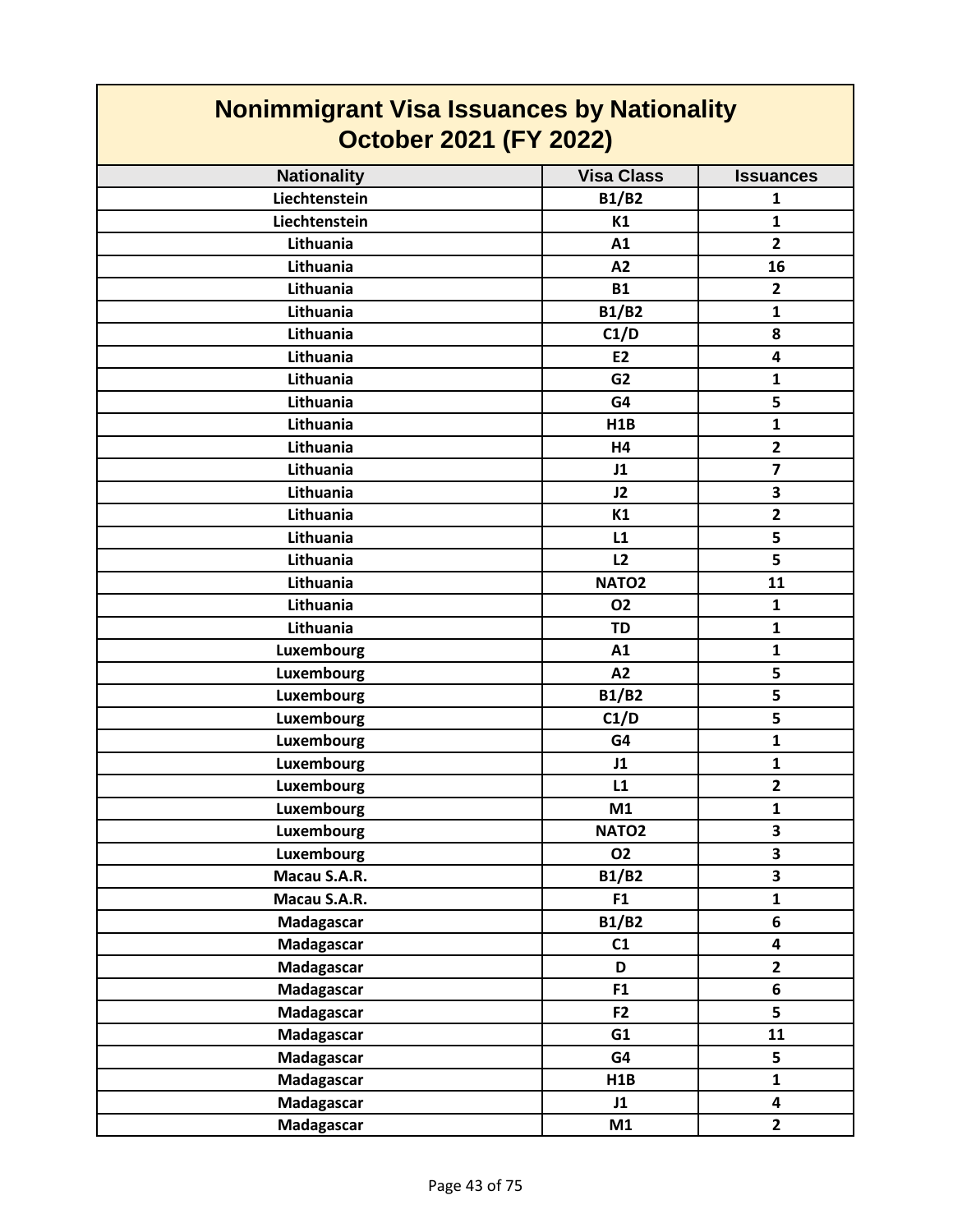| <b>Nonimmigrant Visa Issuances by Nationality</b> |                   |                         |
|---------------------------------------------------|-------------------|-------------------------|
| <b>October 2021 (FY 2022)</b>                     |                   |                         |
| <b>Nationality</b>                                | <b>Visa Class</b> | <b>Issuances</b>        |
| <b>Malawi</b>                                     | A1                | $\mathbf{2}$            |
| <b>Malawi</b>                                     | A2                | 4                       |
| <b>Malawi</b>                                     | <b>B1</b>         | $\mathbf{1}$            |
| <b>Malawi</b>                                     | <b>B1/B2</b>      | 54                      |
| <b>Malawi</b>                                     | C1                | $\mathbf{1}$            |
| <b>Malawi</b>                                     | F <sub>1</sub>    | $\overline{\mathbf{z}}$ |
| <b>Malawi</b>                                     | F <sub>2</sub>    | 6                       |
| <b>Malawi</b>                                     | G1                | 5                       |
| <b>Malawi</b>                                     | G <sub>2</sub>    | $\mathbf{1}$            |
| <b>Malawi</b>                                     | G4                | $\mathbf{1}$            |
| <b>Malawi</b>                                     | <b>K2</b>         | $\overline{2}$          |
| <b>Malawi</b>                                     | R1                | $\overline{2}$          |
| <b>Malaysia</b>                                   | A1                | $\overline{\mathbf{z}}$ |
| <b>Malaysia</b>                                   | A2                | 16                      |
| <b>Malaysia</b>                                   | <b>B1</b>         | 4                       |
| <b>Malaysia</b>                                   | <b>B1/B2</b>      | 555                     |
| <b>Malaysia</b>                                   | C1                | $\mathbf{1}$            |
| <b>Malaysia</b>                                   | C1/D              | 132                     |
| <b>Malaysia</b>                                   | E1                | $\overline{2}$          |
| <b>Malaysia</b>                                   | F <sub>1</sub>    | 49                      |
| <b>Malaysia</b>                                   | F <sub>2</sub>    | 4                       |
| <b>Malaysia</b>                                   | G1                | $\mathbf{1}$            |
| <b>Malaysia</b>                                   | G4                | 5                       |
| <b>Malaysia</b>                                   | H1B               | 9                       |
| <b>Malaysia</b>                                   | H <sub>3</sub>    | 15                      |
| <b>Malaysia</b>                                   | H4                | 4                       |
| <b>Malaysia</b>                                   | ı                 | $\mathbf{1}$            |
| <b>Malaysia</b>                                   | J1                | 101                     |
| <b>Malaysia</b>                                   | J2                | 3                       |
| <b>Malaysia</b>                                   | K1                | 6                       |
| <b>Malaysia</b>                                   | L1                | 23                      |
| <b>Malaysia</b>                                   | L2                | 12                      |
| <b>Malaysia</b>                                   | 01                | $\overline{\mathbf{3}}$ |
| <b>Malaysia</b>                                   | <b>O2</b>         | $\overline{2}$          |
| Malaysia                                          | <b>P1</b>         | $\mathbf{1}$            |
| <b>Malaysia</b>                                   | R1                | 4                       |
| <b>Maldives</b>                                   | A1                | $\mathbf{1}$            |
| <b>Maldives</b>                                   | G <sub>2</sub>    | $\overline{2}$          |
| <b>Maldives</b>                                   | J1                | $\mathbf{1}$            |
| Mali                                              | A1                | $\mathbf{1}$            |
| Mali                                              | <b>B1/B2</b>      | 71                      |
| Mali                                              | F1                | 4                       |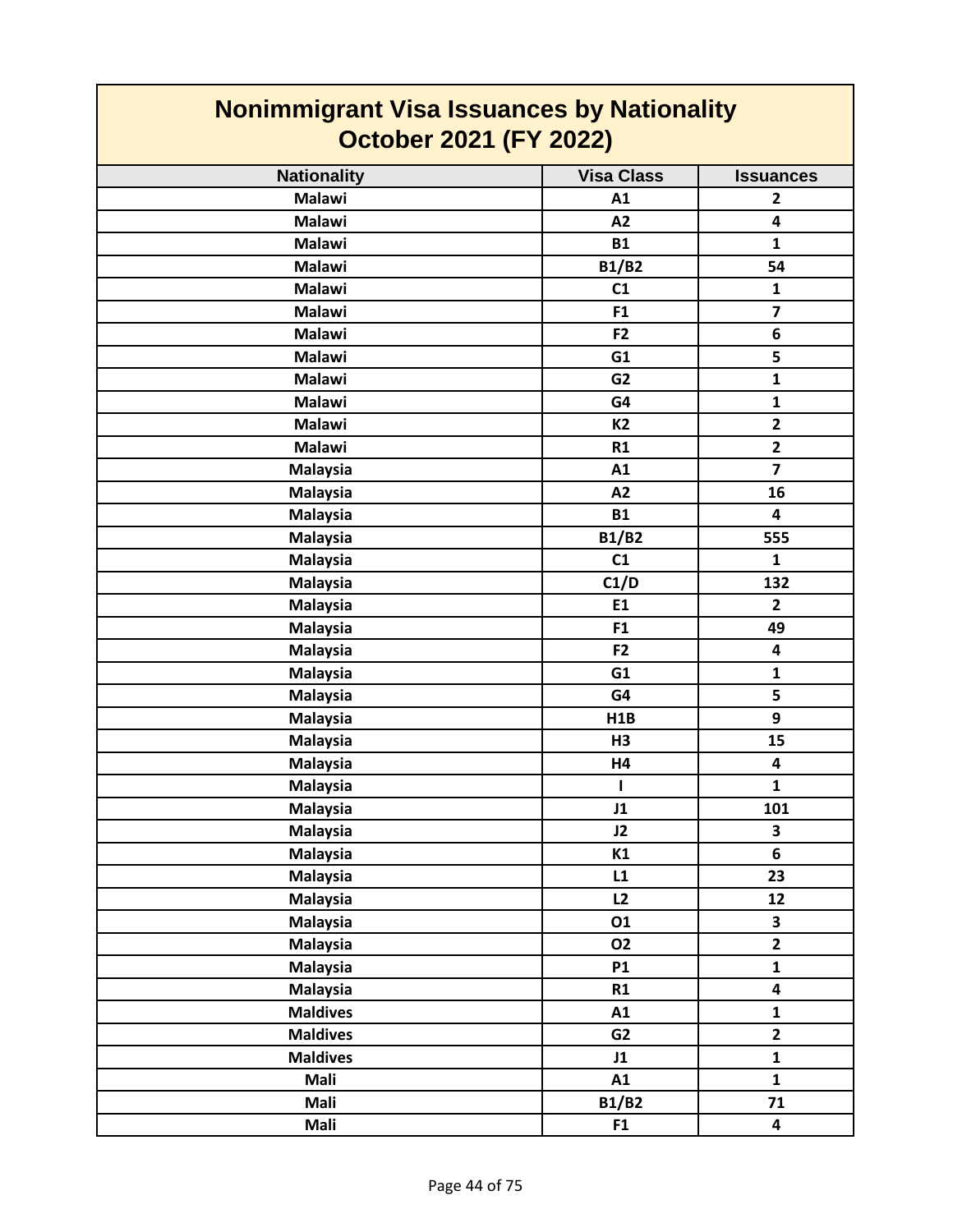| <b>Nonimmigrant Visa Issuances by Nationality</b><br><b>October 2021 (FY 2022)</b> |                   |                         |
|------------------------------------------------------------------------------------|-------------------|-------------------------|
| <b>Nationality</b>                                                                 | <b>Visa Class</b> | <b>Issuances</b>        |
| <b>Mali</b>                                                                        | G1                | 6                       |
| <b>Mali</b>                                                                        | G <sub>2</sub>    | 1                       |
| Mali                                                                               | G4                | $\mathbf{1}$            |
| <b>Mali</b>                                                                        | H1B               | $\overline{2}$          |
| <b>Mali</b>                                                                        | K1                | $\mathbf{1}$            |
| <b>Malta</b>                                                                       | A2                | $\mathbf{1}$            |
| <b>Malta</b>                                                                       | C1/D              | 1                       |
| <b>Malta</b>                                                                       | F <sub>1</sub>    | $\overline{2}$          |
| <b>Malta</b>                                                                       | G <sub>2</sub>    | $\mathbf{1}$            |
| <b>Marshall Islands</b>                                                            | A1                | 3                       |
| <b>Mauritania</b>                                                                  | A1                | $\mathbf{1}$            |
| <b>Mauritania</b>                                                                  | A2                | 5                       |
| <b>Mauritania</b>                                                                  | <b>B1/B2</b>      | 47                      |
| <b>Mauritania</b>                                                                  | F <sub>1</sub>    | $\overline{\mathbf{3}}$ |
| <b>Mauritania</b>                                                                  | F <sub>2</sub>    | $\overline{2}$          |
| <b>Mauritania</b>                                                                  | G <sub>2</sub>    | 5                       |
| <b>Mauritania</b>                                                                  | G4                | $\mathbf{1}$            |
| <b>Mauritania</b>                                                                  | I.                | $\mathbf{1}$            |
| Mauritania                                                                         | M1                | $\mathbf{1}$            |
| <b>Mauritius</b>                                                                   | A2                | $\mathbf{1}$            |
| <b>Mauritius</b>                                                                   | <b>B1/B2</b>      | 34                      |
| <b>Mauritius</b>                                                                   | C1/D              | 43                      |
| <b>Mauritius</b>                                                                   | F1                | 4                       |
| <b>Mauritius</b>                                                                   | H1B               | $\overline{2}$          |
| <b>Mauritius</b>                                                                   | H4                | $\mathbf{1}$            |
| <b>Mauritius</b>                                                                   | J1                | 10                      |
| <b>Mauritius</b>                                                                   | K1                | 1                       |
| <b>Mauritius</b>                                                                   | L1                | $\mathbf{1}$            |
| <b>Mauritius</b>                                                                   | L2                | 4                       |
| <b>Mexico</b>                                                                      | A1                | 44                      |
| <b>Mexico</b>                                                                      | A2                | 83                      |
| <b>Mexico</b>                                                                      | <b>B1</b>         | 122                     |
| <b>Mexico</b>                                                                      | <b>B1/B2</b>      | 346                     |
| <b>Mexico</b>                                                                      | <b>B2</b>         | 4                       |
| <b>Mexico</b>                                                                      | <b>BBBCC</b>      | 61,804                  |
| <b>Mexico</b>                                                                      | <b>BBBCV</b>      | 3,945                   |
| <b>Mexico</b>                                                                      | C1                | $\overline{\mathbf{4}}$ |
| <b>Mexico</b>                                                                      | C1/D              | 250                     |
| <b>Mexico</b>                                                                      | E1                | 93                      |
| <b>Mexico</b>                                                                      | E <sub>2</sub>    | 224                     |
| <b>Mexico</b>                                                                      | F <sub>1</sub>    | 292                     |
| <b>Mexico</b>                                                                      | F <sub>2</sub>    | 42                      |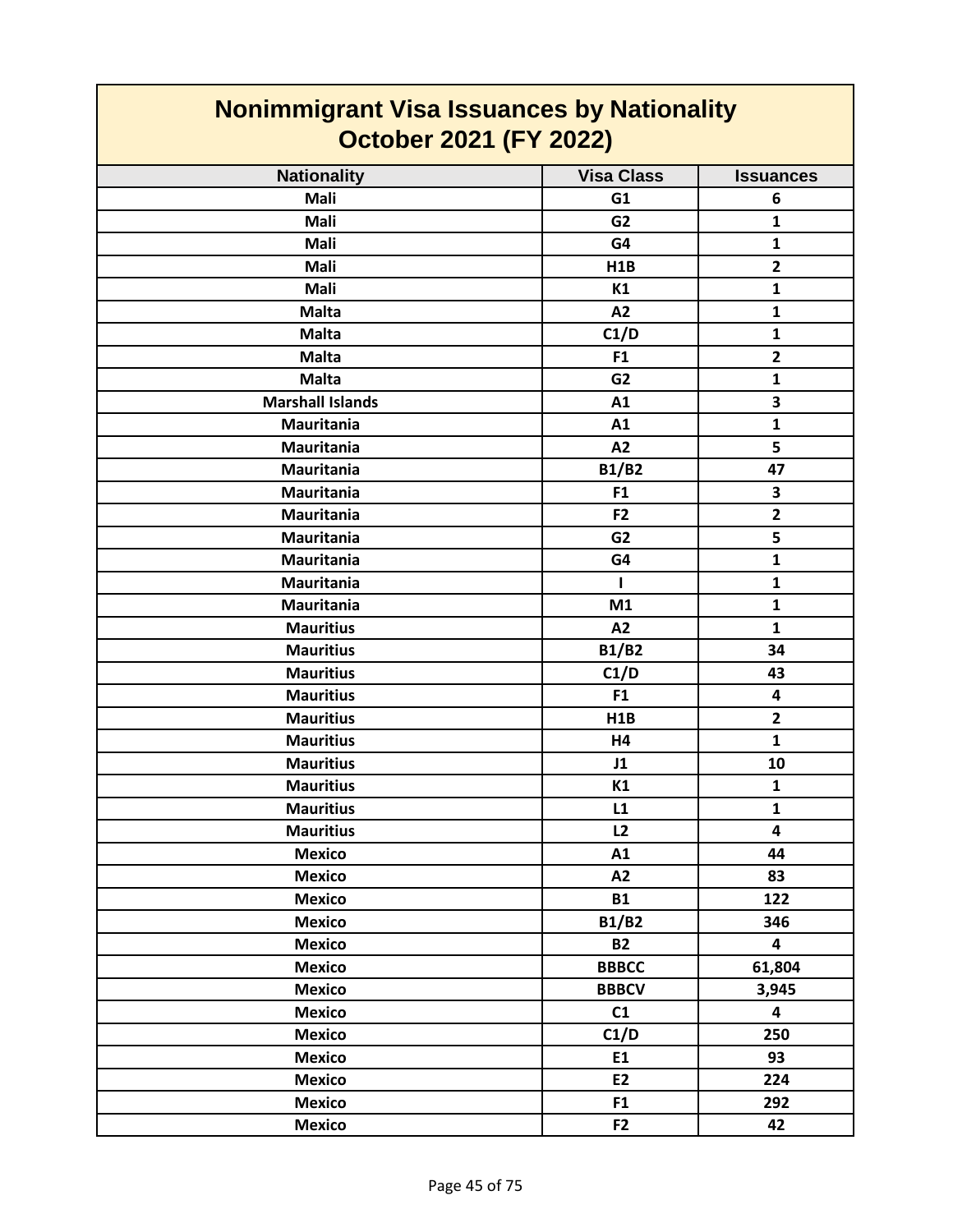| <b>Nonimmigrant Visa Issuances by Nationality</b><br><b>October 2021 (FY 2022)</b> |                   |                         |
|------------------------------------------------------------------------------------|-------------------|-------------------------|
| <b>Nationality</b>                                                                 | <b>Visa Class</b> | <b>Issuances</b>        |
| <b>Mexico</b>                                                                      | G1                | 12                      |
| <b>Mexico</b>                                                                      | G <sub>2</sub>    | $\overline{\mathbf{4}}$ |
| <b>Mexico</b>                                                                      | G4                | 26                      |
| <b>Mexico</b>                                                                      | H1B               | 209                     |
| <b>Mexico</b>                                                                      | H2A               | 12,930                  |
| <b>Mexico</b>                                                                      | H <sub>2</sub> B  | 9,029                   |
| <b>Mexico</b>                                                                      | H <sub>3</sub>    | 4                       |
| <b>Mexico</b>                                                                      | H4                | 152                     |
| <b>Mexico</b>                                                                      | L                 | 87                      |
| <b>Mexico</b>                                                                      | J1                | 300                     |
| <b>Mexico</b>                                                                      | J2                | 31                      |
| <b>Mexico</b>                                                                      | K1                | 225                     |
| <b>Mexico</b>                                                                      | <b>K2</b>         | 36                      |
| <b>Mexico</b>                                                                      | L1                | 285                     |
| <b>Mexico</b>                                                                      | L2                | 293                     |
| <b>Mexico</b>                                                                      | M1                | 14                      |
| <b>Mexico</b>                                                                      | NATO <sub>2</sub> | $\mathbf{1}$            |
| <b>Mexico</b>                                                                      | 01                | 50                      |
| <b>Mexico</b>                                                                      | 02                | 43                      |
| <b>Mexico</b>                                                                      | <b>O3</b>         | 14                      |
| <b>Mexico</b>                                                                      | <b>P1</b>         | 362                     |
| <b>Mexico</b>                                                                      | P <sub>3</sub>    | 36                      |
| <b>Mexico</b>                                                                      | <b>P4</b>         | $\overline{\mathbf{4}}$ |
| <b>Mexico</b>                                                                      | Q1                | 12                      |
| <b>Mexico</b>                                                                      | R1                | 15                      |
| <b>Mexico</b>                                                                      | R <sub>2</sub>    | $\mathbf{2}$            |
| <b>Mexico</b>                                                                      | T <sub>3</sub>    | 4                       |
| <b>Mexico</b>                                                                      | <b>TD</b>         | 985                     |
| <b>Mexico</b>                                                                      | <b>TN</b>         | 2,361                   |
| <b>Mexico</b>                                                                      | U1                | 12                      |
| <b>Mexico</b>                                                                      | U <sub>2</sub>    | 8                       |
| <b>Mexico</b>                                                                      | U3                | 51                      |
| <b>Mexico</b>                                                                      | U <sub>4</sub>    | $\mathbf{1}$            |
| <b>Mexico</b>                                                                      | U5                | $\overline{2}$          |
| Micronesia                                                                         | A1                | $\mathbf{1}$            |
| Moldova                                                                            | <b>B1</b>         | $\mathbf{1}$            |
| Moldova                                                                            | <b>B1/B2</b>      | 30                      |
| Moldova                                                                            | C1/D              | 6                       |
| Moldova                                                                            | G1                | 3                       |
| Moldova                                                                            | H1B               | $\mathbf{1}$            |
| Moldova                                                                            | H4                | $\mathbf{1}$            |
| Moldova                                                                            | J1                | $\overline{2}$          |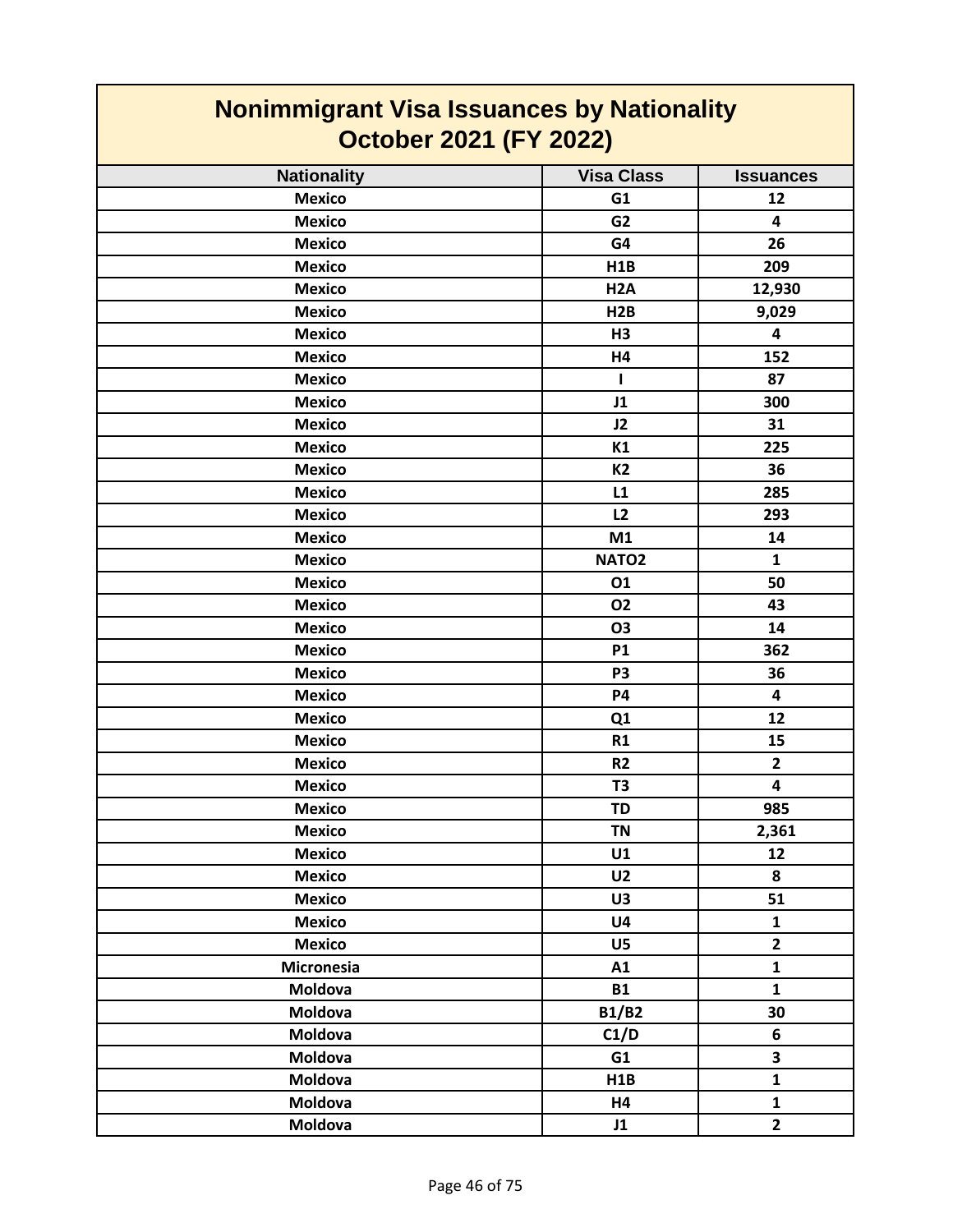| <b>Nonimmigrant Visa Issuances by Nationality</b><br><b>October 2021 (FY 2022)</b> |                   |                         |
|------------------------------------------------------------------------------------|-------------------|-------------------------|
| <b>Nationality</b>                                                                 | <b>Visa Class</b> | <b>Issuances</b>        |
| <b>Moldova</b>                                                                     | K1                | 4                       |
| <b>Monaco</b>                                                                      | 01                | $\mathbf{1}$            |
| Mongolia                                                                           | A1                | 5                       |
| Mongolia                                                                           | A2                | 10                      |
| Mongolia                                                                           | <b>B1</b>         | $\mathbf{1}$            |
| Mongolia                                                                           | <b>B1/B2</b>      | 61                      |
| Mongolia                                                                           | <b>B2</b>         | $\mathbf{1}$            |
| Mongolia                                                                           | C1                | 4                       |
| Mongolia                                                                           | C1/D              | $\overline{2}$          |
| Mongolia                                                                           | <b>E2</b>         | 3                       |
| Mongolia                                                                           | F <sub>1</sub>    | 33                      |
| <b>Mongolia</b>                                                                    | F <sub>2</sub>    | 15                      |
| Mongolia                                                                           | G <sub>2</sub>    | $\overline{\mathbf{2}}$ |
| Mongolia                                                                           | G4                | $\mathbf 1$             |
| <b>Mongolia</b>                                                                    | H1B               | 5                       |
| Mongolia                                                                           | H4                | 6                       |
| Mongolia                                                                           | J1                | 5                       |
| <b>Mongolia</b>                                                                    | J2                | 5                       |
| Mongolia                                                                           | K1                | $\overline{2}$          |
| <b>Mongolia</b>                                                                    | L1                | $\mathbf{1}$            |
| <b>Mongolia</b>                                                                    | L2                | 3                       |
| Mongolia                                                                           | M1                | $\overline{2}$          |
| Montenegro                                                                         | A2                | 22                      |
| Montenegro                                                                         | <b>B1</b>         | 4                       |
| Montenegro                                                                         | <b>B1/B2</b>      | $\overline{7}$          |
| Montenegro                                                                         | C1                | 3                       |
| Montenegro                                                                         | C1/D              | 244                     |
| Montenegro                                                                         | F <sub>1</sub>    | 4                       |
| Montenegro                                                                         | F <sub>2</sub>    | $\overline{2}$          |
| Montenegro                                                                         | G <sub>2</sub>    | $\mathbf{1}$            |
| Montenegro                                                                         | H1B               | $\mathbf{2}$            |
| Montenegro                                                                         | H2B               | 4                       |
| Montenegro                                                                         | J1                | 6                       |
| Montenegro                                                                         | K1                | $\overline{2}$          |
| Montenegro                                                                         | L1                | $\mathbf{1}$            |
| Montenegro                                                                         | 01                | $\mathbf{1}$            |
| <b>Morocco</b>                                                                     | A2                | 29                      |
| <b>Morocco</b>                                                                     | <b>B1</b>         | $\overline{2}$          |
| <b>Morocco</b>                                                                     | <b>B1/B2</b>      | 881                     |
| <b>Morocco</b>                                                                     | C1/D              | 23                      |
| <b>Morocco</b>                                                                     | F1                | 27                      |
| <b>Morocco</b>                                                                     | G1                | 4                       |

 $\sim$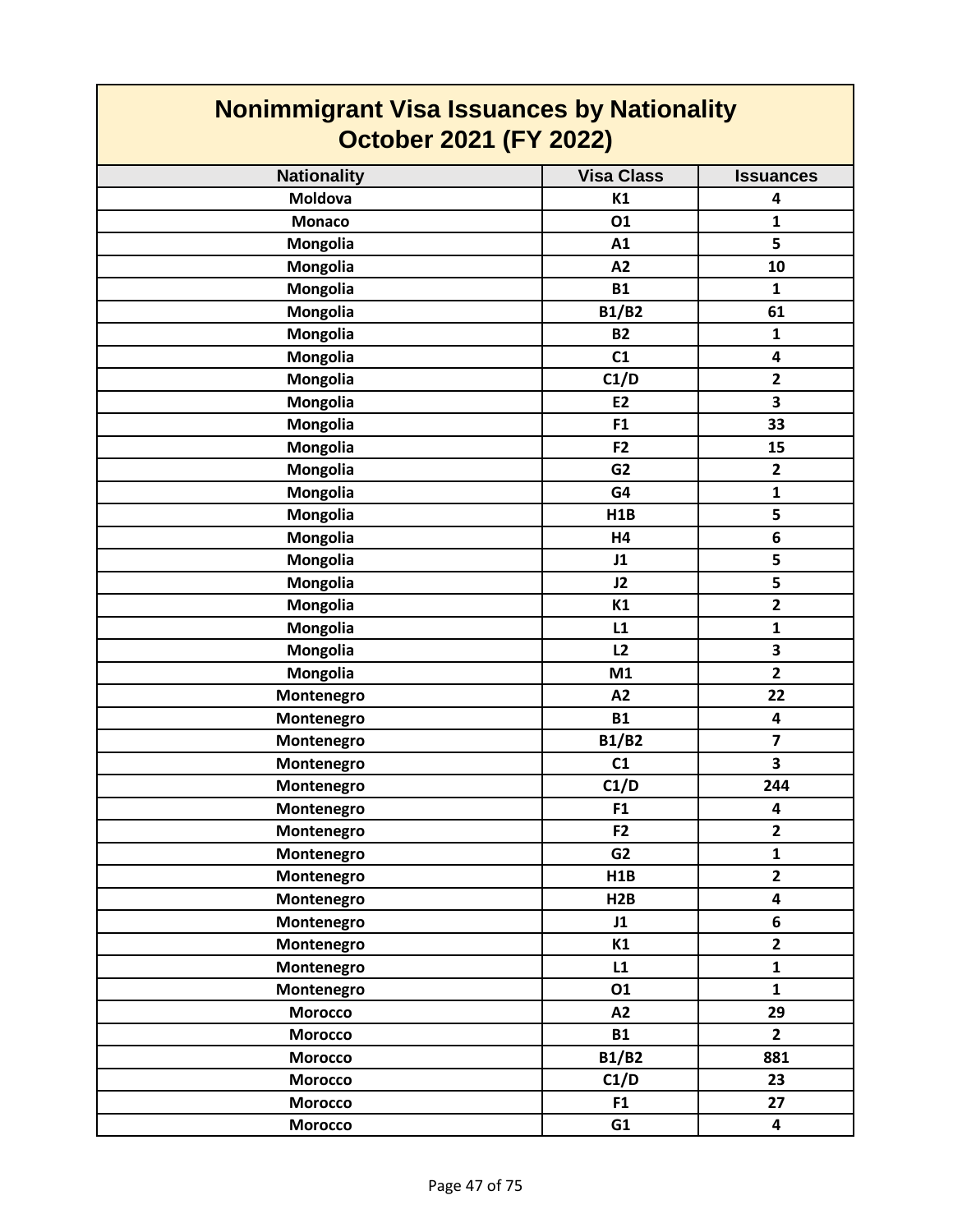| <b>Nonimmigrant Visa Issuances by Nationality</b><br><b>October 2021 (FY 2022)</b> |                   |                         |
|------------------------------------------------------------------------------------|-------------------|-------------------------|
| <b>Nationality</b>                                                                 | <b>Visa Class</b> | <b>Issuances</b>        |
| <b>Morocco</b>                                                                     | G <sub>2</sub>    | 6                       |
| <b>Morocco</b>                                                                     | G4                | 6                       |
| <b>Morocco</b>                                                                     | H1B               | 9                       |
| <b>Morocco</b>                                                                     | H4                | $\overline{\mathbf{3}}$ |
| <b>Morocco</b>                                                                     | ı                 | $\overline{2}$          |
| <b>Morocco</b>                                                                     | J1                | $\overline{\mathbf{z}}$ |
| <b>Morocco</b>                                                                     | J2                | $\mathbf{2}$            |
| <b>Morocco</b>                                                                     | K1                | 9                       |
| <b>Morocco</b>                                                                     | <b>K2</b>         | $\mathbf{2}$            |
| <b>Morocco</b>                                                                     | L1                | 3                       |
| <b>Morocco</b>                                                                     | L2                | 3                       |
| <b>Morocco</b>                                                                     | <b>TD</b>         | $\overline{\mathbf{2}}$ |
| Mozambique                                                                         | A1                | $\overline{\mathbf{z}}$ |
| Mozambique                                                                         | A2                | $\overline{\mathbf{z}}$ |
| Mozambique                                                                         | <b>B1</b>         | $\overline{\mathbf{3}}$ |
| Mozambique                                                                         | <b>B1/B2</b>      | 16                      |
| Mozambique                                                                         | <b>B2</b>         | 25                      |
| Mozambique                                                                         | C1                | $\mathbf{1}$            |
| Mozambique                                                                         | F <sub>1</sub>    | $\overline{2}$          |
| Mozambique                                                                         | G1                | 3                       |
| Mozambique                                                                         | G4                | $\overline{\mathbf{2}}$ |
| Mozambique                                                                         | H4                | $\mathbf{1}$            |
| Mozambique                                                                         | J1                | $\mathbf{2}$            |
| Mozambique                                                                         | J2                | $\overline{2}$          |
| Mozambique                                                                         | L1                | $\mathbf{1}$            |
| Mozambique                                                                         | L2                | $\mathbf{2}$            |
| <b>Namibia</b>                                                                     | A2                | 3                       |
| <b>Namibia</b>                                                                     | A3                | $\mathbf{2}$            |
| <b>Namibia</b>                                                                     | <b>B1/B2</b>      | 66                      |
| <b>Namibia</b>                                                                     | C1/D              | 13                      |
| <b>Namibia</b>                                                                     | G1                | $\overline{\mathbf{4}}$ |
| <b>Namibia</b>                                                                     | J1                | $\mathbf{2}$            |
| <b>Nauru</b>                                                                       | A2                | $\mathbf{1}$            |
| <b>Nepal</b>                                                                       | A <sub>3</sub>    | $\mathbf{1}$            |
| <b>Nepal</b>                                                                       | <b>B1</b>         | $\overline{\mathbf{3}}$ |
| <b>Nepal</b>                                                                       | <b>B1/B2</b>      | 685                     |
| <b>Nepal</b>                                                                       | C1                | $\mathbf{1}$            |
| <b>Nepal</b>                                                                       | C1/D              | 21                      |
| <b>Nepal</b>                                                                       | F1                | 285                     |
| <b>Nepal</b>                                                                       | F <sub>2</sub>    | 52                      |
| <b>Nepal</b>                                                                       | G1                | $\overline{\mathbf{5}}$ |
| <b>Nepal</b>                                                                       | G4                | 27                      |

┑

 $\Gamma$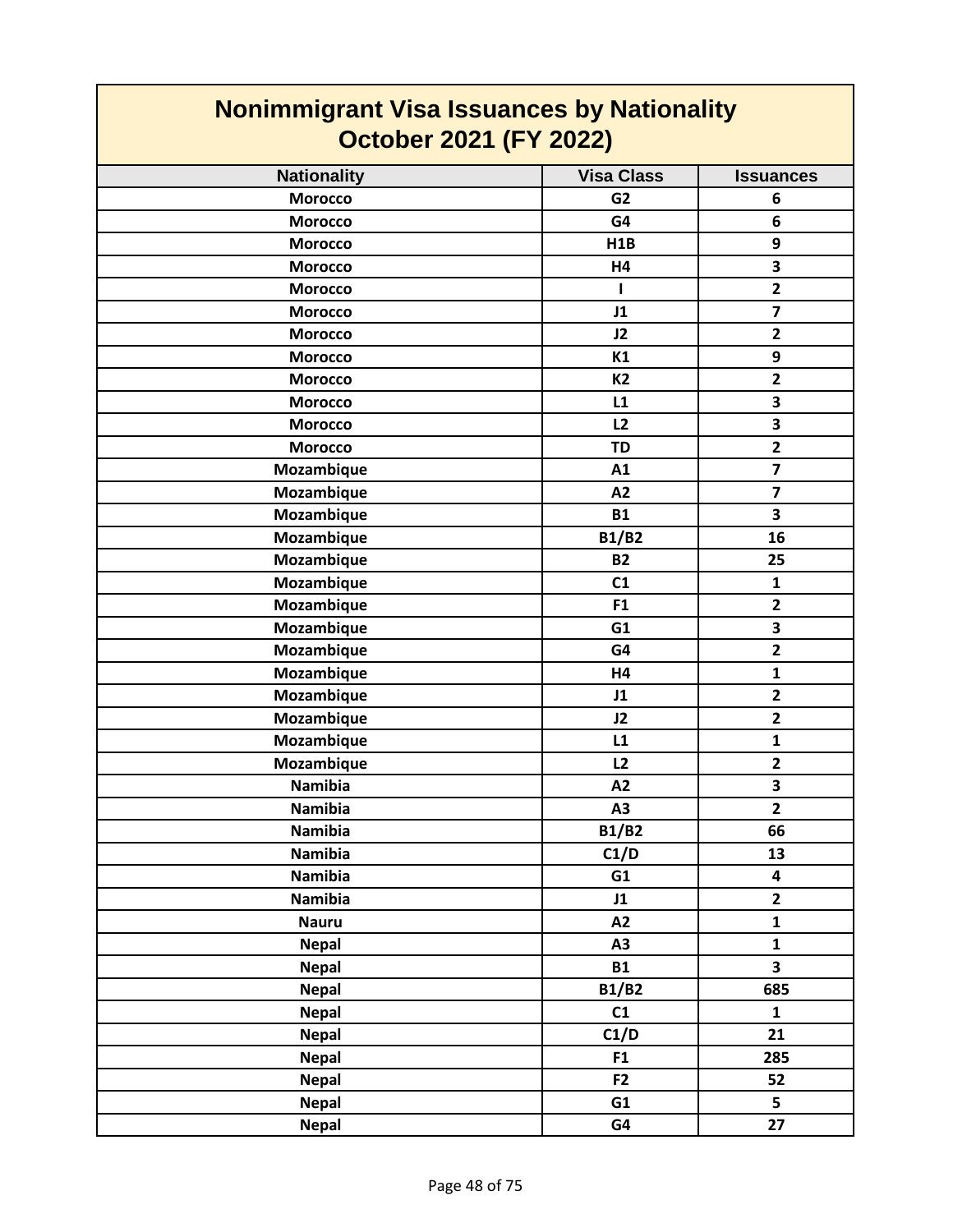| <b>Nonimmigrant Visa Issuances by Nationality</b><br><b>October 2021 (FY 2022)</b> |                   |                         |
|------------------------------------------------------------------------------------|-------------------|-------------------------|
| <b>Nationality</b>                                                                 | <b>Visa Class</b> | <b>Issuances</b>        |
| <b>Nepal</b>                                                                       | <b>H1B</b>        | 66                      |
| <b>Nepal</b>                                                                       | H4                | 28                      |
| <b>Nepal</b>                                                                       | J1                | 21                      |
| <b>Nepal</b>                                                                       | J2                | 8                       |
| <b>Nepal</b>                                                                       | K1                | 10                      |
| <b>Nepal</b>                                                                       | L1                | $\overline{2}$          |
| <b>Nepal</b>                                                                       | L2                | $\mathbf{2}$            |
| <b>Nepal</b>                                                                       | R <sub>2</sub>    | $\mathbf{1}$            |
| <b>Netherlands</b>                                                                 | A2                | 51                      |
| <b>Netherlands</b>                                                                 | <b>B1</b>         | 10                      |
| <b>Netherlands</b>                                                                 | <b>B1/B2</b>      | 39                      |
| <b>Netherlands</b>                                                                 | C1/D              | 28                      |
| <b>Netherlands</b>                                                                 | <b>E2</b>         | $\overline{2}$          |
| <b>Netherlands</b>                                                                 | F1                | 42                      |
| <b>Netherlands</b>                                                                 | F <sub>2</sub>    | $\mathbf{2}$            |
| <b>Netherlands</b>                                                                 | G <sub>2</sub>    | $\overline{\mathbf{2}}$ |
| <b>Netherlands</b>                                                                 | G <sub>3</sub>    | $\overline{2}$          |
| <b>Netherlands</b>                                                                 | G4                | 6                       |
| <b>Netherlands</b>                                                                 | <b>H1B</b>        | 11                      |
| <b>Netherlands</b>                                                                 | H2B               | $\mathbf{1}$            |
| <b>Netherlands</b>                                                                 | H4                | 14                      |
| <b>Netherlands</b>                                                                 | L                 | $\overline{2}$          |
| <b>Netherlands</b>                                                                 | J1                | 86                      |
| <b>Netherlands</b>                                                                 | J2                | 4                       |
| <b>Netherlands</b>                                                                 | K1                | 11                      |
| <b>Netherlands</b>                                                                 | L1                | 58                      |
| <b>Netherlands</b>                                                                 | L2                | 49                      |
| <b>Netherlands</b>                                                                 | M1                | 4                       |
| <b>Netherlands</b>                                                                 | NATO <sub>2</sub> | 4                       |
| <b>Netherlands</b>                                                                 | NATO <sub>4</sub> | $\mathbf{1}$            |
| <b>Netherlands</b>                                                                 | NATO6             | 39                      |
| <b>Netherlands</b>                                                                 | 01                | 29                      |
| <b>Netherlands</b>                                                                 | 02                | 39                      |
| <b>Netherlands</b>                                                                 | <b>O3</b>         | $\mathbf{1}$            |
| <b>Netherlands</b>                                                                 | <b>P1</b>         | $\overline{\mathbf{z}}$ |
| <b>Netherlands</b>                                                                 | <b>P4</b>         | $\overline{2}$          |
| <b>New Zealand</b>                                                                 | A1                | $\mathbf{1}$            |
| <b>New Zealand</b>                                                                 | A2                | 18                      |
| <b>New Zealand</b>                                                                 | <b>B1</b>         | 13                      |
| <b>New Zealand</b>                                                                 | <b>B1/B2</b>      | 35                      |
| <b>New Zealand</b>                                                                 | C1/D              | 39                      |
| <b>New Zealand</b>                                                                 | C <sub>3</sub>    | 10                      |

 $\overline{\phantom{a}}$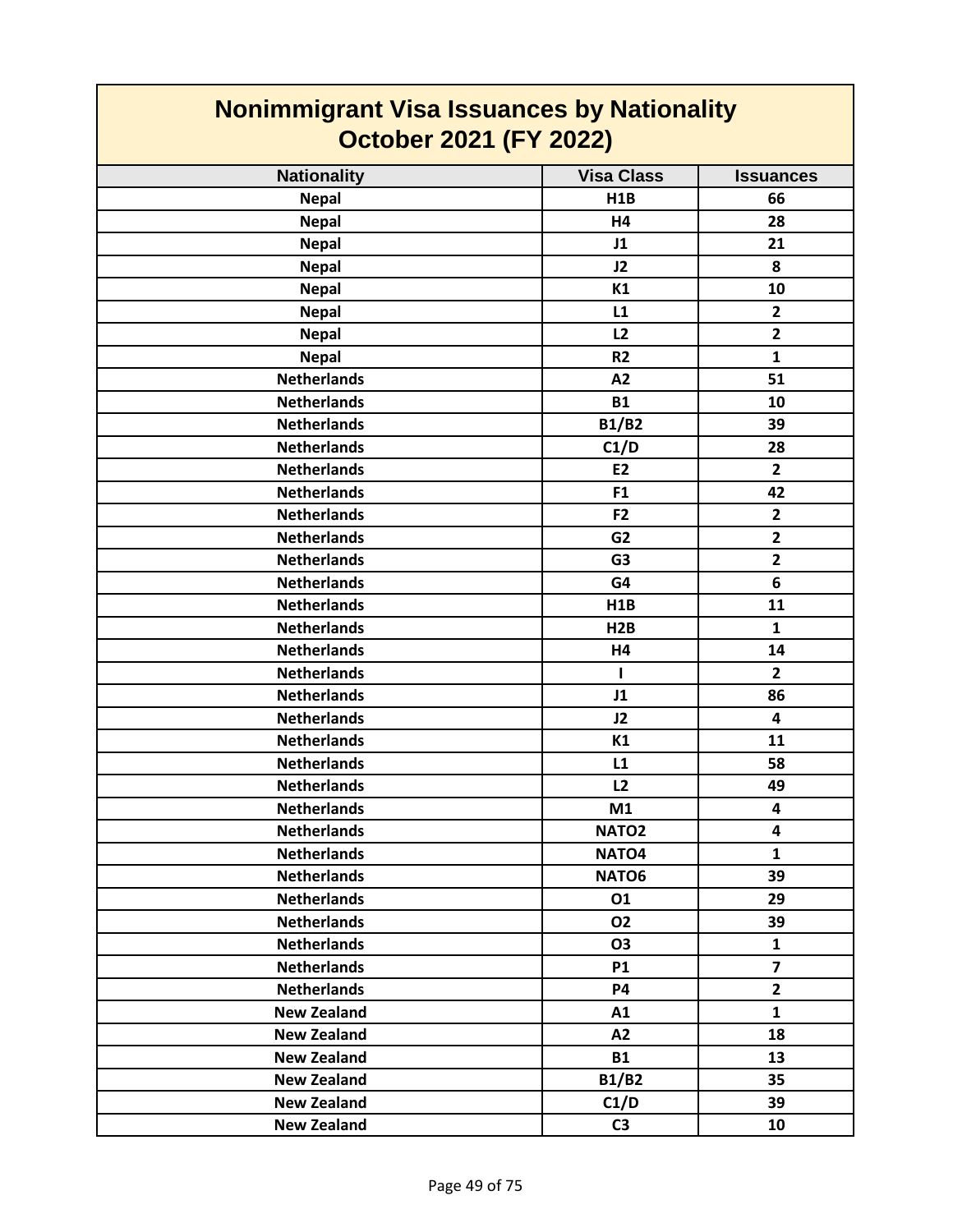| <b>Nonimmigrant Visa Issuances by Nationality</b><br><b>October 2021 (FY 2022)</b> |                   |                         |
|------------------------------------------------------------------------------------|-------------------|-------------------------|
| <b>Nationality</b>                                                                 | <b>Visa Class</b> | <b>Issuances</b>        |
| <b>New Zealand</b>                                                                 | E3D               | $\mathbf{1}$            |
| <b>New Zealand</b>                                                                 | F <sub>1</sub>    | 13                      |
| <b>New Zealand</b>                                                                 | G4                | 4                       |
| <b>New Zealand</b>                                                                 | H1B               | $\overline{2}$          |
| <b>New Zealand</b>                                                                 | H2B               | $\overline{2}$          |
| <b>New Zealand</b>                                                                 | H4                | $\overline{2}$          |
| <b>New Zealand</b>                                                                 | J1                | 6                       |
| <b>New Zealand</b>                                                                 | K1                | $\mathbf{1}$            |
| <b>New Zealand</b>                                                                 | L1                | 10                      |
| <b>New Zealand</b>                                                                 | L2                | 6                       |
| <b>New Zealand</b>                                                                 | 01                | 6                       |
| <b>New Zealand</b>                                                                 | <b>O2</b>         | 3                       |
| <b>New Zealand</b>                                                                 | <b>P1</b>         | $\mathbf{1}$            |
| <b>New Zealand</b>                                                                 | P <sub>2</sub>    | $\mathbf{1}$            |
| Nicaragua                                                                          | <b>B1</b>         | 10                      |
| Nicaragua                                                                          | <b>B1/B2</b>      | 701                     |
| Nicaragua                                                                          | C1                | $\overline{2}$          |
| <b>Nicaragua</b>                                                                   | C1/D              | 54                      |
| Nicaragua                                                                          | F <sub>1</sub>    | 11                      |
| Nicaragua                                                                          | F <sub>2</sub>    | $\mathbf{1}$            |
| Nicaragua                                                                          | G4                | 3                       |
| Nicaragua                                                                          | H1B               | 3                       |
| Nicaragua                                                                          | H <sub>2</sub> A  | 17                      |
| Nicaragua                                                                          | H2B               | 10                      |
| Nicaragua                                                                          | H4                | $\overline{2}$          |
| Nicaragua                                                                          |                   | 3                       |
| Nicaragua                                                                          | K1                | $\overline{\mathbf{z}}$ |
| <b>Nicaragua</b>                                                                   | K <sub>2</sub>    | $\mathbf{2}$            |
| Nicaragua                                                                          | L1                | $\mathbf{1}$            |
| <b>Niger</b>                                                                       | A1                | $\mathbf{1}$            |
| <b>Niger</b>                                                                       | A2                | 25                      |
| <b>Niger</b>                                                                       | <b>B1/B2</b>      | 4                       |
| <b>Niger</b>                                                                       | F1                | $\overline{7}$          |
| <b>Niger</b>                                                                       | G1                | 16                      |
| <b>Niger</b>                                                                       | G <sub>2</sub>    | 6                       |
| <b>Niger</b>                                                                       | G4                | 5                       |
| <b>Niger</b>                                                                       | J1                | $\mathbf{1}$            |
| <b>Niger</b>                                                                       | K1                | $\overline{\mathbf{3}}$ |
| <b>Nigeria</b>                                                                     | A1                | 18                      |
| <b>Nigeria</b>                                                                     | A2                | 168                     |
| <b>Nigeria</b>                                                                     | <b>B1</b>         | 4                       |
| <b>Nigeria</b>                                                                     | <b>B1/B2</b>      | 1,665                   |

 $\Gamma$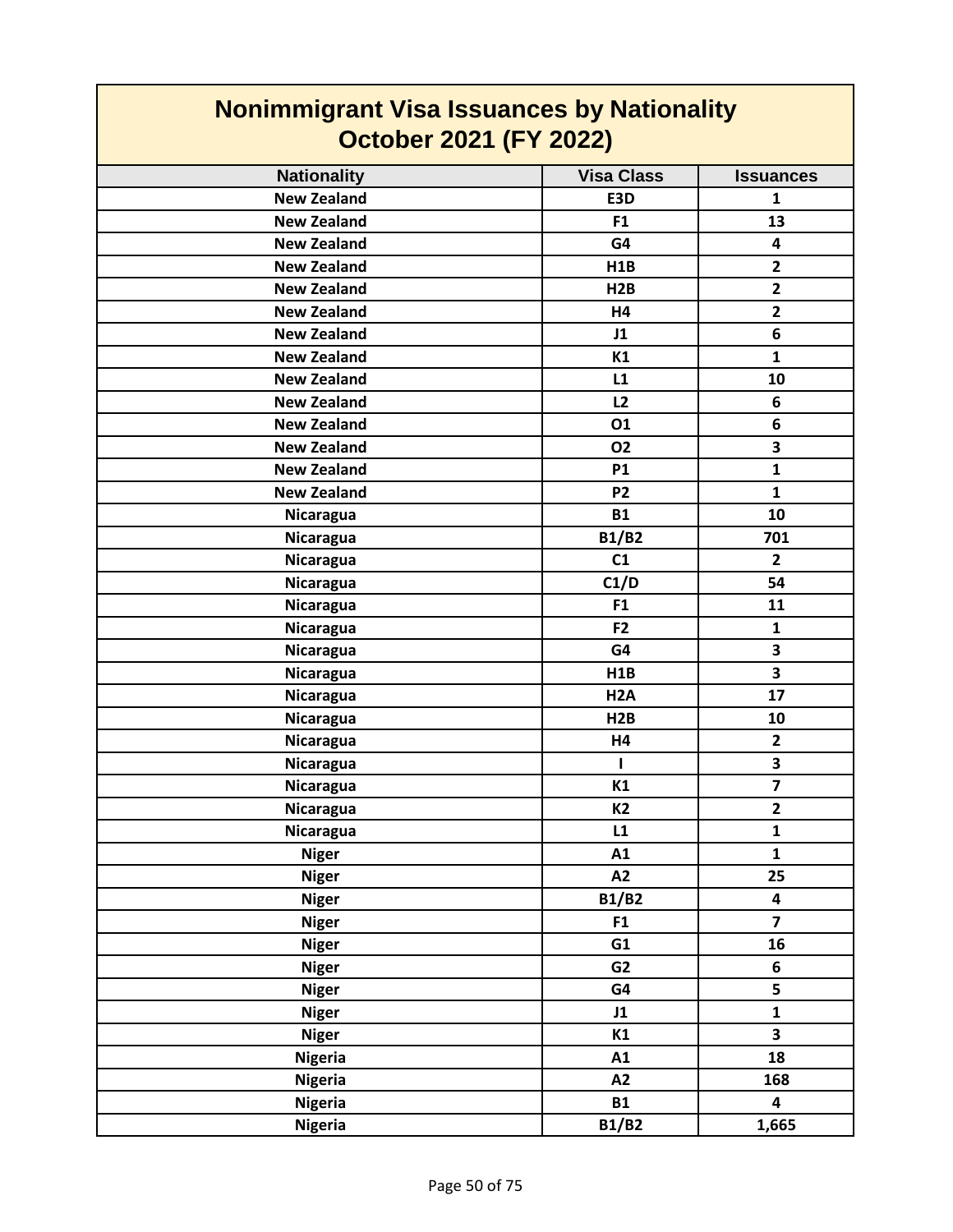| <b>Nonimmigrant Visa Issuances by Nationality</b> |                   |                  |
|---------------------------------------------------|-------------------|------------------|
| <b>October 2021 (FY 2022)</b>                     |                   |                  |
| <b>Nationality</b>                                | <b>Visa Class</b> | <b>Issuances</b> |
| <b>Nigeria</b>                                    | C1                | 1                |
| <b>Nigeria</b>                                    | C1/D              | 5                |
| <b>Nigeria</b>                                    | C <sub>3</sub>    | 9                |
| <b>Nigeria</b>                                    | F <sub>1</sub>    | 154              |
| <b>Nigeria</b>                                    | F <sub>2</sub>    | 38               |
| <b>Nigeria</b>                                    | G1                | 7                |
| <b>Nigeria</b>                                    | G <sub>2</sub>    | 80               |
| <b>Nigeria</b>                                    | G4                | 27               |
| <b>Nigeria</b>                                    | H1B               | 26               |
| <b>Nigeria</b>                                    | H4                | 29               |
| <b>Nigeria</b>                                    |                   | $\overline{7}$   |
| <b>Nigeria</b>                                    | J1                | 24               |
| <b>Nigeria</b>                                    | J2                | 19               |
| <b>Nigeria</b>                                    | K1                | 16               |
| <b>Nigeria</b>                                    | <b>K2</b>         | 1                |
| <b>Nigeria</b>                                    | L1                | 12               |
| <b>Nigeria</b>                                    | L2                | 12               |
| <b>Nigeria</b>                                    | M1                | 5                |
| <b>Nigeria</b>                                    | 01                | $\overline{2}$   |
| <b>Nigeria</b>                                    | 02                | $\mathbf{2}$     |
| <b>Nigeria</b>                                    | P <sub>3</sub>    | $\mathbf{1}$     |
| <b>Nigeria</b>                                    | R1                | 5                |
| *Non-Nationality Based Issuances                  | <b>B1/B2</b>      | 11               |
| *Non-Nationality Based Issuances                  | C1/D              | 17               |
| *Non-Nationality Based Issuances                  | F <sub>1</sub>    | $\mathbf{2}$     |
| *Non-Nationality Based Issuances                  | G4                | 8                |
| *Non-Nationality Based Issuances                  | K1                | $\overline{2}$   |
| *Non-Nationality Based Issuances                  | <b>P1</b>         | $\mathbf{1}$     |
| <b>North Macedonia</b>                            | A2                | 9                |
| <b>North Macedonia</b>                            | <b>B1/B2</b>      | 73               |
| <b>North Macedonia</b>                            | C1/D              | 20               |
| <b>North Macedonia</b>                            | F <sub>1</sub>    | $\mathbf{2}$     |
| <b>North Macedonia</b>                            | G4                | $\overline{2}$   |
| North Macedonia                                   | H1B               | $\mathbf{1}$     |
| <b>North Macedonia</b>                            | H2B               | $\mathbf{2}$     |
| <b>North Macedonia</b>                            | J1                | $\mathbf{1}$     |
| <b>North Macedonia</b>                            | J2                | $\mathbf{1}$     |
| <b>North Macedonia</b>                            | K1                | 6                |
| <b>North Macedonia</b>                            | L1                | $\mathbf{2}$     |
| <b>North Macedonia</b>                            | L2                | $\mathbf{1}$     |
| North Macedonia                                   | 01                | $\mathbf{1}$     |
| North Macedonia                                   | P <sub>3</sub>    | $\mathbf{1}$     |

Г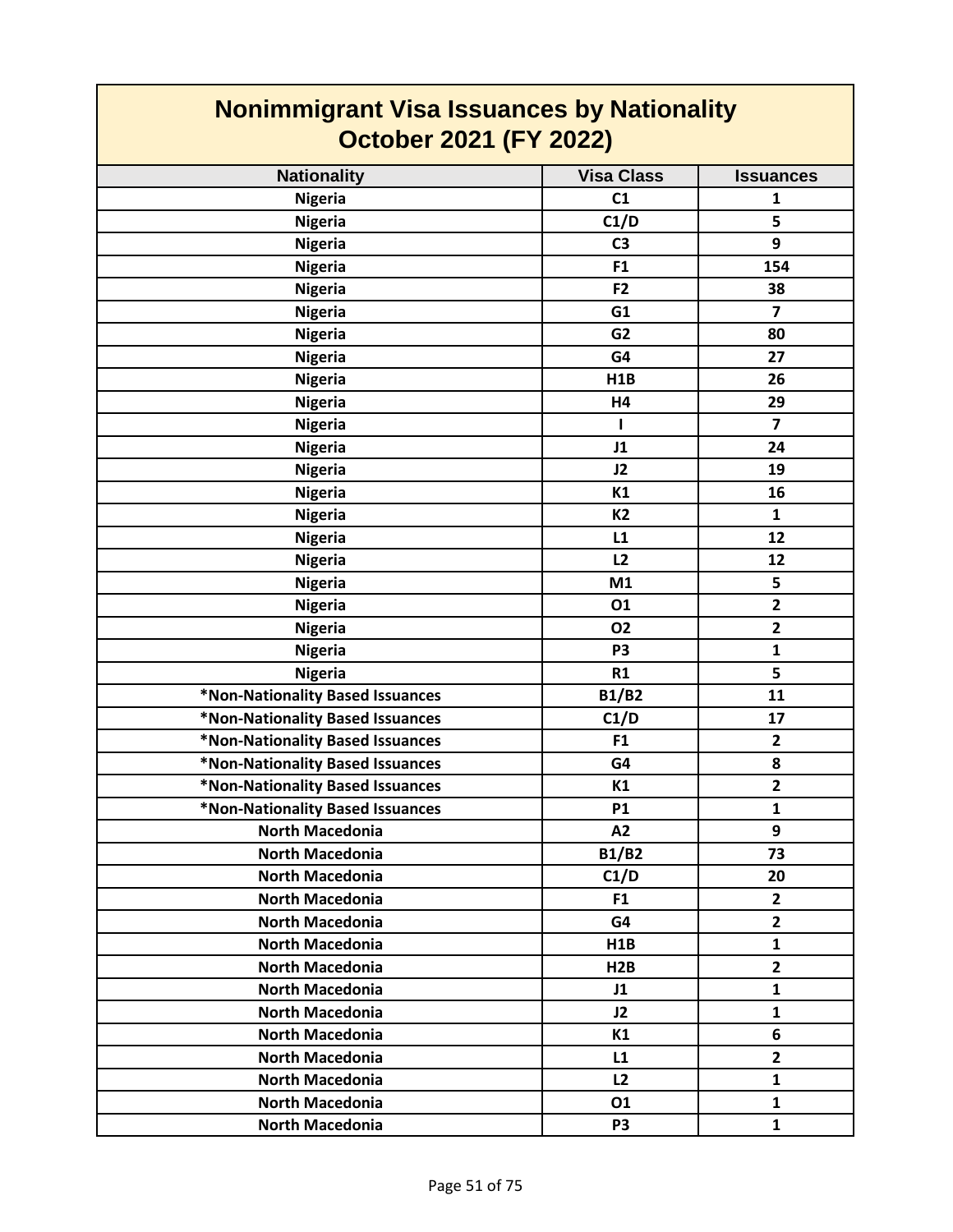| <b>Nonimmigrant Visa Issuances by Nationality</b><br><b>October 2021 (FY 2022)</b> |                   |                         |
|------------------------------------------------------------------------------------|-------------------|-------------------------|
| <b>Nationality</b>                                                                 | <b>Visa Class</b> | <b>Issuances</b>        |
| <b>Norway</b>                                                                      | A1                | $\mathbf{1}$            |
| <b>Norway</b>                                                                      | A2                | 15                      |
| <b>Norway</b>                                                                      | <b>B1</b>         | 18                      |
| <b>Norway</b>                                                                      | <b>B1/B2</b>      | 10                      |
| <b>Norway</b>                                                                      | C1/D              | 44                      |
| <b>Norway</b>                                                                      | E1                | 4                       |
| <b>Norway</b>                                                                      | <b>E2</b>         | 3                       |
| <b>Norway</b>                                                                      | F1                | 28                      |
| <b>Norway</b>                                                                      | F <sub>2</sub>    | 3                       |
| <b>Norway</b>                                                                      | G <sub>2</sub>    | $\overline{\mathbf{4}}$ |
| <b>Norway</b>                                                                      | G4                | 5                       |
| <b>Norway</b>                                                                      | H1B               | $\overline{\mathbf{3}}$ |
| <b>Norway</b>                                                                      | $\mathbf{I}$      | $\overline{2}$          |
| <b>Norway</b>                                                                      | J1                | 22                      |
| <b>Norway</b>                                                                      | J2                | $\overline{\mathbf{z}}$ |
| <b>Norway</b>                                                                      | K1                | 3                       |
| <b>Norway</b>                                                                      | <b>K2</b>         | $\mathbf{1}$            |
| <b>Norway</b>                                                                      | L1                | 11                      |
| <b>Norway</b>                                                                      | L2                | 11                      |
| <b>Norway</b>                                                                      | M1                | 11                      |
| <b>Norway</b>                                                                      | NATO <sub>2</sub> | 76                      |
| <b>Norway</b>                                                                      | NATO6             | 20                      |
| <b>Norway</b>                                                                      | 01                | 9                       |
| <b>Norway</b>                                                                      | <b>O2</b>         | 8                       |
| <b>Norway</b>                                                                      | <b>O3</b>         | $\mathbf{1}$            |
| <b>Norway</b>                                                                      | <b>P1</b>         | 8                       |
| Oman                                                                               | A2                | 14                      |
| Oman                                                                               | <b>B1/B2</b>      | 151                     |
| Oman                                                                               | C1/D              | 6                       |
| Oman                                                                               | F1                | 71                      |
| Oman                                                                               | H1B               | $\mathbf{1}$            |
| Oman                                                                               | L1                | $\overline{\mathbf{4}}$ |
| Oman                                                                               | L2                | 5                       |
| Oman                                                                               | M1                | $\overline{\mathbf{4}}$ |
| Pakistan                                                                           | A1                | 17                      |
| Pakistan                                                                           | A2                | 99                      |
| Pakistan                                                                           | A3                | $\mathbf{1}$            |
| Pakistan                                                                           | <b>B1</b>         | $\overline{\mathbf{3}}$ |
| Pakistan                                                                           | <b>B1/B2</b>      | 2,272                   |
| Pakistan                                                                           | <b>B2</b>         | $\mathbf{2}$            |
| Pakistan                                                                           | C1                | $\mathbf{1}$            |
| Pakistan                                                                           | C1/D              | 60                      |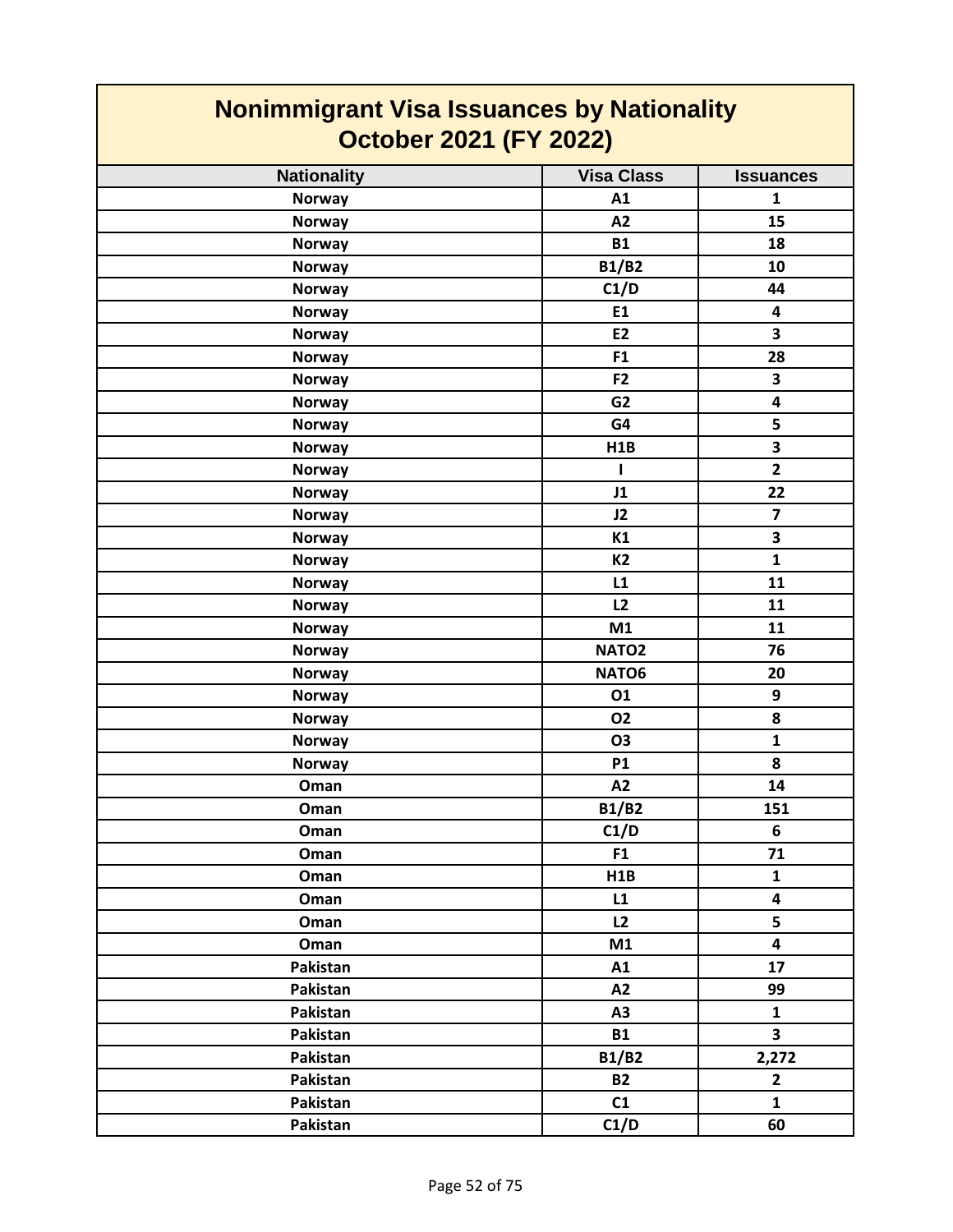| <b>Nonimmigrant Visa Issuances by Nationality</b><br>October 2021 (FY 2022) |                   |                         |
|-----------------------------------------------------------------------------|-------------------|-------------------------|
| <b>Nationality</b>                                                          | <b>Visa Class</b> | <b>Issuances</b>        |
| Pakistan                                                                    | E1                | 9                       |
| Pakistan                                                                    | <b>E2</b>         | 17                      |
| Pakistan                                                                    | E3D               | $\overline{2}$          |
| Pakistan                                                                    | F <sub>1</sub>    | 143                     |
| Pakistan                                                                    | F <sub>2</sub>    | 28                      |
| Pakistan                                                                    | G <sub>1</sub>    | 13                      |
| Pakistan                                                                    | G <sub>2</sub>    | 4                       |
| Pakistan                                                                    | G4                | 33                      |
| Pakistan                                                                    | G <sub>5</sub>    | $\mathbf{1}$            |
| Pakistan                                                                    | <b>H1B</b>        | 80                      |
| Pakistan                                                                    | H4                | 62                      |
| Pakistan                                                                    | ш                 | 4                       |
| Pakistan                                                                    | J1                | 119                     |
| Pakistan                                                                    | J2                | 50                      |
| <b>Pakistan</b>                                                             | K1                | 31                      |
| Pakistan                                                                    | L1                | 41                      |
| Pakistan                                                                    | L <sub>2</sub>    | 51                      |
| Pakistan                                                                    | M1                | $\overline{2}$          |
| Pakistan                                                                    | 01                | $\overline{2}$          |
| Pakistan                                                                    | <b>O3</b>         | 4                       |
| Pakistan                                                                    | P <sub>3</sub>    | $\overline{\mathbf{z}}$ |
| Pakistan                                                                    | <b>R1</b>         | 3                       |
| Pakistan                                                                    | R <sub>2</sub>    | 8                       |
| Pakistan                                                                    | <b>TD</b>         | 3                       |
| Pakistan                                                                    | U <sub>2</sub>    | 1                       |
| <b>Palestinian Authority Travel Document</b>                                | <b>B1</b>         | 5                       |
| <b>Palestinian Authority Travel Document</b>                                | <b>B1/B2</b>      | 331                     |
| <b>Palestinian Authority Travel Document</b>                                | F <sub>1</sub>    | 13                      |
| <b>Palestinian Authority Travel Document</b>                                | F <sub>2</sub>    | $\mathbf{1}$            |
| <b>Palestinian Authority Travel Document</b>                                | G4                | 4                       |
| <b>Palestinian Authority Travel Document</b>                                | H <sub>1</sub> B  | $\mathbf{1}$            |
| <b>Palestinian Authority Travel Document</b>                                | J1                | $\overline{2}$          |
| <b>Palestinian Authority Travel Document</b>                                | J2                | $\mathbf{1}$            |
| <b>Palestinian Authority Travel Document</b>                                | K1                | 5                       |
| <b>Palestinian Authority Travel Document</b>                                | L1                | $\mathbf{1}$            |
| <b>Palestinian Authority Travel Document</b>                                | L2                | $\overline{2}$          |
| Panama                                                                      | A2                | 38                      |
| Panama                                                                      | <b>B1/B2</b>      | 1,127                   |
| Panama                                                                      | C1/D              | 140                     |
| Panama                                                                      | F1                | 40                      |
| Panama                                                                      | F <sub>2</sub>    | 4                       |
| Panama                                                                      | G1                | $\mathbf{1}$            |

 $\mathcal{L}^{\text{max}}$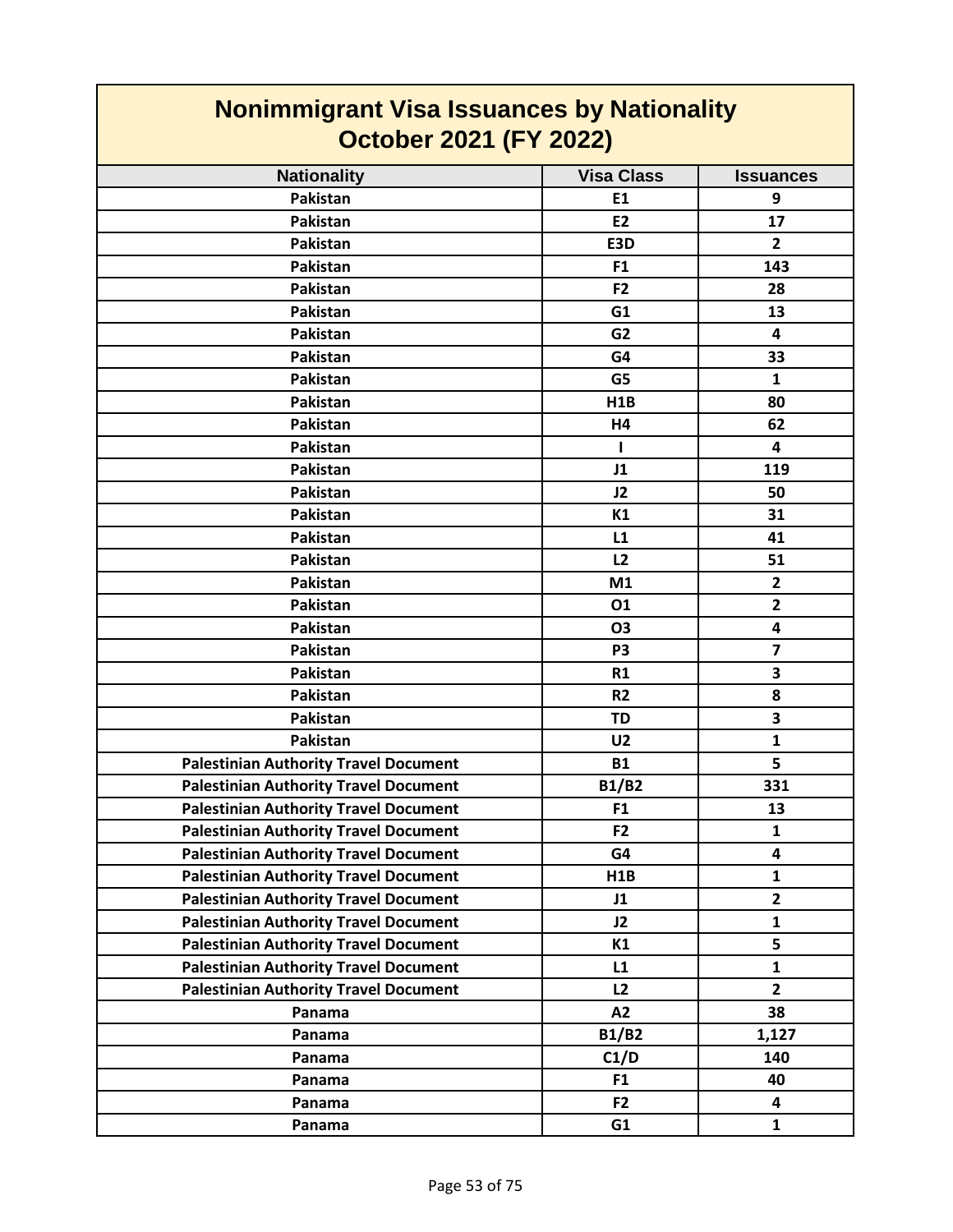| <b>Nonimmigrant Visa Issuances by Nationality</b><br><b>October 2021 (FY 2022)</b> |                   |                         |
|------------------------------------------------------------------------------------|-------------------|-------------------------|
| <b>Nationality</b>                                                                 | <b>Visa Class</b> | <b>Issuances</b>        |
| Panama                                                                             | G4                | 1                       |
| Panama                                                                             | H1B               | $\overline{\mathbf{2}}$ |
| Panama                                                                             | H2B               | $\mathbf{1}$            |
| Panama                                                                             | H4                | $\mathbf{1}$            |
| Panama                                                                             | J1                | 12                      |
| Panama                                                                             | K1                | 4                       |
| Panama                                                                             | L1                | 1                       |
| Panama                                                                             | L2                | 4                       |
| Panama                                                                             | 01                | $\overline{\mathbf{2}}$ |
| Panama                                                                             | <b>P1</b>         | 22                      |
| Panama                                                                             | R1                | $\mathbf{1}$            |
| Papua New Guinea                                                                   | A1                | $\mathbf{1}$            |
| Papua New Guinea                                                                   | A2                | 6                       |
| Papua New Guinea                                                                   | <b>B1/B2</b>      | 6                       |
| <b>Papua New Guinea</b>                                                            | C1                | $\mathbf{1}$            |
| Papua New Guinea                                                                   | F <sub>1</sub>    | 3                       |
| Papua New Guinea                                                                   | G4                | $\mathbf{1}$            |
| Paraguay                                                                           | A1                | 5                       |
| Paraguay                                                                           | A2                | 14                      |
| Paraguay                                                                           | <b>B1</b>         | $\mathbf{1}$            |
| Paraguay                                                                           | <b>B1/B2</b>      | 464                     |
| Paraguay                                                                           | C1                | $\mathbf{1}$            |
| Paraguay                                                                           | C1/D              | 3                       |
| Paraguay                                                                           | E <sub>2</sub>    | 4                       |
| Paraguay                                                                           | F <sub>1</sub>    | $\mathbf{1}$            |
| Paraguay                                                                           | G1                | 5                       |
| Paraguay                                                                           | G <sub>2</sub>    | 5                       |
| Paraguay                                                                           | G4                | 6                       |
| Paraguay                                                                           | J1                | 272                     |
| Paraguay                                                                           | K1                | $\mathbf{1}$            |
| Paraguay                                                                           | L1                | $\mathbf{2}$            |
| Paraguay                                                                           | L2                | 3                       |
| Paraguay                                                                           | M1                | $\mathbf{2}$            |
| Paraguay                                                                           | <b>TD</b>         | $\overline{2}$          |
| Peru                                                                               | A1                | $\overline{\mathbf{2}}$ |
| Peru                                                                               | A2                | 17                      |
| Peru                                                                               | <b>B1</b>         | 13                      |
| Peru                                                                               | <b>B1/B2</b>      | 5,850                   |
| Peru                                                                               | <b>B2</b>         | $\mathbf{1}$            |
| Peru                                                                               | C1                | 6                       |
| Peru                                                                               | C1/D              | 72                      |
| Peru                                                                               | C <sub>3</sub>    | $\overline{\mathbf{3}}$ |

 $\blacksquare$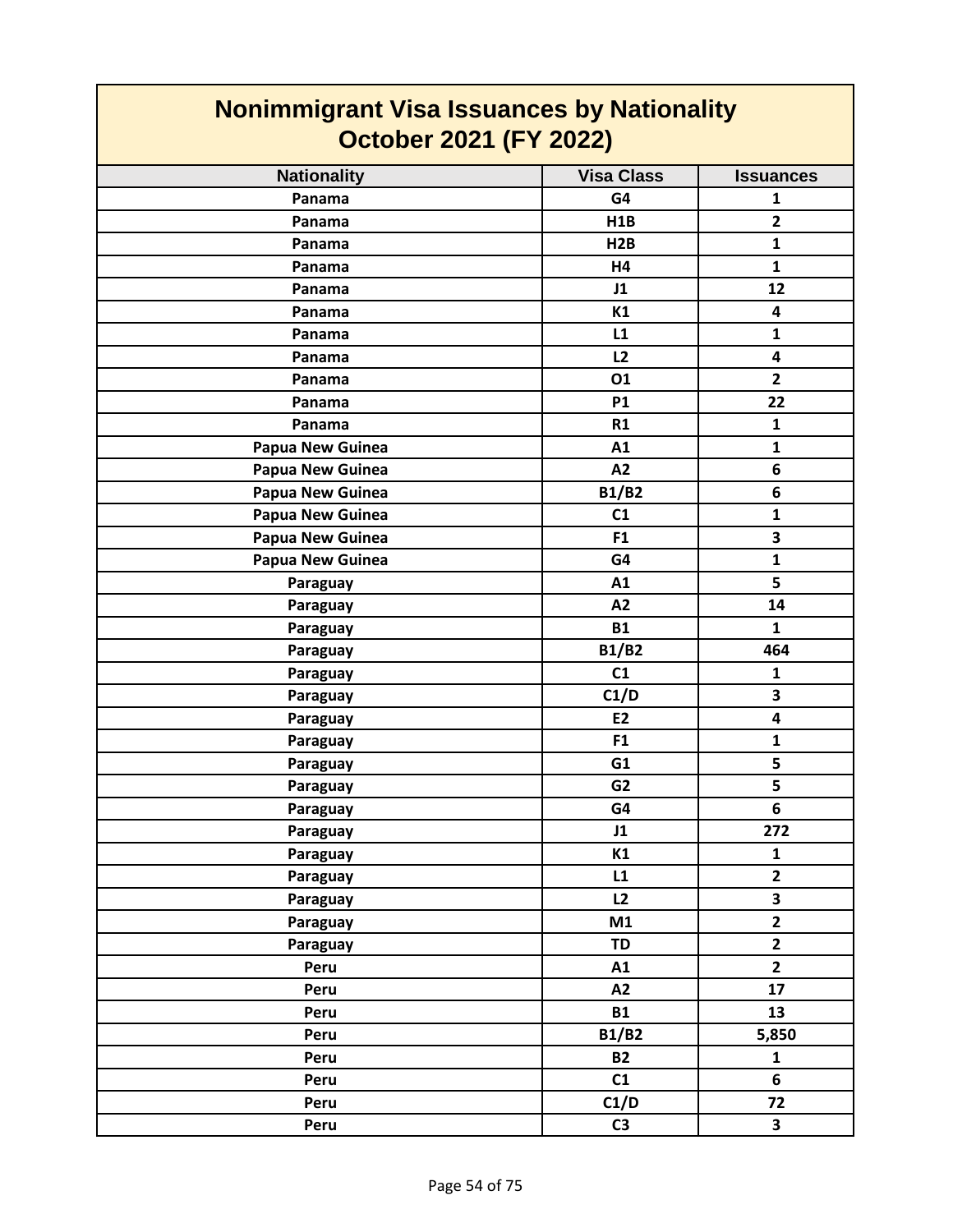| <b>Nonimmigrant Visa Issuances by Nationality</b><br><b>October 2021 (FY 2022)</b> |                   |                         |
|------------------------------------------------------------------------------------|-------------------|-------------------------|
| <b>Nationality</b>                                                                 | <b>Visa Class</b> | <b>Issuances</b>        |
| Peru                                                                               | F <sub>1</sub>    | 33                      |
| Peru                                                                               | F <sub>2</sub>    | 5                       |
| Peru                                                                               | G <sub>2</sub>    | $\mathbf{1}$            |
| Peru                                                                               | G4                | 19                      |
| Peru                                                                               | G <sub>5</sub>    | $\mathbf{1}$            |
| Peru                                                                               | H1B               | 13                      |
| Peru                                                                               | H <sub>2</sub> A  | 59                      |
| Peru                                                                               | H <sub>2</sub> B  | 5                       |
| Peru                                                                               | H4                | 9                       |
| Peru                                                                               | J1                | 945                     |
| Peru                                                                               | J2                | 3                       |
| Peru                                                                               | K1                | 14                      |
| Peru                                                                               | L1                | 22                      |
| Peru                                                                               | L2                | 25                      |
| Peru                                                                               | M1                | 6                       |
| Peru                                                                               | 01                | $\overline{\mathbf{z}}$ |
| Peru                                                                               | 02                | 1                       |
| Peru                                                                               | <b>O3</b>         | 8                       |
| Peru                                                                               | <b>R1</b>         | $\mathbf{1}$            |
| Peru                                                                               | T <sub>3</sub>    | 3                       |
| Peru                                                                               | T <sub>6</sub>    | $\overline{2}$          |
| Peru                                                                               | U3                | $\overline{2}$          |
| <b>Philippines</b>                                                                 | A1                | $\overline{2}$          |
| <b>Philippines</b>                                                                 | A2                | 60                      |
| <b>Philippines</b>                                                                 | A3                | 21                      |
| <b>Philippines</b>                                                                 | <b>B1</b>         | 217                     |
| <b>Philippines</b>                                                                 | <b>B1/B2</b>      | 3,815                   |
| <b>Philippines</b>                                                                 | <b>B2</b>         | $\mathbf{1}$            |
| <b>Philippines</b>                                                                 | C1                | 62                      |
| <b>Philippines</b>                                                                 | C1/D              | 3,482                   |
| <b>Philippines</b>                                                                 | CW1               | 5                       |
| <b>Philippines</b>                                                                 | CW <sub>2</sub>   | $\mathbf{1}$            |
| <b>Philippines</b>                                                                 | E2                | 18                      |
| <b>Philippines</b>                                                                 | F <sub>1</sub>    | 24                      |
| <b>Philippines</b>                                                                 | F <sub>2</sub>    | 3                       |
| <b>Philippines</b>                                                                 | G1                | 5                       |
| <b>Philippines</b>                                                                 | G <sub>2</sub>    | $\overline{2}$          |
| <b>Philippines</b>                                                                 | G4                | 29                      |
| <b>Philippines</b>                                                                 | G5                | $\overline{2}$          |
| <b>Philippines</b>                                                                 | H1B               | 92                      |
| <b>Philippines</b>                                                                 | H2B               | 375                     |
| <b>Philippines</b>                                                                 | H3                | 3                       |

T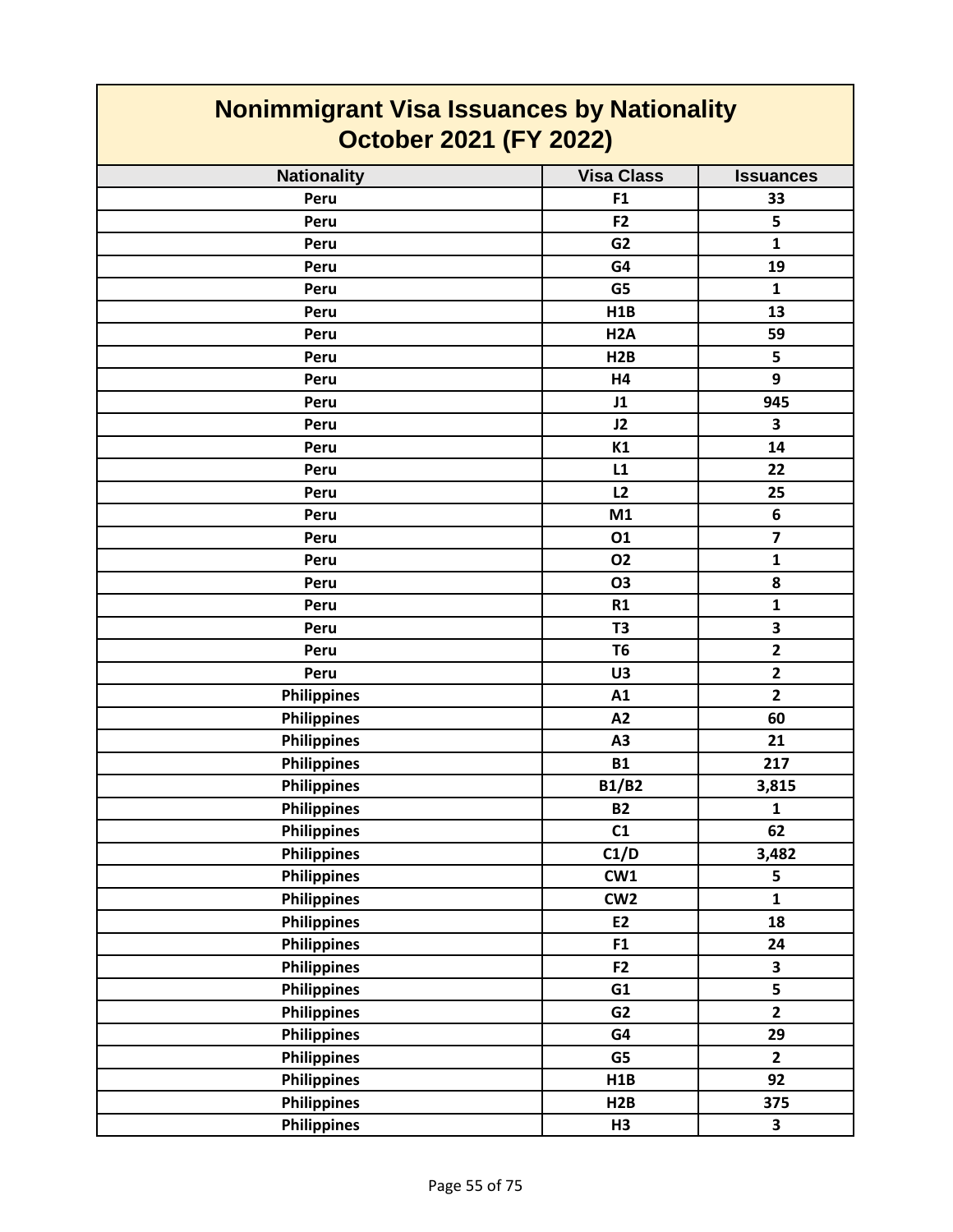| <b>Nonimmigrant Visa Issuances by Nationality</b><br><b>October 2021 (FY 2022)</b> |                   |                         |
|------------------------------------------------------------------------------------|-------------------|-------------------------|
| <b>Nationality</b>                                                                 | <b>Visa Class</b> | <b>Issuances</b>        |
| <b>Philippines</b>                                                                 | H4                | 30                      |
| <b>Philippines</b>                                                                 | J1                | 75                      |
| <b>Philippines</b>                                                                 | J2                | 13                      |
| <b>Philippines</b>                                                                 | K1                | 229                     |
| <b>Philippines</b>                                                                 | <b>K2</b>         | 58                      |
| <b>Philippines</b>                                                                 | L1                | 55                      |
| <b>Philippines</b>                                                                 | L2                | 33                      |
| <b>Philippines</b>                                                                 | M1                | $\overline{2}$          |
| <b>Philippines</b>                                                                 | 01                | 3                       |
| <b>Philippines</b>                                                                 | <b>O2</b>         | $\overline{\mathbf{2}}$ |
| <b>Philippines</b>                                                                 | <b>O3</b>         | $\mathbf{1}$            |
| <b>Philippines</b>                                                                 | <b>P4</b>         | $\mathbf{1}$            |
| Philippines                                                                        | R1                | $\overline{\mathbf{z}}$ |
| <b>Philippines</b>                                                                 | R <sub>2</sub>    | $\mathbf{2}$            |
| <b>Philippines</b>                                                                 | T <sub>3</sub>    | 4                       |
| <b>Philippines</b>                                                                 | T <sub>6</sub>    | $\mathbf{1}$            |
| <b>Philippines</b>                                                                 | <b>TD</b>         | $\mathbf{2}$            |
| Poland                                                                             | A1                | $\mathbf{1}$            |
| Poland                                                                             | A2                | 27                      |
| Poland                                                                             | <b>B1</b>         | 3                       |
| Poland                                                                             | <b>B1/B2</b>      | 87                      |
| Poland                                                                             | C1/D              | 184                     |
| Poland                                                                             | E1                | 5                       |
| Poland                                                                             | E <sub>2</sub>    | 11                      |
| Poland                                                                             | F <sub>1</sub>    | 11                      |
| Poland                                                                             | F <sub>2</sub>    | 1                       |
| Poland                                                                             | G1                | $\mathbf{1}$            |
| Poland                                                                             | G <sub>2</sub>    | 6                       |
| Poland                                                                             | G <sub>3</sub>    | 3                       |
| Poland                                                                             | G4                | 3                       |
| Poland                                                                             | H1B               | 11                      |
| Poland                                                                             | H2B               | 6                       |
| Poland                                                                             | Η4                | $\overline{\mathbf{4}}$ |
| Poland                                                                             | $\mathbf{I}$      | $\overline{2}$          |
| Poland                                                                             | J1                | 77                      |
| Poland                                                                             | J2                | 18                      |
| Poland                                                                             | K1                | 11                      |
| Poland                                                                             | <b>K2</b>         | $\mathbf{1}$            |
| Poland                                                                             | L1                | 18                      |
| Poland                                                                             | L2                | 32                      |
| Poland                                                                             | M1                | $\mathbf{1}$            |
| Poland                                                                             | NATO <sub>2</sub> | 49                      |

 $\Gamma$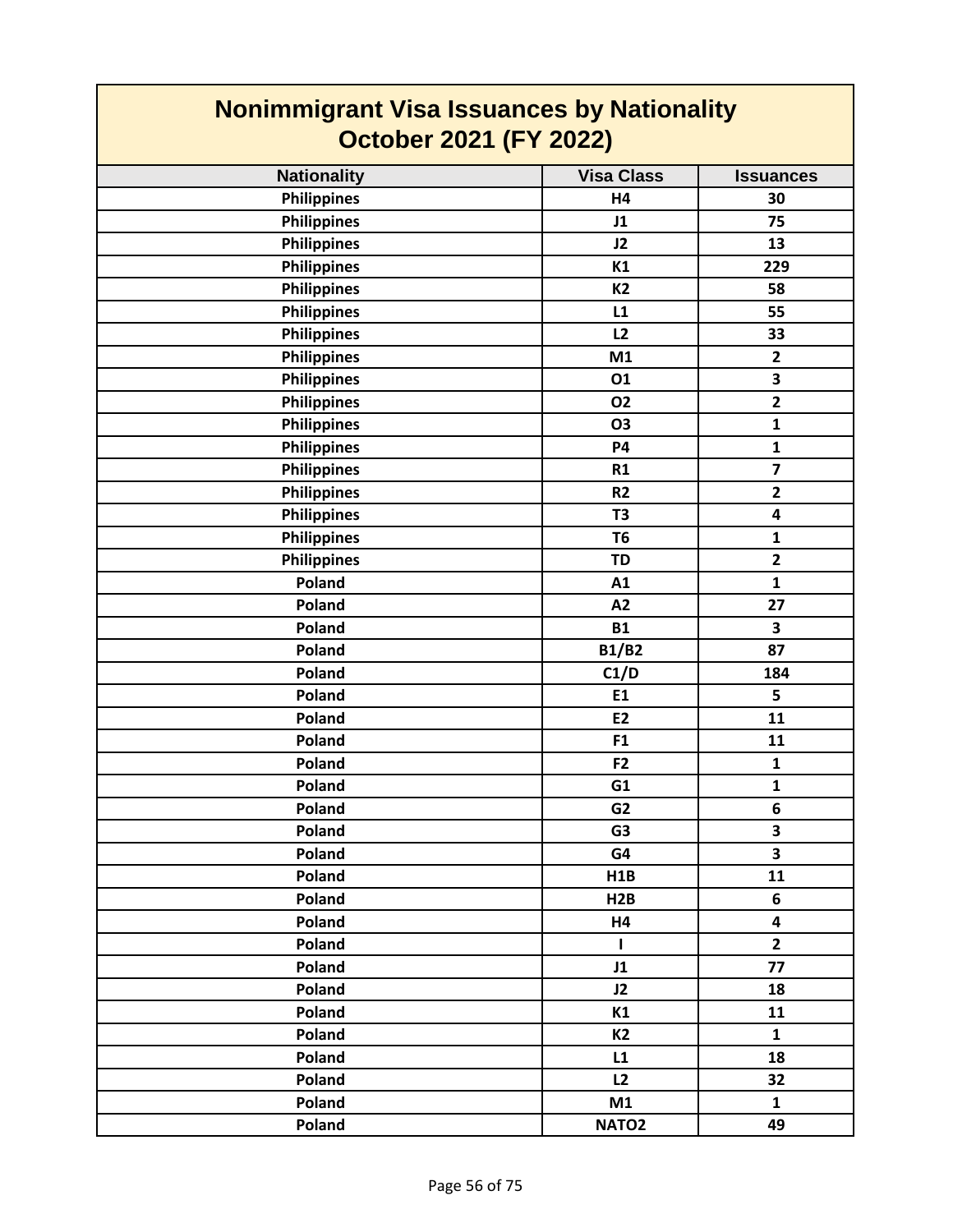| <b>Nonimmigrant Visa Issuances by Nationality</b><br><b>October 2021 (FY 2022)</b> |                   |                         |
|------------------------------------------------------------------------------------|-------------------|-------------------------|
| <b>Nationality</b>                                                                 | <b>Visa Class</b> | <b>Issuances</b>        |
| Poland                                                                             | NATO <sub>4</sub> | $\overline{2}$          |
| Poland                                                                             | NATO5             | 4                       |
| <b>Poland</b>                                                                      | NATO6             | $\overline{\mathbf{2}}$ |
| Poland                                                                             | 01                | 9                       |
| <b>Poland</b>                                                                      | <b>O2</b>         | $\mathbf{1}$            |
| Poland                                                                             | <b>P1</b>         | $\overline{2}$          |
| Poland                                                                             | R1                | $\overline{2}$          |
| Poland                                                                             | <b>TD</b>         | $\overline{\mathbf{2}}$ |
| Portugal                                                                           | A1                | $\overline{2}$          |
| Portugal                                                                           | A2                | 16                      |
| Portugal                                                                           | <b>B1</b>         | 6                       |
| Portugal                                                                           | <b>B1/B2</b>      | 6                       |
| Portugal                                                                           | C1/D              | 153                     |
| Portugal                                                                           | F <sub>1</sub>    | 11                      |
| Portugal                                                                           | F <sub>2</sub>    | $\overline{2}$          |
| Portugal                                                                           | G4                | 9                       |
| Portugal                                                                           | H1B               | 13                      |
| Portugal                                                                           | <b>H4</b>         | $\overline{\mathbf{4}}$ |
| Portugal                                                                           | 1                 | $\mathbf{1}$            |
| Portugal                                                                           | J1                | 12                      |
| Portugal                                                                           | J2                | 4                       |
| Portugal                                                                           | K1                | 5                       |
| Portugal                                                                           | L1                | 32                      |
| Portugal                                                                           | L2                | 11                      |
| Portugal                                                                           | M1                | 1                       |
| Portugal                                                                           | NATO <sub>2</sub> | 8                       |
| Portugal                                                                           | NATO6             | $\mathbf{1}$            |
| Portugal                                                                           | 01                | $\overline{\mathbf{z}}$ |
| Portugal                                                                           | <b>O2</b>         | $\mathbf{1}$            |
| Portugal                                                                           | <b>O3</b>         | $\mathbf{2}$            |
| Portugal                                                                           | <b>P1</b>         | $\mathbf{2}$            |
| Qatar                                                                              | A1                | 9                       |
| Qatar                                                                              | A2                | 99                      |
| Qatar                                                                              | A3                | $\overline{2}$          |
| Qatar                                                                              | <b>B1/B2</b>      | 554                     |
| Qatar                                                                              | C1/D              | $\mathbf{2}$            |
| Qatar                                                                              | F1                | 8                       |
| Qatar                                                                              | G2                | 3                       |
| Qatar                                                                              | J1                | 3                       |
| Qatar                                                                              | M1                | $\overline{\mathbf{4}}$ |
| Romania                                                                            | A1                | $\overline{7}$          |
| Romania                                                                            | A2                | 22                      |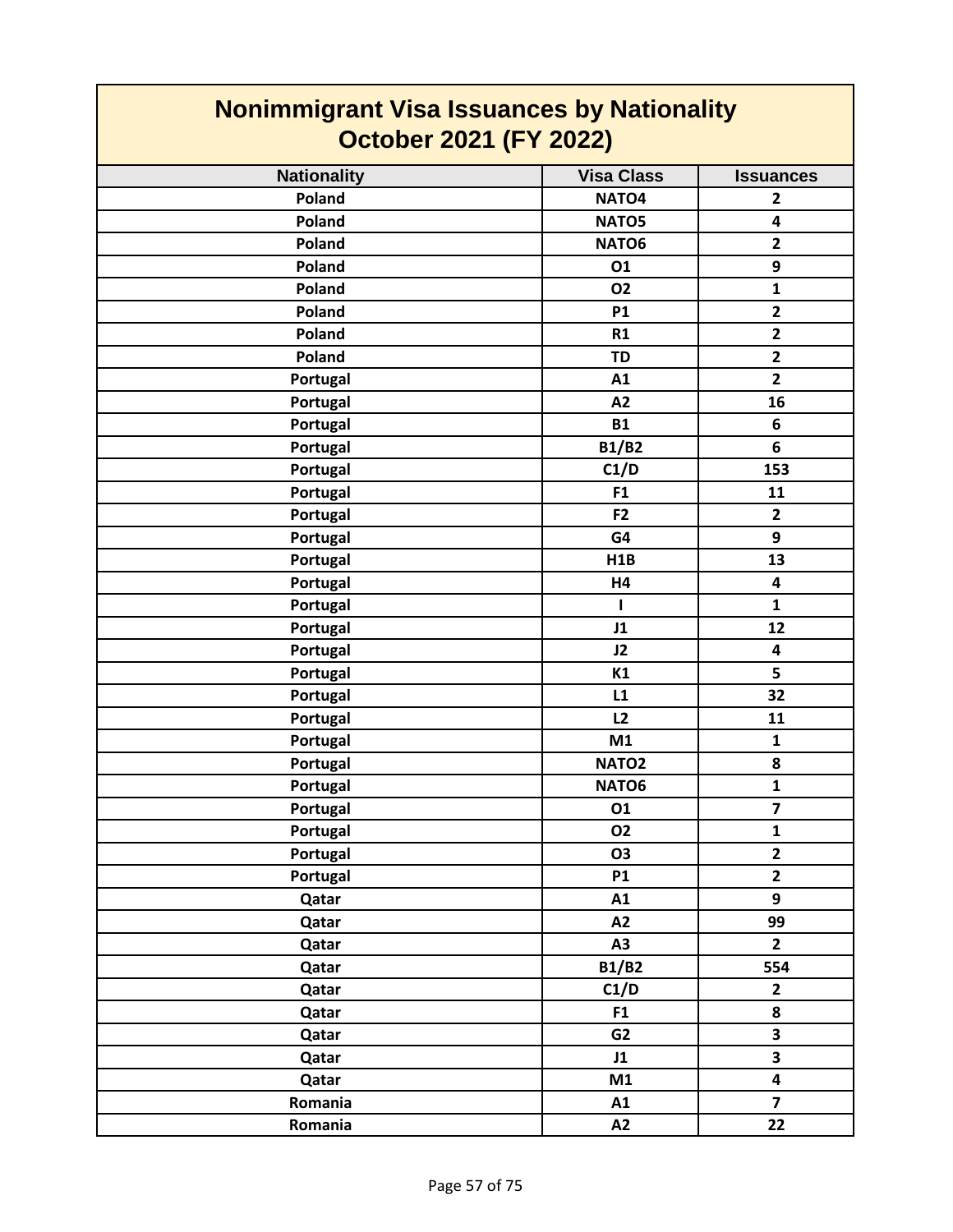| <b>Nonimmigrant Visa Issuances by Nationality</b><br><b>October 2021 (FY 2022)</b> |                   |                         |
|------------------------------------------------------------------------------------|-------------------|-------------------------|
| <b>Nationality</b>                                                                 | <b>Visa Class</b> | <b>Issuances</b>        |
| Romania                                                                            | <b>B1</b>         | 40                      |
| Romania                                                                            | <b>B1/B2</b>      | 579                     |
| Romania                                                                            | C1/D              | 327                     |
| Romania                                                                            | E <sub>2</sub>    | $\mathbf{1}$            |
| Romania                                                                            | F <sub>1</sub>    | 3                       |
| Romania                                                                            | G <sub>1</sub>    | $\mathbf{1}$            |
| Romania                                                                            | G <sub>2</sub>    | $\mathbf{2}$            |
| Romania                                                                            | G <sub>3</sub>    | $\mathbf{1}$            |
| Romania                                                                            | G4                | 3                       |
| Romania                                                                            | H1B               | $\overline{\mathbf{3}}$ |
| Romania                                                                            | H <sub>2</sub> A  | 6                       |
| Romania                                                                            | H2B               | 67                      |
| Romania                                                                            | H4                | 8                       |
| Romania                                                                            | J1                | 12                      |
| Romania                                                                            | J2                | $\overline{2}$          |
| Romania                                                                            | K1                | 8                       |
| Romania                                                                            | L1                | 14                      |
| Romania                                                                            | L2                | $\overline{7}$          |
| Romania                                                                            | NATO <sub>2</sub> | 33                      |
| Romania                                                                            | 01                | $\overline{2}$          |
| Romania                                                                            | 02                | $\mathbf{1}$            |
| Romania                                                                            | <b>P1</b>         | 4                       |
| Romania                                                                            | R1                | $\overline{2}$          |
| <b>Russia</b>                                                                      | A1                | $\mathbf{2}$            |
| <b>Russia</b>                                                                      | A2                | 34                      |
| <b>Russia</b>                                                                      | <b>B1</b>         | 5                       |
| <b>Russia</b>                                                                      | <b>B1/B2</b>      | 555                     |
| <b>Russia</b>                                                                      | C1/D              | 146                     |
| Russia                                                                             | E2                | 11                      |
| <b>Russia</b>                                                                      | F <sub>1</sub>    | 183                     |
| <b>Russia</b>                                                                      | F <sub>2</sub>    | 19                      |
| <b>Russia</b>                                                                      | G1                | 21                      |
| <b>Russia</b>                                                                      | G <sub>2</sub>    | 24                      |
| <b>Russia</b>                                                                      | G4                | 54                      |
| <b>Russia</b>                                                                      | H1B               | 20                      |
| <b>Russia</b>                                                                      | H4                | 17                      |
| <b>Russia</b>                                                                      | $\mathbf{I}$      | $\overline{2}$          |
| <b>Russia</b>                                                                      | J1                | 46                      |
| <b>Russia</b>                                                                      | J2                | 25                      |
| <b>Russia</b>                                                                      | K1                | 46                      |
| <b>Russia</b>                                                                      | <b>K2</b>         | 15                      |
| <b>Russia</b>                                                                      | L1                | 42                      |

 $\mathcal{L}(\mathcal{A})$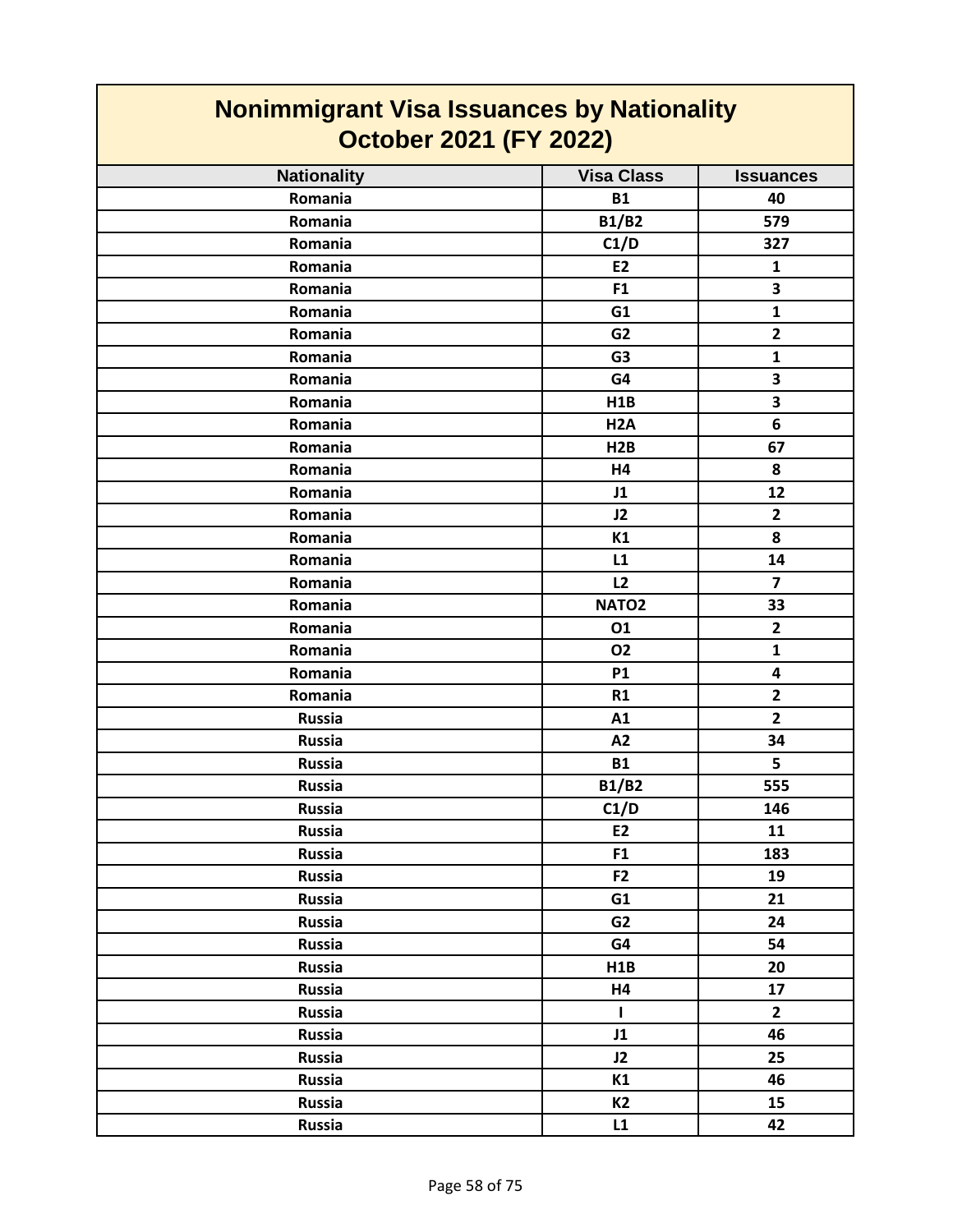| <b>Nonimmigrant Visa Issuances by Nationality</b><br><b>October 2021 (FY 2022)</b> |                   |                         |
|------------------------------------------------------------------------------------|-------------------|-------------------------|
| <b>Nationality</b>                                                                 | <b>Visa Class</b> | <b>Issuances</b>        |
| <b>Russia</b>                                                                      | L2                | 45                      |
| <b>Russia</b>                                                                      | M1                | 5                       |
| <b>Russia</b>                                                                      | M <sub>2</sub>    | $\overline{2}$          |
| <b>Russia</b>                                                                      | 01                | 40                      |
| <b>Russia</b>                                                                      | <b>O2</b>         | 3                       |
| <b>Russia</b>                                                                      | <b>O3</b>         | 25                      |
| <b>Russia</b>                                                                      | <b>P1</b>         | 6                       |
| <b>Russia</b>                                                                      | <b>P4</b>         | $\overline{7}$          |
| <b>Russia</b>                                                                      | <b>TD</b>         | $\overline{2}$          |
| Rwanda                                                                             | A <sub>2</sub>    | 5                       |
| Rwanda                                                                             | <b>B1</b>         | 5                       |
| Rwanda                                                                             | <b>B1/B2</b>      | 31                      |
| Rwanda                                                                             | <b>B2</b>         | $\overline{2}$          |
| <b>Rwanda</b>                                                                      | C1                | 1                       |
| Rwanda                                                                             | F <sub>1</sub>    | 22                      |
| Rwanda                                                                             | G1                | 1                       |
| Rwanda                                                                             | G4                | $\mathbf{1}$            |
| Rwanda                                                                             | H1B               | $\overline{2}$          |
| Rwanda                                                                             | J1                | $\overline{2}$          |
| Rwanda                                                                             | K1                | 1                       |
| Rwanda                                                                             | R1                | 1                       |
| <b>Saint Kitts and Nevis</b>                                                       | A2                | 1                       |
| <b>Saint Kitts and Nevis</b>                                                       | <b>B1/B2</b>      | 119                     |
| <b>Saint Kitts and Nevis</b>                                                       | F <sub>1</sub>    | 4                       |
| <b>Saint Lucia</b>                                                                 | A1                | $\mathbf{1}$            |
| <b>Saint Lucia</b>                                                                 | <b>B1/B2</b>      | 132                     |
| <b>Saint Lucia</b>                                                                 | C1/D              | 5                       |
| <b>Saint Lucia</b>                                                                 | C <sub>3</sub>    | $\overline{2}$          |
| <b>Saint Lucia</b>                                                                 | F <sub>1</sub>    | 3                       |
| <b>Saint Lucia</b>                                                                 | H1B               | $\overline{2}$          |
| <b>Saint Lucia</b>                                                                 | J1                | 4                       |
| <b>Saint Lucia</b>                                                                 | K1                | $\mathbf{1}$            |
| <b>Saint Vincent and the Grenadines</b>                                            | <b>B1</b>         | $\overline{\mathbf{4}}$ |
| <b>Saint Vincent and the Grenadines</b>                                            | <b>B1/B2</b>      | 63                      |
| <b>Saint Vincent and the Grenadines</b>                                            | C1/D              | $\overline{2}$          |
| Samoa                                                                              | B1/B2             | 3                       |
| <b>Samoa</b>                                                                       | R1                | $\mathbf{1}$            |
| Saudi Arabia                                                                       | A1                | 20                      |
| Saudi Arabia                                                                       | A2                | 366                     |
| Saudi Arabia                                                                       | A3                | 3                       |
| Saudi Arabia                                                                       | <b>B1/B2</b>      | 1,259                   |
| Saudi Arabia                                                                       | D                 | 73                      |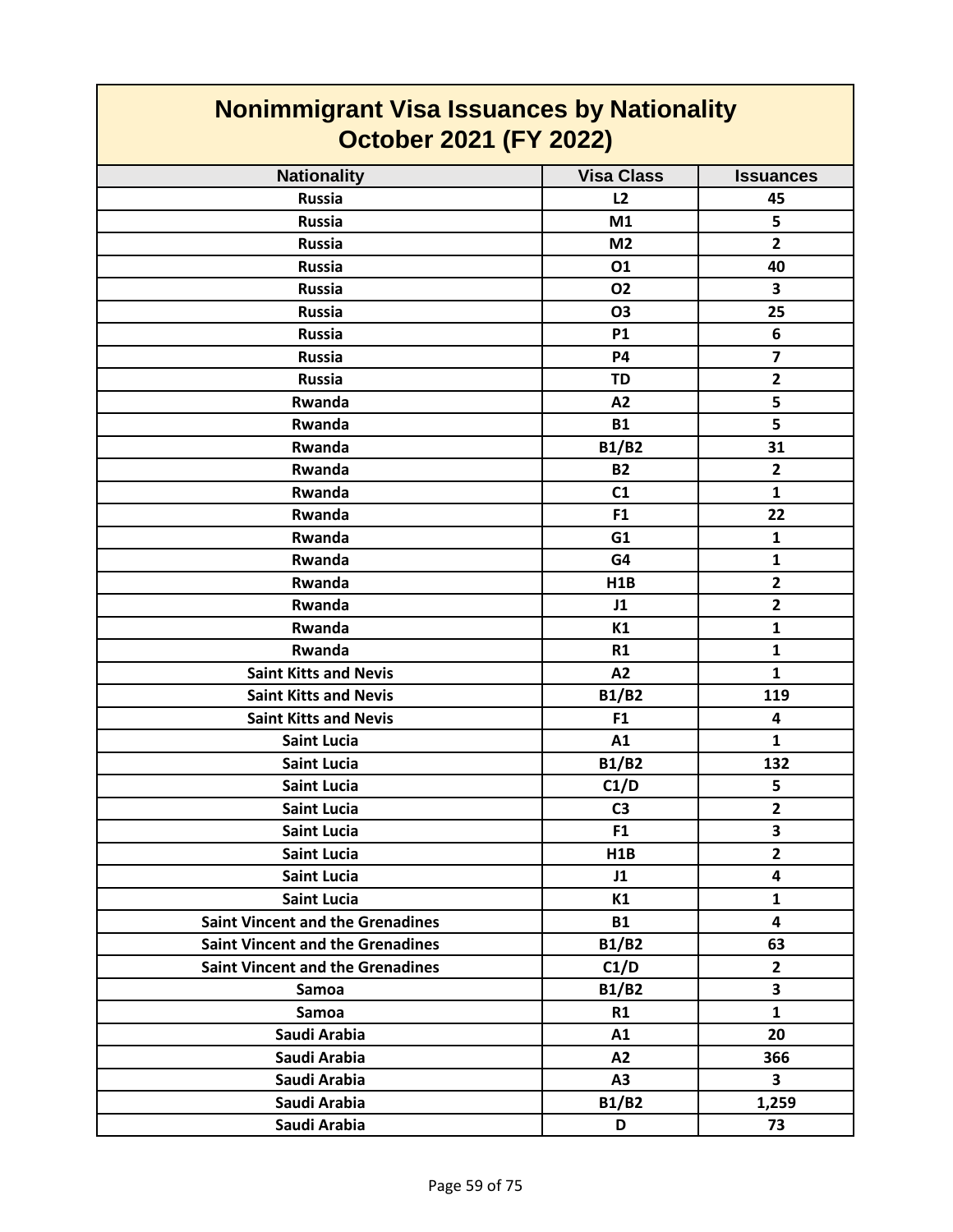| <b>Nonimmigrant Visa Issuances by Nationality</b><br><b>October 2021 (FY 2022)</b> |                   |                         |
|------------------------------------------------------------------------------------|-------------------|-------------------------|
| <b>Nationality</b>                                                                 | <b>Visa Class</b> | <b>Issuances</b>        |
| Saudi Arabia                                                                       | F <sub>1</sub>    | 362                     |
| Saudi Arabia                                                                       | F <sub>2</sub>    | 202                     |
| Saudi Arabia                                                                       | G <sub>1</sub>    | 1                       |
| Saudi Arabia                                                                       | G <sub>2</sub>    | $\overline{2}$          |
| Saudi Arabia                                                                       | G4                | $\overline{\mathbf{z}}$ |
| Saudi Arabia                                                                       | <b>H1B</b>        | 8                       |
| Saudi Arabia                                                                       | H <sub>4</sub>    | $\overline{\mathbf{4}}$ |
| Saudi Arabia                                                                       | J1                | 24                      |
| Saudi Arabia                                                                       | J2                | 6                       |
| Saudi Arabia                                                                       | L1                | $\overline{2}$          |
| Saudi Arabia                                                                       | M1                | 36                      |
| Saudi Arabia                                                                       | 01                | $\mathbf{2}$            |
| Saudi Arabia                                                                       | <b>O3</b>         | $\overline{2}$          |
| Senegal                                                                            | A1                | 4                       |
| <b>Senegal</b>                                                                     | A2                | 6                       |
| <b>Senegal</b>                                                                     | <b>B1/B2</b>      | 95                      |
| Senegal                                                                            | D                 | 21                      |
| <b>Senegal</b>                                                                     | F <sub>1</sub>    | 6                       |
| <b>Senegal</b>                                                                     | G1                | $\mathbf{1}$            |
| <b>Senegal</b>                                                                     | G4                | 5                       |
| Senegal                                                                            | H <sub>1</sub> B  | 4                       |
| <b>Senegal</b>                                                                     | L                 | 1                       |
| Senegal                                                                            | J1                | $\mathbf{1}$            |
| <b>Senegal</b>                                                                     | J2                | $\overline{\mathbf{4}}$ |
| Senegal                                                                            | K1                | 4                       |
| <b>Senegal</b>                                                                     | K <sub>2</sub>    | $\mathbf{1}$            |
| <b>Senegal</b>                                                                     | 01                | 1                       |
| <b>Senegal</b>                                                                     | <b>P1</b>         | $\mathbf{1}$            |
| <b>Serbia</b>                                                                      | A2                | $\mathbf{2}$            |
| <b>Serbia</b>                                                                      | <b>B1</b>         | $\overline{2}$          |
| <b>Serbia</b>                                                                      | <b>B1/B2</b>      | 413                     |
| <b>Serbia</b>                                                                      | C1                | $\overline{2}$          |
| <b>Serbia</b>                                                                      | C1/D              | 156                     |
| <b>Serbia</b>                                                                      | E2                | 5                       |
| <b>Serbia</b>                                                                      | F1                | 9                       |
| <b>Serbia</b>                                                                      | G4                | 3                       |
| <b>Serbia</b>                                                                      | H1B               | $\overline{7}$          |
| <b>Serbia</b>                                                                      | H2B               | 28                      |
| <b>Serbia</b>                                                                      | <b>H4</b>         | 6                       |
| <b>Serbia</b>                                                                      | $\mathbf{I}$      | 3                       |
| <b>Serbia</b>                                                                      | J1                | 18                      |
| <b>Serbia</b>                                                                      | J2                | $\overline{\mathbf{3}}$ |

Г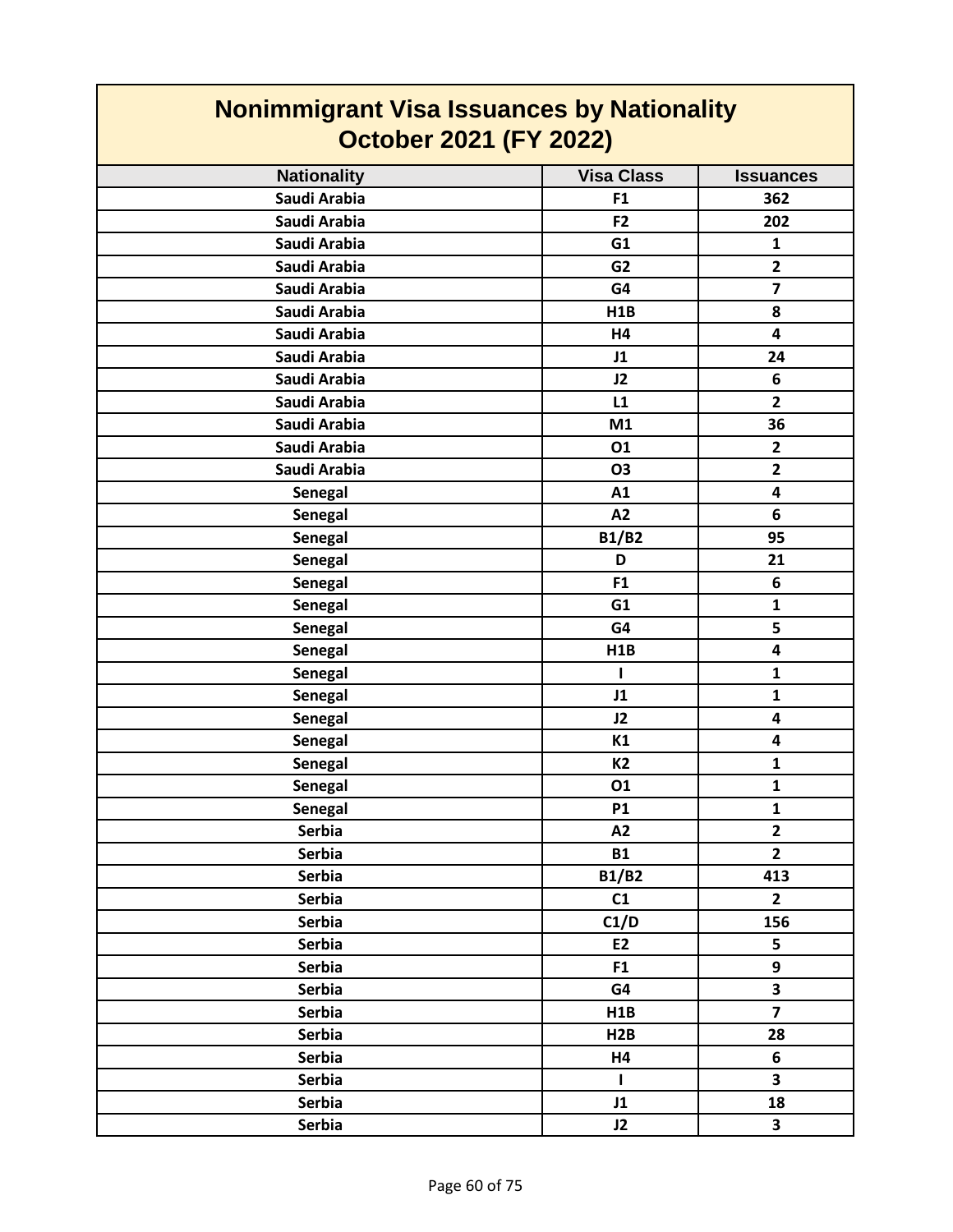| <b>Nonimmigrant Visa Issuances by Nationality</b><br><b>October 2021 (FY 2022)</b> |                   |                         |
|------------------------------------------------------------------------------------|-------------------|-------------------------|
| <b>Nationality</b>                                                                 | <b>Visa Class</b> | <b>Issuances</b>        |
| <b>Serbia</b>                                                                      | K1                | 5                       |
| <b>Serbia</b>                                                                      | K <sub>2</sub>    | $\mathbf{1}$            |
| <b>Serbia</b>                                                                      | L1                | 5                       |
| <b>Serbia</b>                                                                      | 01                | 5                       |
| <b>Serbia</b>                                                                      | <b>O2</b>         | $\mathbf{1}$            |
| <b>Serbia</b>                                                                      | <b>P1</b>         | $\overline{2}$          |
| <b>Serbia</b>                                                                      | P <sub>3</sub>    | $\overline{\mathbf{3}}$ |
| <b>Seychelles</b>                                                                  | A3                | $\mathbf{1}$            |
| <b>Seychelles</b>                                                                  | <b>B1/B2</b>      | $\overline{2}$          |
| <b>Seychelles</b>                                                                  | C1/D              | $\overline{\mathbf{3}}$ |
| <b>Seychelles</b>                                                                  | G1                | $\mathbf{1}$            |
| Sierra Leone                                                                       | A2                | 18                      |
| Sierra Leone                                                                       | <b>B1/B2</b>      | 143                     |
| <b>Sierra Leone</b>                                                                | <b>B2</b>         | 9                       |
| Sierra Leone                                                                       | F1                | $\mathbf{1}$            |
| <b>Sierra Leone</b>                                                                | G <sub>2</sub>    | $\mathbf{1}$            |
| <b>Sierra Leone</b>                                                                | G4                | $\overline{\mathbf{4}}$ |
| <b>Sierra Leone</b>                                                                | H1B               | $\mathbf{1}$            |
| Sierra Leone                                                                       | J2                | $\mathbf{1}$            |
| <b>Sierra Leone</b>                                                                | K1                | 44                      |
| Sierra Leone                                                                       | <b>K2</b>         | 12                      |
| Singapore                                                                          | A1                | $\mathbf{1}$            |
| Singapore                                                                          | A2                | 75                      |
| Singapore                                                                          | <b>B1</b>         | $\mathbf{2}$            |
| Singapore                                                                          | <b>B1/B2</b>      | 31                      |
| Singapore                                                                          | C1/D              | 181                     |
| Singapore                                                                          | F1                | 49                      |
| Singapore                                                                          | F <sub>2</sub>    | $\mathbf{2}$            |
| <b>Singapore</b>                                                                   | G1                | $\mathbf{1}$            |
| <b>Singapore</b>                                                                   | G4                | $\mathbf{1}$            |
| Singapore                                                                          | H1B               | 19                      |
| Singapore                                                                          | H1B1              | 52                      |
| <b>Singapore</b>                                                                   | H <sub>3</sub>    | $\mathbf{2}$            |
| Singapore                                                                          | <b>H4</b>         | 22                      |
| Singapore                                                                          | J1                | 26                      |
| Singapore                                                                          | J2                | 5                       |
| Singapore                                                                          | K1                | $\overline{\mathbf{3}}$ |
| <b>Singapore</b>                                                                   | L1                | 39                      |
| Singapore                                                                          | L2                | 38                      |
| <b>Singapore</b>                                                                   | M1                | $\mathbf{2}$            |
| Singapore                                                                          | 01                | $\overline{2}$          |
| Singapore                                                                          | <b>O2</b>         | 6                       |

 $\mathcal{L}(\mathcal{A})$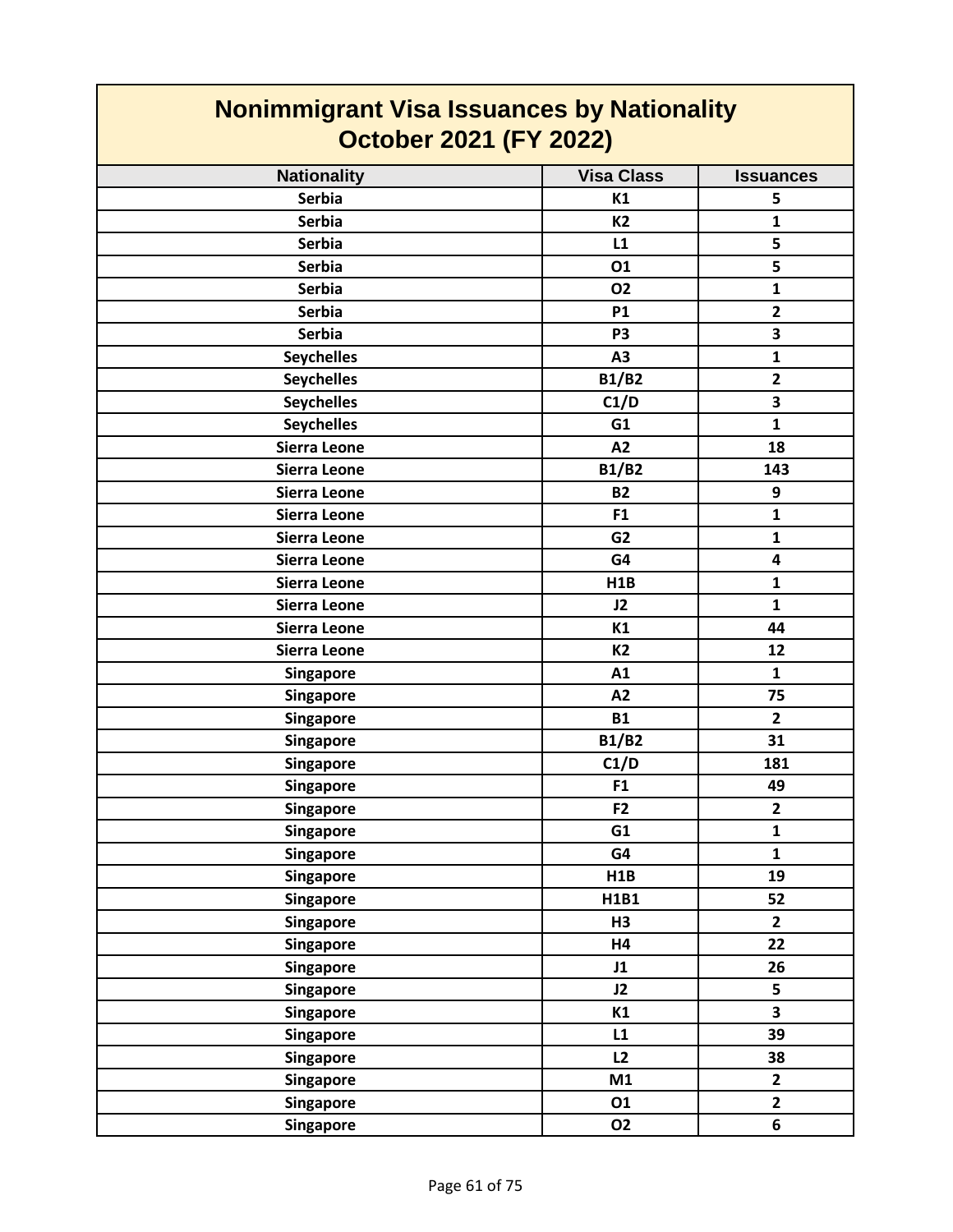| <b>Nonimmigrant Visa Issuances by Nationality</b><br><b>October 2021 (FY 2022)</b> |                   |                         |
|------------------------------------------------------------------------------------|-------------------|-------------------------|
| <b>Nationality</b>                                                                 | <b>Visa Class</b> | <b>Issuances</b>        |
| <b>Singapore</b>                                                                   | P <sub>3</sub>    | 1                       |
| <b>Slovakia</b>                                                                    | A1                | $\mathbf{2}$            |
| <b>Slovakia</b>                                                                    | A2                | 15                      |
| Slovakia                                                                           | <b>B1</b>         | $\mathbf{1}$            |
| Slovakia                                                                           | <b>B1/B2</b>      | $\mathbf{2}$            |
| Slovakia                                                                           | C1/D              | $\overline{\mathbf{z}}$ |
| Slovakia                                                                           | E <sub>2</sub>    | $\mathbf{2}$            |
| Slovakia                                                                           | F <sub>1</sub>    | $\overline{\mathbf{z}}$ |
| <b>Slovakia</b>                                                                    | F <sub>2</sub>    | $\overline{\mathbf{4}}$ |
| Slovakia                                                                           | G1                | 1                       |
| <b>Slovakia</b>                                                                    | G <sub>2</sub>    | $\mathbf{1}$            |
| Slovakia                                                                           | G <sub>3</sub>    | 1                       |
| <b>Slovakia</b>                                                                    | H1B               | $\mathbf{1}$            |
| <b>Slovakia</b>                                                                    | H4                | $\mathbf{1}$            |
| <b>Slovakia</b>                                                                    | $\mathbf{I}$      | 5                       |
| <b>Slovakia</b>                                                                    | J1                | $\overline{\mathbf{4}}$ |
| <b>Slovakia</b>                                                                    | K1                | $\mathbf{1}$            |
| <b>Slovakia</b>                                                                    | L1                | 8                       |
| Slovakia                                                                           | L2                | $\overline{7}$          |
| <b>Slovakia</b>                                                                    | NATO <sub>2</sub> | 3                       |
| Slovakia                                                                           | <b>O2</b>         | $\mathbf{2}$            |
| <b>Slovakia</b>                                                                    | <b>P1</b>         | 3                       |
| Slovenia                                                                           | <b>B1/B2</b>      | 13                      |
| Slovenia                                                                           | C1/D              | 5                       |
| Slovenia                                                                           | F1                | $\overline{2}$          |
| Slovenia                                                                           | G <sub>2</sub>    | 4                       |
| Slovenia                                                                           | G4                | 5                       |
| Slovenia                                                                           | H1B               | $\mathbf 1$             |
| Slovenia                                                                           | I.                | $\mathbf{1}$            |
| Slovenia                                                                           | J1                | 6                       |
| Slovenia                                                                           | J2                | $\mathbf{2}$            |
| Slovenia                                                                           | L1                | $\overline{2}$          |
| Slovenia                                                                           | L2                | $\mathbf{2}$            |
| Slovenia                                                                           | NATO <sub>2</sub> | 5                       |
| Slovenia                                                                           | <b>P1</b>         | $\overline{2}$          |
| <b>Solomon Islands</b>                                                             | <b>B1/B2</b>      | $\mathbf{1}$            |
| <b>Somalia</b>                                                                     | A3                | $\mathbf{1}$            |
| <b>Somalia</b>                                                                     | <b>B1/B2</b>      | $\mathbf{1}$            |
| <b>Somalia</b>                                                                     | F1                | $\mathbf{1}$            |
| <b>Somalia</b>                                                                     | F <sub>2</sub>    | $\mathbf{2}$            |
| <b>Somalia</b>                                                                     | K1                | $\overline{2}$          |
| <b>South Africa</b>                                                                | A1                | 5                       |

 $\mathcal{L}^{\text{max}}$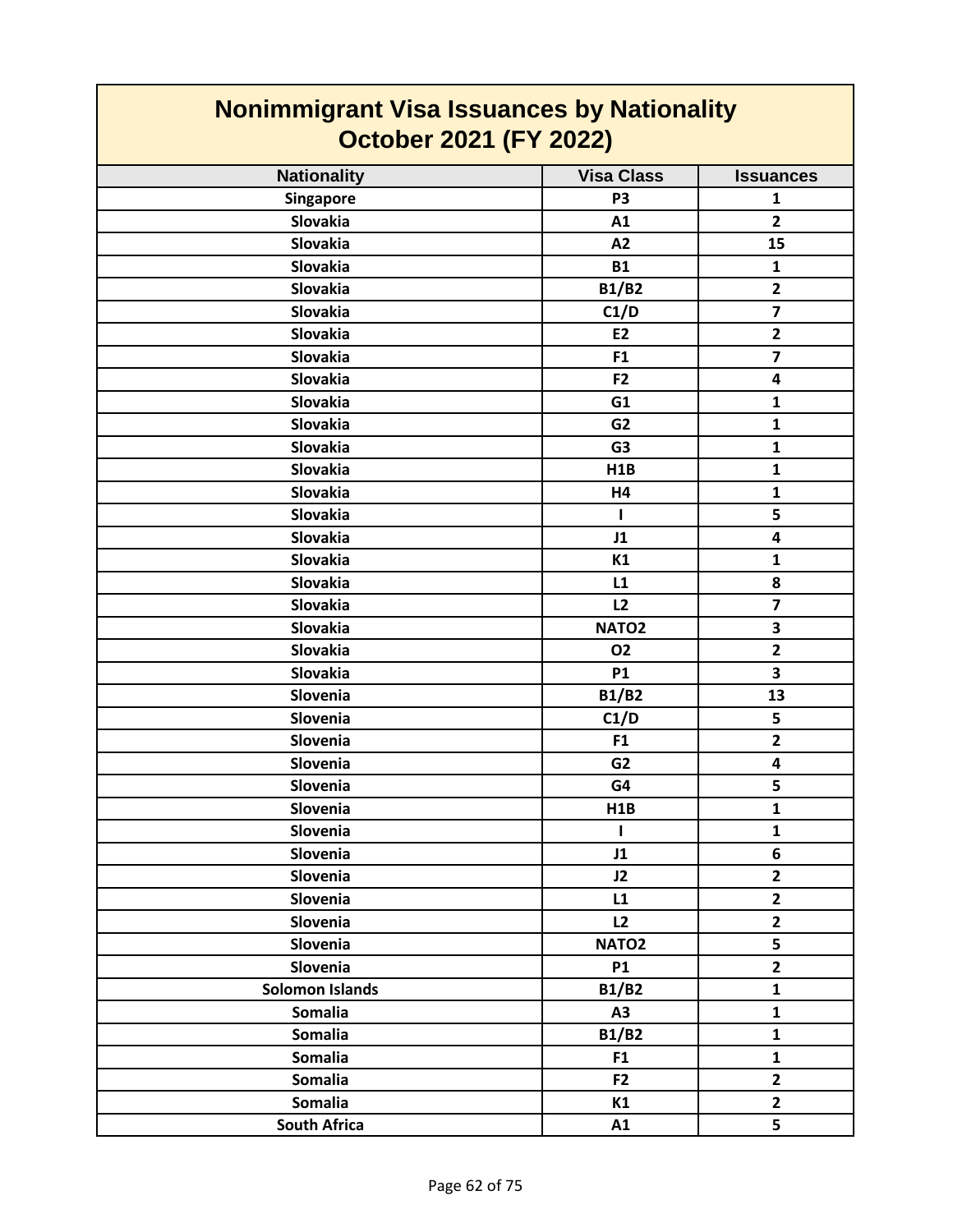| <b>Nonimmigrant Visa Issuances by Nationality</b><br><b>October 2021 (FY 2022)</b> |                   |                         |
|------------------------------------------------------------------------------------|-------------------|-------------------------|
| <b>Nationality</b>                                                                 | <b>Visa Class</b> | <b>Issuances</b>        |
| <b>South Africa</b>                                                                | A2                | $\overline{7}$          |
| <b>South Africa</b>                                                                | <b>B1</b>         | 119                     |
| <b>South Africa</b>                                                                | B1/B2             | 174                     |
| <b>South Africa</b>                                                                | C1                | $\mathbf{1}$            |
| <b>South Africa</b>                                                                | C1/D              | 237                     |
| <b>South Africa</b>                                                                | C <sub>3</sub>    | $\overline{2}$          |
| <b>South Africa</b>                                                                | E <sub>2</sub>    | $\mathbf{1}$            |
| <b>South Africa</b>                                                                | F <sub>1</sub>    | 37                      |
| <b>South Africa</b>                                                                | F <sub>2</sub>    | 4                       |
| <b>South Africa</b>                                                                | G <sub>2</sub>    | $\overline{7}$          |
| <b>South Africa</b>                                                                | G4                | 13                      |
| <b>South Africa</b>                                                                | H1B               | 9                       |
| <b>South Africa</b>                                                                | H <sub>2</sub> A  | 70                      |
| <b>South Africa</b>                                                                | H2B               | $\overline{\mathbf{z}}$ |
| <b>South Africa</b>                                                                | H <sub>3</sub>    | $\mathbf{1}$            |
| <b>South Africa</b>                                                                | H4                | 6                       |
| <b>South Africa</b>                                                                | L.                | $\mathbf{1}$            |
| <b>South Africa</b>                                                                | J1                | 66                      |
| <b>South Africa</b>                                                                | J2                | 9                       |
| <b>South Africa</b>                                                                | K1                | 11                      |
| <b>South Africa</b>                                                                | K2                | $\overline{2}$          |
| <b>South Africa</b>                                                                | L1                | 32                      |
| <b>South Africa</b>                                                                | L2                | 36                      |
| <b>South Africa</b>                                                                | M1                | 3                       |
| <b>South Africa</b>                                                                | 01                | 6                       |
| <b>South Africa</b>                                                                | <b>O3</b>         | $\mathbf{1}$            |
| <b>South Africa</b>                                                                | P1                | 1                       |
| <b>South Africa</b>                                                                | R1                | $\mathbf{1}$            |
| <b>South Africa</b>                                                                | R <sub>2</sub>    | 5                       |
| <b>South Africa</b>                                                                | <b>TD</b>         | $\overline{\mathbf{4}}$ |
| South Sudan                                                                        | A1                | $\mathbf{2}$            |
| <b>South Sudan</b>                                                                 | A2                | $\mathbf{1}$            |
| <b>South Sudan</b>                                                                 | <b>B1/B2</b>      | $\overline{2}$          |
| South Sudan                                                                        | G1                | $\mathbf{1}$            |
| South Sudan                                                                        | G <sub>2</sub>    | 6                       |
| South Sudan                                                                        | G4                | $\mathbf{1}$            |
| South Sudan                                                                        | J1                | $\overline{2}$          |
| South Sudan                                                                        | K1                | $\mathbf{1}$            |
| South Sudan                                                                        | 01                | $\mathbf{1}$            |
| <b>Spain</b>                                                                       | A1                | 9                       |
| <b>Spain</b>                                                                       | A2                | 23                      |
| <b>Spain</b>                                                                       | <b>B1</b>         | 54                      |

Г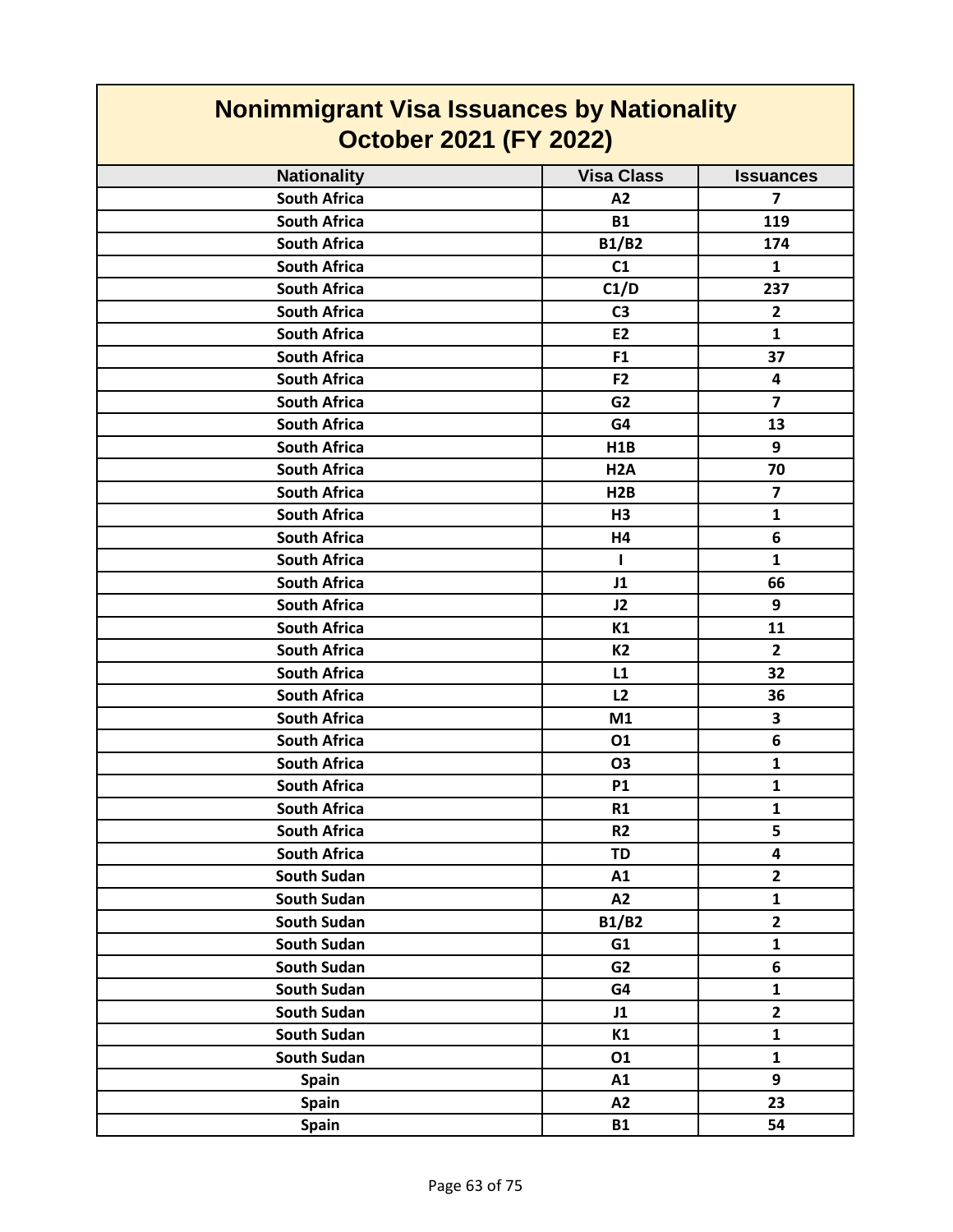| <b>Nonimmigrant Visa Issuances by Nationality</b><br><b>October 2021 (FY 2022)</b> |                   |                         |
|------------------------------------------------------------------------------------|-------------------|-------------------------|
| <b>Nationality</b>                                                                 | <b>Visa Class</b> | <b>Issuances</b>        |
| <b>Spain</b>                                                                       | <b>B1/B2</b>      | 37                      |
| Spain                                                                              | C1/D              | 94                      |
| <b>Spain</b>                                                                       | E1                | 6                       |
| Spain                                                                              | <b>E2</b>         | 116                     |
| Spain                                                                              | F <sub>1</sub>    | 94                      |
| <b>Spain</b>                                                                       | F <sub>2</sub>    | 5                       |
| Spain                                                                              | G <sub>2</sub>    | $\overline{\mathbf{4}}$ |
| <b>Spain</b>                                                                       | G <sub>3</sub>    | 1                       |
| <b>Spain</b>                                                                       | G4                | 30                      |
| <b>Spain</b>                                                                       | H1B               | 87                      |
| <b>Spain</b>                                                                       | H2B               | $\overline{2}$          |
| <b>Spain</b>                                                                       | H <sub>4</sub>    | 20                      |
| <b>Spain</b>                                                                       | L                 | 8                       |
| Spain                                                                              | J1                | 136                     |
| Spain                                                                              | J2                | 17                      |
| <b>Spain</b>                                                                       | K1                | 6                       |
| <b>Spain</b>                                                                       | L1                | 120                     |
| <b>Spain</b>                                                                       | L2                | 117                     |
| <b>Spain</b>                                                                       | M1                | 1                       |
| <b>Spain</b>                                                                       | NATO <sub>2</sub> | 47                      |
| Spain                                                                              | NATO <sub>4</sub> | $\overline{2}$          |
| <b>Spain</b>                                                                       | NATO6             | $\mathbf{2}$            |
| Spain                                                                              | 01                | 63                      |
| <b>Spain</b>                                                                       | <b>O2</b>         | 25                      |
| <b>Spain</b>                                                                       | <b>O3</b>         | $\overline{7}$          |
| Spain                                                                              | <b>P1</b>         | 68                      |
| <b>Spain</b>                                                                       | P <sub>3</sub>    | 17                      |
| Spain                                                                              | <b>P4</b>         | $\mathbf{1}$            |
| Spain                                                                              | TD                | $\overline{2}$          |
| Sri Lanka                                                                          | A2                | 39                      |
| Sri Lanka                                                                          | A3                | $\mathbf{1}$            |
| Sri Lanka                                                                          | <b>B1</b>         | $\overline{2}$          |
| Sri Lanka                                                                          | <b>B1/B2</b>      | 236                     |
| Sri Lanka                                                                          | C1                | 6                       |
| Sri Lanka                                                                          | C1/D              | 73                      |
| Sri Lanka                                                                          | C <sub>3</sub>    | $\mathbf{1}$            |
| Sri Lanka                                                                          | E3D               | $\mathbf{1}$            |
| Sri Lanka                                                                          | F <sub>1</sub>    | 31                      |
| Sri Lanka                                                                          | F <sub>2</sub>    | 10                      |
| Sri Lanka                                                                          | G1                | $\overline{\mathbf{4}}$ |
| Sri Lanka                                                                          | G4                | 4                       |
| Sri Lanka                                                                          | H1B               | 13                      |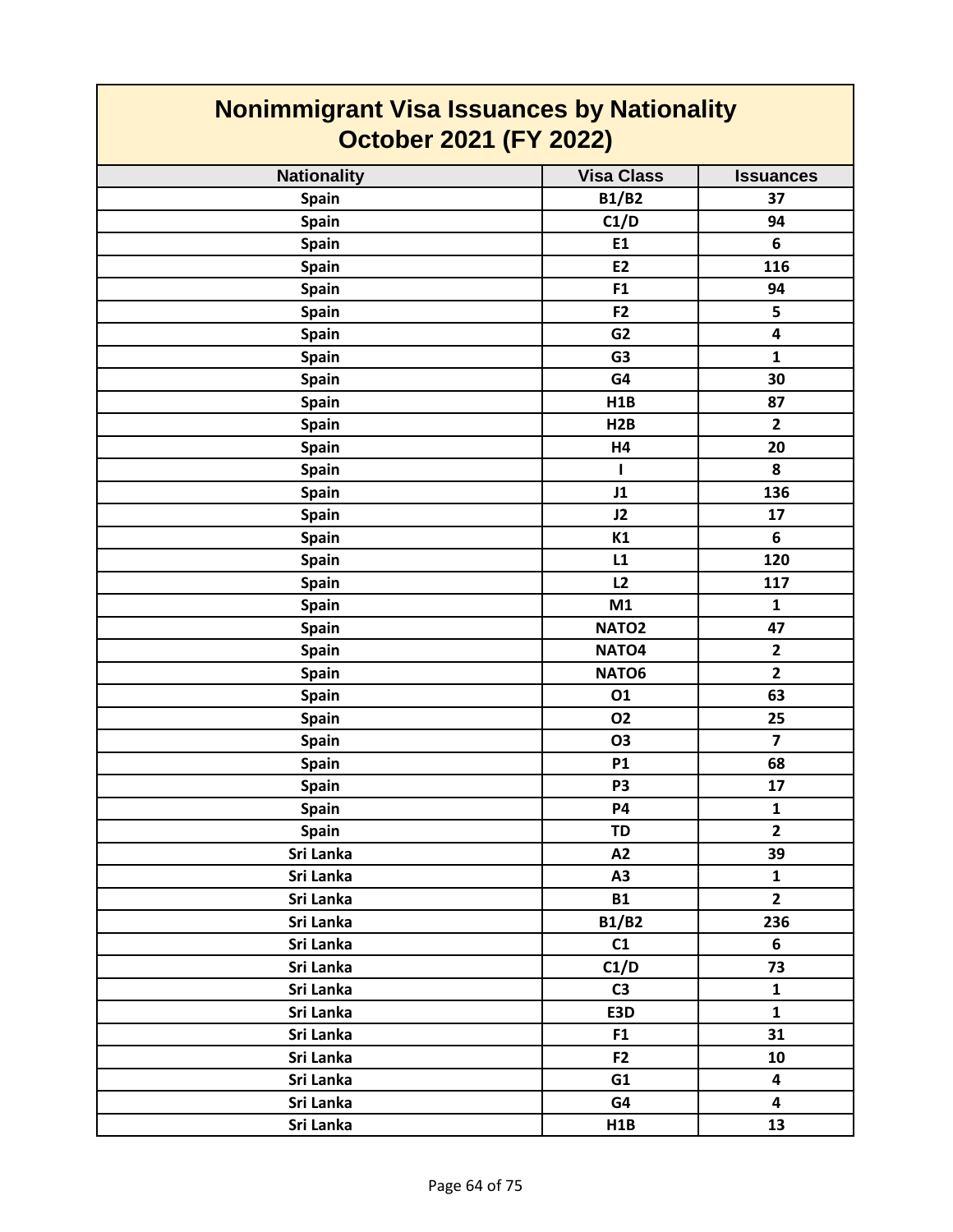| <b>Nonimmigrant Visa Issuances by Nationality</b><br><b>October 2021 (FY 2022)</b> |                   |                         |
|------------------------------------------------------------------------------------|-------------------|-------------------------|
| <b>Nationality</b>                                                                 | <b>Visa Class</b> | <b>Issuances</b>        |
| Sri Lanka                                                                          | H4                | 23                      |
| Sri Lanka                                                                          | J1                | $\overline{2}$          |
| Sri Lanka                                                                          | J2                | 4                       |
| Sri Lanka                                                                          | L1                | 15                      |
| Sri Lanka                                                                          | L2                | 15                      |
| Sri Lanka                                                                          | R1                | 13                      |
| Sri Lanka                                                                          | <b>TD</b>         | $\mathbf{1}$            |
| <b>Sudan</b>                                                                       | A1                | 10                      |
| Sudan                                                                              | A2                | 3                       |
| Sudan                                                                              | A3                | $\overline{\mathbf{4}}$ |
| Sudan                                                                              | <b>B1</b>         | 5                       |
| <b>Sudan</b>                                                                       | <b>B1/B2</b>      | 94                      |
| <b>Sudan</b>                                                                       | D                 | $\overline{2}$          |
| Sudan                                                                              | F <sub>1</sub>    | 8                       |
| <b>Sudan</b>                                                                       | F <sub>2</sub>    | $\overline{2}$          |
| <b>Sudan</b>                                                                       | G1                | 6                       |
| <b>Sudan</b>                                                                       | G4                | 4                       |
| <b>Sudan</b>                                                                       | H1B               | 1                       |
| Sudan                                                                              | J1                | 5                       |
| Sudan                                                                              | J2                | $\mathbf{2}$            |
| Sudan                                                                              | K1                | $\mathbf{1}$            |
| <b>Sudan</b>                                                                       | L1                | 1                       |
| Sudan                                                                              | L2                | 5                       |
| <b>Sudan</b>                                                                       | M1                | $\mathbf{1}$            |
| <b>Suriname</b>                                                                    | <b>B1/B2</b>      | 478                     |
| <b>Suriname</b>                                                                    | C1/D              | $\mathbf{1}$            |
| <b>Suriname</b>                                                                    | C <sub>3</sub>    | 3                       |
| <b>Suriname</b>                                                                    | J1                | $\overline{7}$          |
| Sweden                                                                             | A2                | 92                      |
| Sweden                                                                             | A3                | $\mathbf{1}$            |
| Sweden                                                                             | <b>B1</b>         | 6                       |
| Sweden                                                                             | <b>B1/B2</b>      | 9                       |
| Sweden                                                                             | <b>B2</b>         | $\mathbf{1}$            |
| Sweden                                                                             | C1/D              | 53                      |
| Sweden                                                                             | E2                | 14                      |
| Sweden                                                                             | F1                | 91                      |
| Sweden                                                                             | F <sub>2</sub>    | $\overline{2}$          |
| Sweden                                                                             | G <sub>2</sub>    | 6                       |
| Sweden                                                                             | G <sub>3</sub>    | $2^{\circ}$             |
| Sweden                                                                             | G4                | 18                      |
| Sweden                                                                             | H1B               | 5 <sub>1</sub>          |
| Sweden                                                                             | <b>H4</b>         | $\overline{\mathbf{4}}$ |

Г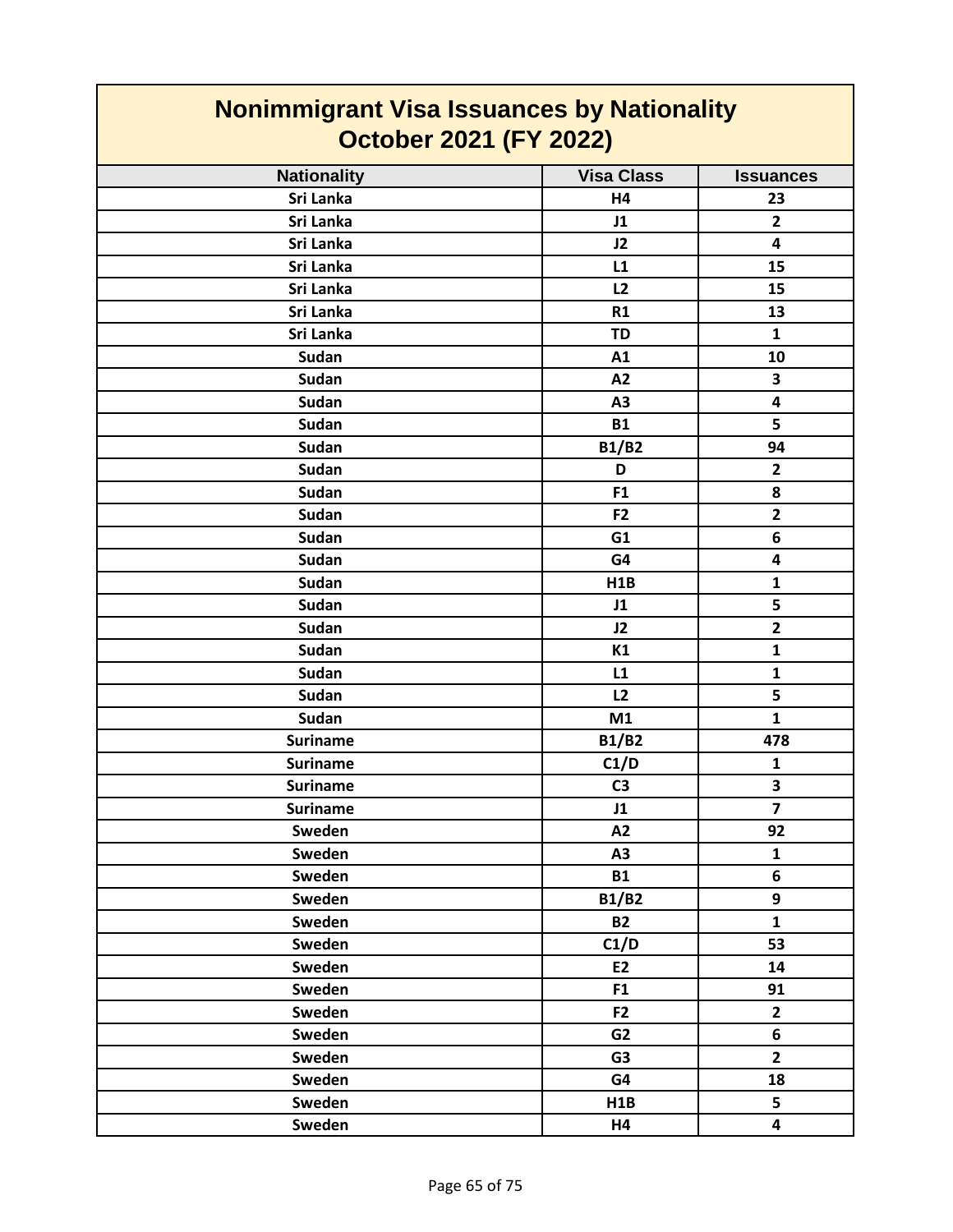| <b>Nonimmigrant Visa Issuances by Nationality</b><br><b>October 2021 (FY 2022)</b> |                   |                         |
|------------------------------------------------------------------------------------|-------------------|-------------------------|
| <b>Nationality</b>                                                                 | <b>Visa Class</b> | <b>Issuances</b>        |
| Sweden                                                                             |                   | 3                       |
| Sweden                                                                             | J1                | 38                      |
| Sweden                                                                             | J2                | 13                      |
| Sweden                                                                             | K1                | 6                       |
| Sweden                                                                             | L1                | 15                      |
| Sweden                                                                             | L2                | 14                      |
| Sweden                                                                             | M1                | 4                       |
| Sweden                                                                             | 01                | 16                      |
| Sweden                                                                             | <b>O2</b>         | 3                       |
| Sweden                                                                             | <b>O3</b>         | $\overline{\mathbf{4}}$ |
| Sweden                                                                             | <b>P1</b>         | 10                      |
| Sweden                                                                             | P4                | 4                       |
| <b>Switzerland</b>                                                                 | A2                | 28                      |
| <b>Switzerland</b>                                                                 | <b>B1</b>         | $\overline{2}$          |
| <b>Switzerland</b>                                                                 | <b>B1/B2</b>      | 13                      |
| <b>Switzerland</b>                                                                 | C1/D              | 44                      |
| <b>Switzerland</b>                                                                 | <b>E2</b>         | 35                      |
| <b>Switzerland</b>                                                                 | F1                | 148                     |
| <b>Switzerland</b>                                                                 | F <sub>2</sub>    | $\mathbf{2}$            |
| <b>Switzerland</b>                                                                 | G1                | $\overline{2}$          |
| <b>Switzerland</b>                                                                 | G <sub>2</sub>    | $\mathbf{1}$            |
| <b>Switzerland</b>                                                                 | G4                | 12                      |
| <b>Switzerland</b>                                                                 | H1B               | 3                       |
| <b>Switzerland</b>                                                                 | 1                 | $\overline{\mathbf{z}}$ |
| <b>Switzerland</b>                                                                 | J1                | 43                      |
| Switzerland                                                                        | J2                | 10                      |
| <b>Switzerland</b>                                                                 | K1                | $\overline{2}$          |
| Switzerland                                                                        | L1                | 38                      |
| <b>Switzerland</b>                                                                 | L2                | 23                      |
| Switzerland                                                                        | M1                | $\overline{\mathbf{4}}$ |
| Switzerland                                                                        | 01                | 3                       |
| Switzerland                                                                        | <b>O2</b>         | $\mathbf{1}$            |
| <b>Switzerland</b>                                                                 | <b>O3</b>         | $\overline{\mathbf{3}}$ |
| <b>Switzerland</b>                                                                 | <b>P1</b>         | $6\phantom{1}$          |
| <b>Syria</b>                                                                       | A2                | $\mathbf{1}$            |
| <b>Syria</b>                                                                       | A <sub>3</sub>    | $\mathbf{1}$            |
| <b>Syria</b>                                                                       | <b>B1</b>         | $\mathbf{1}$            |
| <b>Syria</b>                                                                       | <b>B1/B2</b>      | 121                     |
| <b>Syria</b>                                                                       | C1/D              | $\overline{2}$          |
| <b>Syria</b>                                                                       | E2                | $\mathbf{1}$            |
| <b>Syria</b>                                                                       | F1                | 13                      |
| <b>Syria</b>                                                                       | F <sub>2</sub>    | 3                       |

┑

 $\Gamma$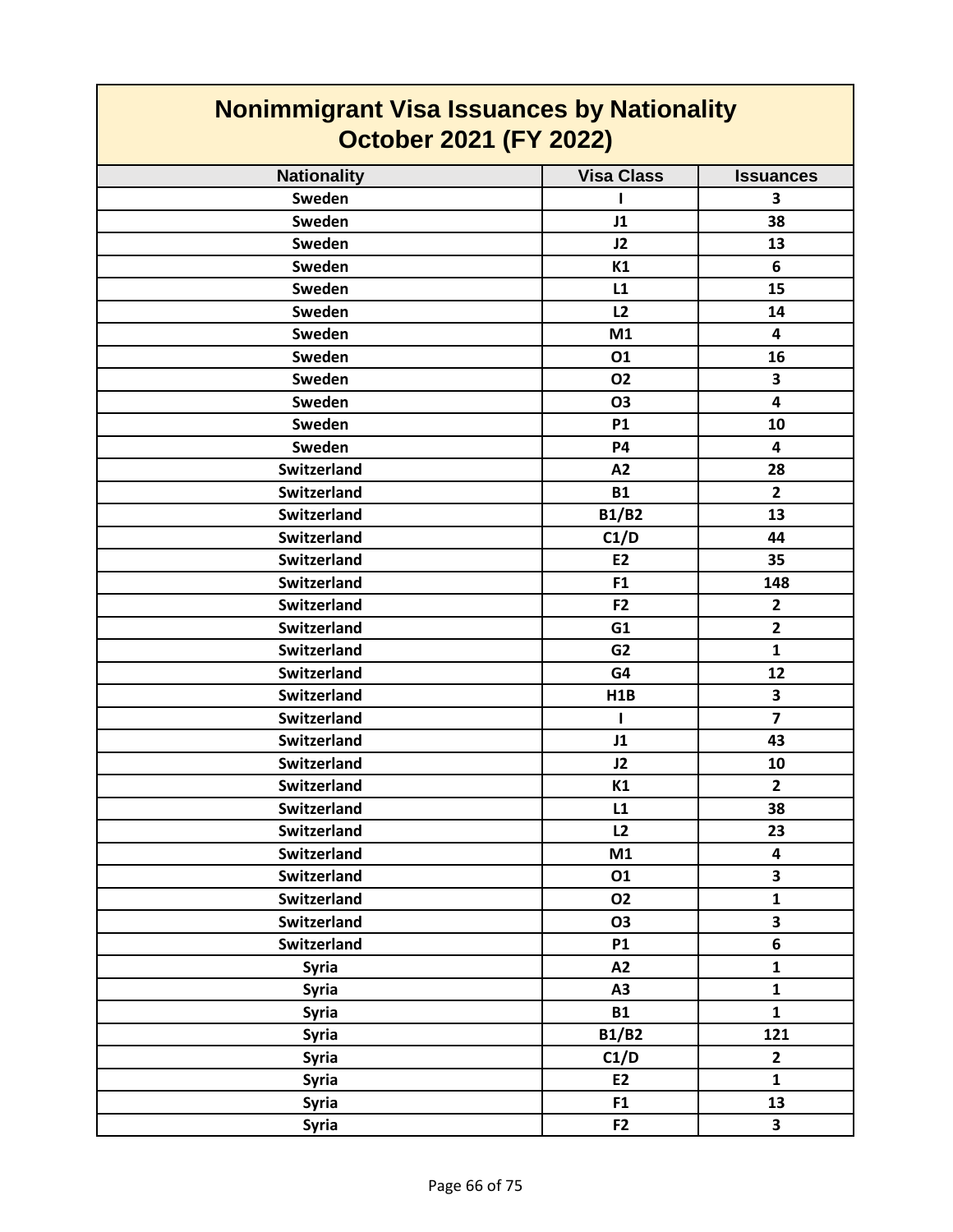| <b>Nonimmigrant Visa Issuances by Nationality</b><br><b>October 2021 (FY 2022)</b> |                   |                         |
|------------------------------------------------------------------------------------|-------------------|-------------------------|
| <b>Nationality</b>                                                                 | <b>Visa Class</b> | <b>Issuances</b>        |
| <b>Syria</b>                                                                       | G1                | 18                      |
| <b>Syria</b>                                                                       | G4                | 8                       |
| <b>Syria</b>                                                                       | H4                | $\mathbf{1}$            |
| <b>Syria</b>                                                                       | L                 | $\mathbf{2}$            |
| <b>Syria</b>                                                                       | J1                | 5                       |
| <b>Syria</b>                                                                       | J2                | 8                       |
| <b>Syria</b>                                                                       | K1                | $\overline{\mathbf{z}}$ |
| <b>Syria</b>                                                                       | L1                | $\mathbf{1}$            |
| Syria                                                                              | L2                | 3                       |
| <b>Syria</b>                                                                       | 01                | $\mathbf{1}$            |
| <b>Syria</b>                                                                       | R1                | $\mathbf{1}$            |
| Tajikistan                                                                         | A2                | 1                       |
| Tajikistan                                                                         | <b>B1/B2</b>      | 36                      |
| Tajikistan                                                                         | G4                | $\mathbf{2}$            |
| Tajikistan                                                                         | H1B               | $\mathbf{1}$            |
| Tajikistan                                                                         | H4                | $\overline{\mathbf{4}}$ |
| Tajikistan                                                                         | J1                | 6                       |
| Tajikistan                                                                         | J2                | 5                       |
| <b>Tanzania</b>                                                                    | A1                | $\overline{2}$          |
| <b>Tanzania</b>                                                                    | A2                | 6                       |
| <b>Tanzania</b>                                                                    | <b>B1</b>         | $\mathbf{1}$            |
| <b>Tanzania</b>                                                                    | <b>B1/B2</b>      | 136                     |
| <b>Tanzania</b>                                                                    | C1/D              | 5                       |
| <b>Tanzania</b>                                                                    | F1                | 30                      |
| <b>Tanzania</b>                                                                    | F <sub>2</sub>    | 4                       |
| Tanzania                                                                           | G <sub>1</sub>    | 5                       |
| <b>Tanzania</b>                                                                    | G4                | 8                       |
| <b>Tanzania</b>                                                                    | H <sub>1</sub> B  | $\mathbf{1}$            |
| <b>Tanzania</b>                                                                    | H4                | $\mathbf{1}$            |
| <b>Tanzania</b>                                                                    | $\mathbf{I}$      | $\mathbf{1}$            |
| <b>Tanzania</b>                                                                    | J1                | 25                      |
| <b>Tanzania</b>                                                                    | J2                | $\mathbf{1}$            |
| <b>Tanzania</b>                                                                    | K1                | $\mathbf{2}$            |
| <b>Tanzania</b>                                                                    | <b>K2</b>         | $\mathbf{1}$            |
| <b>Tanzania</b>                                                                    | L1                | $\overline{2}$          |
| <b>Tanzania</b>                                                                    | M1                | $\overline{2}$          |
| <b>Tanzania</b>                                                                    | 01                | $\mathbf{1}$            |
| <b>Tanzania</b>                                                                    | 02                | $\mathbf{1}$            |
| <b>Tanzania</b>                                                                    | R1                | $\overline{\mathbf{4}}$ |
| <b>Tanzania</b>                                                                    | R <sub>2</sub>    | $\mathbf{1}$            |
| <b>Thailand</b>                                                                    | A1                | 8                       |
| <b>Thailand</b>                                                                    | A2                | 31                      |

 $\mathcal{L}_{\mathcal{A}}$ 

 $\mathcal{L}^{\text{max}}_{\text{max}}$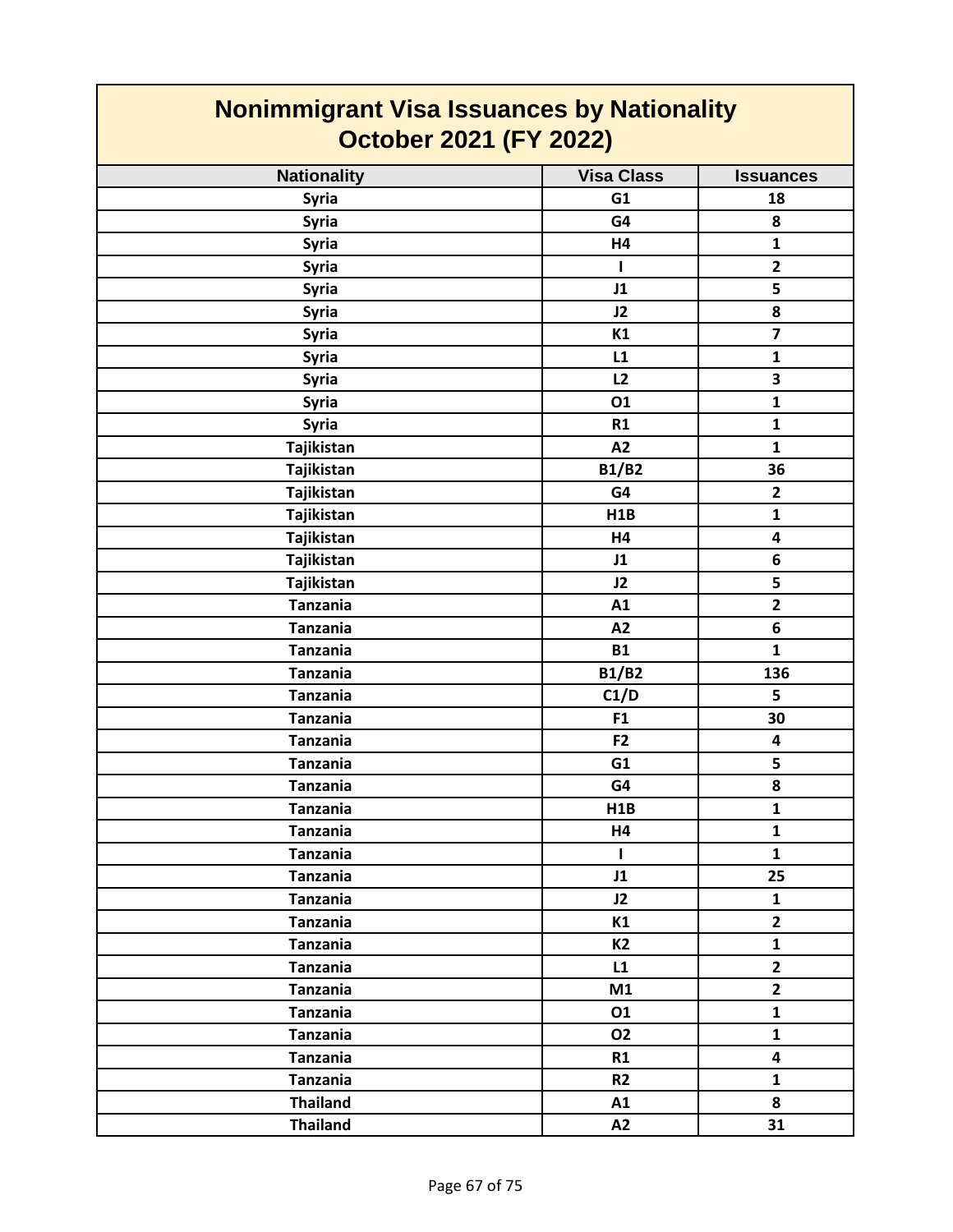| <b>Nonimmigrant Visa Issuances by Nationality</b><br>October 2021 (FY 2022) |                   |                         |
|-----------------------------------------------------------------------------|-------------------|-------------------------|
| <b>Nationality</b>                                                          | <b>Visa Class</b> | <b>Issuances</b>        |
| <b>Thailand</b>                                                             | <b>B1</b>         | 26                      |
| <b>Thailand</b>                                                             | <b>B1/B2</b>      | 2,538                   |
| <b>Thailand</b>                                                             | <b>B2</b>         | $\overline{2}$          |
| <b>Thailand</b>                                                             | C1/D              | 60                      |
| <b>Thailand</b>                                                             | <b>E2</b>         | 14                      |
| <b>Thailand</b>                                                             | F <sub>1</sub>    | 49                      |
| <b>Thailand</b>                                                             | F <sub>2</sub>    | 1                       |
| <b>Thailand</b>                                                             | G1                | $\overline{2}$          |
| <b>Thailand</b>                                                             | G <sub>2</sub>    | 3                       |
| <b>Thailand</b>                                                             | G4                | 5                       |
| <b>Thailand</b>                                                             | H <sub>1</sub> B  | 5                       |
| <b>Thailand</b>                                                             | H <sub>2</sub> A  | $\mathbf{1}$            |
| <b>Thailand</b>                                                             | H4                | $\mathbf{1}$            |
| <b>Thailand</b>                                                             | J1                | 30                      |
| <b>Thailand</b>                                                             | J2                | 6                       |
| <b>Thailand</b>                                                             | K1                | 26                      |
| <b>Thailand</b>                                                             | <b>K2</b>         | $\overline{2}$          |
| <b>Thailand</b>                                                             | L1                | 8                       |
| <b>Thailand</b>                                                             | L <sub>2</sub>    | $\mathbf{1}$            |
| <b>Thailand</b>                                                             | M1                | $\mathbf{1}$            |
| <b>Thailand</b>                                                             | 01                | 3                       |
| <b>Thailand</b>                                                             | <b>P1</b>         | 10                      |
| <b>Thailand</b>                                                             | R1                | 8                       |
| <b>Thailand</b>                                                             | <b>T2</b>         | $\mathbf{1}$            |
| <b>Thailand</b>                                                             | T <sub>3</sub>    | $\mathbf{1}$            |
| <b>Togo</b>                                                                 | A2                | 6                       |
| <b>Togo</b>                                                                 | <b>B1/B2</b>      | 3                       |
| <b>Togo</b>                                                                 | F <sub>1</sub>    | 5                       |
| <b>Togo</b>                                                                 | G4                | 3                       |
| <b>Togo</b>                                                                 | J1                | $\mathbf{1}$            |
| <b>Togo</b>                                                                 | K1                | 10                      |
| <b>Trinidad and Tobago</b>                                                  | A1                | 16                      |
| <b>Trinidad and Tobago</b>                                                  | A2                | 4                       |
| <b>Trinidad and Tobago</b>                                                  | <b>B1</b>         | $\overline{2}$          |
| <b>Trinidad and Tobago</b>                                                  | <b>B1/B2</b>      | 1,396                   |
| <b>Trinidad and Tobago</b>                                                  | C1                | $\overline{\mathbf{z}}$ |
| <b>Trinidad and Tobago</b>                                                  | C1/D              | 17                      |
| <b>Trinidad and Tobago</b>                                                  | C <sub>3</sub>    | $\overline{7}$          |
| <b>Trinidad and Tobago</b>                                                  | F1                | 16                      |
| <b>Trinidad and Tobago</b>                                                  | G1                | 4                       |
| <b>Trinidad and Tobago</b>                                                  | G4                | 15                      |
| <b>Trinidad and Tobago</b>                                                  | H1B               | 5                       |

٦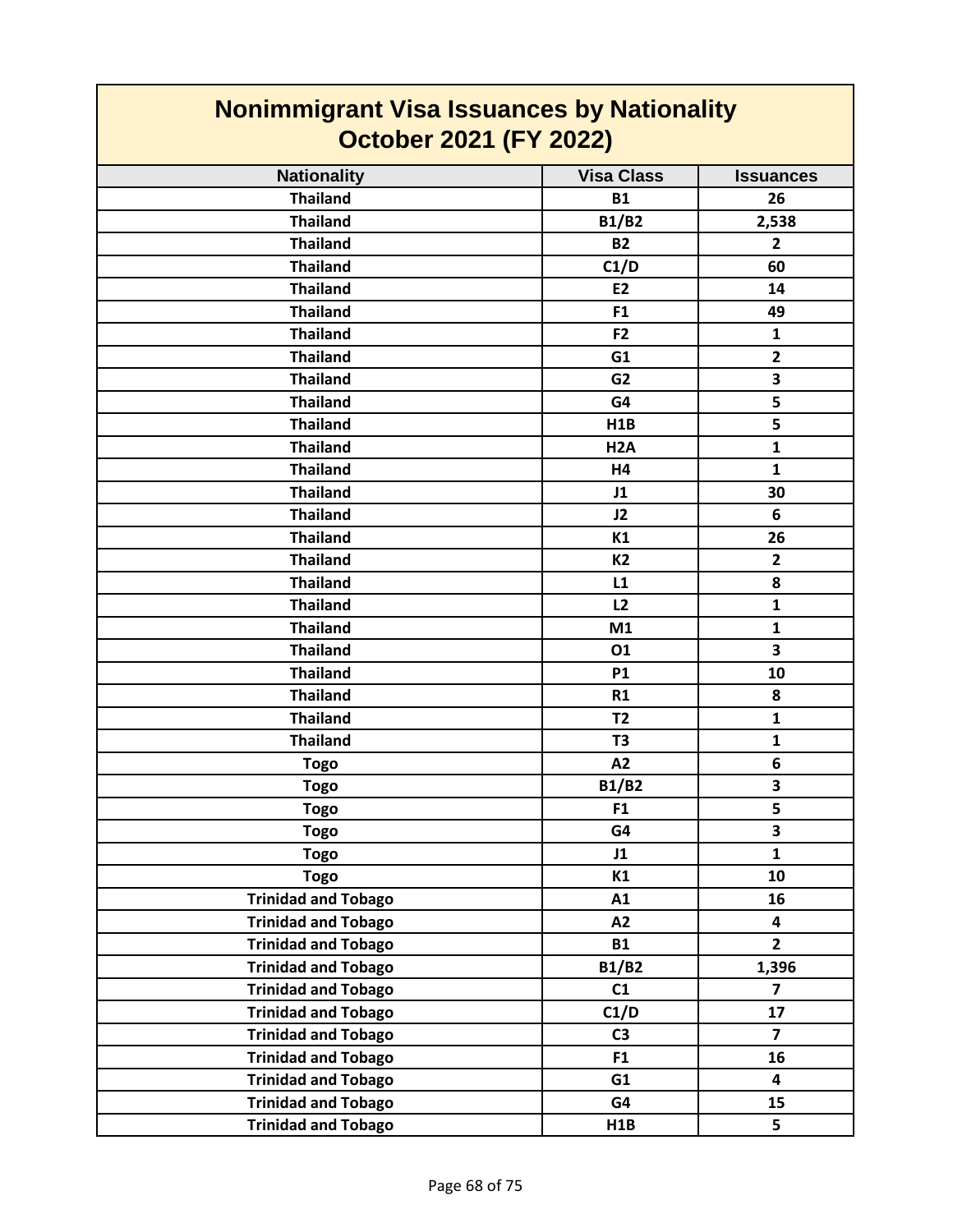| <u>NUMMMHINGHAM VISA ISSAANUCS NY NANOMANTY</u><br><b>October 2021 (FY 2022)</b> |                   |                         |
|----------------------------------------------------------------------------------|-------------------|-------------------------|
| <b>Nationality</b>                                                               | <b>Visa Class</b> | <b>Issuances</b>        |
| <b>Trinidad and Tobago</b>                                                       | <b>H4</b>         | 3                       |
| <b>Trinidad and Tobago</b>                                                       | J1                | 5                       |
| <b>Trinidad and Tobago</b>                                                       | K1                | $\overline{\mathbf{2}}$ |
| <b>Trinidad and Tobago</b>                                                       | <b>K2</b>         | $\mathbf{1}$            |
| <b>Trinidad and Tobago</b>                                                       | L1                | 4                       |
| <b>Trinidad and Tobago</b>                                                       | L2                | 5                       |
| <b>Trinidad and Tobago</b>                                                       | M1                | $\overline{\mathbf{2}}$ |
| <b>Trinidad and Tobago</b>                                                       | 01                | $\mathbf{1}$            |
| <b>Trinidad and Tobago</b>                                                       | <b>O2</b>         | 3                       |
| <b>Trinidad and Tobago</b>                                                       | <b>P1</b>         | 6                       |
| <b>Trinidad and Tobago</b>                                                       | P <sub>3</sub>    | 23                      |
| <b>Trinidad and Tobago</b>                                                       | R1                | $\mathbf{1}$            |
| <b>Tunisia</b>                                                                   | A2                | 12                      |
| <b>Tunisia</b>                                                                   | <b>B1</b>         | $\overline{2}$          |
| <b>Tunisia</b>                                                                   | <b>B1/B2</b>      | 256                     |
| <b>Tunisia</b>                                                                   | C1/D              | 18                      |
| <b>Tunisia</b>                                                                   | D                 | $\mathbf{1}$            |
| <b>Tunisia</b>                                                                   | <b>E2</b>         | $\mathbf{1}$            |
| <b>Tunisia</b>                                                                   | F1                | 27                      |
| <b>Tunisia</b>                                                                   | F2                | 3                       |
| <b>Tunisia</b>                                                                   | G4                | 3                       |
| <b>Tunisia</b>                                                                   | <b>H1B</b>        | 4                       |
| <b>Tunisia</b>                                                                   | H4                | $\overline{2}$          |
| <b>Tunisia</b>                                                                   | L                 | $\mathbf{1}$            |
| <b>Tunisia</b>                                                                   | J1                | 10                      |
| <b>Tunisia</b>                                                                   | K1                | 5                       |
| <b>Tunisia</b>                                                                   | L1                | 3                       |
| <b>Tunisia</b>                                                                   | L <sub>2</sub>    | 4                       |
| <b>Tunisia</b>                                                                   | 01                | $\overline{2}$          |
| <b>Tunisia</b>                                                                   | P1                | $\mathbf{1}$            |
| <b>Turkey</b>                                                                    | A1                | $\overline{\mathbf{5}}$ |
| <b>Turkey</b>                                                                    | A2                | 21                      |
| <b>Turkey</b>                                                                    | <b>B1</b>         | $\mathbf{1}$            |
| <b>Turkey</b>                                                                    | <b>B1/B2</b>      | 2,760                   |
| <b>Turkey</b>                                                                    | <b>B2</b>         | $\mathbf{1}$            |
| <b>Turkey</b>                                                                    | C1                | $\overline{2}$          |
| <b>Turkey</b>                                                                    | C1/D              | 284                     |
| <b>Turkey</b>                                                                    | E2                | 12                      |
| <b>Turkey</b>                                                                    | F1                | 113                     |
| <b>Turkey</b>                                                                    | F <sub>2</sub>    | 23                      |
| <b>Turkey</b>                                                                    | G1                | 3                       |
| <b>Turkey</b>                                                                    | G2                | 11                      |

## **Nonimmigrant Visa Issuances by Nationality**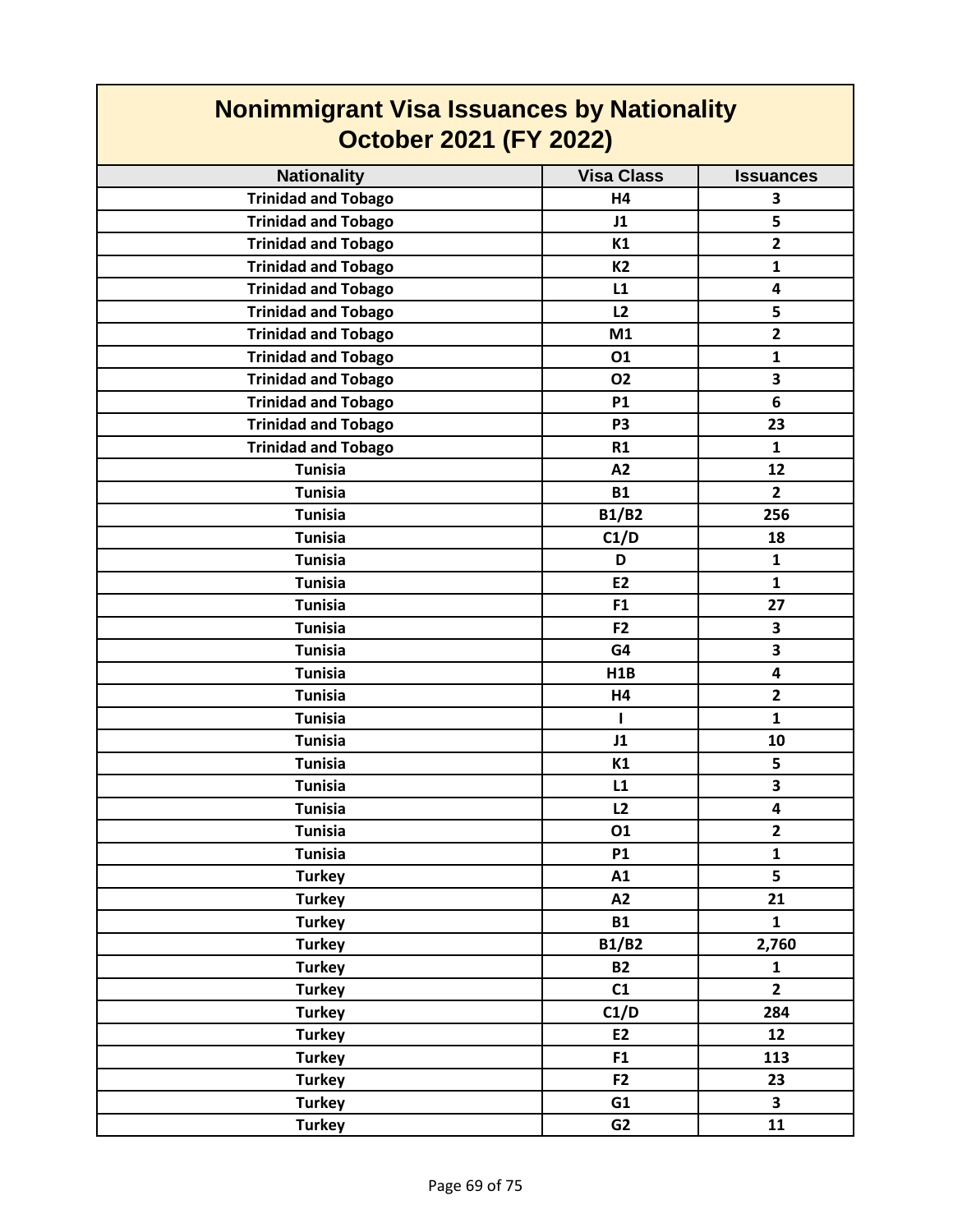| <b>Nonimmigrant Visa Issuances by Nationality</b><br><b>October 2021 (FY 2022)</b> |                   |                  |
|------------------------------------------------------------------------------------|-------------------|------------------|
| <b>Nationality</b>                                                                 | <b>Visa Class</b> | <b>Issuances</b> |
| <b>Turkey</b>                                                                      | G4                | 20               |
| <b>Turkey</b>                                                                      | H1B               | 62               |
| <b>Turkey</b>                                                                      | H2B               | 25               |
| <b>Turkey</b>                                                                      | H4                | 60               |
| <b>Turkey</b>                                                                      | ı                 | 11               |
| <b>Turkey</b>                                                                      | J1                | 172              |
| <b>Turkey</b>                                                                      | J2                | 35               |
| <b>Turkey</b>                                                                      | K1                | 16               |
| <b>Turkey</b>                                                                      | L1                | 32               |
| <b>Turkey</b>                                                                      | L2                | 45               |
| <b>Turkey</b>                                                                      | M1                | $\mathbf{1}$     |
| <b>Turkey</b>                                                                      | NATO <sub>2</sub> | 10               |
| <b>Turkey</b>                                                                      | NATO <sub>4</sub> | $\overline{2}$   |
| <b>Turkey</b>                                                                      | 01                | 15               |
| <b>Turkey</b>                                                                      | 02                | $\mathbf{2}$     |
| <b>Turkey</b>                                                                      | <b>O3</b>         | $\mathbf{1}$     |
| <b>Turkey</b>                                                                      | R1                | $\overline{2}$   |
| <b>Turkey</b>                                                                      | R <sub>2</sub>    | $\overline{7}$   |
| <b>Turkmenistan</b>                                                                | <b>B1</b>         | $\mathbf{1}$     |
| <b>Turkmenistan</b>                                                                | <b>B1/B2</b>      | 4                |
| Turkmenistan                                                                       | C1/D              | $\mathbf{1}$     |
| <b>Turkmenistan</b>                                                                | F1                | 6                |
| <b>Turkmenistan</b>                                                                | G1                | $\overline{2}$   |
| <b>Turkmenistan</b>                                                                | G4                | $\overline{2}$   |
| Turkmenistan                                                                       | H <sub>1</sub> B  | $\mathbf{1}$     |
| Turkmenistan                                                                       | Η4                | 1                |
| Turkmenistan                                                                       | J1                | $\mathbf{1}$     |
| Turkmenistan                                                                       | K1                | $\mathbf{1}$     |
| <b>Turkmenistan</b>                                                                | L1                | $\mathbf{1}$     |
| <b>Turks and Caicos Islands</b>                                                    | <b>B1/B2</b>      | 6                |
| <b>Turks and Caicos Islands</b>                                                    | F <sub>1</sub>    | $\mathbf{1}$     |
| Uganda                                                                             | A2                | 25               |
| Uganda                                                                             | <b>B1/B2</b>      | 26               |
| Uganda                                                                             | F1                | 8                |
| Uganda                                                                             | G1                | 4                |
| Uganda                                                                             | G <sub>2</sub>    | $\mathbf{1}$     |
| Uganda                                                                             | G4                | 37               |
| Uganda                                                                             | H4                | $\mathbf{1}$     |
| Uganda                                                                             | J1                | $\mathbf{1}$     |
| Uganda                                                                             | K1                | $\mathbf{1}$     |
| Uganda                                                                             | <b>K2</b>         | $\overline{2}$   |
| Uganda                                                                             | L1                | $\mathbf{1}$     |

T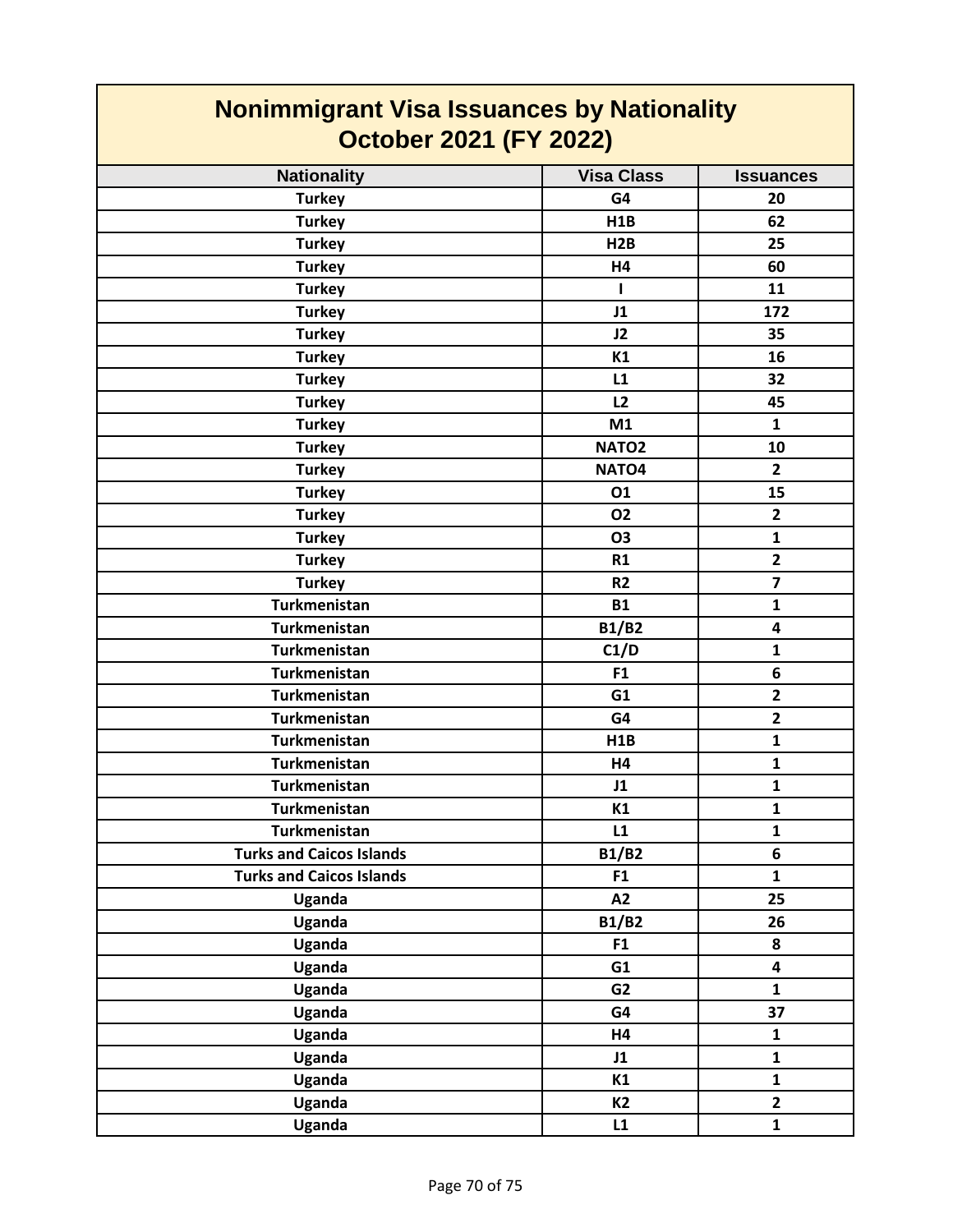| <b>Nonimmigrant Visa Issuances by Nationality</b><br><b>October 2021 (FY 2022)</b> |                   |                  |
|------------------------------------------------------------------------------------|-------------------|------------------|
| <b>Nationality</b>                                                                 | <b>Visa Class</b> | <b>Issuances</b> |
| <b>Ukraine</b>                                                                     | A1                | 6                |
| <b>Ukraine</b>                                                                     | A2                | 45               |
| <b>Ukraine</b>                                                                     | <b>B1</b>         | 20               |
| <b>Ukraine</b>                                                                     | <b>B1/B2</b>      | 283              |
| <b>Ukraine</b>                                                                     | C1/D              | 495              |
| <b>Ukraine</b>                                                                     | E <sub>2</sub>    | $\mathbf{1}$     |
| <b>Ukraine</b>                                                                     | F <sub>1</sub>    | 94               |
| <b>Ukraine</b>                                                                     | F <sub>2</sub>    | 18               |
| <b>Ukraine</b>                                                                     | G <sub>2</sub>    | 1                |
| <b>Ukraine</b>                                                                     | G4                | 12               |
| <b>Ukraine</b>                                                                     | H1B               | 27               |
| <b>Ukraine</b>                                                                     | H <sub>2</sub> A  | 8                |
| <b>Ukraine</b>                                                                     | H <sub>2</sub> B  | 16               |
| <b>Ukraine</b>                                                                     | H4                | 31               |
| <b>Ukraine</b>                                                                     | $\mathbf{I}$      | $\mathbf{1}$     |
| <b>Ukraine</b>                                                                     | J1                | 61               |
| <b>Ukraine</b>                                                                     | J2                | $\overline{7}$   |
| <b>Ukraine</b>                                                                     | K1                | 32               |
| <b>Ukraine</b>                                                                     | <b>K2</b>         | 10               |
| <b>Ukraine</b>                                                                     | L1                | 64               |
| <b>Ukraine</b>                                                                     | L2                | 75               |
| <b>Ukraine</b>                                                                     | 01                | 18               |
| <b>Ukraine</b>                                                                     | <b>O2</b>         | $\mathbf{1}$     |
| <b>Ukraine</b>                                                                     | <b>O3</b>         | 12               |
| <b>Ukraine</b>                                                                     | <b>P1</b>         | 60               |
| <b>Ukraine</b>                                                                     | P <sub>3</sub>    | 5                |
| <b>Ukraine</b>                                                                     | <b>P4</b>         | 4                |
| <b>Ukraine</b>                                                                     | R1                | 4                |
| <b>Ukraine</b>                                                                     | R2                | 5                |
| <b>United Arab Emirates</b>                                                        | A1                | 17               |
| <b>United Arab Emirates</b>                                                        | A2                | 40               |
| <b>United Arab Emirates</b>                                                        | <b>B1/B2</b>      | 966              |
| <b>United Arab Emirates</b>                                                        | <b>B2</b>         | $\mathbf{1}$     |
| <b>United Arab Emirates</b>                                                        | D                 | 12               |
| <b>United Arab Emirates</b>                                                        | F1                | 15               |
| <b>United Arab Emirates</b>                                                        | G1                | 5                |
| <b>United Arab Emirates</b>                                                        | G <sub>2</sub>    | $\overline{2}$   |
| <b>United Arab Emirates</b>                                                        | J1                | $\mathbf{1}$     |
| <b>United Arab Emirates</b>                                                        | M1                | $\mathbf{1}$     |
| <b>Uruguay</b>                                                                     | A1                | 3                |
| <b>Uruguay</b>                                                                     | A2                | 19               |
| <b>Uruguay</b>                                                                     | <b>B1</b>         | $\mathbf{1}$     |

T

 $\mathcal{L}(\mathcal{L})$  and  $\mathcal{L}(\mathcal{L})$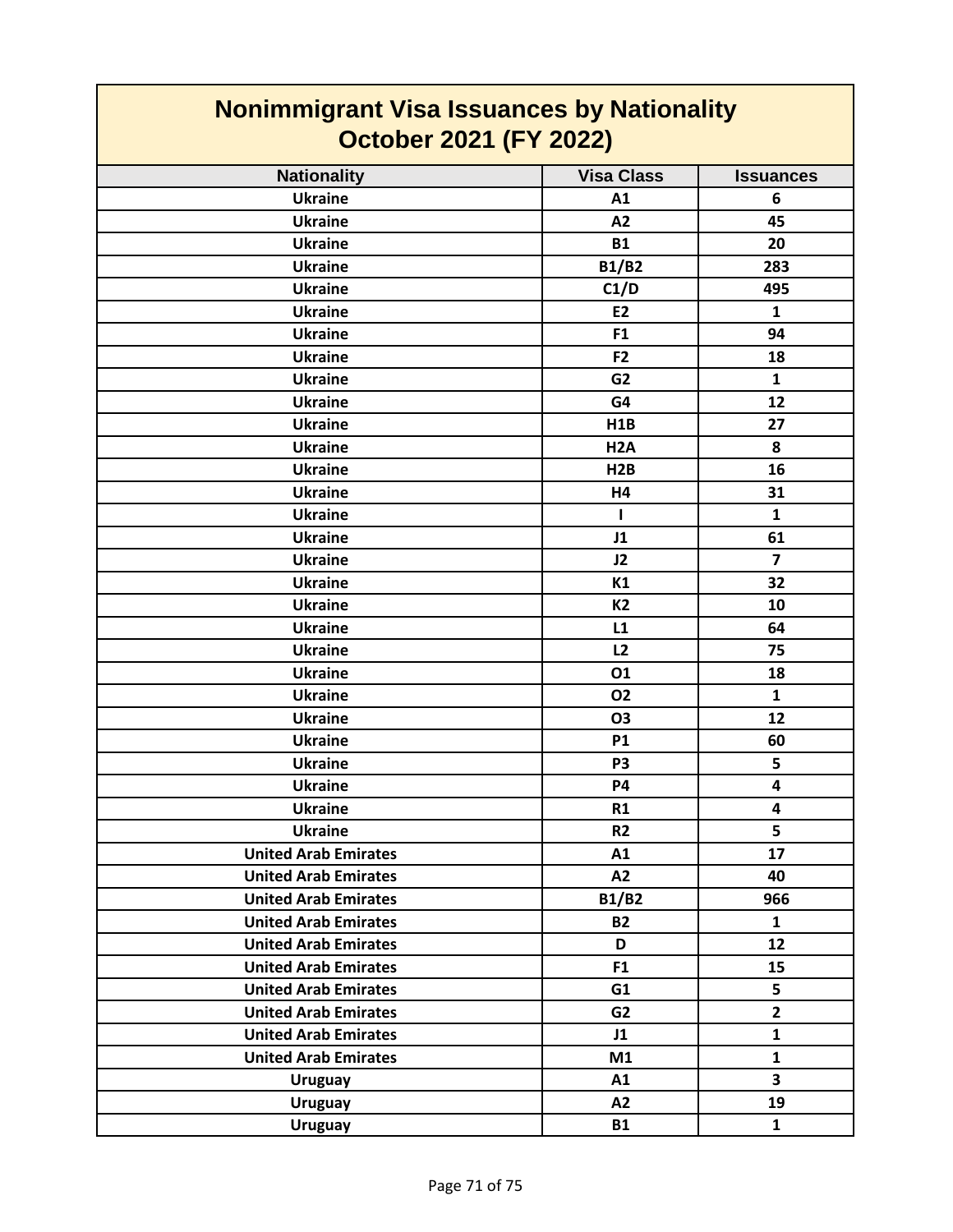| <b>Nonimmigrant Visa Issuances by Nationality</b><br><b>October 2021 (FY 2022)</b> |                   |                         |
|------------------------------------------------------------------------------------|-------------------|-------------------------|
| <b>Nationality</b>                                                                 | <b>Visa Class</b> | <b>Issuances</b>        |
| <b>Uruguay</b>                                                                     | <b>B1/B2</b>      | 1,408                   |
| <b>Uruguay</b>                                                                     | <b>B2</b>         | $\mathbf{1}$            |
| <b>Uruguay</b>                                                                     | C1                | $\mathbf{1}$            |
| <b>Uruguay</b>                                                                     | C1/D              | 5                       |
| <b>Uruguay</b>                                                                     | F <sub>1</sub>    | 4                       |
| <b>Uruguay</b>                                                                     | F <sub>2</sub>    | 6                       |
| <b>Uruguay</b>                                                                     | G4                | $\overline{\mathbf{z}}$ |
| <b>Uruguay</b>                                                                     | H1B               | 3                       |
| <b>Uruguay</b>                                                                     | H <sub>2</sub> A  | $\mathbf{1}$            |
| <b>Uruguay</b>                                                                     | H4                | $\mathbf{1}$            |
| <b>Uruguay</b>                                                                     | ı                 | 3                       |
| <b>Uruguay</b>                                                                     | J1                | 19                      |
| <b>Uruguay</b>                                                                     | L1                | 3                       |
| <b>Uruguay</b>                                                                     | L2                | 3                       |
| <b>Uruguay</b>                                                                     | 02                | $\mathbf{1}$            |
| <b>Uruguay</b>                                                                     | <b>P1</b>         | $\mathbf{1}$            |
| <b>Uruguay</b>                                                                     | P <sub>3</sub>    | $\mathbf{1}$            |
| Uzbekistan                                                                         | A1                | 6                       |
| Uzbekistan                                                                         | A2                | 4                       |
| Uzbekistan                                                                         | <b>B1/B2</b>      | 298                     |
| <b>Uzbekistan</b>                                                                  | C1/D              | 12                      |
| <b>Uzbekistan</b>                                                                  | F <sub>1</sub>    | 43                      |
| Uzbekistan                                                                         | F <sub>2</sub>    | 9                       |
| Uzbekistan                                                                         | G4                | 6                       |
| <b>Uzbekistan</b>                                                                  | H1B               | $\overline{2}$          |
| <b>Uzbekistan</b>                                                                  | H4                | 4                       |
| <b>Uzbekistan</b>                                                                  | $\mathbf{I}$      | $\mathbf{1}$            |
| Uzbekistan                                                                         | J1                | 12                      |
| <b>Uzbekistan</b>                                                                  | J2                | $\mathbf{1}$            |
| Uzbekistan                                                                         | L1                | $\overline{2}$          |
| Uzbekistan                                                                         | L2                | 6                       |
| Uzbekistan                                                                         | M1                | $\mathbf{1}$            |
| Uzbekistan                                                                         | 03                | $\mathbf{1}$            |
| Vanuatu                                                                            | <b>B1/B2</b>      | 4                       |
| Venezuela                                                                          | A1                | $\mathbf{1}$            |
| Venezuela                                                                          | A2                | $\mathbf{1}$            |
| Venezuela                                                                          | <b>B1</b>         | $\overline{2}$          |
| Venezuela                                                                          | <b>B1/B2</b>      | 1,200                   |
| Venezuela                                                                          | C1                | 3                       |
| Venezuela                                                                          | C1/D              | 49                      |
| Venezuela                                                                          | F <sub>1</sub>    | 57                      |
| Venezuela                                                                          | F <sub>2</sub>    | $\overline{7}$          |

## **Nonimmigrant Visa Issuances by Nationality**

ı

 $\mathcal{L}^{\text{max}}_{\text{max}}$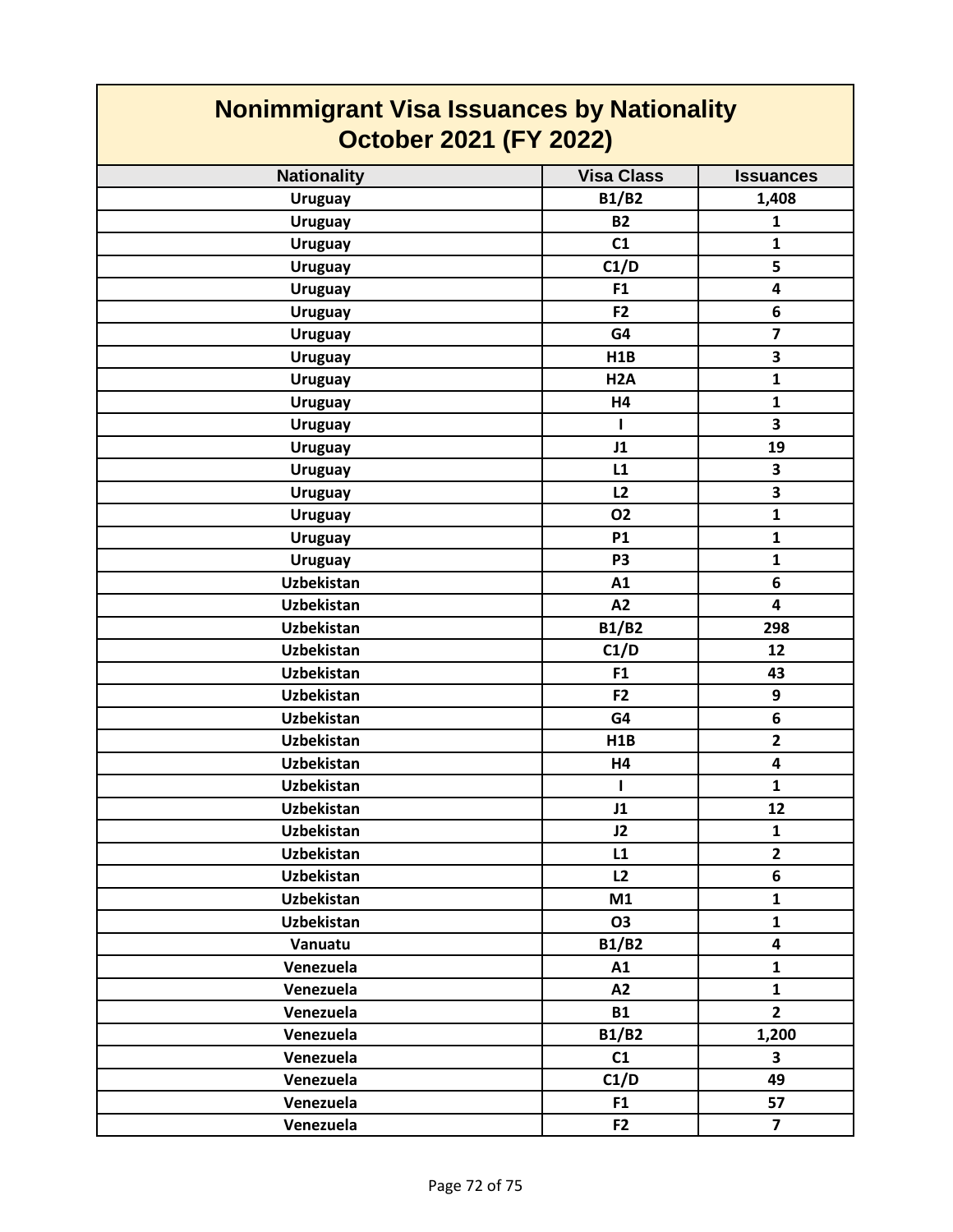| <b>Nonimmigrant Visa Issuances by Nationality</b><br><b>October 2021 (FY 2022)</b> |                   |                         |  |
|------------------------------------------------------------------------------------|-------------------|-------------------------|--|
| <b>Nationality</b>                                                                 | <b>Visa Class</b> | <b>Issuances</b>        |  |
| Venezuela                                                                          | G4                | 8                       |  |
| Venezuela                                                                          | H <sub>1</sub> B  | 14                      |  |
| Venezuela                                                                          | H4                | 6                       |  |
| Venezuela                                                                          | $\mathbf{I}$      | 3                       |  |
| Venezuela                                                                          | J1                | 16                      |  |
| Venezuela                                                                          | J2                | $\mathbf{1}$            |  |
| Venezuela                                                                          | K1                | 41                      |  |
| Venezuela                                                                          | <b>K2</b>         | 15                      |  |
| Venezuela                                                                          | L1                | 18                      |  |
| Venezuela                                                                          | L2                | 19                      |  |
| Venezuela                                                                          | M1                | $\mathbf{1}$            |  |
| Venezuela                                                                          | 01                | 12                      |  |
| Venezuela                                                                          | 02                | 6                       |  |
| Venezuela                                                                          | <b>O3</b>         | 6                       |  |
| Venezuela                                                                          | <b>P1</b>         | 29                      |  |
| Venezuela                                                                          | <b>P4</b>         | 16                      |  |
| Venezuela                                                                          | R1                | $\overline{\mathbf{2}}$ |  |
| Venezuela                                                                          | <b>TD</b>         | 4                       |  |
| Vietnam                                                                            | A1                | 16                      |  |
| Vietnam                                                                            | A2                | 16                      |  |
| Vietnam                                                                            | <b>B1/B2</b>      | 2,664                   |  |
| Vietnam                                                                            | C1                | 2                       |  |
| Vietnam                                                                            | C1/D              | 48                      |  |
| Vietnam                                                                            | <b>E2</b>         | 3                       |  |
| Vietnam                                                                            | E3D               | $\mathbf{1}$            |  |
| Vietnam                                                                            | F <sub>1</sub>    | 246                     |  |
| Vietnam                                                                            | F <sub>2</sub>    | 7                       |  |
| Vietnam                                                                            | G1                | 4                       |  |
| Vietnam                                                                            | G <sub>2</sub>    | $\overline{2}$          |  |
| Vietnam                                                                            | G4                | 22                      |  |
| Vietnam                                                                            | H1B               | 8                       |  |
| Vietnam                                                                            | H4                | 9                       |  |
| Vietnam                                                                            | J1                | 28                      |  |
| Vietnam                                                                            | J2                | 13                      |  |
| Vietnam                                                                            | K1                | 19                      |  |
| Vietnam                                                                            | <b>K2</b>         | 3                       |  |
| Vietnam                                                                            | L1                | 15                      |  |
| Vietnam                                                                            | L2                | 13                      |  |
| Vietnam                                                                            | M1                | 11                      |  |
| Vietnam                                                                            | 01                | $\overline{\mathbf{3}}$ |  |
| Vietnam                                                                            | R1                | 3                       |  |
| Vietnam                                                                            | <b>TD</b>         | $\mathbf{1}$            |  |

Г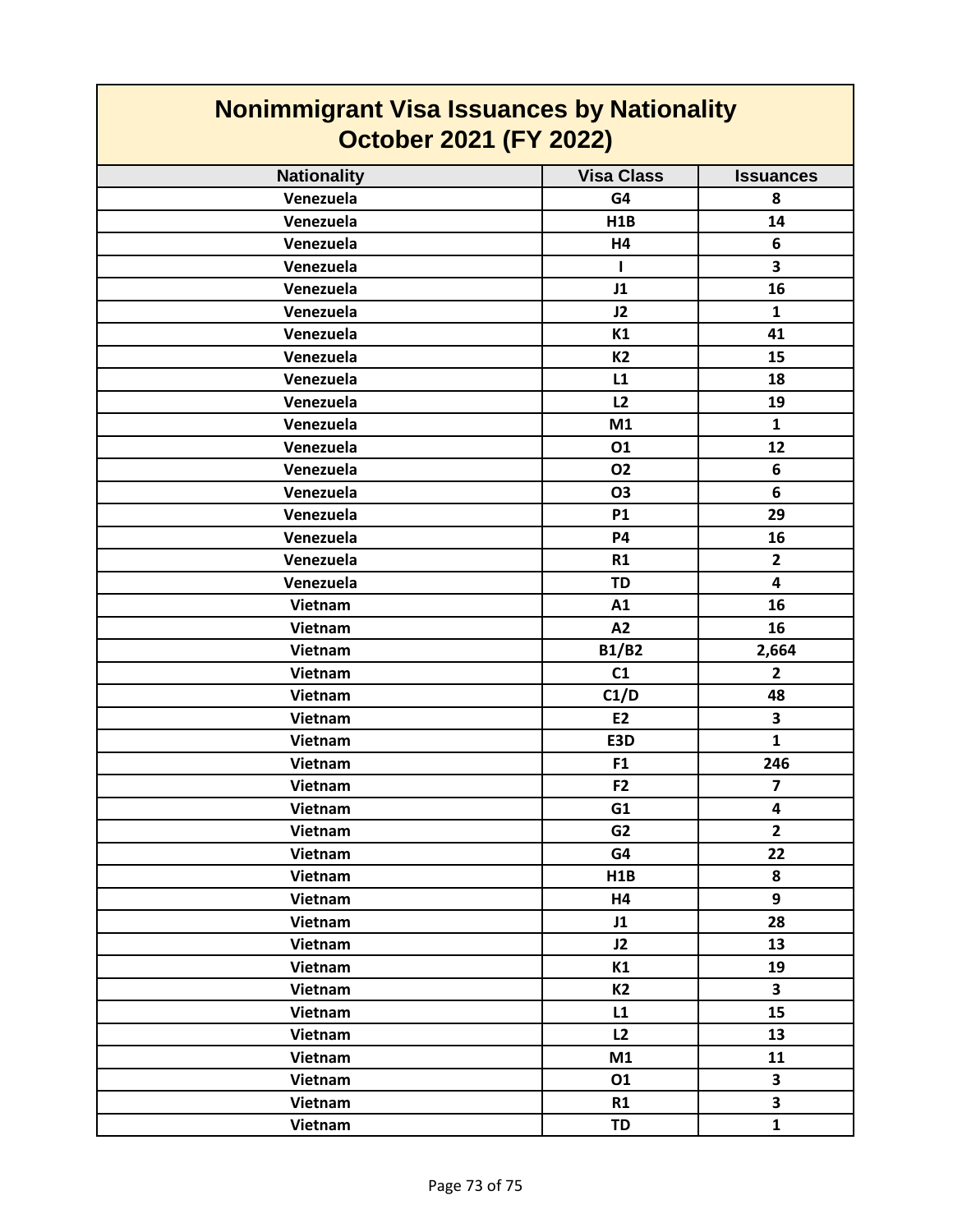| Nonimmigrant Visa Issuances by Nationality<br><b>October 2021 (FY 2022)</b> |                   |                         |  |
|-----------------------------------------------------------------------------|-------------------|-------------------------|--|
| <b>Nationality</b>                                                          | <b>Visa Class</b> | <b>Issuances</b>        |  |
| Yemen                                                                       | A2                | $\mathbf{1}$            |  |
| Yemen                                                                       | A3                | $\overline{2}$          |  |
| Yemen                                                                       | <b>B1/B2</b>      | 83                      |  |
| Yemen                                                                       | C1/D              | $\overline{2}$          |  |
| Yemen                                                                       | F <sub>1</sub>    | 19                      |  |
| Yemen                                                                       | F <sub>2</sub>    | $\mathbf{2}$            |  |
| Yemen                                                                       | J1                | $\overline{\mathbf{2}}$ |  |
| Yemen                                                                       | J2                | $\overline{\mathbf{z}}$ |  |
| Zambia                                                                      | A2                | 5                       |  |
| Zambia                                                                      | <b>B1</b>         | $\mathbf{1}$            |  |
| Zambia                                                                      | <b>B1/B2</b>      | 61                      |  |
| Zambia                                                                      | C1/D              | $\overline{2}$          |  |
| Zambia                                                                      | F <sub>1</sub>    | $\mathbf{2}$            |  |
| Zambia                                                                      | G <sub>2</sub>    | 3                       |  |
| Zambia                                                                      | G4                | $\overline{\mathbf{z}}$ |  |
| Zambia                                                                      | H1B               | $\mathbf{1}$            |  |
| Zambia                                                                      | J1                | $\mathbf{2}$            |  |
| Zambia                                                                      | L1                | $\mathbf{1}$            |  |
| Zambia                                                                      | R1                | $\mathbf{1}$            |  |
| Zambia                                                                      | <b>TD</b>         | $\mathbf{1}$            |  |
| Zimbabwe                                                                    | A2                | $\overline{2}$          |  |
| Zimbabwe                                                                    | <b>B1/B2</b>      | 308                     |  |
| Zimbabwe                                                                    | C1                | 42                      |  |
| Zimbabwe                                                                    | D                 | 68                      |  |
| Zimbabwe                                                                    | F <sub>1</sub>    | 21                      |  |
| Zimbabwe                                                                    | F <sub>2</sub>    | $\mathbf{1}$            |  |
| Zimbabwe                                                                    | G1                | 3                       |  |
| Zimbabwe                                                                    | G <sub>2</sub>    | 4                       |  |
| Zimbabwe                                                                    | G4                | 24                      |  |
| Zimbabwe                                                                    | H1B               | 5                       |  |
| Zimbabwe                                                                    | J1                | $\overline{7}$          |  |
| Zimbabwe                                                                    | J2                | $\overline{\mathbf{3}}$ |  |
| Zimbabwe                                                                    | K1                | $\overline{2}$          |  |
| Zimbabwe                                                                    | <b>K2</b>         | $\mathbf{1}$            |  |
| Zimbabwe                                                                    | L1                | $\mathbf{1}$            |  |
| Zimbabwe                                                                    | L2                | 5                       |  |
| Zimbabwe                                                                    | M1                | $\mathbf{1}$            |  |
| Zimbabwe                                                                    | 01                | $\overline{2}$          |  |
| Zimbabwe                                                                    | R1                | $\overline{2}$          |  |
| <b>GRAND TOTAL</b>                                                          |                   | 296,442                 |  |

## **Nonimmigrant Visa Issuances by Nationality**

Ţ